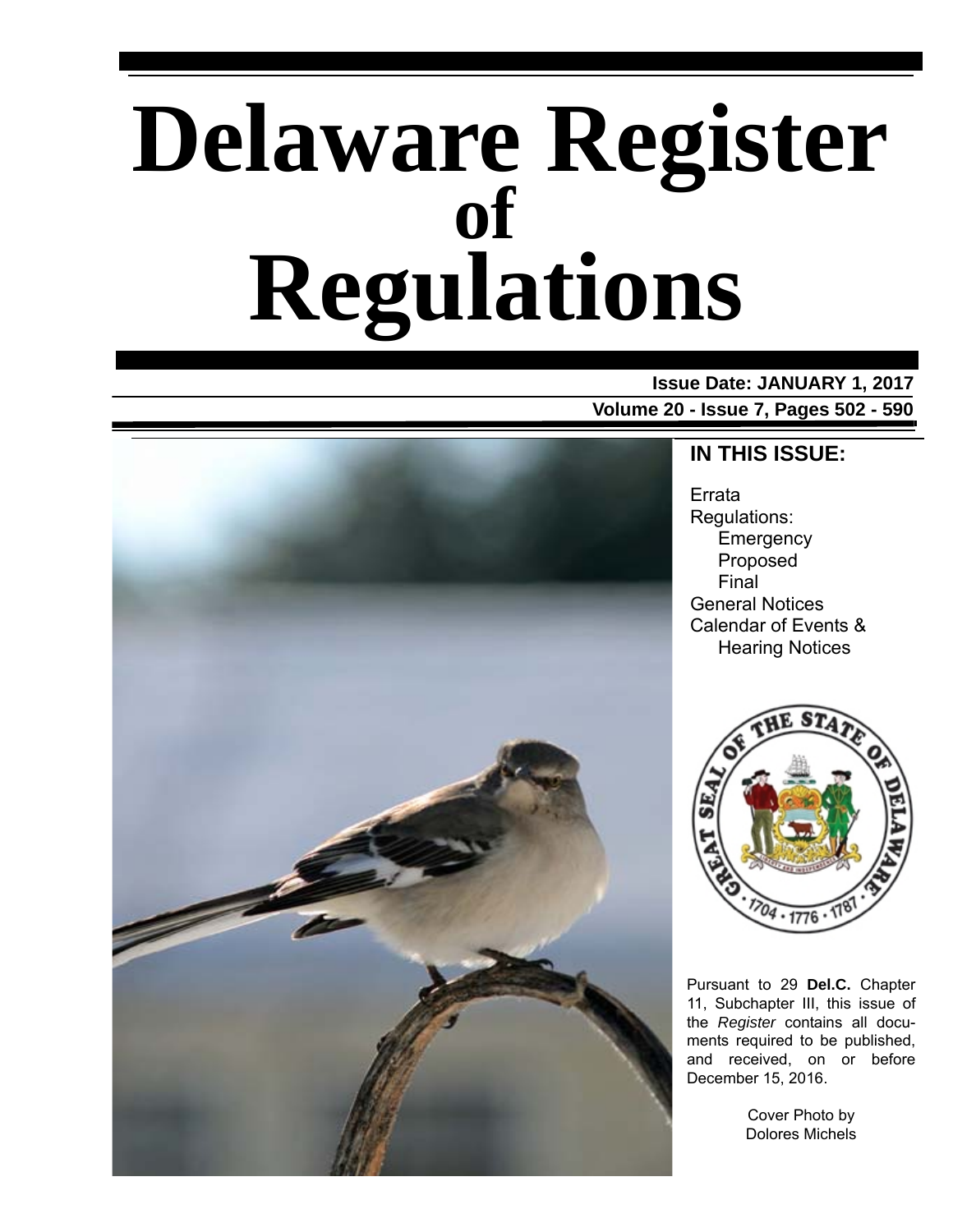# **INFORMATION ABOUT THE DELAWARE REGISTER OF REGULATIONS**

### **DELAWARE REGISTER OF REGULATIONS**

The *Delaware Register of Regulations* is an official State publication established by authority of 69 *Del. Laws*, c. 107 and is published on the first of each month throughout the year.

The *Delaware Register* will publish any regulations that are proposed to be adopted, amended or repealed and any emergency regulations promulgated.

The *Register* will also publish some or all of the following information:

- Governor's Executive Orders
- Governor's Appointments
- Agency Hearing and Meeting Notices
- Other documents considered to be in the public interest.

### **CITATION TO THE DELAWARE REGISTER**

The *Delaware Register of Regulations* is cited by volume, issue, page number and date. An example would be:

19 **DE Reg.** 1100 (06/01/16)

Refers to Volume 19, page 1100 of the *Delaware Register* issued on June 1, 2016.

### **SUBSCRIPTION INFORMATION**

The cost of a yearly subscription (12 issues) for the *Delaware Register of Regulations* is \$135.00. Single copies are available at a cost of \$12.00 per issue, including postage. For more information contact the Division of Research at 302-744-4114 or 1-800-282-8545 in Delaware.

### **CITIZEN PARTICIPATION IN THE REGULATORY PROCESS**

Delaware citizens and other interested parties may participate in the process by which administrative regulations are adopted, amended or repealed, and may initiate the process by which the validity and applicability of regulations is determined.

Under 29 **Del.C.** §10115 whenever an agency proposes to formulate, adopt, amend or repeal a regulation, it shall file notice and full text of such proposals, together with copies of the existing regulation being adopted, amended or repealed, with the Registrar for publication in the *Register of Regulations* pursuant to §1134 of this title. The notice shall describe the nature of the proceedings including a brief synopsis of the subject, substance, issues, possible terms of the agency action, a reference to the legal authority of the agency to act, and reference to any other regulations that may be impacted or affected by the proposal, and shall state the manner in which persons may present their views; if in writing, of the place to which and the final date by which such views may be submitted; or if at a public hearing, the date, time and place of the hearing. If a public hearing is to be held, such public hearing shall not be scheduled less than 20 days following publication of notice of the proposal in the *Register of Regulations*. If a public hearing will be held on the proposal, notice of the time, date, place and a summary of the nature of the proposal shall also be published in at least 2 Delaware newspapers of general circulation. The notice shall also be mailed to all persons who have made timely written requests of the agency for advance notice of its regulation-making proceedings.

**DELAWARE REGISTER OF REGULATIONS, VOL. 20, ISSUE 7, SUNDAY, JANUARY 1, 2017**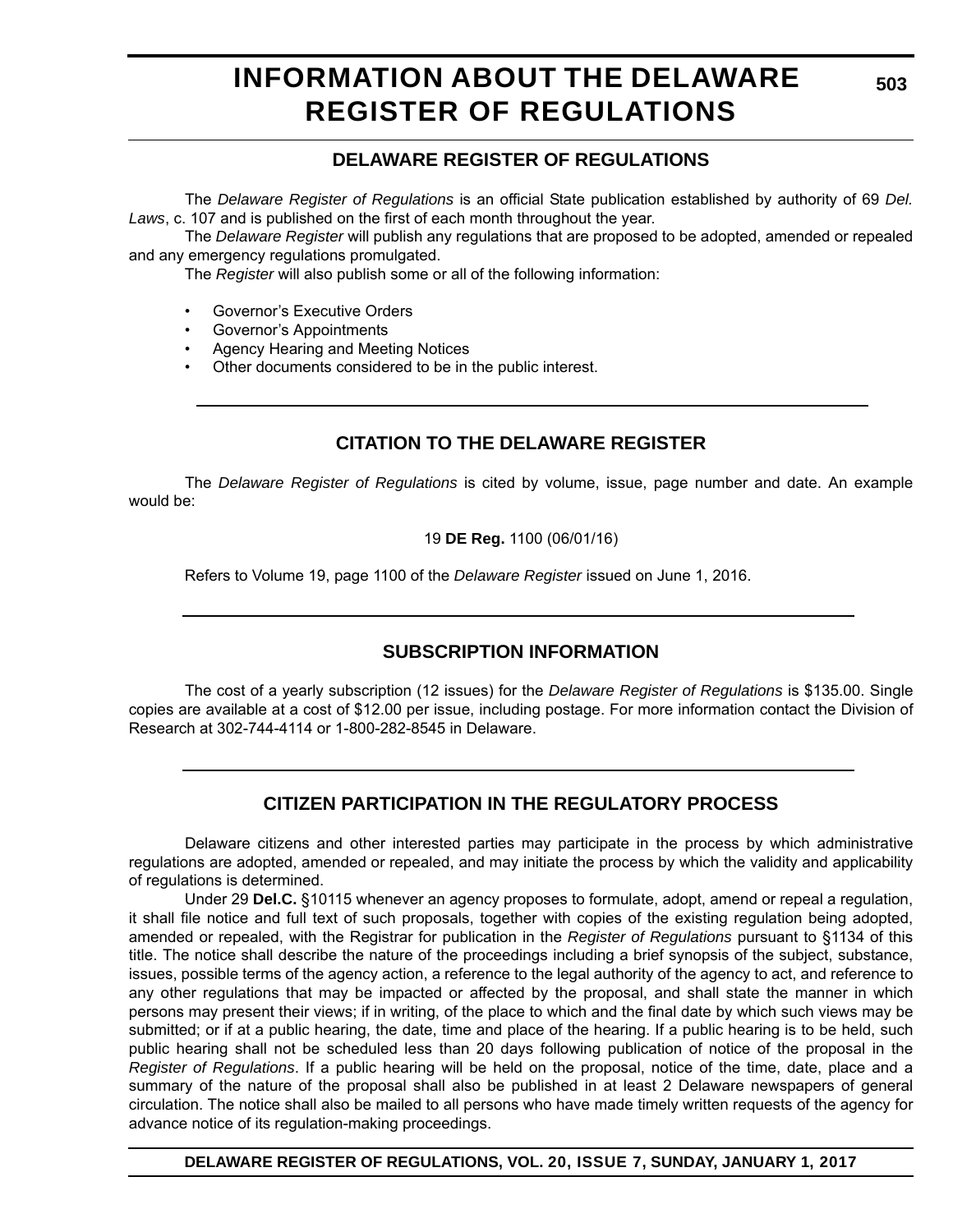**504**

# **INFORMATION ABOUT THE DELAWARE REGISTER OF REGULATIONS**

The opportunity for public comment shall be held open for a minimum of 30 days after the proposal is published in the *Register of Regulations*. At the conclusion of all hearings and after receipt, within the time allowed, of all written materials, upon all the testimonial and written evidence and information submitted, together with summaries of the evidence and information by subordinates, the agency shall determine whether a regulation should be adopted, amended or repealed and shall issue its conclusion in an order which shall include: (1) A brief summary of the evidence and information submitted; (2) A brief summary of its findings of fact with respect to the evidence and information, except where a rule of procedure is being adopted or amended; (3) A decision to adopt, amend or repeal a regulation or to take no action and the decision shall be supported by its findings on the evidence and information received; (4) The exact text and citation of such regulation adopted, amended or repealed; (5) The effective date of the order; (6) Any other findings or conclusions required by the law under which the agency has authority to act; and (7) The signature of at least a quorum of the agency members.

The effective date of an order which adopts, amends or repeals a regulation shall be not less than 10 days from the date the order adopting, amending or repealing a regulation has been published in its final form in the *Register of Regulations*, unless such adoption, amendment or repeal qualifies as an emergency under §10119.

Any person aggrieved by and claiming the unlawfulness of any regulation may bring an action in the Court for declaratory relief.

No action of an agency with respect to the making or consideration of a proposed adoption, amendment or repeal of a regulation shall be subject to review until final agency action on the proposal has been taken.

When any regulation is the subject of an enforcement action in the Court, the lawfulness of such regulation may be reviewed by the Court as a defense in the action.

Except as provided in the preceding section, no judicial review of a regulation is available unless a complaint therefor is filed in the Court within 30 days of the day the agency order with respect to the regulation was published in the *Register of Regulations*.

### **CLOSING DATES AND ISSUE DATES FOR THE DELAWARE REGISTER OF REGULATIONS**

| <b>ISSUE DATE</b> | <b>CLOSING DATE</b> | <b>CLOSING TIME</b> |
|-------------------|---------------------|---------------------|
| February 1        | January 17          | $4:30$ p.m.         |
| March 1           | February 15         | 4:30 p.m.           |
| April 1           | March 15            | 4:30 p.m.           |
| May 1             | April 17            | 4:30 p.m.           |
| June 1            | May 15              | 4:30 p.m.           |

### **DIVISION OF RESEARCH STAFF**

**Lori Christiansen**, Director; **Mark J. Cutrona**, Deputy Director; **Tara Donofrio**, Administrative Specialist II; **Julie Fedele**, Joint Sunset Research Analyst; **Bethany Fiske**, Assistant Registrar of Regulations; **Deborah Gottschalk**, Legislative Attorney; **Robert Lupo**, Print Shop Technician; **Kathleen Morris**, Human Resources/ Financial Manager; **Victoria Schultes,** Administrative Specialist II; **Don Sellers,** Print Shop Supervisor; **Yvette W. Smallwood**, Registrar of Regulations; **Holly Vaughn Wagner**, Legislative Attorney; **Rochelle Yerkes**, Office Manager; **Sara Zimmerman**, Legislative Librarian.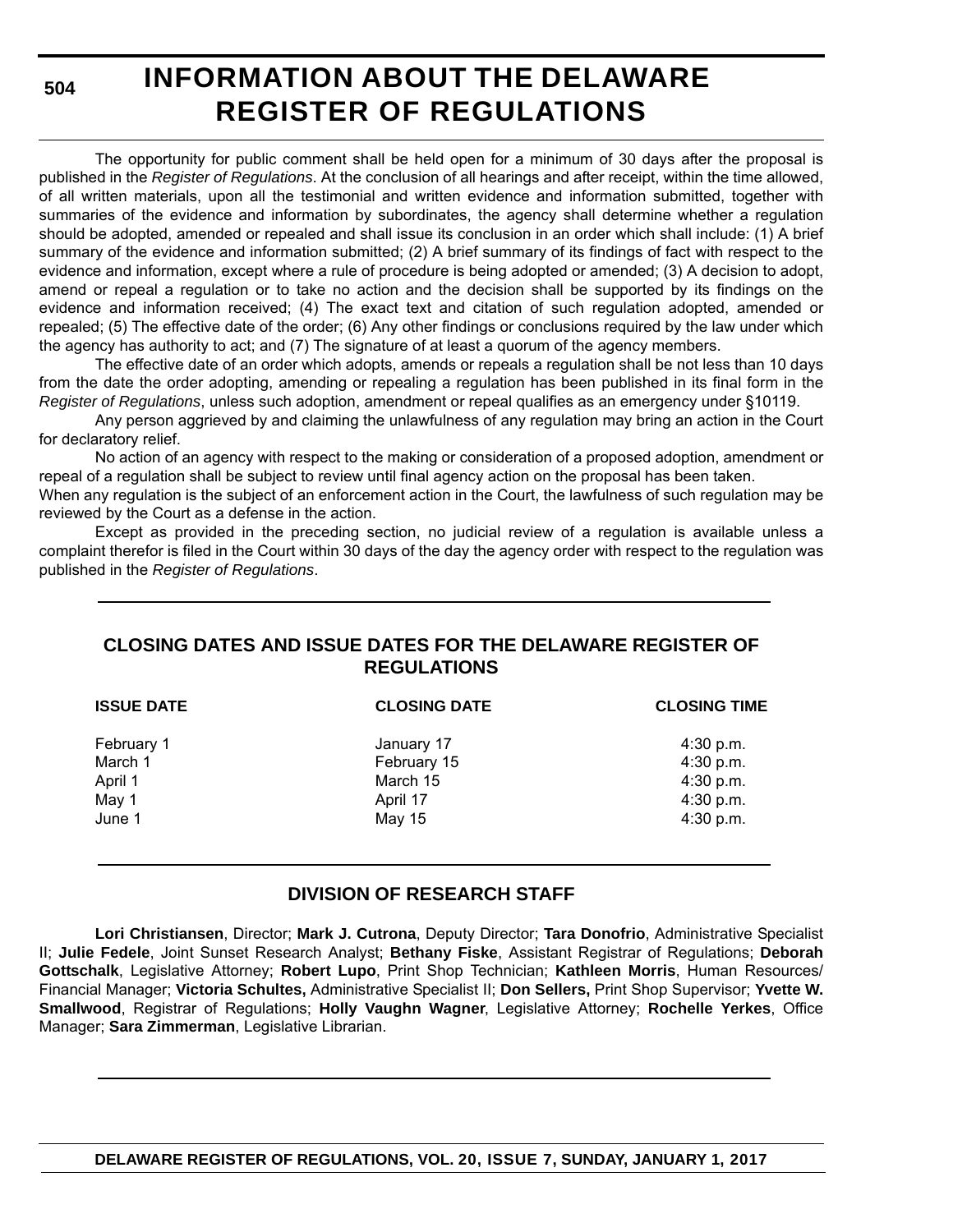# **TABLE OF CONTENTS**

<span id="page-3-0"></span>[Cumulative Tables............................................................................................................................. ............ 507](#page-5-0)

### **ERRATA**

| <b>EMERGENCY</b>                                                                                                                                                                            |  |
|---------------------------------------------------------------------------------------------------------------------------------------------------------------------------------------------|--|
| <b>DEPT. OF STATE, Div. of Professional Regulation</b>                                                                                                                                      |  |
| <b>PROPOSED</b>                                                                                                                                                                             |  |
| <b>DEPT. OF EDUCATION, Office of the Secretary</b>                                                                                                                                          |  |
|                                                                                                                                                                                             |  |
| <b>Professional Standards Board</b>                                                                                                                                                         |  |
|                                                                                                                                                                                             |  |
|                                                                                                                                                                                             |  |
| DEPT. OF HEALTH AND SOCIAL SERVICES, Div. of Medicaid and Medical Assistance<br><b>Div. of Public Health</b><br>4463 Licensing and Registration of Operators of Public Water Supply Systems |  |
| DEPT. OF NATURAL RESOURCES AND ENVIRONMENTAL CONTROL, Div. of Watershed Stewardship                                                                                                         |  |
| <b>DEPT. OF STATE, Div. of Professional Regulation</b>                                                                                                                                      |  |
|                                                                                                                                                                                             |  |
|                                                                                                                                                                                             |  |
|                                                                                                                                                                                             |  |
|                                                                                                                                                                                             |  |
|                                                                                                                                                                                             |  |

### **FINAL**

| DEPT. OF EDUCATION, Office of the Secretary |  |
|---------------------------------------------|--|
|---------------------------------------------|--|

|                                                                                                  | 547 |
|--------------------------------------------------------------------------------------------------|-----|
| 925 Children with Disabilities Subpart D, Evaluations, Eligibility Determination, Individualized |     |
|                                                                                                  | 549 |
| 926 Children with Disabilities Subpart E Procedural Safeguards for Parents and Children          | 550 |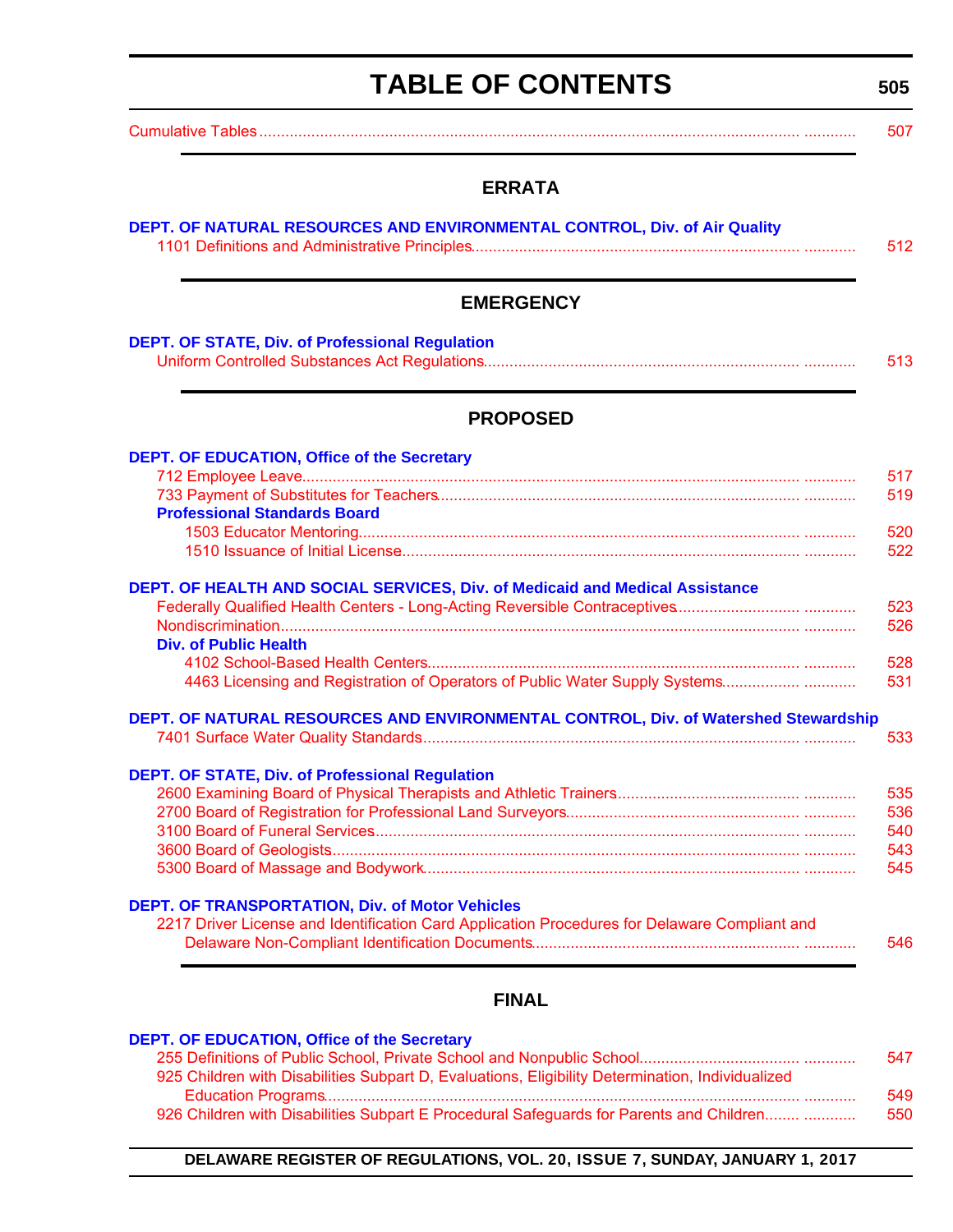#### **506**

# **TABLE OF CONTENTS**

| DEPT. OF HEALTH AND SOCIAL SERVICES, Div. of Medicaid and Medical Assistance<br>Patient Pay Calculation for Division of Developmental Disabilities Services (DDDS) Waiver Recipients<br>Div. of Public Health | 552<br>555 |
|---------------------------------------------------------------------------------------------------------------------------------------------------------------------------------------------------------------|------------|
| DEPT. OF NATURAL RESOURCES AND ENVIRONMENTAL CONTROL, Div. of Air Quality                                                                                                                                     |            |
|                                                                                                                                                                                                               | 556        |
|                                                                                                                                                                                                               | 556        |
|                                                                                                                                                                                                               | 556        |
|                                                                                                                                                                                                               | 556        |
| <b>Division of Energy and Climate</b>                                                                                                                                                                         |            |
|                                                                                                                                                                                                               | 558        |
| <b>DEPT. OF STATE, Div. of Professional Regulation</b>                                                                                                                                                        |            |
|                                                                                                                                                                                                               | 562        |
|                                                                                                                                                                                                               | 564        |

### **GENERAL NOTICES**

### **[DEPT. OF NATURAL RESOURCES AND ENVIRONMENTAL CONTROL, Div. of Air Quality](http://www.dnrec.delaware.gov/air/Pages/Default.aspx)**

| Final Revisions to Delaware's State Implementation Plan ("SIP") to address the Start-up, Shutdown, |     |
|----------------------------------------------------------------------------------------------------|-----|
| and Malfunction SIP Call of the United States Environmental Protection Agency (U.S. EPA)           | 567 |
|                                                                                                    |     |
| <b>FPT OF STATE Divide Professional Requisition:</b>                                               |     |

#### **[DEPT. OF STATE, Div. of Professional Regulation](http://dpr.delaware.gov/)**

[3700 Board of Examiners of Speech/Language Pathologists, Audiologists & Hearing Aid Dispensers .. 571](#page-69-0)

### **CALENDAR OF EVENTS/HEARING NOTICES**

|                                                                                                      |           | 586 |
|------------------------------------------------------------------------------------------------------|-----------|-----|
| Dept. of Health and Social Services, Div. of Medicaid and Medical Assistance; Div. of Public Health, |           |     |
|                                                                                                      | 586 - 587 |     |
| Dept. of Natural Resources and Environmental Control, Div. of Watershed Stewardship, Notice of       |           |     |
|                                                                                                      |           | 587 |
| Dept. of State, Div. of Professional Regulation, Examining Board of Physical Therapists and Athletic |           |     |
| Trainers; Board of Registration for Professional Land Surveyors; Board of Funeral Services; Board of |           |     |
| Geologists; Board of Massage and Bodywork; Notices of Public Hearings and Public Comment             |           |     |
| <b>Periods</b>                                                                                       | 588 - 589 |     |
|                                                                                                      |           | 590 |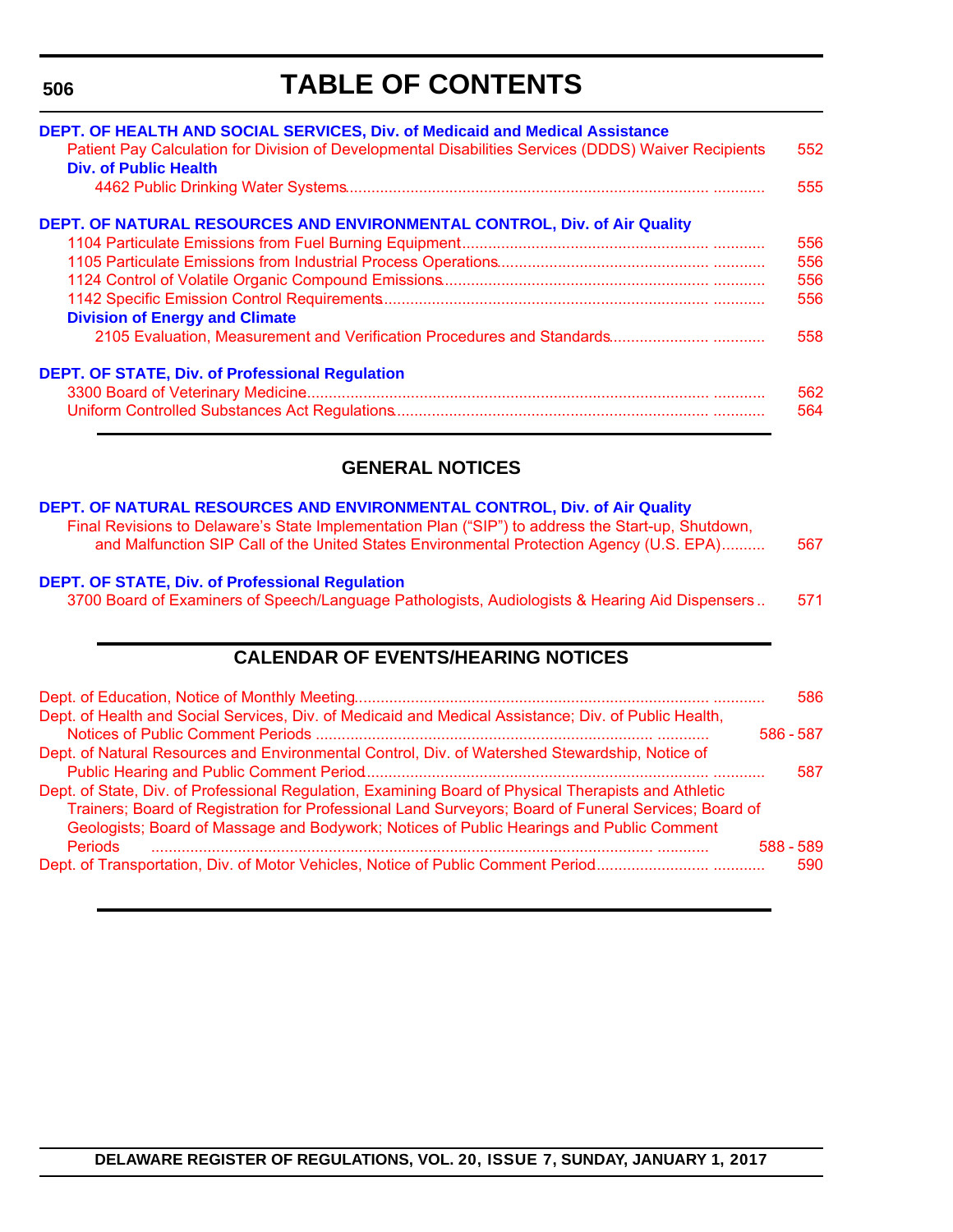# **[CUMULATIVE TABLES](#page-3-0)**

<span id="page-5-0"></span>The table printed below lists the regulations that have been proposed, adopted, amended or repealed in the preceding issues of the current volume of the *Delaware Register of Regulations*.

The regulations are listed alphabetically by the promulgating agency, followed by a citation to that issue of the *Register* in which the regulation was published. Proposed regulations are designated with (Prop.); Final regulations are designated with (Final); Emergency regulations are designated with (Emer.); and regulations that have been repealed are designated with (Rep.).

#### **DEPARTMENT OF AGRICULTURE Harness Racing Commission**

| Tianicss Kaung Commission                                                                                                                                                                                     |                                                       |
|---------------------------------------------------------------------------------------------------------------------------------------------------------------------------------------------------------------|-------------------------------------------------------|
| 502 Delaware Standardbred Breeders' Fund Regulations                                                                                                                                                          | 20 DE Reg. 219 (Prop.)                                |
| DEPARTMENT OF EDUCATION                                                                                                                                                                                       |                                                       |
| <b>Office of the Secretary</b>                                                                                                                                                                                |                                                       |
| 255 Definition of Public School, Private School and Nonpublic School                                                                                                                                          | 20 <b>DE Reg.</b> 9 (Prop.)<br>20 DE Reg. 338 (Prop.) |
| 260 General Administrative Review Procedures for the Child and Adult Care                                                                                                                                     |                                                       |
| Food Programs of the United States Department of Agriculture                                                                                                                                                  |                                                       |
|                                                                                                                                                                                                               | 20 DE Reg. 396 (Prop.)                                |
| 262 General Administrative Appeal Procedures for National School Lunch<br>Programs (NSLP), the School Breakfast Program (SBP) and the After<br>School Snack Program (ASSP) of the United States Department of |                                                       |
|                                                                                                                                                                                                               | 20 DE Reg. 399 (Prop.)                                |
| 264 General Administrative Appeal Procedures for the Summer Food Service                                                                                                                                      |                                                       |
|                                                                                                                                                                                                               |                                                       |
| Programs of the United States Department of Agriculture CACFP/USDA.                                                                                                                                           | 20 DE Reg. 402 (Prop.)                                |
|                                                                                                                                                                                                               | 20 DE Reg. 220 (Prop.)                                |
|                                                                                                                                                                                                               | 20 DE Reg. 435 (Final)                                |
| 612 Possession, Use or Distribution of Drugs and Alcohol                                                                                                                                                      | 20 DE Reg. 223 (Prop.)                                |
|                                                                                                                                                                                                               | 20 DE Reg. 436 (Final)                                |
| 616 Uniform Due Process Procedures for Alternative Placement Meetings                                                                                                                                         | 20 DE Reg. 277 (Final)                                |
| 706 Credit for Experience for Full Time Active Duty Service in the Armed                                                                                                                                      |                                                       |
|                                                                                                                                                                                                               | 20 DE Reg. 89 (Prop.)                                 |
|                                                                                                                                                                                                               | 20 DE Reg. 281 (Final)                                |
|                                                                                                                                                                                                               | 20 DE Reg. 227 (Prop.)                                |
|                                                                                                                                                                                                               | 20 DE Reg. 441 (Final)                                |
|                                                                                                                                                                                                               | 20 DE Reg. 231 (Prop.)                                |
|                                                                                                                                                                                                               | 20 DE Reg. 445 (Final)                                |
|                                                                                                                                                                                                               | 20 DE Reg. 405 (Prop.)                                |
| 922 Children with Disabilities Subpart A, Purposes and Definitions                                                                                                                                            | 20 DE Reg. 116 (Final)                                |
| 925 Children with Disabilities Subpart D, Evaluations, Eligibility Determination,                                                                                                                             |                                                       |
|                                                                                                                                                                                                               | 20 DE Reg. 172 (Final)                                |
|                                                                                                                                                                                                               | 20 DE Reg. 233 (Prop.)                                |
| 926 Children with Disabilities Subpart E Procedural Safeguards for Parents                                                                                                                                    |                                                       |
|                                                                                                                                                                                                               | 20 DE Reg. 234 (Prop.)                                |
| 1105 Standards for School Buses Placed in Production on or after January                                                                                                                                      |                                                       |
|                                                                                                                                                                                                               | 20 DE Reg. 141 (Prop.)                                |
|                                                                                                                                                                                                               | 20 DE Reg. 365 (Final)                                |
|                                                                                                                                                                                                               | 20 DE Reg. 237 (Prop.)                                |
|                                                                                                                                                                                                               | 20 DE Reg. 446 (Final)                                |
| <b>Professional Standards Board</b>                                                                                                                                                                           |                                                       |
|                                                                                                                                                                                                               | 20 DE Reg. 174 (Final)                                |
|                                                                                                                                                                                                               | 20 DE Reg.<br>42 (Final)                              |
|                                                                                                                                                                                                               | 45 (Final)<br>20 DE Reg.                              |
|                                                                                                                                                                                                               | 20 DE Reg. 240 (Prop.)                                |
|                                                                                                                                                                                                               |                                                       |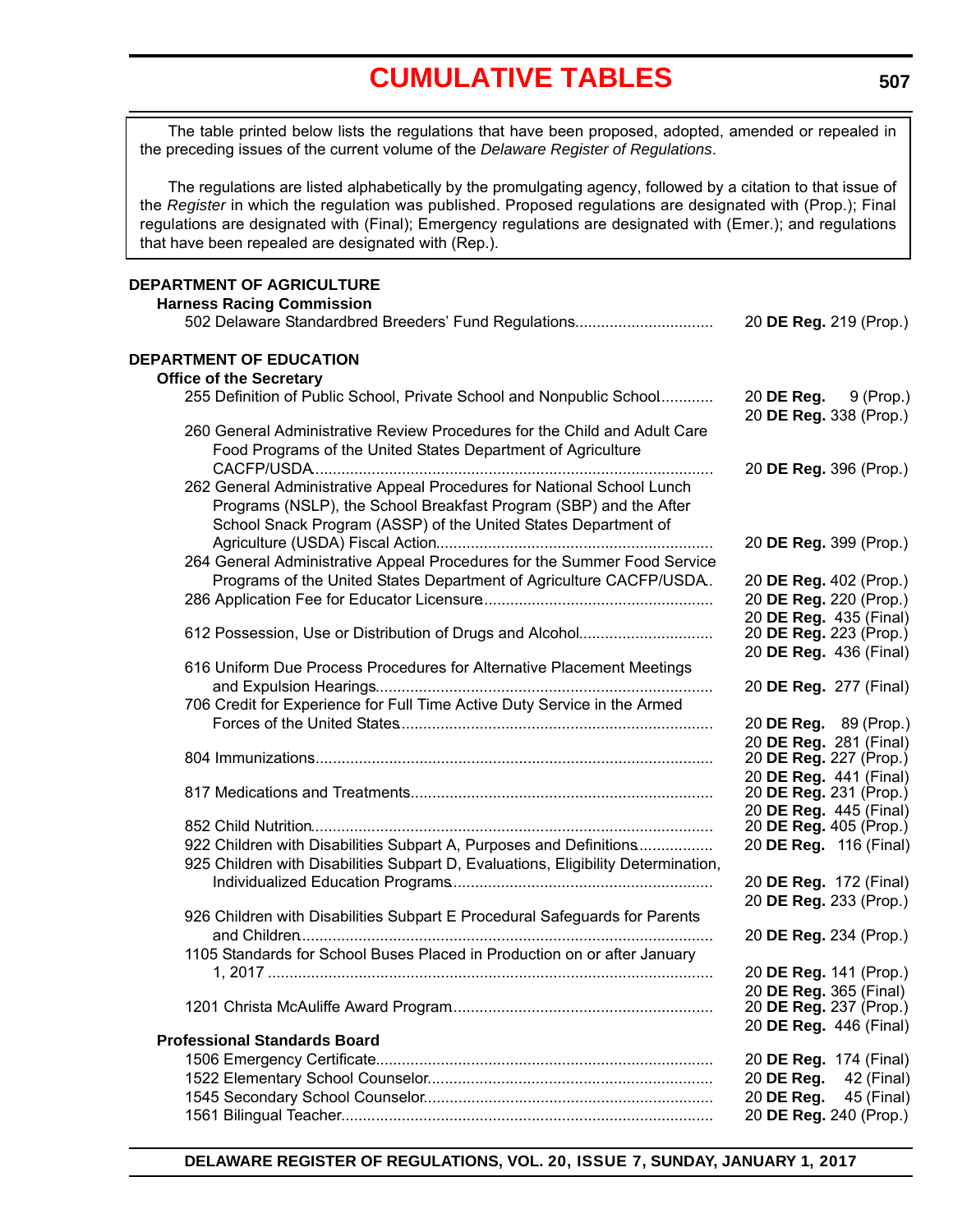**508**

# **CUMULATIVE TABLES**

| 1562 English to Speakers of Other Languages (ESOL) Teacher                                            | 20 DE Reg. 447 (Final)<br>20 DE Reg. 142 (Prop.)<br>20 DE Reg. 366 (Final) |
|-------------------------------------------------------------------------------------------------------|----------------------------------------------------------------------------|
|                                                                                                       | 20 DE Reg. 244 (Prop.)                                                     |
|                                                                                                       | 20 DE Reg. 448 (Final)<br>20 <b>DE Reg.</b> 49 (Final)                     |
| <b>DEPARTMENT OF FINANCE</b><br><b>Office of the State Lottery</b>                                    |                                                                            |
|                                                                                                       | 20 DE Reg. 370 (Final)                                                     |
| <b>DEPARTMENT OF HEALTH AND SOCIAL SERVICES</b><br><b>Division of Medicaid and Medical Assistance</b> |                                                                            |
|                                                                                                       | 20 DE Reg. 407 (Prop.)                                                     |
| Covered Outpatient Drugs for the Categorically Needy - Nonprescription Drug                           | 20 DE Reg. 83 (Emer.)                                                      |
|                                                                                                       | 20 DE Reg.<br>91 (Prop.)                                                   |
| Financial Institution Accounts - Delaware Achieving a Better Life Experience                          | 20 DE Reg. 283 (Final)                                                     |
| Long-Term Care Eligibility; Spousal Impoverishment Undue Hardship                                     | 20 DE Reg.<br>52 (Final)                                                   |
| Long-Term Care Facilities-Eligibility Determinations and Post-Eligibility Treat-                      |                                                                            |
| Patient Pay Calculation for Division of Developmental Disabilities Services                           | 20 DE Reg. 117 (Final)                                                     |
|                                                                                                       | 20 DE Reg. 340 (Prop.)                                                     |
| Pharmaceutical Services - Reimbursement of Covered Outpatient Drugs                                   | 20 DE Reg. 342 (Prop.)                                                     |
| Target Case Management Services for Individuals with Intellectual and                                 | 20 DE Reg. 412 (Prop.)                                                     |
|                                                                                                       | 20 DE Reg. 247 (Prop.)                                                     |
| Title XIX Medicaid State Plan: Medical Care and Other Types of Remedial                               | 20 DE Reg. 452 (Final)                                                     |
| Care - Behavioral Interventions to Treat Autism Spectrum Disorder                                     | 20 DE Reg. 11 (Prop.)                                                      |
| Title XXI Delaware Healthy Children Program State Plan - Premium                                      | 20 DE Reg. 291 (Final)                                                     |
| <b>Division of Public Health</b>                                                                      | 20 DE Reg. 416 (Prop.)                                                     |
|                                                                                                       | 20 DE Reg 346 (Prop.)                                                      |
|                                                                                                       | 20 DE Reg. 176 (Final)                                                     |
|                                                                                                       | 20 DE Reg. 249 (Prop.)                                                     |
| <b>Health Care Commission</b>                                                                         |                                                                            |
|                                                                                                       | 20 DE Reg. 347 (Prop.)<br>20 DE Reg. 395 (Errata)                          |
| <b>DEPARTMENT OF INSURANCE</b>                                                                        |                                                                            |
| <b>Office of the Commissioner</b>                                                                     |                                                                            |
| 304 Standards and Commissioner's Authority for Companies Deemed to be                                 |                                                                            |
|                                                                                                       | 20 DE Reg. 146 (Prop.)                                                     |
|                                                                                                       | 20 DE Reg. 371 (Final)                                                     |
|                                                                                                       | 20 DE Reg. 149 (Prop.)                                                     |
| 1313 Arbitration of Health Insurance Disputes Between Carriers and Providers                          | 20 DE Reg. 456 (Final)<br>20 DE Reg. 150 (Prop.)<br>20 DE Reg. 372 (Final) |
|                                                                                                       | 20 DE Reg. 457 (Final)<br>20 DE Reg. 155 (Prop.)<br>20 DE Reg. 420 (Prop.) |

### **DEPARTMENT OF JUSTICE**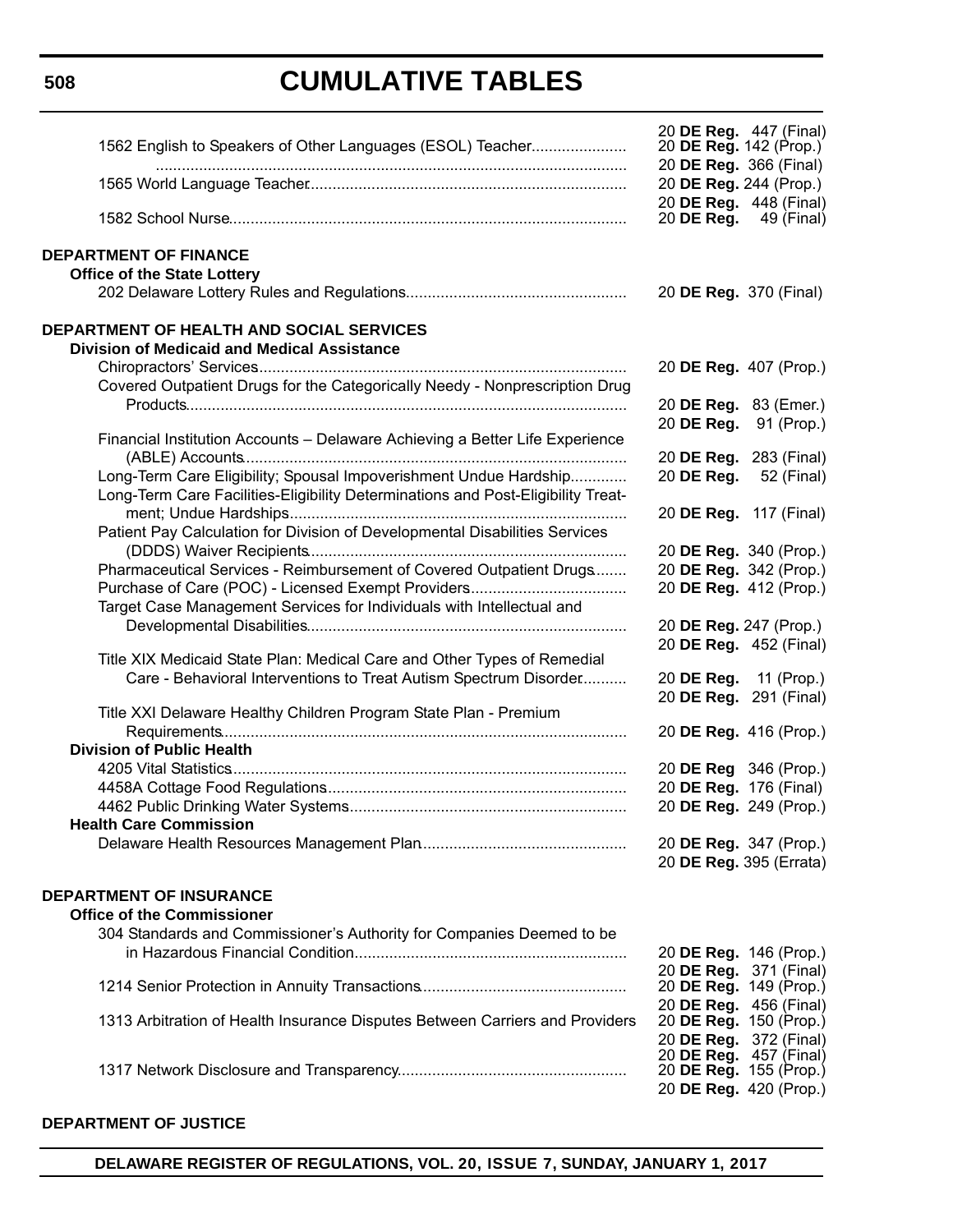# **CUMULATIVE TABLES**

| <b>Fraud and Consumer Protection Division</b>                                 |                                                  |            |
|-------------------------------------------------------------------------------|--------------------------------------------------|------------|
| 104 Privacy Policies For Commercial Online Sites, Services and Applications   | 20 DE Reg. 55 (Final)                            |            |
|                                                                               | 20 DE Reg. 348 (Prop.)                           |            |
|                                                                               |                                                  |            |
| DEPARTMENT OF NATURAL RESOURCES AND ENVIRONMENTAL CONTROL                     |                                                  |            |
| <b>Division of Air Quality</b>                                                |                                                  |            |
|                                                                               | 20 DE Reg. 458 (Final)                           |            |
| 1104 Particulate Emissions from Fuel Burning Equipment                        | 20 DE Reg. 250 (Prop.)                           |            |
|                                                                               |                                                  |            |
| 1105 Particulate Emissions from Industrial Process Operations                 | 20 DE Reg. 251 (Prop.)                           |            |
|                                                                               | 20 DE Reg. 256 (Prop.)                           |            |
|                                                                               | 20 DE Reg. 257 (Prop.)                           |            |
|                                                                               | 20 DE Reg. 461 (Final)                           |            |
| 1141 Limiting Emissions of Volatile Organic Compounds from Consumer and       |                                                  |            |
|                                                                               | 20 DE Reg. 21 (Prop.)                            |            |
|                                                                               | 20 DE Reg. 465 (Final)                           |            |
|                                                                               | 20 DE Reg. 258 (Prop.)                           |            |
| <b>Division of Energy and Climate</b>                                         |                                                  |            |
| 2105 Evaluation, Measurement and Verification Procedures and Standards        | 20 DE Reg. 95 (Prop.)                            |            |
| <b>Division of Fish and Wildlife</b>                                          |                                                  |            |
| 3503 Striped Bass Recreational Fishing Seasons; Methods of Take; Creel        |                                                  |            |
|                                                                               | 20 DE Reg. 265 (Prop.)                           |            |
|                                                                               | 20 DE Reg. 467 (Final)                           |            |
| 3504 Striped Bass Possession Size Limit; Exceptions                           | 20 DE Reg.                                       | 6 (Èmer.)  |
|                                                                               | 20 DE Reg. 216 (Emer.)                           |            |
|                                                                               | 20 DE Reg. 265 (Prop.)                           |            |
|                                                                               | 20 DE Reg. 467 (Final)                           |            |
| 3505 Striped Bass Commercial Fishing Seasons; Quotas; Tagging and             |                                                  |            |
|                                                                               | 20 DE Reg. 265 (Prop.)                           |            |
|                                                                               | 20 DE Reg. 467 (Final)                           |            |
|                                                                               | 20 <b>DE Reg.</b> 58 (Final)                     |            |
| <b>Division of Waste and Hazardous Substances</b>                             |                                                  |            |
|                                                                               | 20 DE Reg. 82 (Errata)                           |            |
|                                                                               | 20 DE Reg. 296 (Final)                           |            |
|                                                                               | 20 DE Reg. 353 (Prop.)                           |            |
| 1352 Regulations Governing Aboveground Storage Tanks                          | 20 DE Reg. 355 (Prop.)                           |            |
| <b>Division of Water</b>                                                      |                                                  |            |
| 7301 Regulations Governing the Construction and Use of Wells                  | 20 DE Reg. 180 (Final)                           |            |
|                                                                               | 20 DE Reg. 374 (Final)                           |            |
| <b>Division of Watershed Stewardship</b>                                      |                                                  |            |
|                                                                               | 20 DE Reg. 87 (Emer.)                            |            |
| 5102 Regulation Governing Beach Protection and the Use of Beaches             | 20 DE Reg. 120 (Final)                           |            |
|                                                                               | 20 DE Reg. 183 (Final)                           |            |
|                                                                               |                                                  |            |
| DEPARTMENT OF SAFETY AND HOMELAND SECURITY                                    |                                                  |            |
| <b>Division of State Police</b>                                               |                                                  |            |
|                                                                               |                                                  |            |
| 1300 Board of Examiners of Private Investigators & Private Security Agencies, |                                                  |            |
|                                                                               | 20 DE Reg. 159 (Prop.)                           |            |
|                                                                               | 20 DE Req. 470 (Final)                           |            |
|                                                                               | 20 DE Reg. 162 (Prop.)                           |            |
|                                                                               | 20 DE Reg. 472 (Final)                           |            |
|                                                                               | 20 DE Reg.                                       | 61 (Final) |
| Section 4.0 Firearms Policy                                                   | 20 DE Reg. 166 (Prop.)                           |            |
|                                                                               | 20 DE Reg. 473 (Final)                           |            |
|                                                                               | 20 DE Reg.                                       | 22 (Prop.) |
|                                                                               | 20 DE Reg. 299 (Final)<br>20 DE Reg. 421 (Prop.) |            |
|                                                                               |                                                  |            |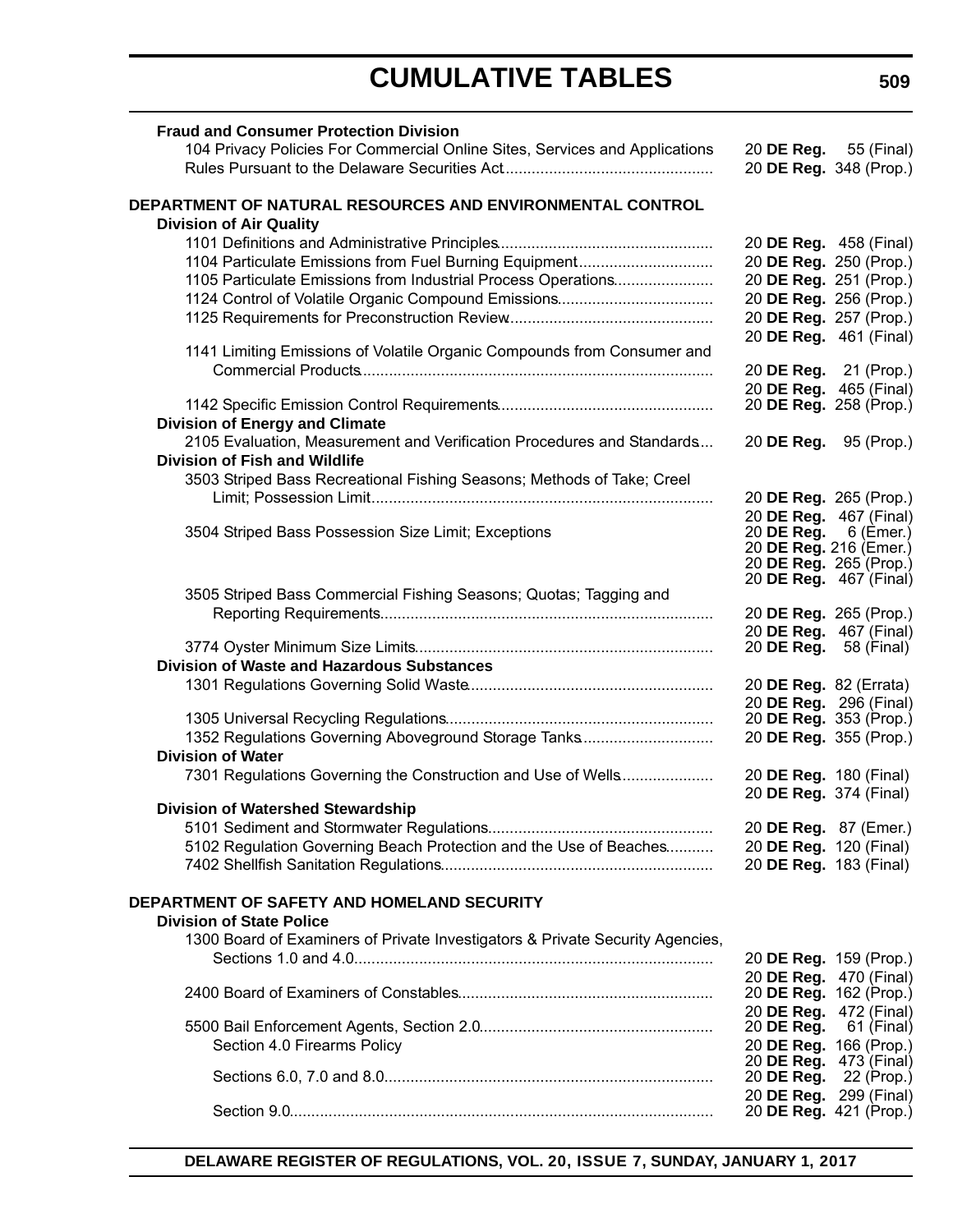# **CUMULATIVE TABLES**

| DEPARTMENT OF SERVICES FOR CHILDREN, YOUTH AND THEIR FAMILIES<br><b>Division of Family Services</b>                 |                              |                           |
|---------------------------------------------------------------------------------------------------------------------|------------------------------|---------------------------|
|                                                                                                                     | 20 DE Reg. 270 (Prop.)       |                           |
|                                                                                                                     | 20 DE Reg. 474 (Final)       |                           |
|                                                                                                                     | 20 DE Reg. 271 (Prop.)       |                           |
|                                                                                                                     | 20 DE Reg. 484 (Final)       |                           |
|                                                                                                                     | 20 DE Reg. 271 (Prop.)       |                           |
|                                                                                                                     |                              | 20 DE Reg. 485 (Final)    |
| <b>DEPARTMENT OF STATE</b>                                                                                          |                              |                           |
| <b>Division of Professional Regulation</b>                                                                          |                              |                           |
|                                                                                                                     | 20 DE Reg. 422 (Prop.)       |                           |
| 103 Regulations Governing Charitable Gambling Other Than Raffles                                                    | 20 DE Reg. 123 (Final)       |                           |
|                                                                                                                     | 20 DE Reg.                   | 375 (Final)               |
|                                                                                                                     | 20 DE Reg.                   | 186 (Final)               |
|                                                                                                                     | 20 DE Reg. 300 (Final)       |                           |
|                                                                                                                     | 20 DE Reg.                   | 23 (Prop.)                |
|                                                                                                                     | 20 DE Reg. 356 (Prop.)       |                           |
|                                                                                                                     | 20 DE Reg. 187 (Final)       |                           |
|                                                                                                                     | 20 DE Reg.                   | 62 (Final)                |
|                                                                                                                     | 20 DE Reg. 190 (Final)       |                           |
|                                                                                                                     | 20 DE Reg. 301 (Final)       |                           |
|                                                                                                                     | 20 DE Reg. 423 (Prop.)       |                           |
|                                                                                                                     | 20 DE Reg. 357 (Prop.)       |                           |
|                                                                                                                     | 20 DE Reg.                   | 65 (Final)                |
| 3000 Board of Professional Counselors of Mental Health and Chemical                                                 |                              |                           |
|                                                                                                                     | 20 DE Reg. 25 (Prop.)        |                           |
|                                                                                                                     | 20 DE Reg. 376 (Final)       |                           |
|                                                                                                                     |                              | 20 DE Reg. 168 (Prop.)    |
| 3700 Board of Speech/Language Pathologists, Audiologists and Hearing Aid                                            |                              |                           |
|                                                                                                                     | 20 DE Reg. 107 (Prop.)       |                           |
|                                                                                                                     | 20 DE Reg. 169 (Prop.)       |                           |
|                                                                                                                     |                              | 20 DE Reg. 490 (Final)    |
|                                                                                                                     | 20 <b>DE Reg.</b> 31 (Prop.) |                           |
|                                                                                                                     | 20 DE Reg. 124 (Final)       |                           |
| <b>Office of the State Bank Commissioner</b>                                                                        |                              |                           |
|                                                                                                                     | 20 DE Reg. 304 (Final)       |                           |
|                                                                                                                     | 20 DE Reg. 308 (Final)       |                           |
|                                                                                                                     | 20 DE Reg. 309 (Final)       |                           |
|                                                                                                                     | 20 DE Reg. 310 (Final)       |                           |
| Notice of Proposed Amendments to Regulations 1103, 1104, 1105, 1106,                                                |                              |                           |
|                                                                                                                     | 20 DE Reg. 423 (Prop.)       |                           |
| <b>Public Service Commission</b>                                                                                    |                              |                           |
| 3001 Rules for Certification and Regulation of Electric Suppliers                                                   | 20 DE Reg. 272 (Prop.)       |                           |
|                                                                                                                     | 20 DE Reg. 425 (Prop.)       |                           |
|                                                                                                                     |                              |                           |
| DEPARTMENT OF TRANSPORTATION<br><b>Division of Motor Vehicles</b>                                                   |                              |                           |
| 2224 Defensive Driving Course, Providers, and Instructors                                                           |                              |                           |
|                                                                                                                     | 20 DE Reg. 125 (Final)       | 66 (Final)                |
|                                                                                                                     | 20 DE Reg.                   |                           |
| <b>Division of Transportation Solutions</b><br>2405 Oversize/Overweight Hauling Permit Policy and Procedures Manual |                              |                           |
|                                                                                                                     | 20 DE Reg.<br>20 DE Reg.     | 41 (Prop.)<br>194 (Final) |
|                                                                                                                     | 20 DE Reg. 213 (Errata)      |                           |
|                                                                                                                     |                              |                           |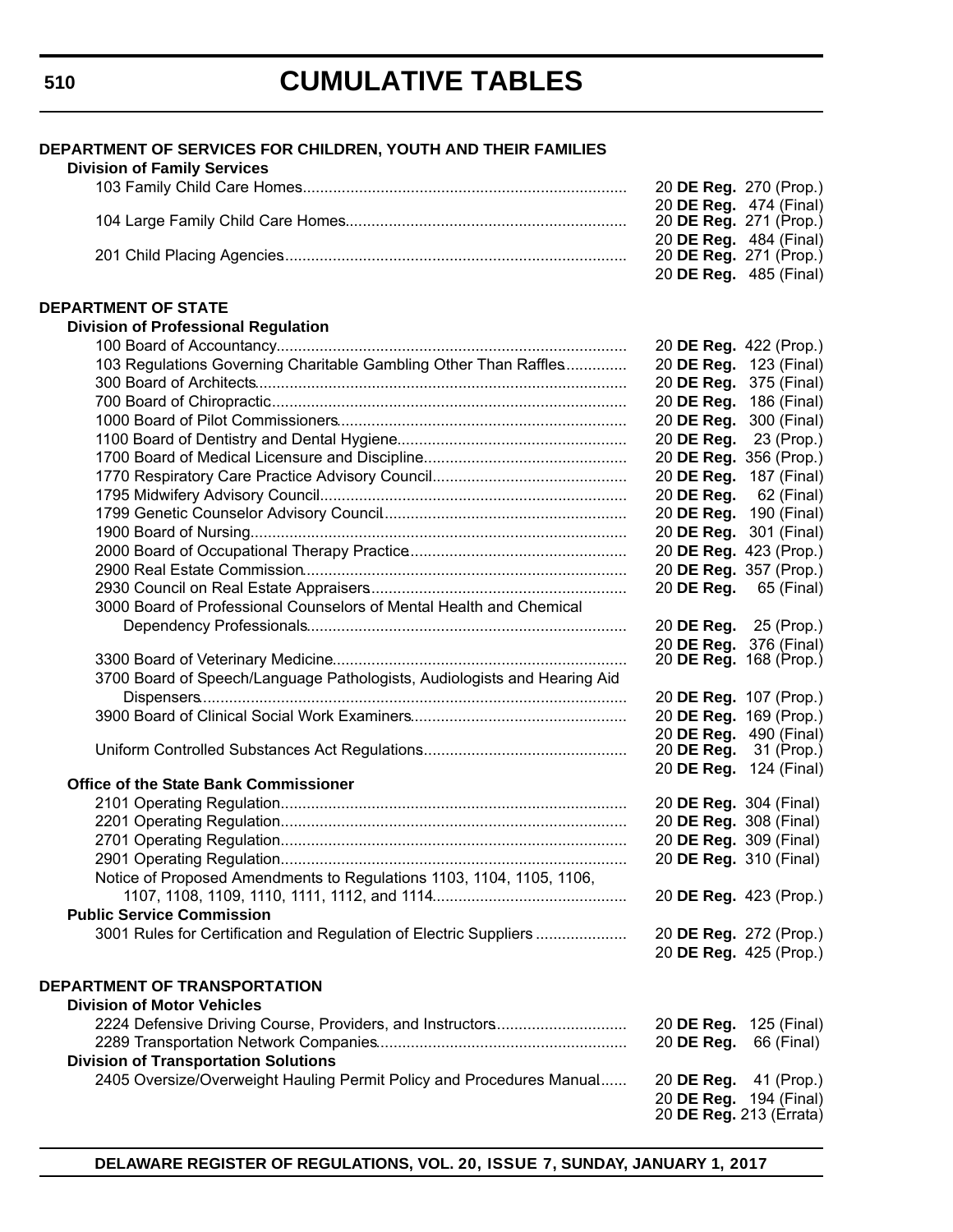### **EXECUTIVE DEPARTMENT**

| <b>Delaware Economic Development Authority</b>                                 |                               |            |
|--------------------------------------------------------------------------------|-------------------------------|------------|
| 401 Procedures Regarding Non-State Guaranteed Bonds                            | 20 DE Reg. 362 (Prop.)        |            |
|                                                                                | 20 DE Reg. 364 (Prop.)        |            |
| 477 Information Technology Training Grant Program Regulation                   | 20 DE Reg. 364 (Prop.)        |            |
| 478 Neighborhood Assistance Act Tax Credit Program Regulation                  | 20 DE Reg. 364 (Prop.)        |            |
| <b>Office of Management and Budget</b>                                         |                               |            |
| <b>Statewide Benefits Office</b>                                               |                               |            |
| 2007 Disability Insurance Program Rules and Regulations                        | 20 DE Reg.                    | 70 (Final) |
| <b>OFFICE OF THE STATE TREASURER</b><br><b>Investments and Cash Management</b> |                               |            |
| 1201 Objectives and Guidelines for the Investment of State of Delaware Funds   | 20 DE Reg. 275 (Prop.)        |            |
|                                                                                | 20 <b>DE Reg.</b> 491 (Final) |            |
|                                                                                |                               |            |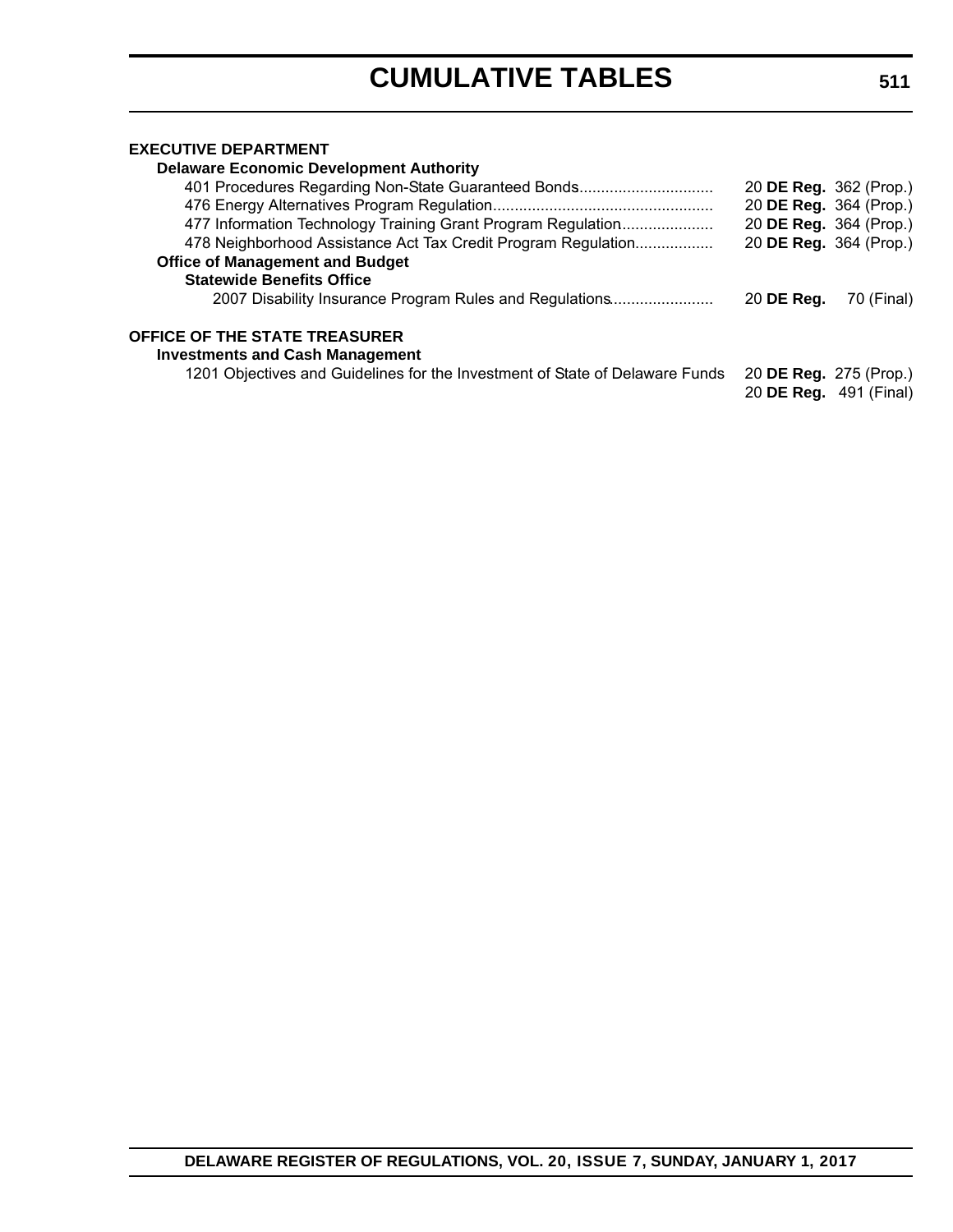# **ERRATA**

### <span id="page-10-0"></span>**[DEPARTMENT OF NATURAL RESOURCES AND ENVIRONMENTAL](http://www.dnrec.delaware.gov/air/Pages/Default.aspx)  CONTROL**

**DIVISION OF AIR QUALITY**

Statutory Authority: 7 Delaware Code, Chapter 60; (7 **Del.C.**, Ch. 60) 7 **DE Admin. Code** 1101

#### **Amendment to Secretary's Order No.: 2016-A-0037**

#### **[1101 Definitions and Administrative Principles](#page-3-0)**

**\*Please Note:** The Secretary's Order that approved Final Regulations to Amend 7 **DE Admin. Code** 1101, Definitions and Administrative Principles, Section 2.0: Definitions, published in the December 2016 issue of the Delaware *Register of Regulations* (20 DE Reg. 458), contained a typographical error. The Department's Effective Date of the Amendments was incorrectly stated as November 11, 2016. The heading containing the error is reprinted below with the Effective Date corrected. The correct Effective Date of the aforementioned Amendments is December 11, 2016. This correction has already been made by the State Registrar in the internal regulatory text, so as to reflect the proper Effective Date in the January 2017 issue of the Delaware *Register of Regulations*. The Issuance Date of the final regulation amendments remains the same.

#### **Secretary's Order No.: 2016-EC-0037**

**RE: Approving Final Regulations to Amend 7 DE Admin. Code §1101, Definitions and Administrative Principles, Section 2.0: Definitions**

**Date of Issuance: October 12, 2016**

**Effective Date of the Amendment: November 11, 2016 December 11, 2016**

David S. Small, Secretary Date: December 14, 2016

**\*Please Note: A PDF version of the final regulation is available at:**

[1101 Definitions and Administrative Principles](http://regulations.delaware.gov/register/december2016/final/20 DE Reg 458 12-01-16.pdf) (**[http://regulations.delaware.gov/register/december2016/final/2](http://regulations.delaware.gov/register/december2016/final/20 DE Reg 458 12-01-16.pdf)0 DE Reg 458 12-01-16.pdf**)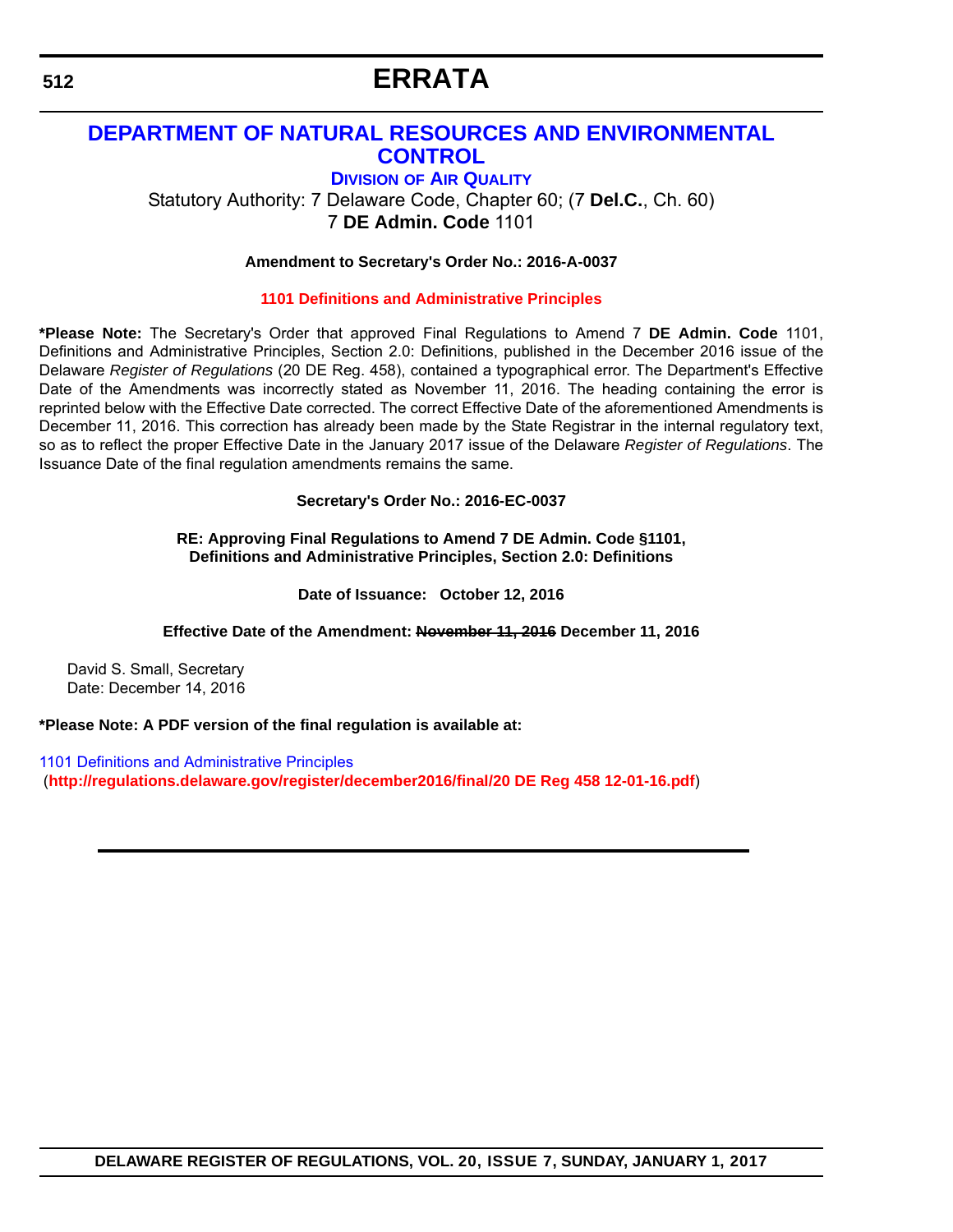#### **Symbol Key**

<span id="page-11-0"></span>Arial type indicates the text existing prior to the regulation being promulgated. Underlined text indicates new text. Language which is stricken through indicates text being deleted.

### **Emergency Regulations**

Under 29 **Del.C.** §10119 an agency may promulgate a regulatory change as an Emergency under the following conditions:

#### **§ 10119. Emergency regulations.**

If an agency determines that an imminent peril to the public health, safety or welfare requires the adoption, amendment or repeal of a regulation with less than the notice required by § 10115, the following rules shall apply:

(1) The agency may proceed to act without prior notice or hearing or upon any abbreviated notice and hearing that it finds practicable;

(2) The order adopting, amending or repealing a regulation shall state, in writing, the reasons for the agency's determination that such emergency action is necessary;

(3) The order effecting such action may be effective for a period of not longer than 120 days and may be renewed once for a period not exceeding 60 days;

(4) When such an order is issued without any of the public procedures otherwise required or authorized by this chapter, the agency shall state as part of the order that it will receive, consider and respond to petitions by any interested person for the reconsideration or revision thereof; and

(5) The agency shall submit a copy of the emergency order to the Registrar for publication in the next issue of the *Register of Regulations*. (60 Del. Laws, c. 585, § 1; 62 Del. Laws, c. 301, § 2; 71 Del. Laws, c. 48, § 10.)

### **[DEPARTMENT OF STATE](http://dpr.delaware.gov/)**

**DIVISION OF PROFESSIONAL REGULATION**

**CONTROLLED SUBSTANCE ADVISORY COMMITTEE**

Statutory Authority: 16 Delaware Code, Section 4731 (16 **Del.C.** §4731)

**ORDER**

#### **[Uniform Controlled Substances Act Regulations](#page-3-0)**

#### **DELAWARE DEPARTMENT OF STATE BEFORE THE SECRETARY OF STATE**

**In Re:** EMERGENCY RULE Final Order **PLACING U-47700 IN SCHEDULE I**

**WHEREAS,** the Secretary of the Delaware Department of State ("Secretary") has been charged by the Delaware legislature with placing substances in Schedule I if the Secretary finds that the substances: (1) have high potential for abuse; and (2) have no accepted medical use in treatment in the United States or lack accepted safety for use in treatment under medical supervision. 16 **Del.C.** §4713; and

**WHEREAS,** available data and information for 3,4-dichloro-*N*-[2-(dimethylamino)cyclohexyl]-*N*methylbenzamide (U-47700) indicate that this synthetic opioid has a high potential for abuse, no currently accepted medical use in treatment in the United States and lacks accepted safety for use under medical supervision; and

**WHEREAS,** U-47700 is not currently listed in any schedule under Delaware law; and

**WHEREAS,** U-47700, also known as "Pink," is a synthetic opioid recently encountered by law enforcement and public health officials and is being abused for its opioid properties. It is available over the Internet and is marketed as a "research chemical." The DEA is aware of the identification of U-47700 from toxicology reports and other evidence in a number of states, including New Jersey and Pennsylvania and has received data documenting at least 46 confirmed fatalities associated with the substance. The safety risks to users are significant and the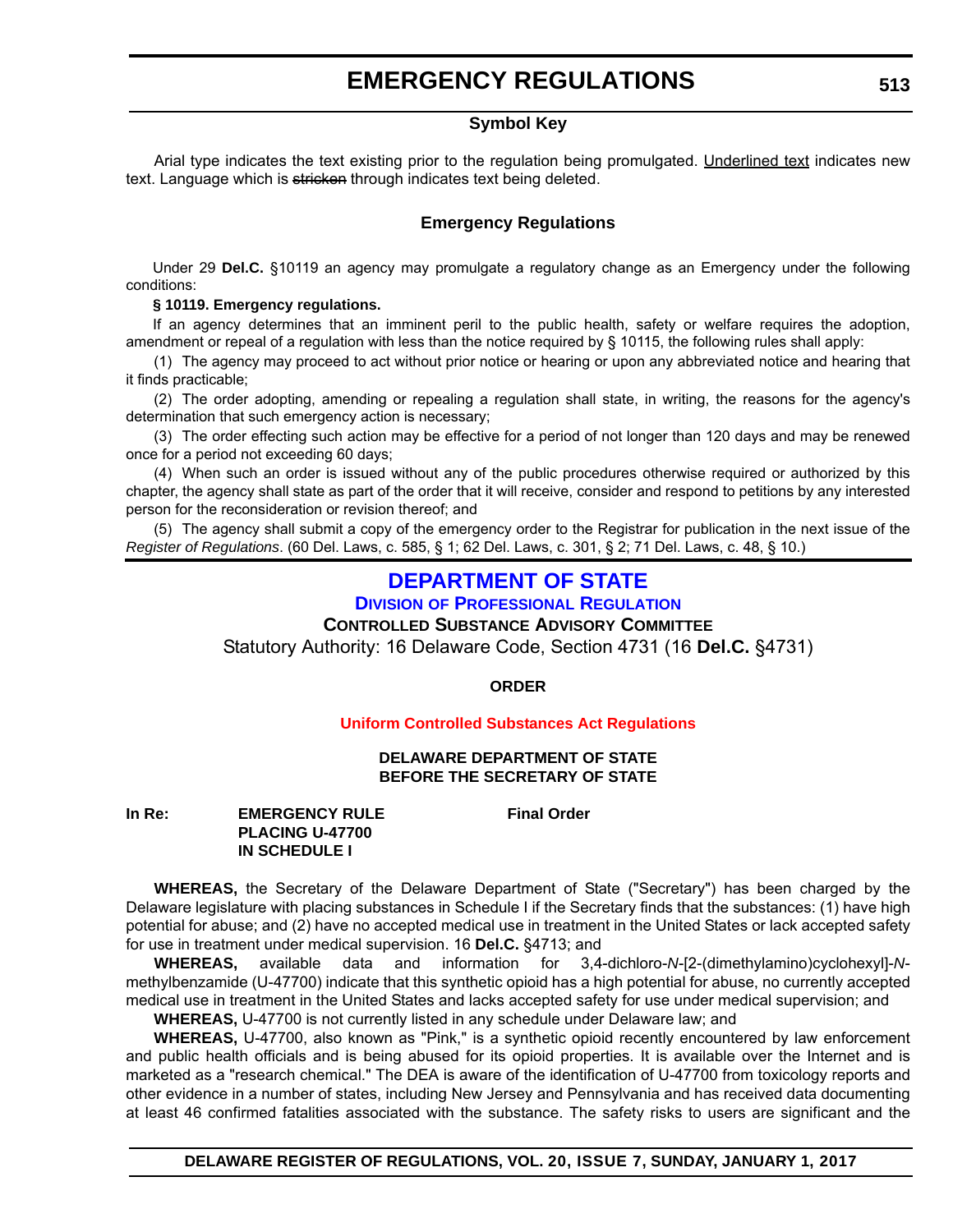public health risks include large numbers of drug treatment admissions, emergency room visits and fatal overdoses; and

**WHEREAS,** on November 14, 2016, the Federal Drug Enforcement Agency published in the Federal Register a Final Order, 81 FR 79389 (Nov. 14, 2016), temporarily placing U-47700 in Schedule I for a two-year period, with a possible extension of one additional year, finding that this synthetic opioid has a high potential for abuse, no currently accepted medical use in treatment in the United States and lacks accepted safety for use under medical supervision; and

**WHEREAS,** the Delaware Controlled Substance Advisory Committee has recommended the enactment of an emergency regulation placing U-47700 in Schedule I; and

**WHEREAS,** the Secretary finds that adoption of a regulation placing U-47700 temporarily in Schedule I under Delaware law must occur on an emergency basis in order to properly protect the public until such time as the legislature may reconvene to adopt a statutory amendment to 16 **Del.C.** §4714; and

**WHEREAS,** the Secretary will accept, consider and respond to petitions by any interested person for the reconsideration or revision of this regulation by addressing the same to the attention of the Office of Controlled Substances, Cannon Building, 861 Silver Lake Blvd., Dover, DE 19904; and

**WHEREAS,** a copy of this Final Order will be submitted to the Registrar for publication in the next issue of the Delaware *Register of Regulations*;

**NOW, THEREFORE, IT IS ORDERED** this 15<sup>th</sup> day of December, 2016:

1. The Uniform Controlled Substance Act Regulations are amended as follows:

1. Following the existing rule 10.2.1, insert a new rule 10.3 as follows:

10.3 Pursuant to 16 **Del.C.** §4713 the Secretary of State finds that the synthetic opioid, 3, 4-dichloro-*N*- [2-(dimethylamino)cyclohexyl]-*N*-methylbenzamide (also known as U-47700) and it isomers, esters, ethers, salts and salts of isomers, esters and ethers, has high potential for abuse; has no accepted medical use in treatment in the United States or lacks accepted safety for use in treatment under medical supervision, and therefore:

10.3.1 The Secretary of State, as authorized by 16 **Del.C.** §4713, does hereby add by rule 3,4 dichloro-*N*-[2-(dimethylamino)cyclohexyl]-*N*-methylbenzamide (also known as U-47700) and it isomers, esters, ethers, salts and salts of isomers, esters and ethers, in Schedule I of the Uniform Controlled Substances Act, 16 **Del.C.** Ch. 47.

2. In accordance with the provisions of 29 **Del.C.** §10119(3), this Order shall be effective for 120 days from the date of execution.

**SO ORDERED** this 15<sup>th</sup> day of December, 2016. **SECRETARY OF STATE** Jeffrey W. Bullock

#### **BEFORE THE DELAWARE CONTROLLED SUBSTANCE ADVISORY COMMITTEE**

**In Re:** EMERGENCY RULE Recommendation **PLACING U-47700 IN SCHEDULE I**

#### **NATURE OF THE PROCEEDINGS**

Pursuant to due notice, a special meeting of the Delaware Controlled Substance Advisory Committee ("Committee") was held on December 9, 2016 concerning the synthetic opioid, 3,4-dichloro-N-[2- (dimethylamino)cyclohexyl]-N-methylbenzamide (also known as "U-47700").

**DELAWARE REGISTER OF REGULATIONS, VOL. 20, ISSUE 7, SUNDAY, JANUARY 1, 2017**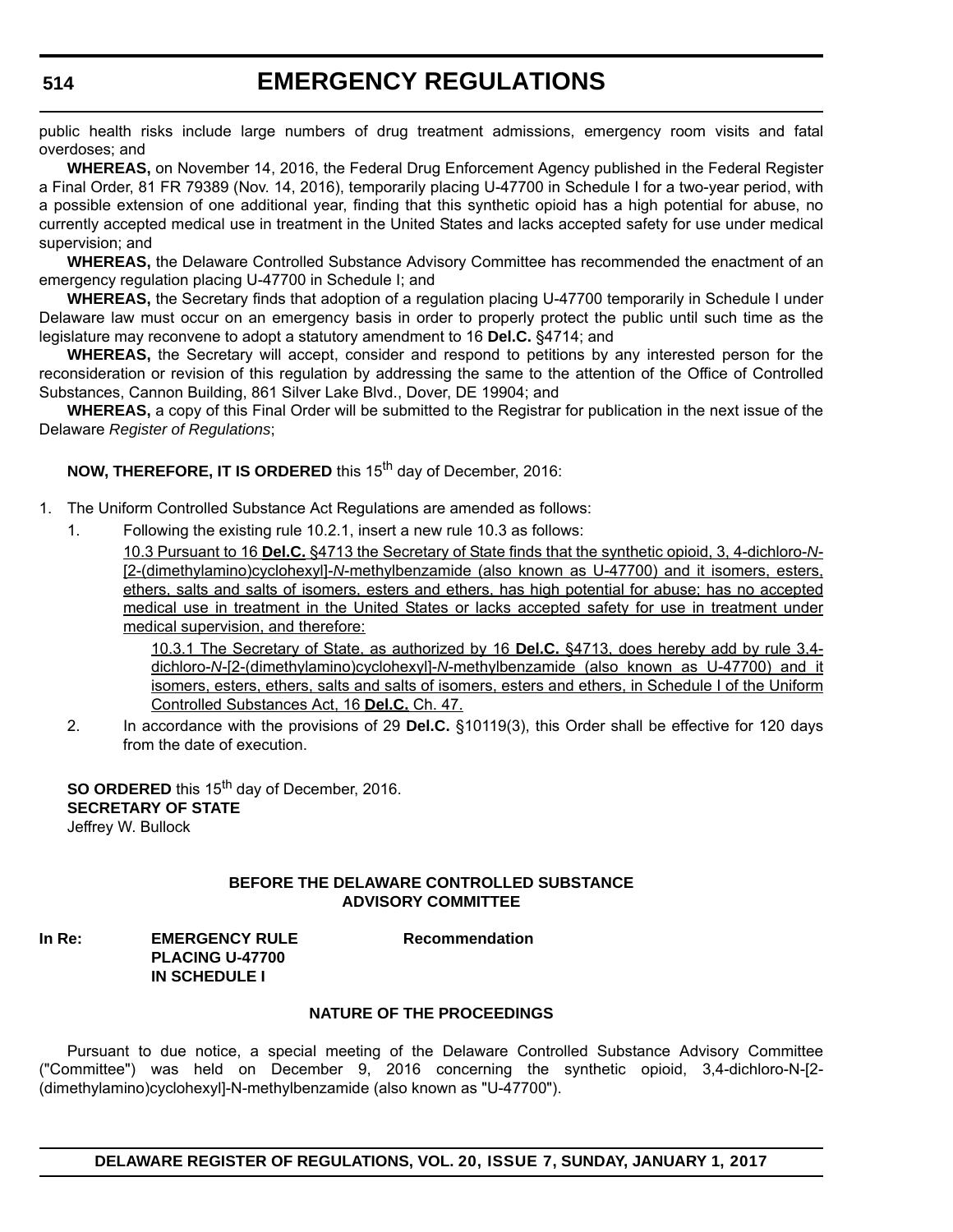#### **SUMMARY OF THE EVIDENCE**

The Committee reviewed the Federal Drug Enforcement Administration ("DEA") Final Order temporarily placing U-47700, and its isomers, esters, ethers, salts and salts of isomers, esters and ethers, into Schedule I. 81 FR 79389 (Nov. 14, 2016).

#### **FINDINGS OF FACT AND CONCLUSIONS OF LAW**

16 **Del.C.** §4713 establishes that "[t]he Secretary [of State] shall place a substance in Schedule I if the Secretary finds that the substance: (1) Has high potential for abuse; and (2) Has no accepted medical use in treatment in the United States or lacks accepted safety for use in treatment under medical supervision." Further, emergency regulations may be promulgated pursuant to the Administrative Procedures Act, so long as an agency determines there exists "an imminent peril to the public health, safety or welfare." 29 **Del.C.** §10119. Such a regulation will only be effective for a maximum of 120 days, but may be renewed once for an additional period of sixty days. 29 **Del.C.** §10119(3). The Uniform Controlled Substance Act Regulations also directly address the adoption of emergency regulations. Specifically, the regulations state at Section 9.3:

If the Secretary of State, *upon the recommendation of the Committee,* finds that an imminent peril to the public health, safety or welfare requires adoption of a regulation upon fewer than twenty (20) days notice and states in writing his/her reasons for that finding, the Secretary of State may proceed without prior notice or hearing or upon any abbreviated notice and hearing he/she finds practicable, to adopt an emergency regulation. Such rules will be effective for a period not longer than 120 days, but the adoption of an identical rule under the procedures discussed above is not precluded.

U-47700, also known as "Pink," is a synthetic opioid recently encountered by law enforcement and public health officials. Scientific literature shows that U-47700 is being abused for its opioid properties. It is available over the Internet and is marketed as a "research chemical." The DEA is aware of the identification of U-47700 from toxicology reports and other evidence in a number of states, including New Jersey and Pennsylvania. Further, the DEA has received data documenting at least 46 confirmed fatalities associated with U-47700. The abuse of U-47700 leads to the same public health risks as heroin, fentanyl and other opioid analgesic substances. The safety risks to users are significant and the public health risks include large numbers of drug treatment admissions, emergency room visits and fatal overdoses. The DEA concluded that U-47700 has a high potential for abuse, no currently accepted medical use in treatment in the United States and a lack of accepted safety for use under medical supervision. The DEA consequently issued a Final Order temporarily placing U-47700 in Schedule I.

For the reasons set forth in the DEA Final Order published November 14, 2016, the Committee finds that allowing the synthetic opioid U-47700 to remain unscheduled in the State of Delaware presents an imminent peril to the public health, safety and welfare. The Committee therefore recommends that U-47700 be added to Schedule I of the Delaware Uniform Controlled Substances Act.

#### **RECOMMENDATION**

In order to protect the public and address the peril posed by U-47700, the Committee recommends an emergency regulation be adopted in a manner as follows:

Following the existing rule 10.2.1, insert a new rule 10.3 as follows:

10.3 Pursuant to 16 **Del.C.** §4713 the Secretary of State finds that the synthetic opioid, 3, 4 dichloro-*N*-[2-(dimethylamino)cyclohexyl]-*N*-methylbenzamide (also known as U-47700) and it isomers, esters, ethers, salts and salts of isomers, esters and ethers, has high potential for abuse; has no accepted medical use in treatment in the United States or lacks accepted safety for use in treatment under medical supervision, and therefore:

10.3.1 The Secretary of State, as authorized by 16 **Del.C.** §4713, does hereby add by rule 3,4 dichloro-*N*-[2-(dimethylamino)cyclohexyl]-*N*-methylbenzamide (also known as U-47700) and it isomers, esters, ethers, salts and salts of isomers, esters and ethers, in Schedule I of the Uniform Controlled Substances Act, 16 **Del.C.** Ch. 47.

**IT IS SO RECOMMENDED this 9th day of December 2016.**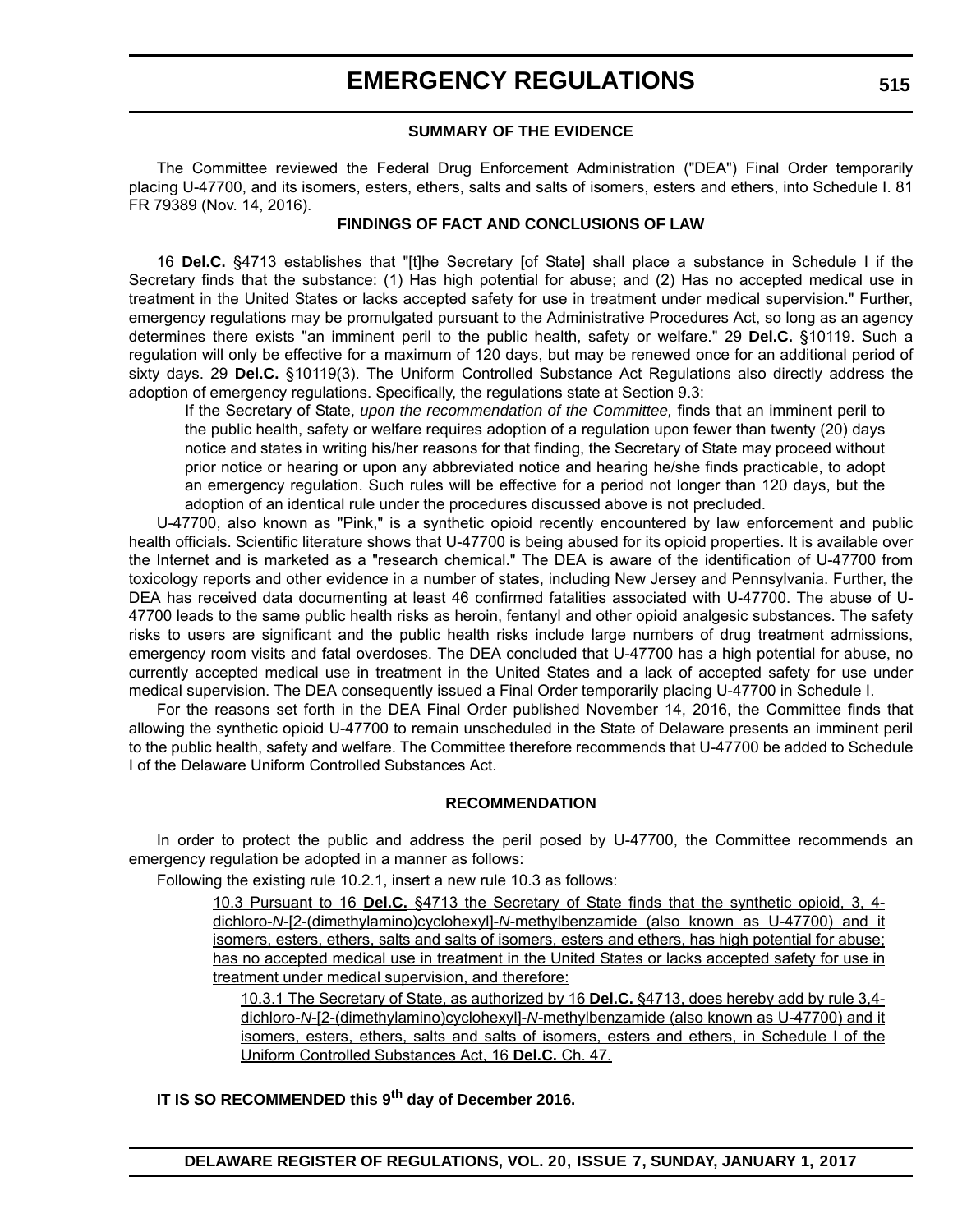### **BY THE DELAWARE CONTROLLED SUBSTANCE ADVISORY COMMITTEE**

Michael Kremer **Mark Hanna** Jo Ann Baker Luis Garcia (absent) Stephen Ruggles **Philip Kim (absent)** Alex Zarrow (absent)

Herb E. Von Goerres **Art Jankowski** (absent)

#### **Uniform Controlled Substances Act Regulations** *(Break in Continuity of Sections)*

#### **10.0 Severability**

#### *(Break in Continuity Within Section)*

- 10.3 Pursuant to 16 **Del.C.** §4713 the Secretary of State finds that the synthetic opioid, 3, 4-dichloro-*N*-[2- (dimethylamino)cyclohexyl]-*N*-methylbenzamide (also known as U-47700) and it isomers, esters, ethers, salts and salts of isomers, esters and ethers, has high potential for abuse; has no accepted medical use in treatment in the United States or lacks accepted safety for use in treatment under medical supervision, and therefore:
	- 10.3.1 The Secretary of State, as authorized by 16 **Del.C.** §4713, does hereby add by rule 3,4-dichloro-*N* [2-(dimethylamino)cyclohexyl]-*N*-methylbenzamide (also known as U-47700) and it isomers, esters, ethers, salts and salts of isomers, esters and ethers, in Schedule I of the Uniform Controlled Substances Act, 16 **Del.C.** Ch. 47.

**\*Please Note: As the rest of the sections were not amended, they are not being published. A copy of the regulation is available at:**

**[Uniform Controlled Substances Act Regulations](http://regulations.delaware.gov/register/january2017/emergency/20 DE Reg 513 01-01-17.htm)**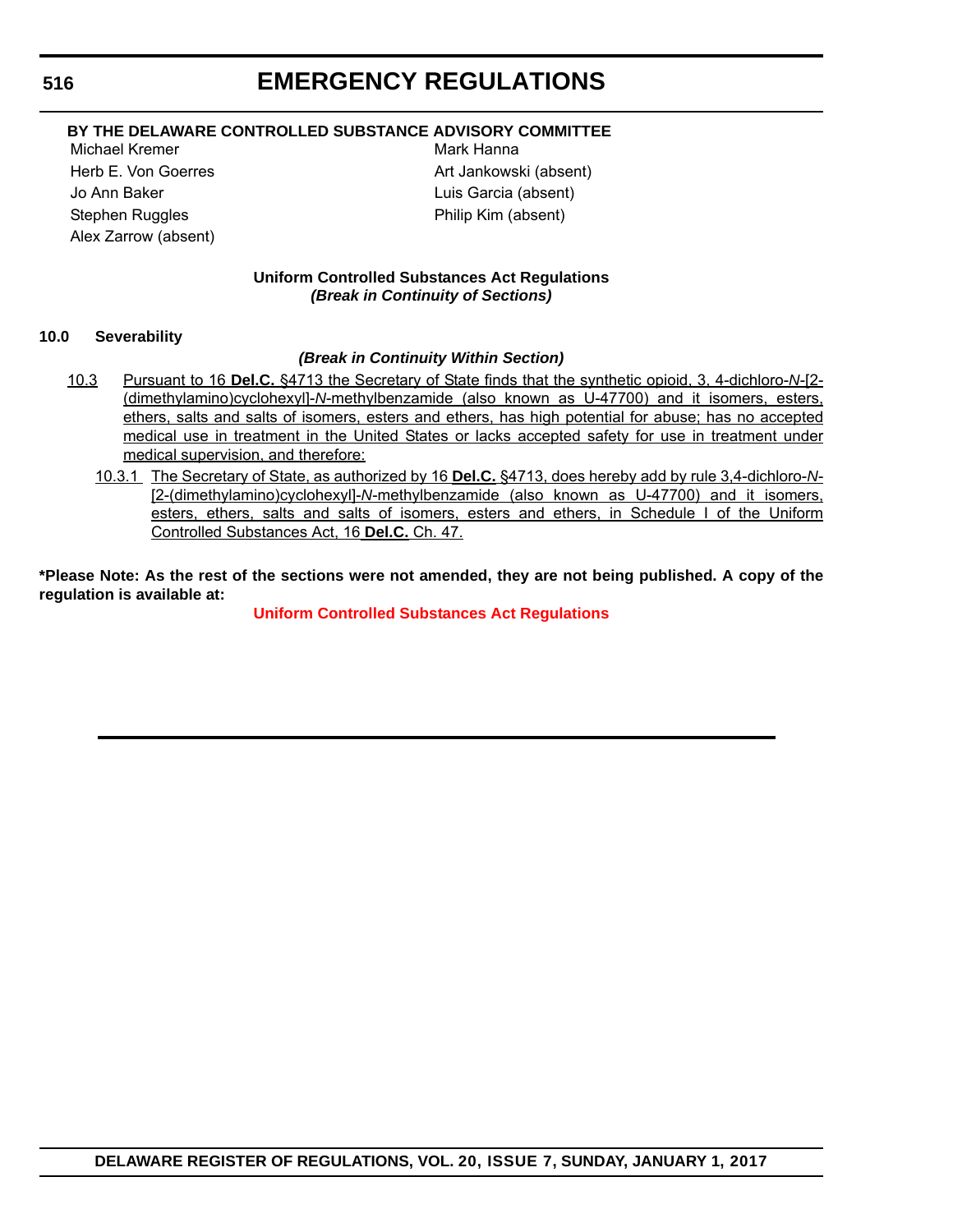### **Symbol Key**

<span id="page-15-0"></span>Arial type indicates the text existing prior to the regulation being promulgated. Underlined text indicates new text. Language which is stricken through indicates text being deleted.

### **Proposed Regulations**

Under 29 **Del.C.** §10115 whenever an agency proposes to formulate, adopt, amend or repeal a regulation, it shall file notice and full text of such proposals, together with copies of the existing regulation being adopted, amended or repealed, with the Registrar for publication in the *Register of Regulations* pursuant to §1134 of this title. The notice shall describe the nature of the proceedings including a brief synopsis of the subject, substance, issues, possible terms of the agency action, a reference to the legal authority of the agency to act, and reference to any other regulations that may be impacted or affected by the proposal, and shall state the manner in which persons may present their views; if in writing, of the place to which and the final date by which such views may be submitted; or if at a public hearing, the date, time and place of the hearing. If a public hearing is to be held, such public hearing shall not be scheduled less than 20 days following publication of notice of the proposal in the *Register of Regulations*. If a public hearing will be held on the proposal, notice of the time, date, place and a summary of the nature of the proposal shall also be published in at least 2 Delaware newspapers of general circulation. The notice shall also be mailed to all persons who have made timely written requests of the agency for advance notice of its regulation-making proceedings.

### **[DEPARTMENT OF EDUCATION](http://www.doe.k12.de.us/)**

**OFFICE OF THE SECRETARY**

Statutory Authority: 14 Delaware Code, Section 122(b) (14 **Del.C.** §122(b)) 14 **DE Admin. Code** 712

#### **PUBLIC NOTICE**

#### **Education Impact Analysis Pursuant To 14 Del.C. Section 122(d)**

#### **[712 Employee Leave](#page-3-0)**

#### **A. Type of Regulatory Action Required**

Amendment to Existing Regulation

#### **B. Synopsis of Subject Matter of the Regulation**

The Secretary of Education intends to amend 14 **DE Admin. Code** 712 Employee Leave. The Department of Education reviewed this and other regulations which were four years or older as part of the 2016 Regulation Review as required by 29 **Del.C.** §10407. Public comment was received for this regulation in which the Department of Education was asked to include language that requires current employees to use their annual leave in a lump sum when retired/terminated so that a new employee can be hired. The Department consulted with district Human Resources Directors on the comment received. This group stated the issue was not a concern and they did not support the change as requested. The Department did make changes to the annual leave portion of the regulation for purposes of clarification.

Persons wishing to present their views regarding this matter may do so in writing by the close of business on or before February 7, 2017 to Tina Shockley, Education Associate, Department of Education, Regulatory Review, at 401 Federal Street, Suite 2, Dover, Delaware 19901. A copy of this regulation may be viewed online at the Register of Regulation's website, [http://regulations.delaware.gov/services/current\\_issue.shtml](http://regulations.delaware.gov/services/current_issue.shtml), or obtained at the Department of Education, Finance Office located at the address listed above.

#### **C. Impact Criteria**

1. Will the amended regulation help improve student achievement as measured against state achievement standards? The amended regulation does not directly help improve student achievement as measured against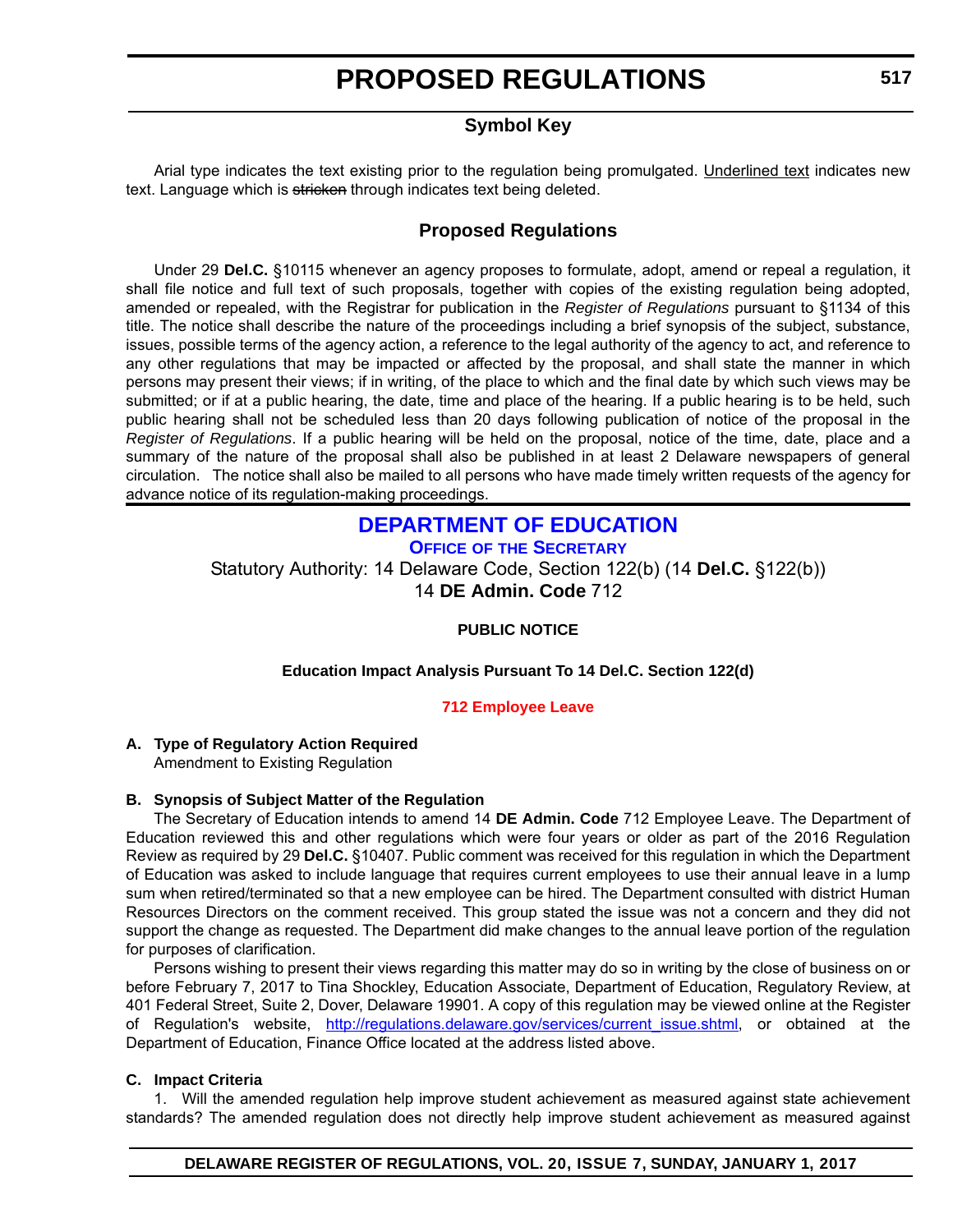state achievement standards.

2. Will the amended regulation help ensure that all students receive an equitable education? The amended regulation does not help to ensure all students receive an equitable education.

3. Will the amended regulation help to ensure that all students' health and safety are adequately protected? The amendments do not address students' health and safety.

4. Will the amended regulation help to ensure that all students' legal rights are respected? The amended regulation does not directly help ensure that all student's legal rights are respected.

5. Will the amended regulation preserve the necessary authority and flexibility of decision making at the local board and school level? The amended regulations does not change the decision making at the local board and school level.

6. Will the amended regulation place unnecessary reporting or administrative requirements or mandates upon decision makers at the local board and school levels? The amended regulation does not place any unnecessary reporting or administrative requirements on decision makers.

7. Will the decision making authority and accountability for addressing the subject to be regulated be placed in the same entity? The decision making authority and accountability for addressing the subject to be regulated does not change because of the amendment.

8. Will the amended regulation be consistent with and not an impediment to the implementation of other state educational policies, in particular to state educational policies addressing achievement in the core academic subjects of mathematics, science, language arts and social studies? The amendment is consistent with and not an impediment to the implementation of other state educational policies.

9. Is there a less burdensome method for addressing the purpose of the regulation? There is not a less burdensome method for addressing the purpose of the regulation.

10. What is the cost to the State and to the local school boards of compliance with the regulation? There is no expected cost to implementing this amended regulation.

#### **\*Please Note: The Regulatory Flexibility Analysis and Impact Statement for this regulation, as required by 29 Del.C. Ch. 104, is available at:**

**<http://regulations.delaware.gov/register/january2017/proposed/20 DE Reg 517RFA 01-01-17.pdf>**

#### **712 Employee Leave**

#### **1.0 Sick Leave**

- 1.1 Sick leave accumulated by an employee of any state agency or school district shall be transferred when said employee begins subsequent employment in a school district. If there is a break in service the transfer can only occur if the break was for less than six (6) months.
- 1.2 Sick leave days are made available at the start of the fiscal year, but adjustments for employees who terminate service prior to the end of the school year shall be made in the final paycheck.

#### **2.0 Annual Leave**

Subject to any limitation imposed by statute, accumulated annual leave shall be paid upon termination of employment. The employee employer may allow the employee to either remain on the regular payroll until such time as all annual leave is exhausted, or receive a lump sum payment for all unused annual leave on in the employee's final paycheck. The vacated position may be filled at any time provided that the two employees do not receive compensation for the same pay period. Accumulated annual leave shall not be transferred between different employing state agencies or school districts.

**DELAWARE REGISTER OF REGULATIONS, VOL. 20, ISSUE 7, SUNDAY, JANUARY 1, 2017**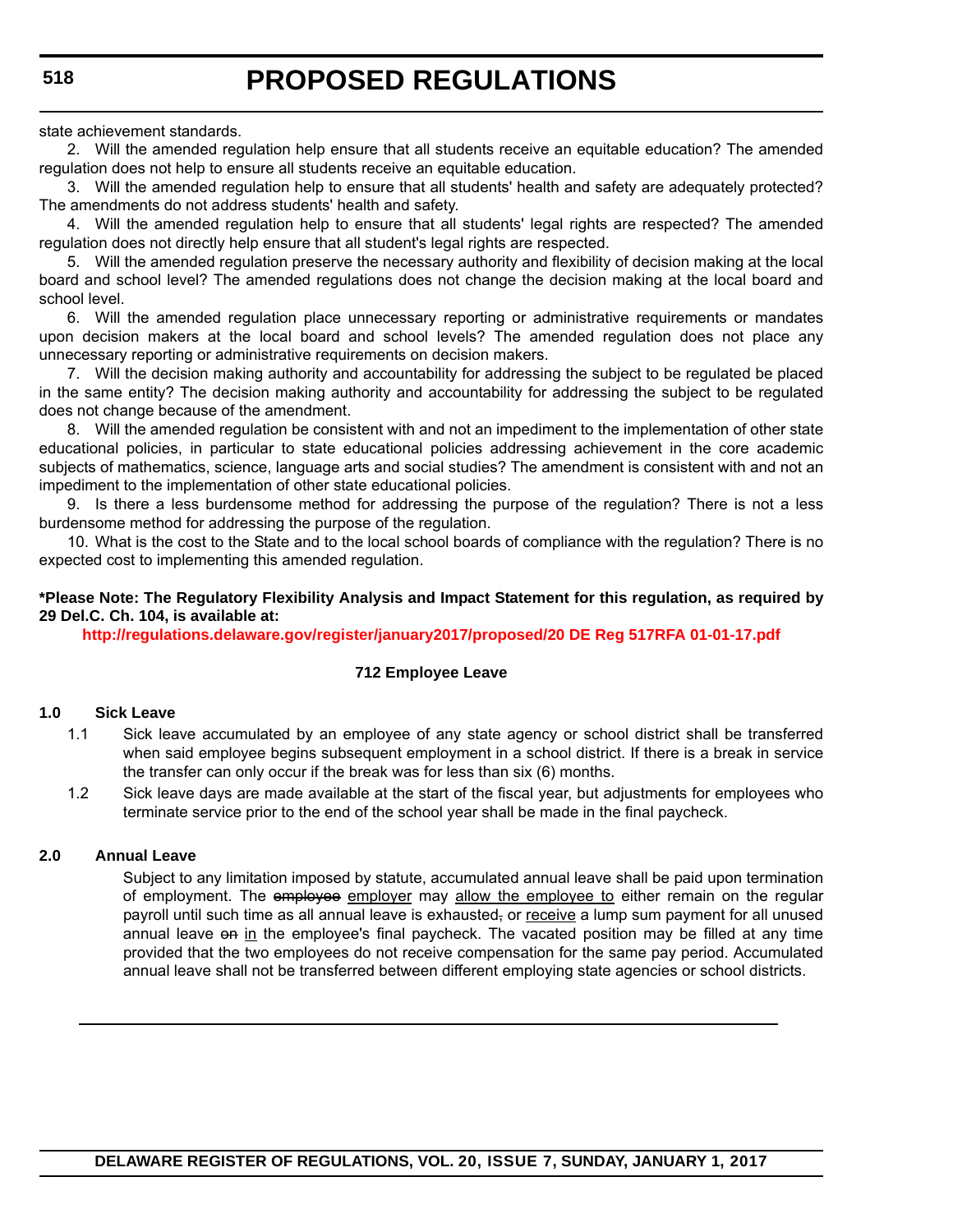#### <span id="page-17-0"></span>**OFFICE OF [THE SECRETARY](http://www.doe.k12.de.us/)** Statutory Authority: 14 Delaware Code, Section 122(b) (14 **Del.C.** §122(b)) 14 **DE Admin. Code** 733

#### **PUBLIC NOTICE**

#### **Education Impact Analysis Pursuant To 14 Del.C. Section 122(d)**

#### **[733 Payment of Substitutes for Teachers](#page-3-0)**

#### **A. Type of Regulatory Action Required**

Amendment to Existing Regulation

#### **B. Synopsis of Subject Matter of the Regulation**

The Secretary of Education intends to amend 14 **DE Admin. Code** 733 Payment of Substitutes for Teachers. The Department of Education reviewed this and other regulations which were four years or older as part of the 2016 Regulation Review as required by 29 **Del.C.** §10407. Public comment was received for this regulation in which the Department of Education was asked to include language that prohibits school districts from requiring teachers to pay for substitutes out of their own money. The Department does not possess the authority to make the requested change. The Department reviewed this regulation beyond the comments received and made changes for purposes of clarification. The regulation is being reviewed pursuant to the required five year review cycle.

Persons wishing to present their views regarding this matter may do so in writing by the close of business on or before February 7, 2017 to Tina Shockley, Education Associate, Department of Education, Regulatory Review, at 401 Federal Street, Suite 2, Dover, Delaware 19901. A copy of this regulation may be viewed online at the Register of Regulation's website, [http://regulations.delaware.gov/services/current\\_issue.shtml](http://regulations.delaware.gov/services/current_issue.shtml), or obtained at the Department of Education, Finance Office located at the address listed above.

#### **C. Impact Criteria**

1. Will the amended regulation help improve student achievement as measured against state achievement standards? The amended regulation does not directly help to improve student achievement as measured against state achievement standards.

2. Will the amended regulation help ensure that all students receive an equitable education? The amended regulation does not directly help to provide for all students to receive an equitable education.

3. Will the amended regulation help to ensure that all students' health and safety are adequately protected? The amendments do not address students' health and safety.

4. Will the amended regulation help to ensure that all students' legal rights are respected? The amended regulation does not directly help to ensure that all student's legal rights are respected.

5. Will the amended regulation preserve the necessary authority and flexibility of decision making at the local board and school level? The amended regulations does not change the decision making at the local board and school level.

6. Will the amended regulation place unnecessary reporting or administrative requirements or mandates upon decision makers at the local board and school levels? The amended regulation does not place any unnecessary reporting or administrative requirements on decision makers.

7. Will the decision making authority and accountability for addressing the subject to be regulated be placed in the same entity? The decision making authority and accountability for addressing the subject to be regulated does not change because of the amendment.

8. Will the amended regulation be consistent with and not an impediment to the implementation of other state educational policies, in particular to state educational policies addressing achievement in the core academic subjects of mathematics, science, language arts and social studies? The amendment is consistent with and not an impediment to the implementation of other state educational policies.

9. Is there a less burdensome method for addressing the purpose of the regulation? There is not a less burdensome method for addressing the purpose of the regulation.

10. What is the cost to the State and to the local school boards of compliance with the regulation? There is no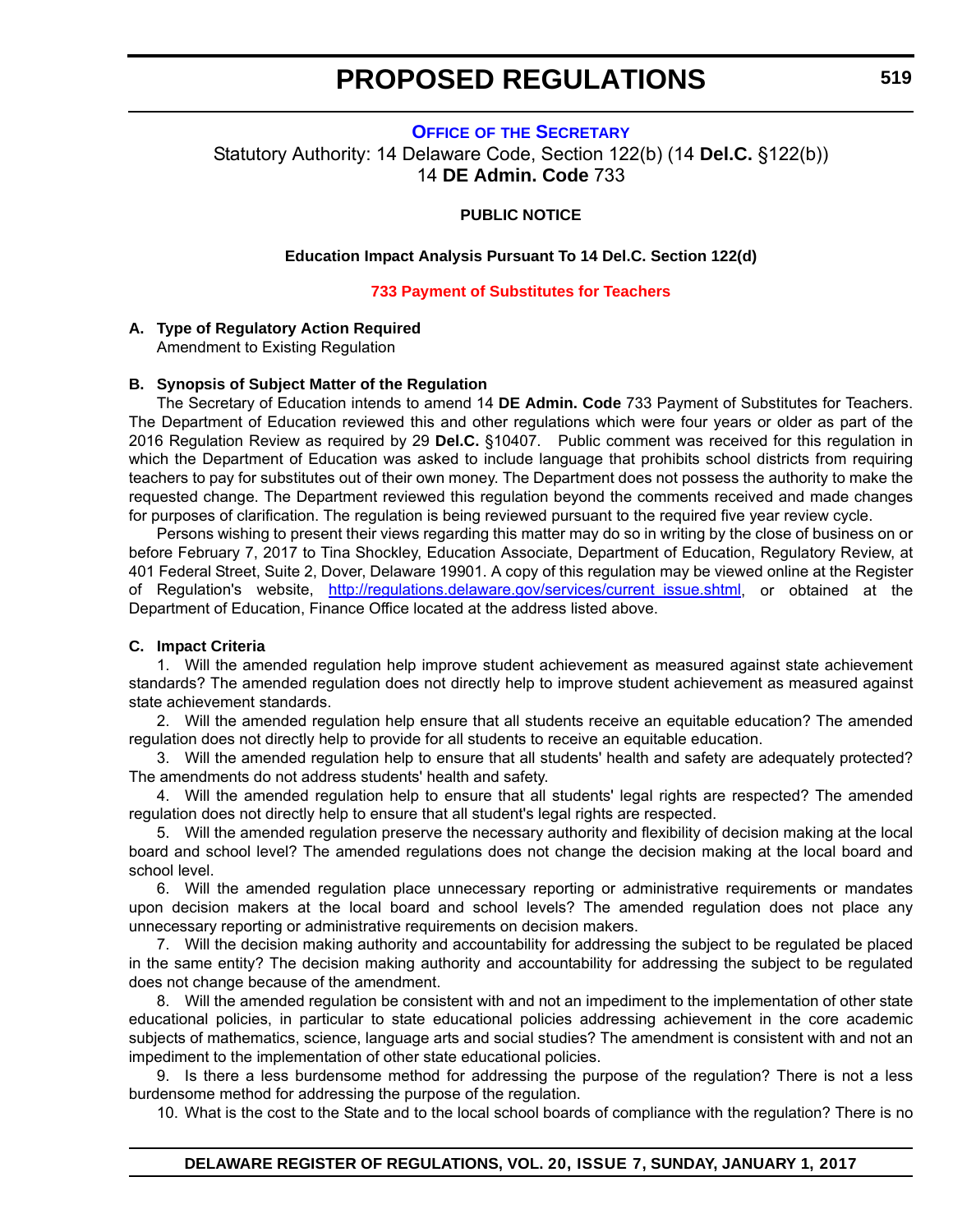<span id="page-18-0"></span>expected cost to implementing this amended regulation.

#### **\*Please Note: The Regulatory Flexibility Analysis and Impact Statement for this regulation, as required by 29 Del.C. Ch. 104, is available at:**

**<http://regulations.delaware.gov/register/january2017/proposed/20 DE Reg 519RFA 01-01-17.pdf>**

#### **733 Payment of Substitutes for Teachers**

#### **1.0 Payment of Substitutes for Teachers**

- 1.1 State substitute teacher funds may be used to pay substitutes for State funded teachers when the state State funded teachers are unavailable for duty under the provisions of 14 **Del.C.** §1318, 29 **Del.C.** §5524 and 29 **Del.C.** §5933 (for sick leave calculations for teachers qualifying for workers' compensation).
- 1.2 Substitutes for state State funded teachers may also be paid from State substitute teacher funds for:
	- 1.2.1 Military leave for training or duty not in excess of 15 working days per year.
	- 1.2.2 Kindergarten Teachers on Abbreviated Days. In order to allow kindergarten teachers additional time for parent conferences, substitute teachers may be hired using state substitute teacher funding for ½ day on abbreviated days when kindergarten is scheduled.
	- 1.2.32 Teachers participating in Department of Education initiated committee work led professional learning and project assignments.
- 1.3 Substitutes for **State funded teachers who are absent without pay may be charged to the Division I** teacher salary line State funds.
- 1.4 Substitutes for teachers who are paid from federal funds shall be paid from federal funds from the federal program involved or local funds.
- 1.5 Substitutes for teachers who are paid from local funds shall be paid from local funds.
- 1.6 Substitutes for teachers who are paid from State funds for a fractional part of a State teacher unit and a fractional part from other funds shall be paid on the same proportional basis.
- 1.7 Substitutes shall be paid from State substitute teacher funds the amounts authorized for the various classes of substitutes as provided for in 14 **Del.C.** §1326. School districts paying more for teacher substitutes than prescribed in 14 **Del.C.** §1326 shall do so from local or federal funds. Federal funds may be used only if the federal program permits that use.

#### **[PROFESSIONAL STANDARDS BOARD](http://www.doe.k12.de.us/domain/172)**

Statutory Authority: 14 Delaware Code, Section 1205(b) (14 **Del.C.** §1205(b)) 14 **DE Admin. Code** 1503

#### **PUBLIC NOTICE**

#### **Educational Impact Analysis Pursuant to 14 Del.C. Section 122(d)**

#### **[1503 Educator Mentoring](#page-3-0)**

**A. TYPE OF REGULATORY ACTION REQUESTED** Amendment to Existing Regulation

#### **B. SYNOPSIS OF SUBJECT MATTER OF REGULATION**

The Professional Standards Board, acting in cooperation and consultation with the Department of Education, seeks the approval of the State Board of Education to amend 14 **DE Admin. Code** 1503 Educator Mentoring. This regulation concerns comprehensive induction program activities required of educators. It is necessary to amend this regulation due to changes to 14 **Del.C.** Ch. 12.

**DELAWARE REGISTER OF REGULATIONS, VOL. 20, ISSUE 7, SUNDAY, JANUARY 1, 2017**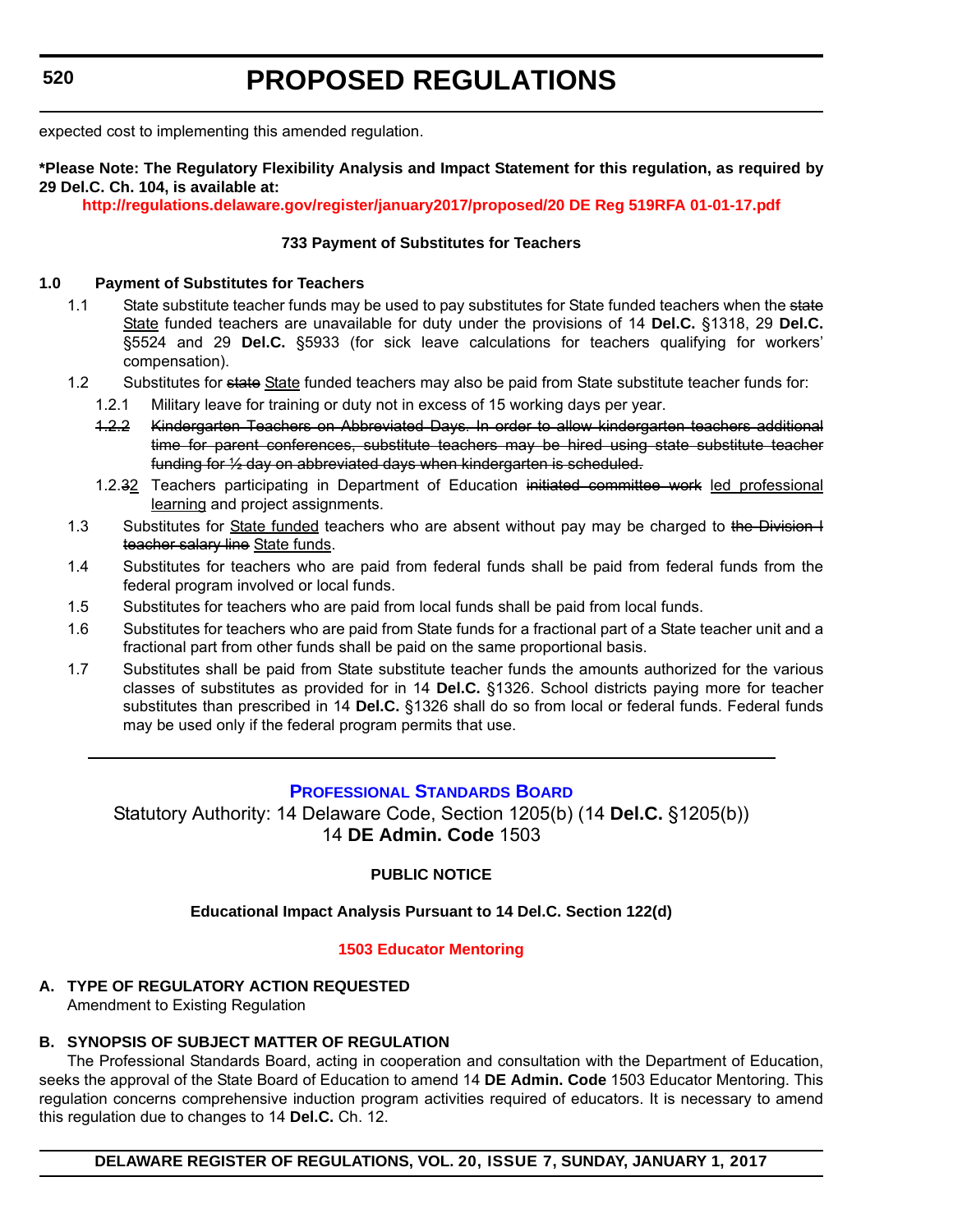Persons wishing to present their views regarding this matter may do so in writing by the close of business on or before Tuesday, January 31, 2017 to Mr. Chris Kenton, Executive Director, Delaware Professional Standards Board, The Townsend Building, 401 Federal Street, Dover, Delaware 19901. A copy of this regulation may be viewed online at the Register of Regulation's website, [http://regulations.delaware.gov/services/current\\_issue.shtml](http://regulations.delaware.gov/services/current_issue.shtml) or obtained at the Professional Standards Board's Office, located at the address above.

#### **C. IMPACT CRITERIA**

1. Will the amended regulation help improve student achievement as measured against state achievement standards? The amended regulation relates to mentoring and professional development activities that help to improve the quality of the Delaware educator workforce and the quality of instruction for Delaware's children.

2. Will the amended regulation help ensure that all students receive an equitable education? The amended regulation relates to mentoring and professional development activities that help to improve the quality of the Delaware educator workforce and the quality of instruction for Delaware's children.

3. Will the amended regulation help to ensure all student's health and safety are adequately protected? The amended regulation addresses educator mentoring, not students' health and safety.

4. Will the amended regulation help to ensure that all students' legal rights are respected? The amended regulation addresses educator mentoring, not students' legal rights.

5. Will the amended regulation preserve the necessary authority and flexibility of decision-makers at the local board and school level? The amended regulation does not change authority and flexibility of decision makers at the local board and school level.

6. Will the amended regulation place unnecessary reporting or administrative requirements or mandates upon decision makers at the local board and school levels? The amended regulation does not place unnecessary reporting or administrative requirements or mandates upon decision makers at the local board and school levels.

7. Will decision making authority and accountability for addressing the subject to be regulated be placed in the same entity? The decision making authority and accountability for addressing the subject to be regulated rests with the Professional Standards Board, in cooperation and consultation with the Department of Education, and with the approval of the State Board of Education.

8. Will the amended regulation be consistent with and not an impediment to the implementation of other state educational policies, in particular to state educational policies addressing achievement in the core academic subjects of mathematics, science, language arts, and social studies? The amended regulation is consistent with, and not an impediment to, the implementation of other state educational policies, and in particular to state educational policies addressing achievement in the core academic subjects of mathematics, science, language arts, and social studies.

9. Is there a less burdensome method for addressing the purpose of the amended regulation? There is not a less burdensome method for addressing the purpose of this amended regulation.

10. What is the cost to the state and to the local school boards of compliance with the adopted regulation? There is no expected cost to the local school boards implementing this amended regulation. There will be additional expense to the state for the additional year of mentoring.

#### **\*Please Note:**

**(1) The Regulatory Flexibility Analysis and Impact Statement for this regulation, as required by 29 Del.C. Ch. 104, is available at:**

**<http://regulations.delaware.gov/register/january2017/proposed/20 DE Reg 520RFA 01-01-17.pdf>**

**(2) Due to the size of the proposed regulation, it is not being published here. A copy of the regulation is available at:**

**[1503 Educator Mentoring](http://regulations.delaware.gov/register/january2017/proposed/20 DE Reg 520 01-01-17.htm)**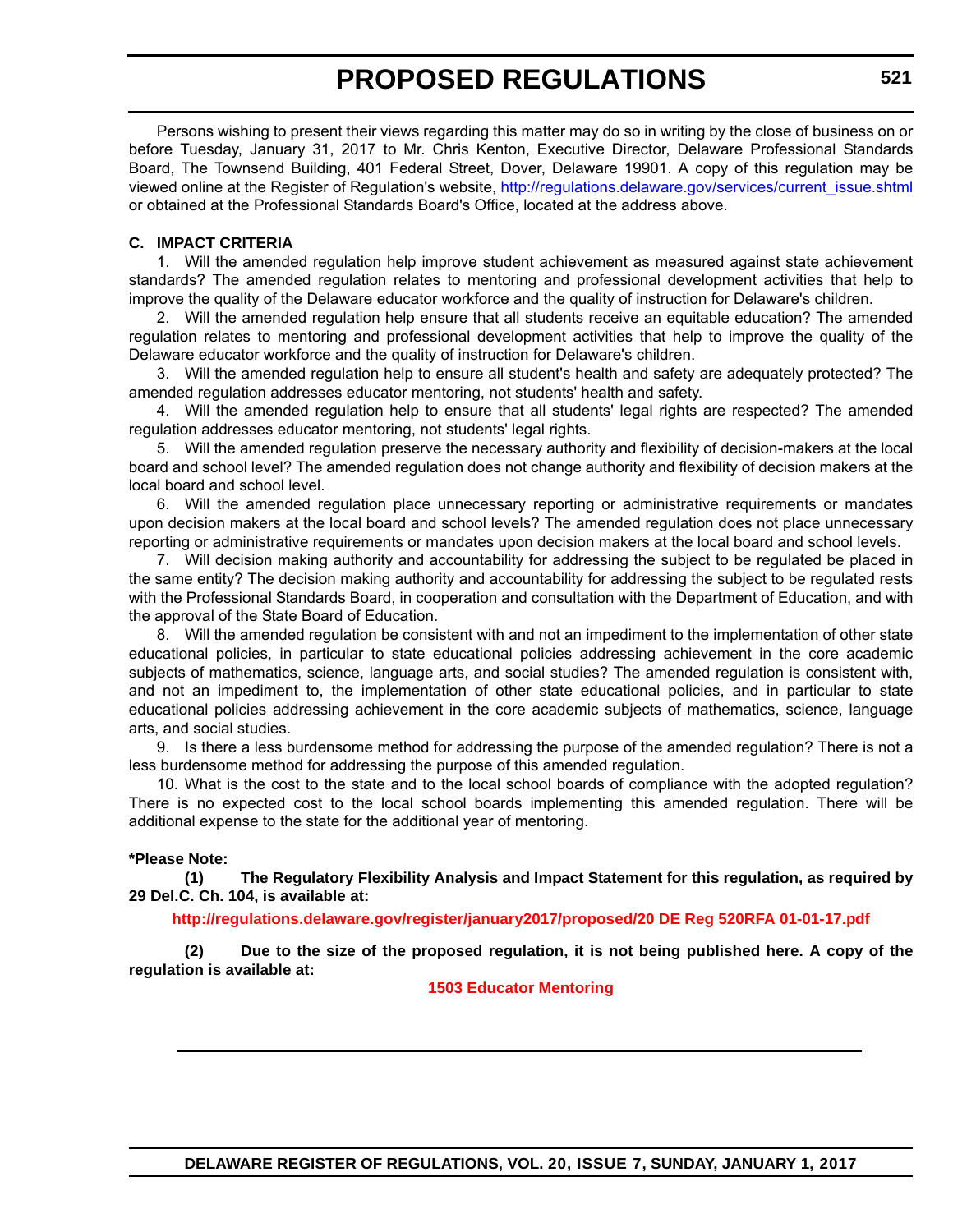#### **[PROFESSIONAL STANDARDS BOARD](http://www.doe.k12.de.us/domain/172)**

<span id="page-20-0"></span>Statutory Authority: 14 Delaware Code, Section 1205(b) (14 **Del.C.** §1205(b)) 14 **DE Admin. Code** 1510

#### **PUBLIC NOTICE**

#### **Educational Impact Analysis Pursuant to 14 Del.C. Section 122(d)**

#### **[1510 Issuance of Initial License](#page-3-0)**

#### **A. TYPE OF REGULATORY ACTION REQUESTED**

Amendment to Existing Regulation

#### **B. SYNOPSIS OF SUBJECT MATTER OF REGULATION**

The Professional Standards Board, acting in cooperation and consultation with the Department of Education, seeks the approval of the State Board of Education to amend 14 **DE Admin. Code** 1510 Initial License. This regulation concerns the requirements for licensure of educational personnel pursuant to 14 **Del.C.** Ch. 12. It is necessary to amend this regulation due to changes to 14 **Del.C.** Ch. 12.

Persons wishing to present their views regarding this matter may do so in writing by the close of business on or before Tuesday, January 31, 2017 to Mr. Chris Kenton, Executive Director, Delaware Professional Standards Board, The Townsend Building, 401 Federal Street, Dover, Delaware 19901. A copy of this regulation may be viewed online at the Register of Regulation's website, [http://regulations.delaware.gov/services/current\\_issue.shtml](http://regulations.delaware.gov/services/current_issue.shtml) or obtained at the Professional Standards Board's Office, located at the address above.

#### **C. IMPACT CRITERIA**

1. Will the amended regulation help improve student achievement as measured against state achievement standards? The amended regulation will help to improve student achievement by establishing requirements for the issuance of a provisional license and an initial license to educators.

2. Will the amended regulation help ensure that all students receive an equitable education? The amended regulation helps to ensure that all teachers employed to teach students meet high standards.

3. Will the amended regulation help to ensure all student's health and safety are adequately protected? The amended regulation addresses educator licensure, not students' health and safety.

4. Will the amended regulation help to ensure that all students' legal rights are respected? The amended regulation addresses educator licensure, not students' legal rights.

5. Will the amended regulation preserve the necessary authority and flexibility of decision-makers at the local board and school level? The amended regulation does not change authority and flexibility of decision makers at the local board and school level.

6. Will the amended regulation place unnecessary reporting or administrative requirements or mandates upon decision makers at the local board and school levels? The amended regulation does not place unnecessary reporting or administrative requirements or mandates upon decision makers at the local board and school levels.

7. Will decision making authority and accountability for addressing the subject to be regulated be placed in the same entity? The decision making authority and accountability for addressing the subject to be regulated rests with the Professional Standards Board, in cooperation and consultation with the Department of Education, and with the approval of the State Board of Education.

8. Will the amended regulation be consistent with and not an impediment to the implementation of other state educational policies, in particular to state educational policies addressing achievement in the core academic subjects of mathematics, science, language arts, and social studies? The amended regulation is consistent with, and not an impediment to, the implementation of other state educational policies, and in particular to state educational policies addressing achievement in the core academic subjects of mathematics, science, language arts, and social studies.

9. Is there a less burdensome method for addressing the purpose of the amended regulation? There is not a less burdensome method for addressing the purpose of this amended regulation.

10. What is the cost to the state and to the local school boards of compliance with the adopted regulation?

**DELAWARE REGISTER OF REGULATIONS, VOL. 20, ISSUE 7, SUNDAY, JANUARY 1, 2017**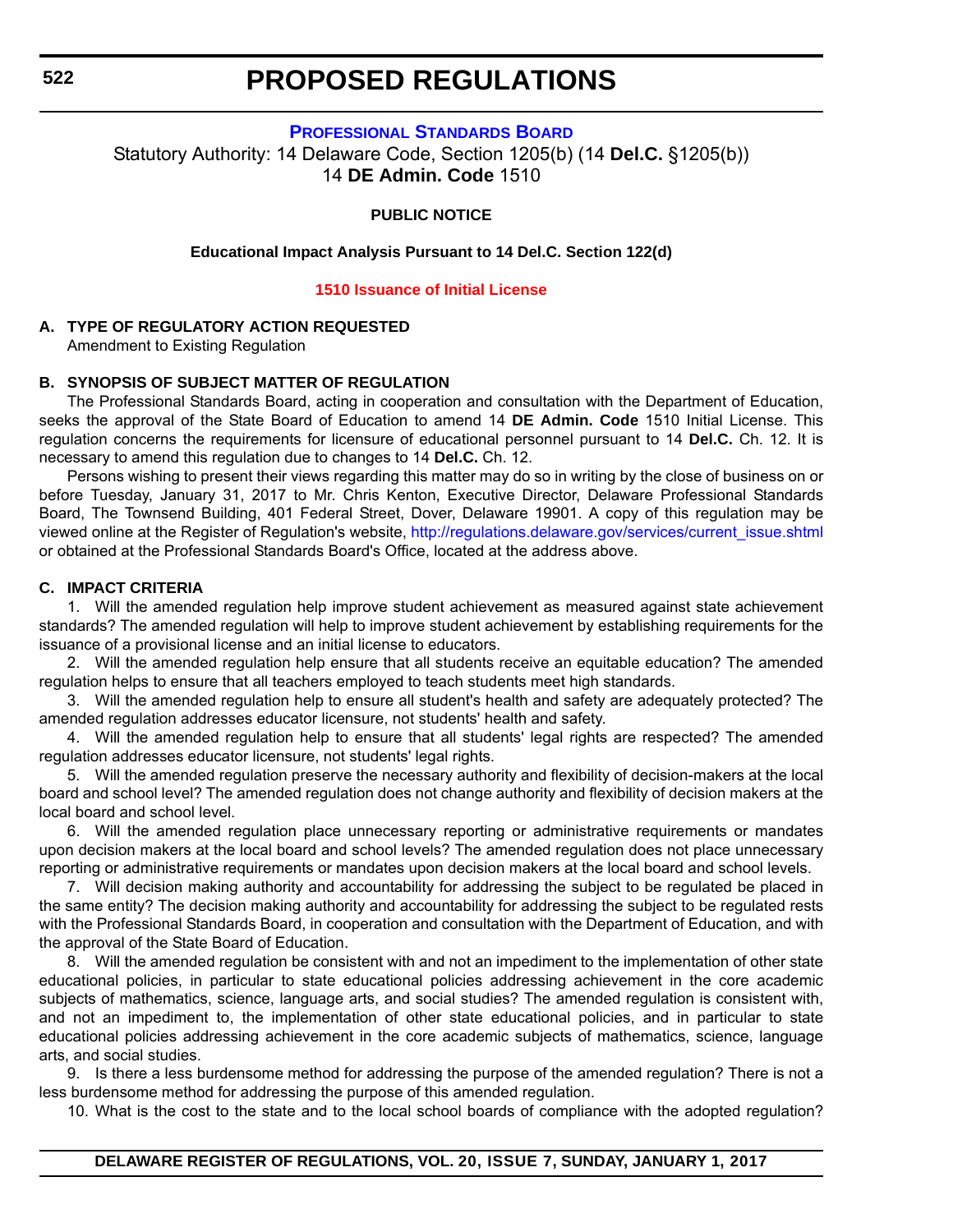<span id="page-21-0"></span>There is no expected cost to the state and to the local school boards implementing this amended regulation.

**\*Please Note:** 

**(1) The Regulatory Flexibility Analysis and Impact Statement for this regulation, as required by 29 Del.C. Ch. 104, is available at:**

**<http://regulations.delaware.gov/register/january2017/proposed/20 DE Reg 522RFA 01-01-17.pdf>**

**(2) Due to the size of the proposed regulation, it is not being published here. A copy of the regulation is available at:**

#### **[1510 Issuance of Initial License](http://regulations.delaware.gov/register/january2017/proposed/20 DE Reg 522 01-01-17.htm)**

# **[DEPARTMENT OF HEALTH AND SOCIAL SERVICES](http://www.dhss.delaware.gov/dhss/dmma/)**

**DIVISION OF MEDICAID AND MEDICAL ASSISTANCE**

Statutory Authority: 31 Delaware Code, Section 512 (31 **Del.C.** §512)

#### **PUBLIC NOTICE**

#### **[Federally Qualified Health Centers - Long-Acting Reversible Contraceptives](#page-3-0)**

In compliance with the State's Administrative Procedures Act (APA - Title 29, Chapter 101 of the Delaware Code), 42 CFR §447.205, and under the authority of Title 31 of the Delaware Code, Chapter 5, Section 512, Delaware Health and Social Services (DHSS) / Division of Medicaid and Medical Assistance proposing to amend the Title XIX Medicaid State Plan regarding Federally Qualified Health Care Centers, specifically, *to increase access to Long-Acting Reversible Contraceptives.*

Any person who wishes to make written suggestions, compilations of data, testimony, briefs or other written materials concerning the proposed new regulations must submit same to: Planning, Policy and Quality Unit, Division of Medicaid and Medical Assistance, 1901 North DuPont Highway, P.O. Box 906, New Castle, Delaware 19720-0906, Attention: Kimberly Xavier; by email to Kimberly.Xavier@state.de.us; or by fax to 302-255-4425 by January 31, 2017. Please identify in the subject line: FQHC - LARC.

The action concerning the determination of whether to adopt the proposed regulation will be based upon the results of Department and Division staff analysis and the consideration of the comments and written materials filed by other interested persons.

#### **SUMMARY OF PROPOSAL**

The purpose of this notice is to advise the public that Delaware Health and Social Services (DHSS)/Division of Medicaid and Medical Assistance (DMMA) is proposing to amend the Title XIX Medicaid State Plan regarding Federally Qualified Health Care Centers, specifically, *to increase access to Long-Acting Reversible Contraceptives*.

#### **Statutory Authority**

- §1902(a)(19) of the Social Security Act, *Care and services under a Medicaid state plan be provided in a manner consistent with simplicity of administration and the best interests of beneficiaries*
- §1905(a)(4)(C) of the Social Security Act, Family Planning Services and Supplies
- §1927 of the Social Security Act, *Payment for Covered Outpatient Drugs*
- 42 CFR §440.210, *Required services for the categorically needy; family planning services*
- 42 CFR §441.20, *Family Planning Services and Supplies*
- 42 CFR §440.120, *Prescribed drugs*
- 42 CFR §447.45, *Timely claims payment*
- State Medicaid Manual, Section 4270, *Family Planning Services*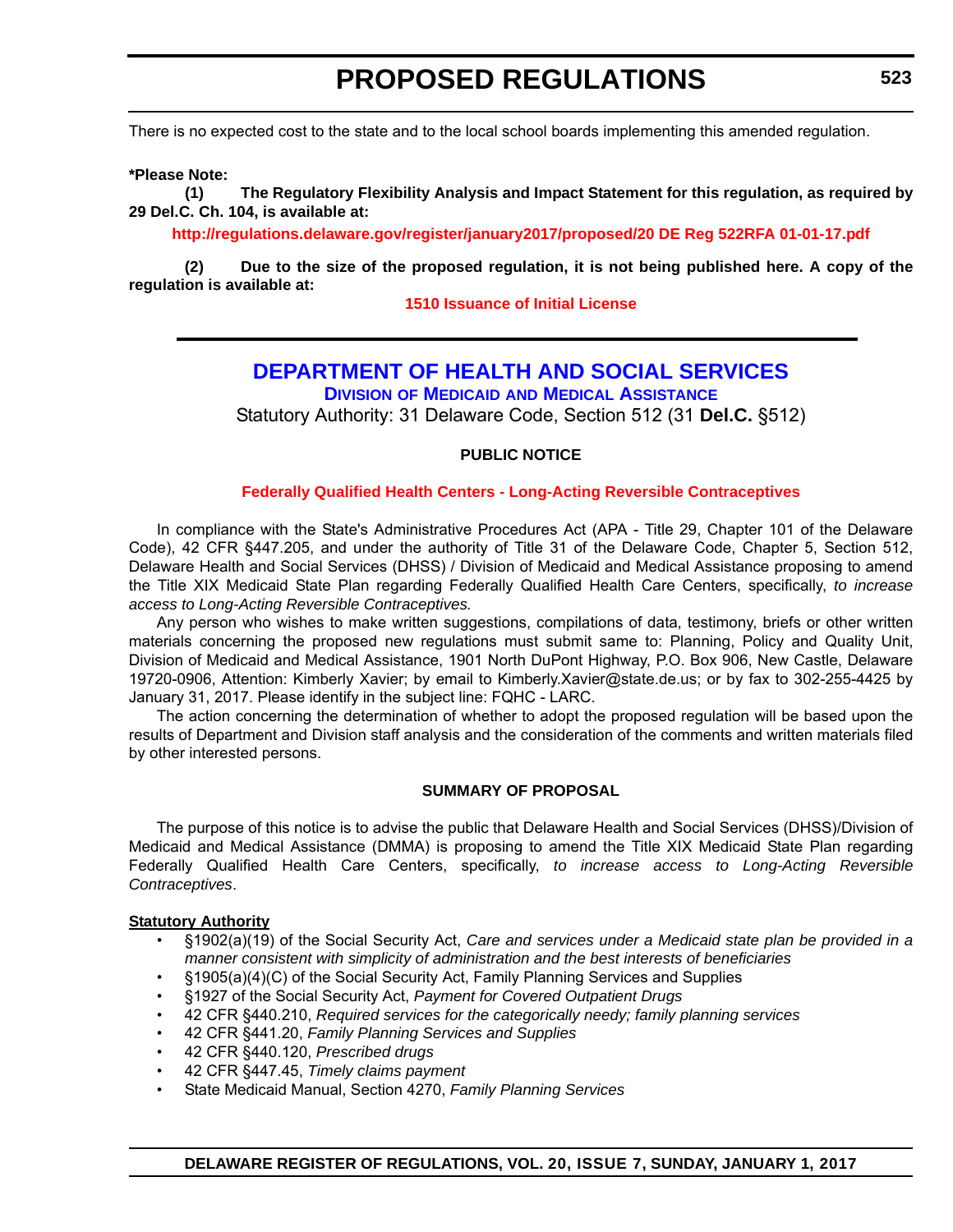#### **Background**

#### *Family Planning Services and Supplies*

Family planning is classified as a "mandatory" benefit under Medicaid, meaning that all Medicaid programs must cover family planning, but states have considerable discretion in identifying the specific services and supplies that are included in the benefit. There is no formal definition of family planning in the Medicaid program. Rather, federal law at Section 1905(a)(4)(C) generally allows payment for "family planning services and supplies furnished (directly or under arrangements with others) to individuals of child-bearing age who are eligible under the State plan and who desire such services and supplies." Contraception is one of the primary services included as family planning, and most states offer broad coverage for prescription contraceptive products in their Medicaid programs. Family planning providers include office-based physicians, federally qualified health centers, family planning clinic, health departments, and other clinics. Medicaid beneficiaries can obtain family planning services and supplies from any Medicaid-participating provider. This freedom of choice is maintained even if the individual is enrolled in a managed care plan.

Delaware Health and Social Services/Division of Medicaid and Medical Assistance (DHSS/DMMA) currently provides Medicaid coverage and reimbursement for family planning services and supplies, including LARCs. LARCs are long-acting reversible contraceptives, such as intrauterine devices (IUDs) and contraceptive implants. The Center for Medicaid and CHIP Services (CMCS), the U.S. Department of Health and Human Services Secretary's Advisory Committee on Infant Mortality (SACIM), the Health Resources and Services Administration, and the American Congress of Obstetricians and Gynecologists (ACOG) all recommend the use of LARCs.

States may cover LARCs through the pharmacy benefit or medical benefit. Covering LARCs through the pharmacy benefit means that dispensing pharmacies bill the state for the LARCs and applicable dispensing fees, then deliver the LARCs to providers for insertion or administration. The provider then bills the state for the furnished insertion or implantation service. In many cases this is appropriate; however, these steps may present barriers to access in some instances since this process requires the Medicaid recipient to see the provider twice: once to obtain the LARC prescription and then again for insertion or administration. While covering LARCs through the medical benefit could address these barriers to access, high upfront costs required to maintain a stock of LARCs, may deter providers from implementing this approach, resulting in barriers to access due to a potential unwillingness of providers to furnish LARCs.

#### **Summary of Proposal**

The purpose of the proposed rule is to provide a mechanism for Federally Qualified Health Centers (FQHC) to be compensated for these expensive LARCs that are not included in the FQHC's rates. This would provide FQHC's the ability to maintain an adequate stock of LARCs, thus increasing access to important family planning services for Medicaid recipients.

#### *Summary of Proposed Changes*

If implemented as proposed, the state plan amendment will accomplish the following, effective January 1, 2017: Add language to Attachment 4.19-B, Page 2, that provides a mechanism for FQHCs to receive reimbursement for distributed LARCs based on actual acquisition cost (ACC).

#### *Public Notice*

In accordance with the *federal* public notice requirements established at Section 1902(a)(13)(A) of the Social Security Act and 42 CFR 447.205 and the *state* public notice requirements of Title 29, Chapter 101 of the Delaware Code, Delaware Health and Social Services (DHSS)/Division of Medicaid and Medical Assistance (DMMA) gives public notice and provides an open comment period for thirty (30) days to allow all stakeholders an opportunity to provide input on the expansion of existing nondiscrimination protections to be all-inclusive and to ensure compliance with Federal Regulation. Comments must be received by 4:30 p.m. on January 31, 2017.

#### *Centers for Medicare and Medicaid Services Review and Approval*

The provisions of this state plan amendment (SPA) relating to coverage and payment methodology for services are subject to approval by the Centers for Medicare and Medicaid Services (CMS). The draft SPA page(s) may undergo further revisions before and after submittal to CMS based upon public comment and/or CMS feedback. The final version may be subject to significant change.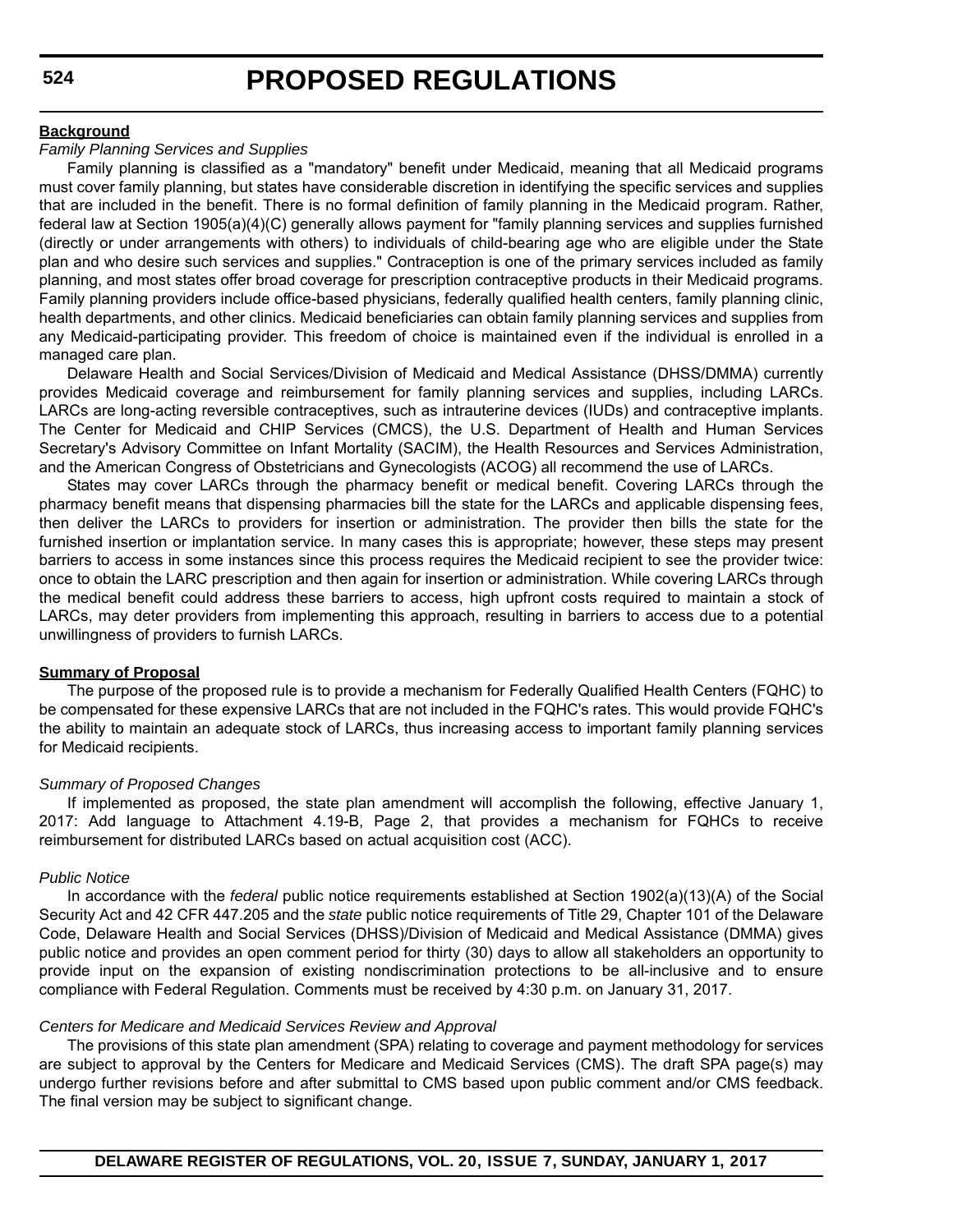#### *Provider Manuals Update*

Also, upon CMS approval, the applicable Delaware Medical Assistance Program (DMAP) Provider Policy Specific Manuals will be updated. Manual updates, revised pages or additions to the provider manual are issued, as required, for new policy, policy clarification, and/or revisions to the DMAP program. Provider billing guidelines or instructions to incorporate any new requirement may also be issued. A newsletter system is utilized to distribute new or revised manual material and to provide any other pertinent information regarding manual updates. DMAP provider manuals and official notices are available on the DMAP website: [http://www.dmap.state.de.us/home/](http://www.dmap.state.de.us/home/index.html) [index.html](http://www.dmap.state.de.us/home/index.html)

#### **Fiscal Impact**

The proposed regulation modifies Division of Medicaid and Medical Assistance's practice and procedures to assist FQHCs in administering LARCs. It does not have a fiscal impact; the policy change is budget neutral.

#### **\*Please Note: The Regulatory Flexibility Analysis and Impact Statement for this regulation, as required by 29 Del.C. Ch. 104, is available at:**

**<http://regulations.delaware.gov/register/january2017/proposed/20 DE Reg 523RFA 01-01-17.pdf>**

#### **DMMA PROPOSED REGULATION #17-001 REVISION:**

ATTACHMENT 4.19-B Page 13

#### STATE PLAN UNDER TITLE XIX OF THE SOCIAL SECURITY ACT STATE: DELAWARE METHODS AND STANDARDS FOR ESTABLISHING PAYMENT RATES - OTHER TYPES OF CARE

#### **FEDERALLY QUALIFIED HEALTH CENTERS**

The Health Care Financing Administration (HCFA) requires that Federally Qualified Health Centers (FQHCs) be reimbursed in compliance with the Benefits Improvement and Protection Act (BIPA) of 2000. Effective January 1, 2001, Delaware will pay 100% of reasonable cost based on an average of the Fiscal Year 1999 and 2000 audited cost report.

FQHCs are assigned a prospectively determined rate per clinic visit based in actual costs reported on their audited cost reports, and they do not correspond with the Federal Fiscal Year, they would span more than one fiscal year. Starting July 1, 2001, the Medicare Economic Index will be used to inflate their rates. The computation is also adjusted each year to reflect any increase or decrease in the Center's Scope of Services.

The Delaware Medical Assistance Program (DMAP) requires that a new provider submit a cost report so that a rate based on reasonable costs can be established. Any new FQHC/RHG will be capped at 100% of the highest rate that Medicaid pays to a FQHC for the initial rate year.

Primary Care costs are separated from Administrative and General costs for purposes of rate calculation. The Administrative and General component is capped at 40% of the highest cost. Each cost component is inflated by the current HCFA Medicare Economic Index.

Medicaid will ensure 100% cost payments regardless of the payment mechanism.

 $X$  The rate year for FQHC services is July 1 through June 30.

X The payment methodology for FQHCs will conform to section 702 of the BIPA 2000 legislation.

The payment methodology for FQHCs will conform to the BIPA 2000 requirements Prospective Payment System.

For services provided on or after January 1, 2017 the cost of long-acting reversible contraceptives (LARCs) will be based on actual acquisition cost (AAC). The FQHC must submit a separate claim to be reimbursed for the AAC of a LARC.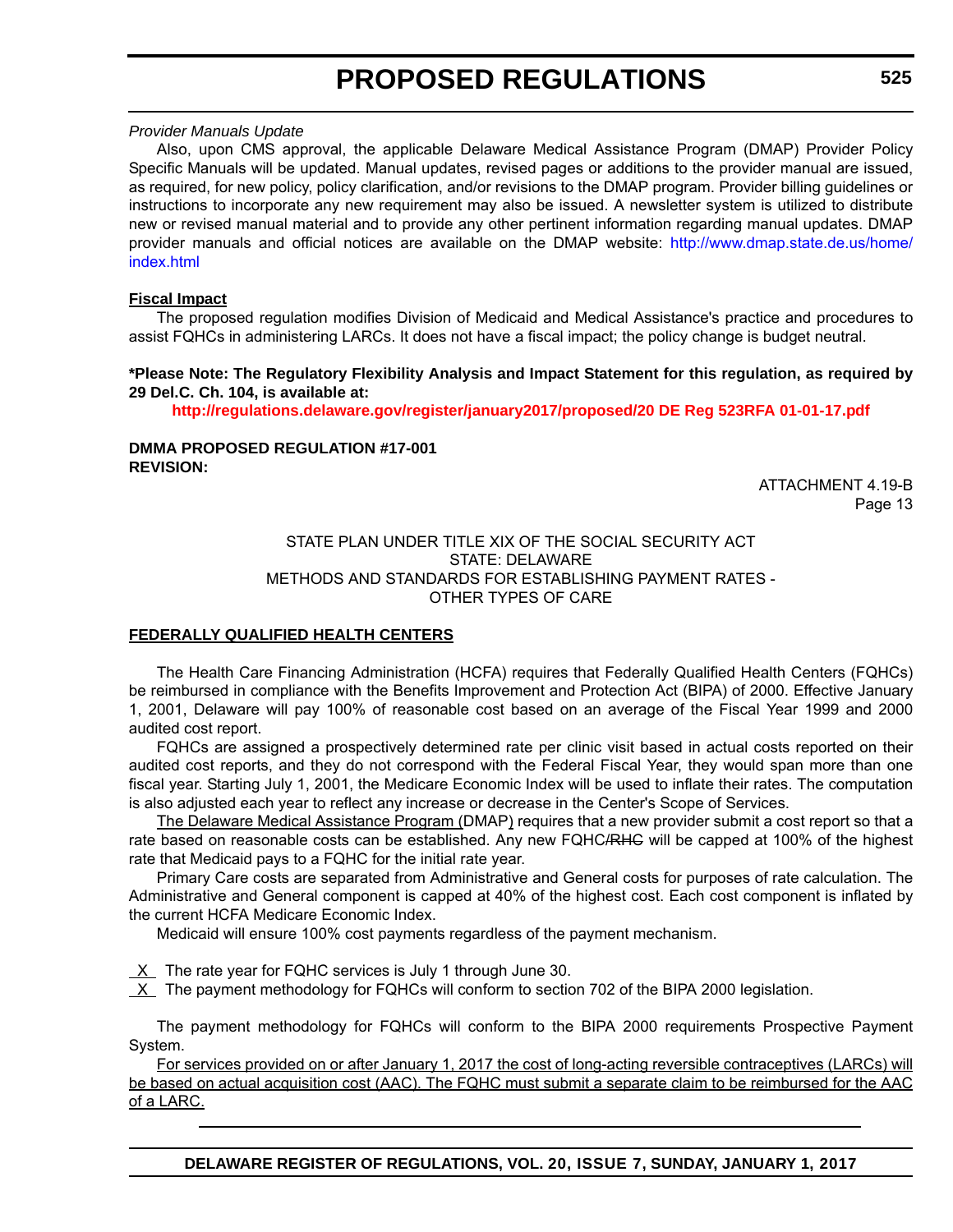### <span id="page-24-0"></span>**DIVISION OF MEDICAID [AND MEDICAL ASSISTANCE](http://www.dhss.delaware.gov/dhss/dmma/)** Statutory Authority: 31 Delaware Code, Section 512 (31 **Del.C.** §512)

#### **PUBLIC NOTICE**

#### **[Nondiscrimination](#page-3-0)**

In compliance with the State's Administrative Procedures Act (APA - Title 29, Chapter 101 of the Delaware Code), 42 CFR §447.205, and under the authority of Title 31 of the Delaware Code, Chapter 5, Section 512, Delaware Health and Social Services (DHSS) / Division of Medicaid and Medical Assistance proposing to amend the Title XIX Medicaid State Plan and Delaware Social Services Manual (DSSM) regarding nondiscrimination, specifically, *to modify language to be more inclusive and to ensure compliance with Federal Regulation*.

Any person who wishes to make written suggestions, compilations of data, testimony, briefs or other written materials concerning the proposed new regulations must submit same to: Planning, Policy and Quality Unit, Division of Medicaid and Medical Assistance, 1901 North DuPont Highway, P.O. Box 906, New Castle, Delaware 19720-0906, Attention: Kimberly Xavier; by email to Kimberly.Xavier@state.de.us; or by fax to 302-255-4425 by January 31, 2017. Please identify in the subject line: Nondiscrimination.

The action concerning the determination of whether to adopt the proposed regulation will be based upon the results of Department and Division staff analysis and the consideration of the comments and written materials filed by other interested persons.

#### **SUMMARY OF PROPOSAL**

The purpose of this notice is to advise the public that Delaware Health and Social Services (DHSS)/Division of Medicaid and Medical Assistance (DMMA) is proposing to amend the Title XIX Medicaid State Plan and Delaware Social Services Manual (DSSM) regarding nondiscrimination, specifically, *to modify language to be more inclusive and to ensure compliance with Federal Regulation.*

#### **Statutory Authority**

- 45 CFR Part 80; *Nondiscrimination under Programs Receiving Federal Assistance through the Department Of Health And Human Services Effectuation of Title Vi Of The Civil Rights Act Of 1964*
- 45 CFR Part 84; *Nondiscrimination on the Basis of Handicap in Programs or Activities Receiving Federal Financial Assistance*
- 45 CFR Part 90; *Nondiscrimination on the Basis of Age in Programs or Activities Receiving Federal Financial Assistance*
- 45 CFR Part 92; *Nondiscrimination on The Basis of Race, Color, National Origin, Sex, Age, or Disability in Health Programs or Activities Receiving Federal Financial Assistance and Health Programs or Activities Administered by the Department of Health and Human Services or Entities Established under Title I of the Patient Protection And Affordable Care Act*
- 7 CFR §272.6(a); *Food Stamp Program, Nondiscrimination compliance*
- 42 CFR §440.262; *State Plan requirements, Access and cultural considerations*
- Title VI of the Civil Rights Acts of 1964
- §504 of the Rehabilitation Act of 1973

#### **Background**

The Department of Health and Social Services (DHSS) is the agency designated by the State as responsible for Delaware's public assistance programs. Within the Department, the Division of Social Services (DSS) is responsible for administering the following programs in an accurate and timely fashion while treating clients with respect and dignity: Temporary Assistance for Needy Families (TANF), General Assistance Program, Food Supplement Program, Refugee Resettlement Program, Child Care Subsidy Program, and Employment and Training Services. Additionally, the Division of Medicaid and Medical Assistance (DMMA) is responsible for furnishing medical assistance to eligible low-income families and to eligible aged, blind and/or disabled people whose income is insufficient to meet the cost of necessary medical services.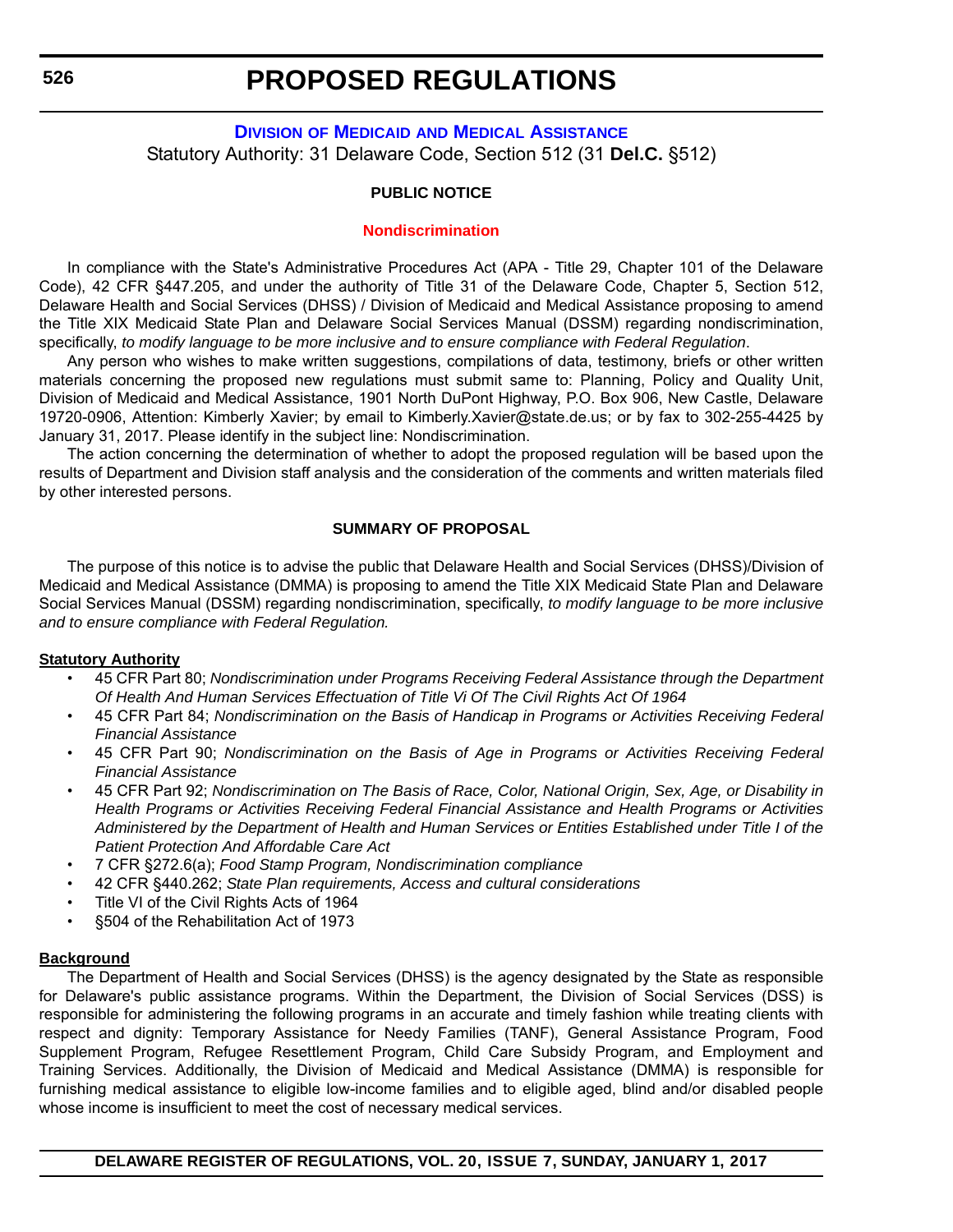DHSS, and its divisions, are required to provide these services in accordance with title VI of the Civil Rights Act of 1964 (42 U.S.C. 2000d et. seq.), Section 504 of the Rehabilitation Act of 1973 (29 U.S.C. 70b), and the regulations at 7 CFR §272.6(a), 42 CFR §440.262; and 45 CFR Parts 80, and 84, 90, and 92, such that no individual shall be subject to discrimination under this plan on the grounds of race, color, national origin, age, disability, sex, sexual orientation, gender identity, religious creed, political beliefs, limited English proficiency (LEP) and/or retaliation.

#### **Summary of Proposal**

The purpose of the proposed rule is to expand existing nondiscrimination protections to be more inclusive and to ensure compliance with Federal Regulation.

#### *Summary of Proposed Changes*

If implemented as proposed, the state plan amendment will accomplish the following, effective January 1, 2017:

• Modify language on page 87, in Section 7 - General Provisions, to include discrimination based on sex, sexual orientation, gender identity, and limited English proficiency (LEP).

If implemented as proposed, the Delaware Social Services Manual (DSSM) amendment will accomplish the following, effective March 11, 2016:

- Modify language in the following sections, to include discrimination based on sex, sexual orientation, gender identity, and limited English proficiency (LEP):
	- DSSM 1000 Definitions
	- DSSM 1006 Guaranteeing Civil Rights and Non-Discrimination
	- DSSM 1006.1 Ensuring Non-discrimination in the Provision of Services
	- DSSM 1006.4 Assuring Compliance in Area Operations
	- DSSM 1006.6 Publicizing the Civil Rights Program
	- DSSM 1007 Making Civil Rights Complaints
	- DSSM 1007.3 Routing Civil Rights Complaints
	- DSSM 1007.4 Keeping Track of Civil Rights Complaints

#### *Public Notice*

In accordance with the *federal* public notice requirements established at Section 1902(a)(13)(A) of the Social Security Act and 42 CFR 447.205 and the *state* public notice requirements of Title 29, Chapter 101 of the Delaware Code, Delaware Health and Social Services (DHSS)/Division of Medicaid and Medical Assistance (DMMA) gives public notice and provides an open comment period for thirty (30) days to allow all stakeholders an opportunity to provide input on the expansion of existing nondiscrimination protections to be more inclusive and to ensure compliance with Federal Regulation. Comments must be received by 4:30 p.m. on January 31, 2017.

#### *Centers for Medicare and Medicaid Services Review and Approval*

The provisions of this state plan amendment (SPA) relating to coverage and payment methodology for services are subject to approval by the Centers for Medicare and Medicaid Services (CMS). The draft SPA page(s) may undergo further revisions before and after submittal to CMS based upon public comment and/or CMS feedback. The final version may be subject to significant change.

#### *Provider Manuals Update*

Also, upon CMS approval, the applicable Delaware Medical Assistance Program (DMAP) Provider Policy Specific Manuals will be updated. Manual updates, revised pages or additions to the provider manual are issued, as required, for new policy, policy clarification, and/or revisions to the DMAP program. Provider billing guidelines or instructions to incorporate any new requirement may also be issued. A newsletter system is utilized to distribute new or revised manual material and to provide any other pertinent information regarding manual updates. DMAP provider manuals and official notices are available on the DMAP website: [http://www.dmap.state.de.us/home/](http://www.dmap.state.de.us/home/index.html) [index.html](http://www.dmap.state.de.us/home/index.html)

#### **Fiscal Impact**

The proposed regulation clarifies practice and procedures currently used by the Division of Medicaid and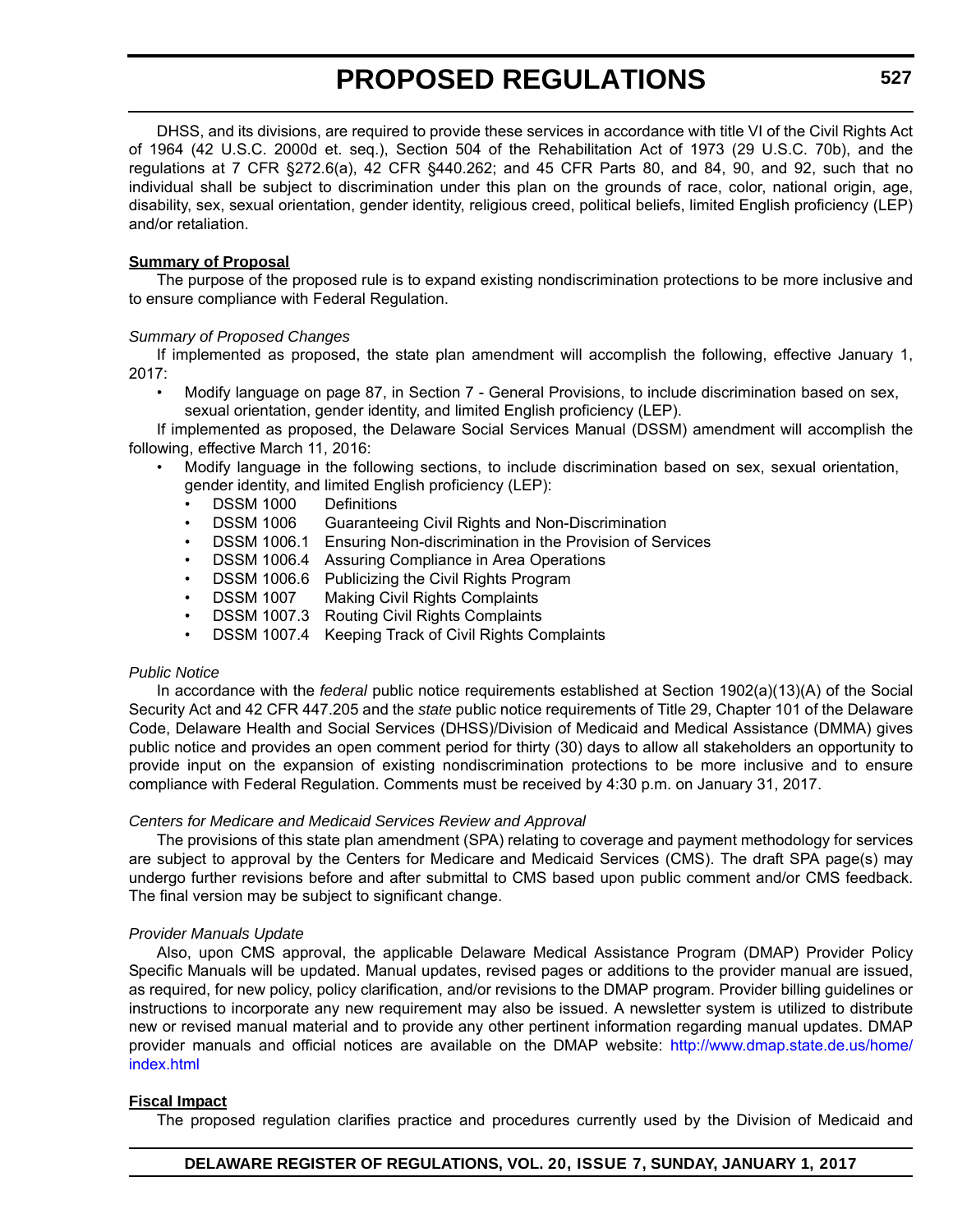<span id="page-26-0"></span>**528**

# **PROPOSED REGULATIONS**

Medical Assistance and Division of Social Services and therefore will result in no fiscal impact.

**\*Please Note:** 

**(1) The Regulatory Flexibility Analysis and Impact Statement for this regulation, as required by 29 Del.C. Ch. 104, is available at:**

**<http://regulations.delaware.gov/register/january2017/proposed/20 DE Reg 526RFA 01-01-17.pdf>**

**(2) Due to the size of the proposed regulation, it is not being published here. A copy of the regulation is available at:**

#### **[Nondiscrimination](http://regulations.delaware.gov/register/january2017/proposed/20 DE Reg 526 01-01-17.htm)**

#### **DIVISION [OF PUBLIC HEALTH](http://www.dhss.delaware.gov/dhss/dph/index.html)**

Statutory Authority: 18 Delaware Code, Section 3365 (18 **Del.C.** §3365) 16 **DE Admin. Code** 4102

#### **PUBLIC NOTICE**

#### **[4102 School-Based Health Centers](#page-3-0)**

The Division of Public Health, Department of Health and Social Services, is proposing revisions to the regulations governing School-Based Health Centers (4102). The purpose of the amendments is to make technical corrections to bring the regulations in line with recently revised statutes. On January 1, 2017, DPH plans to publish as proposed the amended regulations, and hold them out for public comment per Delaware law.

Copies of the proposed regulations are available for review in the January 1, 2017 edition of the Delaware *Register of Regulations*, accessible online at: <http://regulations.delaware.gov> or by calling the DPH at (302) 744- 4951.

Any person who wishes to make written suggestions, testimony, briefs or other written materials concerning the proposed regulations must submit same to Jamie Mack by Friday, February 10, 2017, at:

Jamie Mack Division of Public Health 417 Federal Street Dover, DE 19901 Email: jamie.mack@state.de.us Phone: (302) 744-4951

**\*Please Note: The Regulatory Flexibility Analysis and Impact Statement for this regulation, as required by 29 Del.C. Ch. 104, is available at:**

**<http://regulations.delaware.gov/register/january2017/proposed/20 DE Reg 528RFA 01-01-17.pdf>**

#### **4102 School-Based Health Centers**

#### **1.0 Statement of Purpose**

These regulations are intended to implement the provisions of 18 **Del.C.** §3365 and 3517G 3571G, school-based health centers. These regulations apply to medical vendors who provide services at school-based health centers and health insurance plans who reimburse for covered medical services. These regulations define: (1) services offered in a school-based health center; (2) criteria for recognition as a school-based health center; (3) interactions with primary care providers; and (4) criteria for health promotion.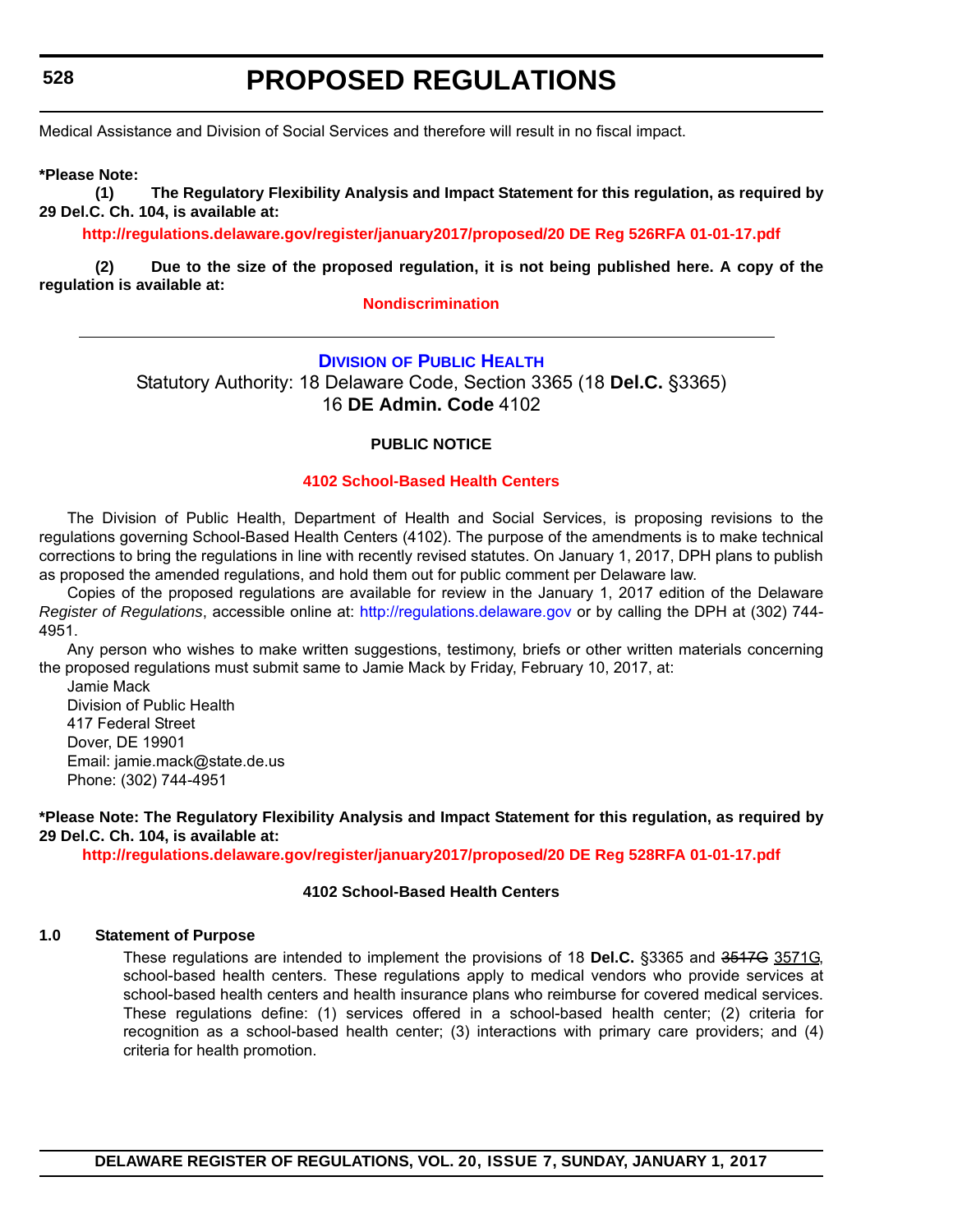#### **2.0 Definitions**

The following words and terms, when used in this regulations, shall have the following meaning unless the context clearly indicates otherwise:

**"Agency"** means the Division of Public Health, Bureau of Adolescent and Reproductive Health, school-based health center program.

**"Parent"** means the parent or legal guardian authorized to enroll a student in the school-based health center a parent as defined by 13 **Del.C.** §8-201 or a nonparent or agency charged with caring for a child during the child's minority.

**"School-based health center"** means a health care clinic located in or near a school facility that is organized through school and health provider relationships that provides services designated in section Section 4.0 of this regulation.

**"Student"** means a child or adolescent who is enrolled in school.

#### **3.0 Designation as a School-Based Health Center**

#### *(Break in Continuity Within Section)*

3.2 A health care clinic may be designated as a school-based health center (SBHC) by the Agency if it has demonstrated that it meets the criteria provided in paragraphs Sections 4.0-8.0 in these regulations. The Agency shall be the sole arbiter of the satisfaction of these criteria.

#### *(Break in Continuity Within Section)*

#### **4.0 Service Provision**

- 4.1 In order to obtain services at the SBHC, a minor student must be enrolled in the SBHC by his or her parent/guardian or relative caregiver acting pursuant to an Affidavit of Establishment of Power to Consent to Medical Treatment of Minors in accordance with Title 13 **Del.C.** §708. A student of the age of 18 years or more may consent for himself or herself.
- 4.2 A SBHC shall be open during hours accessible to students. Information on hours of operation must be posted in areas frequented by students.
- 4.32 A SBHC is required to make services available under the categories of physical health, mental health, health education, and nutrition consultation/education, as outlined in this section All SBHCs shall provide through licensed professionals, primary health services to children, including comprehensive health assessments, diagnosis, and treatment of minor, acute, and chronic medical conditions, referrals to and follow-up for specialty care and oral and vision health services, mental health and substance use disorder assessments, crisis intervention, counseling, treatment, and referral to a continuum of mental health and substance abuse services including emergency psychiatric care, community support programs, inpatient care, and outpatient programs.
	- 4.3.1 Physical Health
		- 4.3.1.1 Assessment, diagnosis and treatment of minor illness/injury.
		- 4.3.1.2 Immunizations, in accordance with recommendations from the Division of Public Health.
	- 4.3.2 Mental Health
		- 4.3.2.1 Individual and group counseling.
		- 4.3.2.2 Referral for long-term counseling and mental health evaluations and emergency treatment.
	- 4.3.3 Health Education
		- 4.3.3.1 Individual, group or classroom education, including but not limited to, healthy lifestyles and preventive health.
	- 4.3.4 Nutrition Consultation/Education
		- 4.3.4.1 Individual, group or classroom education, including but not limited to, healthy eating and weight management.
	- 4.3.5 Subject to school board approval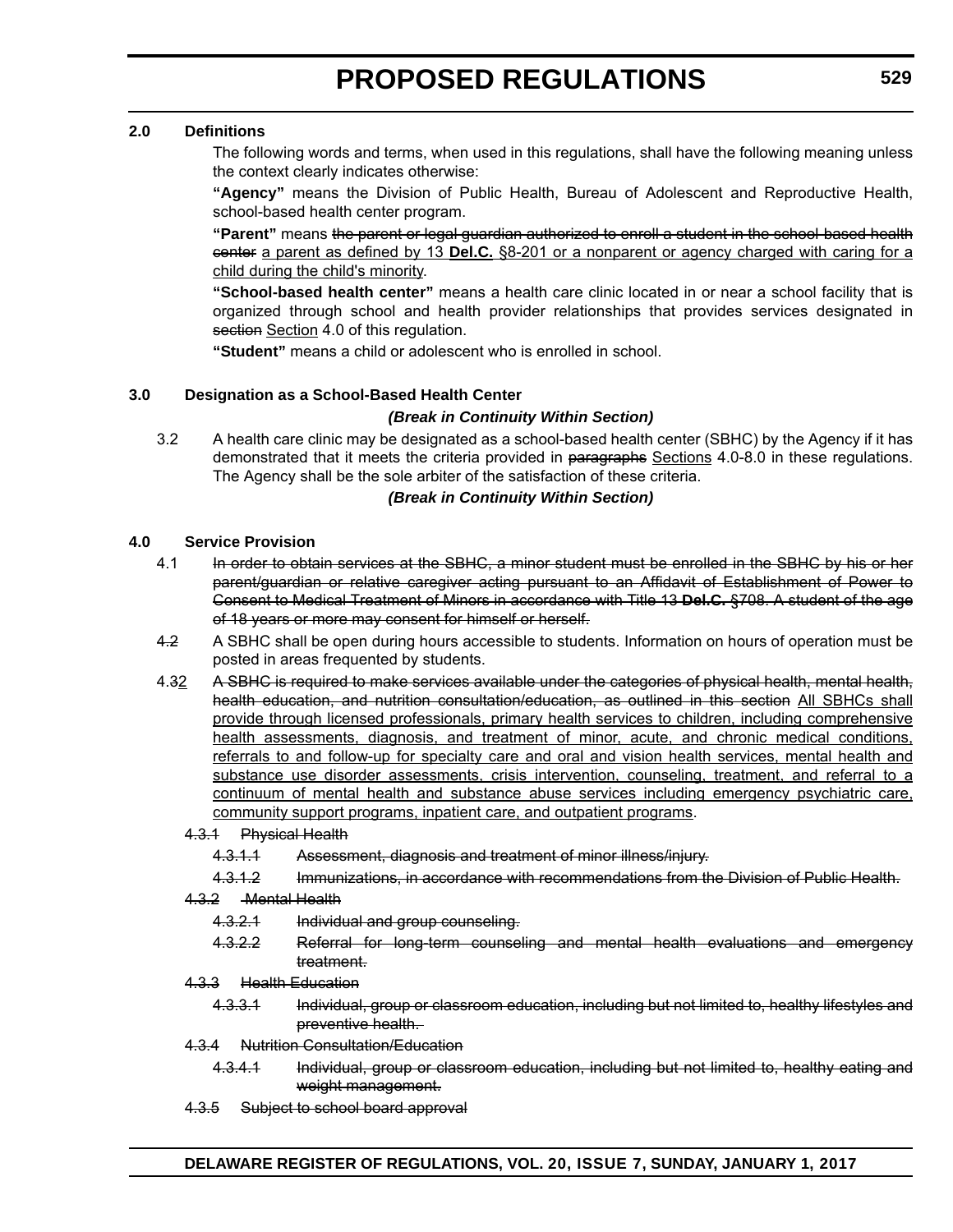- 4.3.5.4 Diagnosis and treatment of sexually transmitted diseases, reproductive health, provision of contraceptives, and HIV testing and counseling. Provision of these services by SBHCs is may be provided by a SBHC subject to the approval of the school board governing the SBHC locale.
- 4.3.64 Promotion of vaccination among enrolled students
	- 4.3.64.1 SBHCs must promote provision of all vaccinations required or recommended by the Division of Public Health to enrolled students either on site or through referral to a primary care provider.
	- 4.3.64.2 SBHCs shall promote vaccination among students through education and awareness activities.

#### **5.0 Staffing**

- 5.1 A SBHC shall provide services through health professionals who: maintain up to date Delaware licensure, training and proper certification in their individual discipline for the population to be served.
	- 5.1.1 Are experienced in community health and providing health services to school-aged children and adolescents.
	- 5.1.2 Have knowledge of health promotion and preventive health strategies for children and adolescents.
	- 5.1.3 Maintain up to date training and proper certification for the population to be served.
- 5.2 The organizational structure of the SBHC must be adequate to provide for appropriate clinic supervision of staff, and to ensure that staff are assigned responsibilities that are consistent with their education and experience and legally within their scope of practice. Staffing of the SBHC must include: an individual designated as having overall responsibility for the management of the SBHC.
	- 5.2.1 An individual designated as having overall responsibility for the management of the SBHC.
	- 5.2.2 A licensed advanced practice nurse, physician assistant or physician, on a part-time basis at minimum.
	- 5.2.3 An individual trained and experienced in nutrition for school-aged children and adolescents.
	- 5.2.4 A licensed clinical social worker, psychologist or mental health counselor.
	- 5.2.5 An individual responsible for the management of medical records.

#### **6.0 Billing and Reimbursement**

- 6.1 SBHCs are required to implement and maintain a third-party insurance billing process for services provided.
- 6.2 A SBHC shall not charge co-pays or any other out-of-pocket fees for use of SBHC services.
- 6.32 The following services shall be exempt from third-party billing:
	- 6.32.1 Any services provided to a student related to an evaluation or assessment of eligibility under the Individuals with Disabilities Education Act, 20 U.S.C. §1400 et seq, or Section 504 of the Rehabilitation Act of 1973, 29 U.S.C. §701 et seq.; and
	- 6.32.2 Any services provided to a student implementing an Individualized Education Program (IEP) or Section 504 Plan developed in conformity with either of the above federal laws.
- 6.43 Insurance information on each student enrolled in the SBHC must be updated annually at minimum.

#### *(Break in Continuity of Sections)*

**\*Please Note: As the rest of the sections were not amended, they are not being published. A copy of the regulation is available at:**

#### **[4102 School-Based Health Centers](http://regulations.delaware.gov/register/january2017/proposed/20 DE Reg 528 01-01-17.htm)**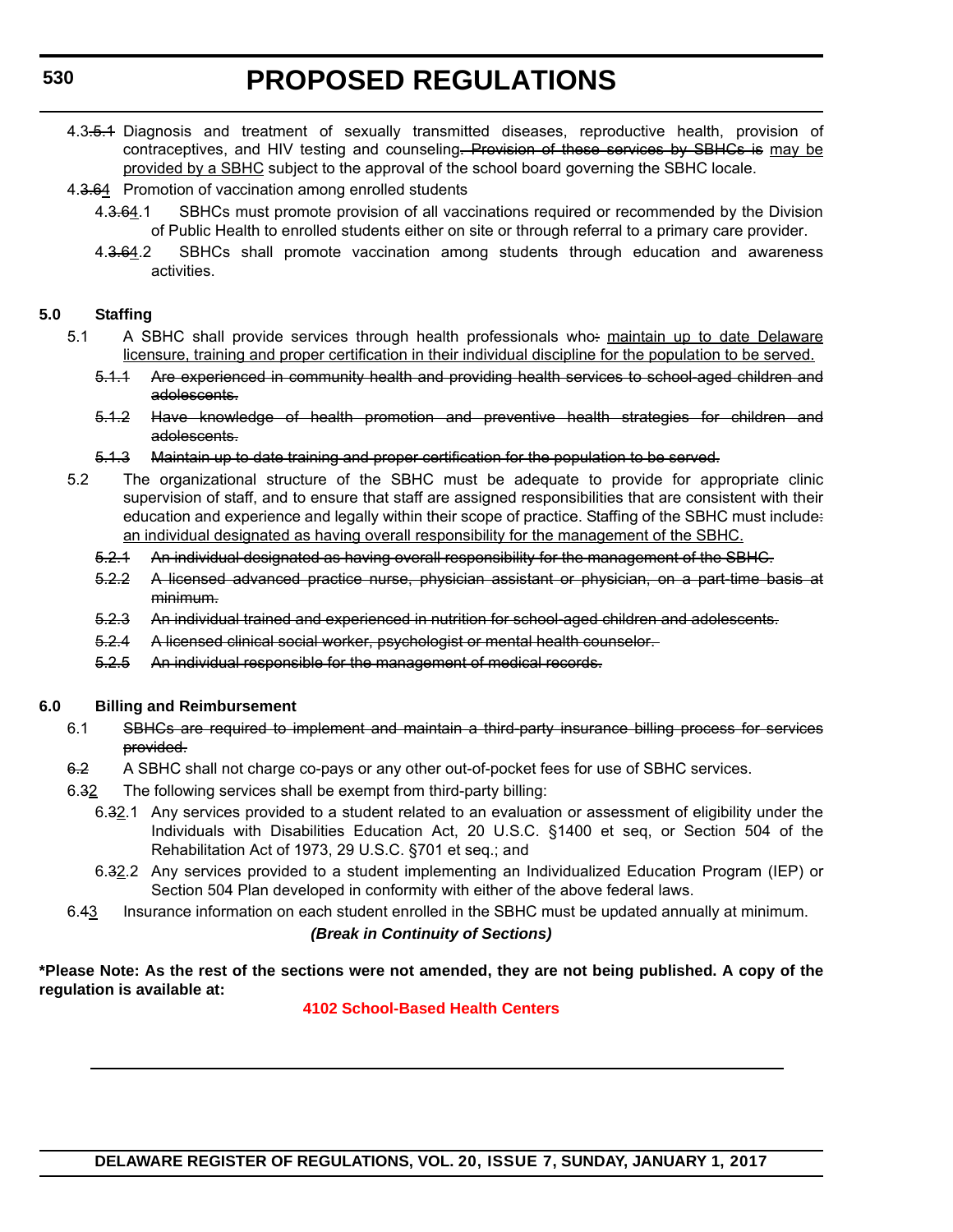#### **DIVISION [OF PUBLIC HEALTH](http://www.dhss.delaware.gov/dhss/dph/index.html)**

<span id="page-29-0"></span>Statutory Authority: 16 Delaware Code, Section 122(3) (16 **Del.C.** §122(3)) 16 **DE Admin. Code** 4463

#### **PUBLIC NOTICE**

#### **[4463 Licensing and Registration of Operators of Public Water Supply Systems](#page-3-0)**

On January 1, 2017, the Department of Health and Social Services, Division of Public Health, Office of Drinking Water, plans to publish revised Licensing and Registration of Operators of Public Water Supply Systems and hold them out for public comment per Delaware law.

The regulations have been revised to include changes necessary to update requirements for public water system operators to ensure that requirements for training, certification and licensure are in line with federal requirements and industry standards.

Any person who wishes to make written suggestions, testimony, briefs or other written materials concerning the proposed regulation should submit such comments by Friday, February 10, 2017 to:

Jamie Mack, Executive Assistant Office of the Director Delaware Division of Public Health Jesse Cooper Building 417 Federal Street Dover, DE 19901 Email: jamie.mack@state.de.us Fax: 302-739-3984

**\*Please Note: The Regulatory Flexibility Analysis and Impact Statement for this regulation, as required by 29 Del.C. Ch. 104, is available at:**

**<http://regulations.delaware.gov/register/january2017/proposed/20 DE Reg 531RFA 01-01-17.pdf>**

#### **4463 Licensing and Registration of Operators of Public Water Supply Systems** *(Break in Continuity of Sections)*

#### **3.0 Advisory Council For Certification Of Public Water System Operators** *(Break in Continuity Within Section)*

#### 3.2 Membership:

- 3.2.1 The Advisory Council shall consist of a minimum of nine seven members. Membership shall consist of:
	- 3.2.1.1 one representative designated by the Division who shall serve as Secretary/Treasurer, responsible for maintaining all appropriate records and conducting the daily business of the Advisory Council;
	- 3.2.1.2 three one representatives of the public-at-large;

*(Break in Continuity Within Section)*

3.4 Responsibility and Authority:

#### *(Break in Continuity Within Section)*

3.4.3 At least four members in attendance at any meeting shall constitute a quorum of the Advisory Council.

*(Break in Continuity of Sections)*

#### **6.0 License Classification and Operator Qualifications**

6.1 License Classification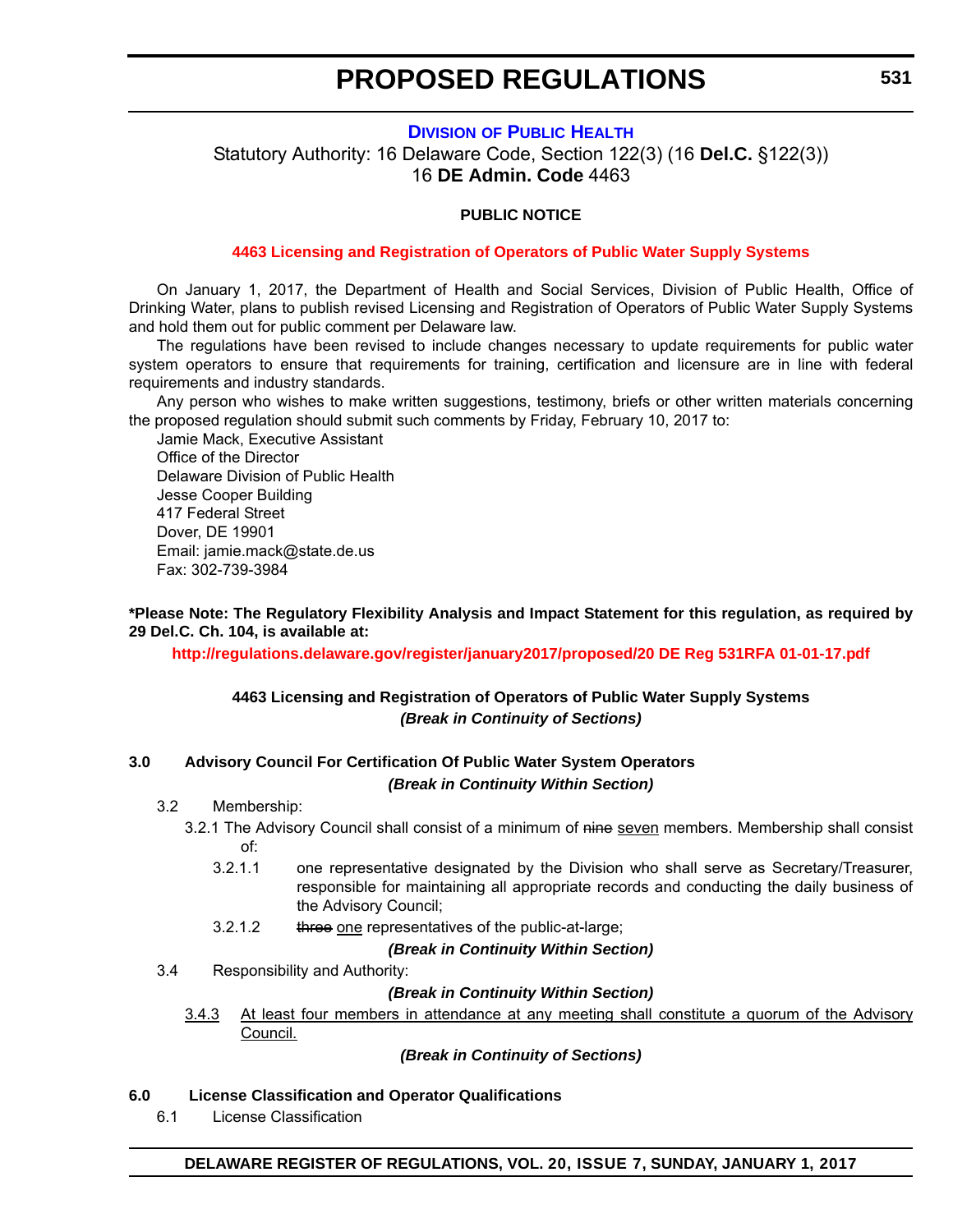#### *(Break in Continuity Within Section)*

- 6.1.2 Four specialty class licenses are also established:
	- 6.1.2.1 Water Supply Operator-in-Training (OIT)

#### *(Break in Continuity Within Section)*

6.2 Operator Qualifications

#### *(Break in Continuity Within Section)*

- 6.2.2 A water-treatment operator-in-training who lacks either, the education or experience requirements for a base-level license may receive an interim Operator-in-Training (OIT) license**,** for a maximum of one year, pending fulfillment of the regular license requirements. The interim OIT license depends on: (1) approval by the Secretary, (2) recommendation by the Advisory Council and (3) successful completion of the base-level written examination.
	- 6.2.2.1 An OIT must be employed at a water system performing the duties of an operator consistent with the definition of operator in these Regulations continuously for one year before becoming eligible for full licensure.
		- 6.2.2.1.1 An applicant that passes the Base Level Exam or Distribution Exam must obtain a job with a Delaware water system within two years of passing the test. Failure to obtain the job within the two year period will require submittal of a new application and retaking the appropriate exam.

#### *(Break in Continuity Within Section)*

- 6.2.6 The Secretary may allow a water facility to be grandfathered by approving a valid, base level license and any applicable endorsements to the individual(s) the governing body or owner of a public-water system certifies to have been in responsible charge and/or operated a water facility on the effective date of these Regulations, under the following criteria: Water facility operators and Distribution system operators shall not be grandfathered.
	- 6.2.6.1 The individual(s) provide documentation to the Advisory Council to the fact they have been in a position of Direct-Responsible-Charge and/or operated a water facility for at least five years prior to the adoption date of these Regulations; and
	- 6.2.6.2 The individual submits an application for a license pursuant to this subsection on or before July 1, 2001.
	- 6.2.6.3 A license and endorsement(s) granted under subsection 6.2.6 of these Regulations shall not be transferable to another water system.

*(Break in Continuity Within Section)*

### **7.0 Licensing Procedures**

### *(Break in Continuity Within Section)*

- 7.2 Once an applicant satisfies requirements provided in this regulation, and provides proof of employment as an operator at a Delaware water system, the candidate, upon recommendation by the Advisory Council, shall be issued a suitable license by the Secretary. The license shall indicate all endorsements for which the operator is qualified, the date of issuance and date of expiration.
- 7.3 Renewal of License. It is the responsibility of the licensee to file a renewal application with the Advisory Council. The Advisory Council is not required to notify licensees of expiration dates.

#### *(Break in Continuity Within Section)*

- 7.3.2 All operators, including grandfathered operators, Distribution System Operators, and Limited License holders, must receive an additional 20 educational contact hours every two years to be eligible to renew their license.
	- 7.3.2.1 At least 50% of training (10 educational contact hours) must be obtained in classes directly related to waterworks operation, treatment or distribution.
	- 7.3.2.2 Educational contact hours are required of all licensees and shall be completed prior to the time a license is to be renewed. Extra educational contact hours do not carry over to the next licensing period. Licensees will only get educational contact hour credit for their first

### **DELAWARE REGISTER OF REGULATIONS, VOL. 20, ISSUE 7, SUNDAY, JANUARY 1, 2017**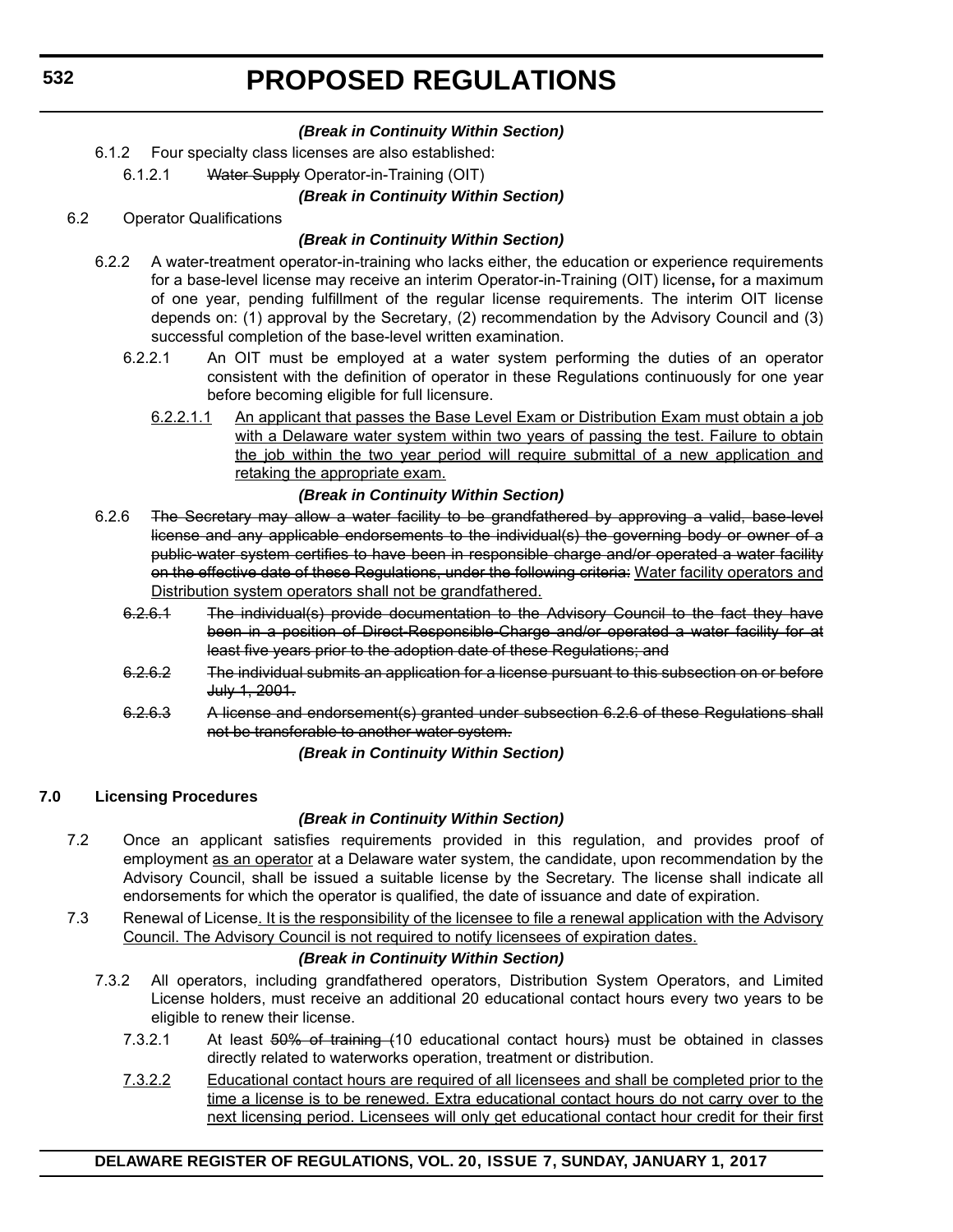attendance of approved courses during each licensing period. Licensees may retake an approved course in the same licensing period but will not receive additional educational contact hour credit.

#### *(Break in Continuity Within Section)*

- <span id="page-31-0"></span>7.7 A licensee with an active license may request in writing to be placed on inactive status. Inactive status can be renewed on a biennial basis by attestation of completing the required continuing education for licensure. Inactive licenses shall be reactivated by the Advisory Council upon written request and payment of the appropriate fee set by the Division.
	- 7.7.1 An operator is not authorized to work as a licensed operator in this State during the period of inactive status.

*(Break in Continuity of Sections)*

**\*Please Note: As the rest of the sections were not amended, they are not being published. A copy of the regulation is available at:**

**[4463 Licensing and Registration of Operators of Public Water Supply Systems](http://regulations.delaware.gov/register/january2017/proposed/20 DE Reg 531 01-01-17.htm)**

### **[DEPARTMENT OF NATURAL RESOURCES AND ENVIRONMENTAL](http://www.dnrec.delaware.gov/swc/Pages/portal.aspx)  CONTROL**

### **DIVISION OF WATERSHED STEWARDSHIP**

Statutory Authority: 7 Delaware Code, Section 6010 (7 **Del.C.** §6010) 7 **DE Admin. Code** 7401

#### **REGISTER NOTICE SAN # 2016-15**

### **[7401 Surface Water Quality Standards](#page-3-0)**

**1. TITLE OF THE REGULATIONS:**

7401 Surface Water Quality Standards

### **2. BRIEF SYNOPSIS OF THE SUBJECT, SUBSTANCE AND ISSUES:**

Update to table in section 4.5.7.1 to comply with USC Title 33 Chapter 26 Subchapter III Section 1313(i)(1)(B) in Federal Law. This update will modify bacteria water quality standards for the Atlantic Ocean from Cape Henlopen to the Delaware/Maryland state line.

- **3. POSSIBLE TERMS OF THE AGENCY ACTION:** N/A
- **4. STATUTORY BASIS OR LEGAL AUTHORITY TO ACT:** 7 **Del.C.** §6010
- **5. OTHER REGULATIONS THAT MAY BE AFFECTED BY THE PROPOSAL:** Regulations Governing the Control of Water Pollution

### **6. NOTICE OF PUBLIC COMMENT:**

The hearing record on the proposed changes to 7401 Surface Water Quality Standards Section 4.5.7.1 will be open January 2, 2017. Individuals may submit written comments regarding the proposed changes via e-mail to Lisa.Vest@state.de.us or via the USPS to Lisa Vest, Hearing Officer, DNREC, 89 Kings Highway, Dover, DE 19901 (302) 739-9042. A public hearing on the proposed amendment will be held on February 23, 2017 beginning at 6:00 PM in the DNREC Auditorium, located at the Richardson & Robbins Building, 89 Kings Highway, Dover, DE 19901.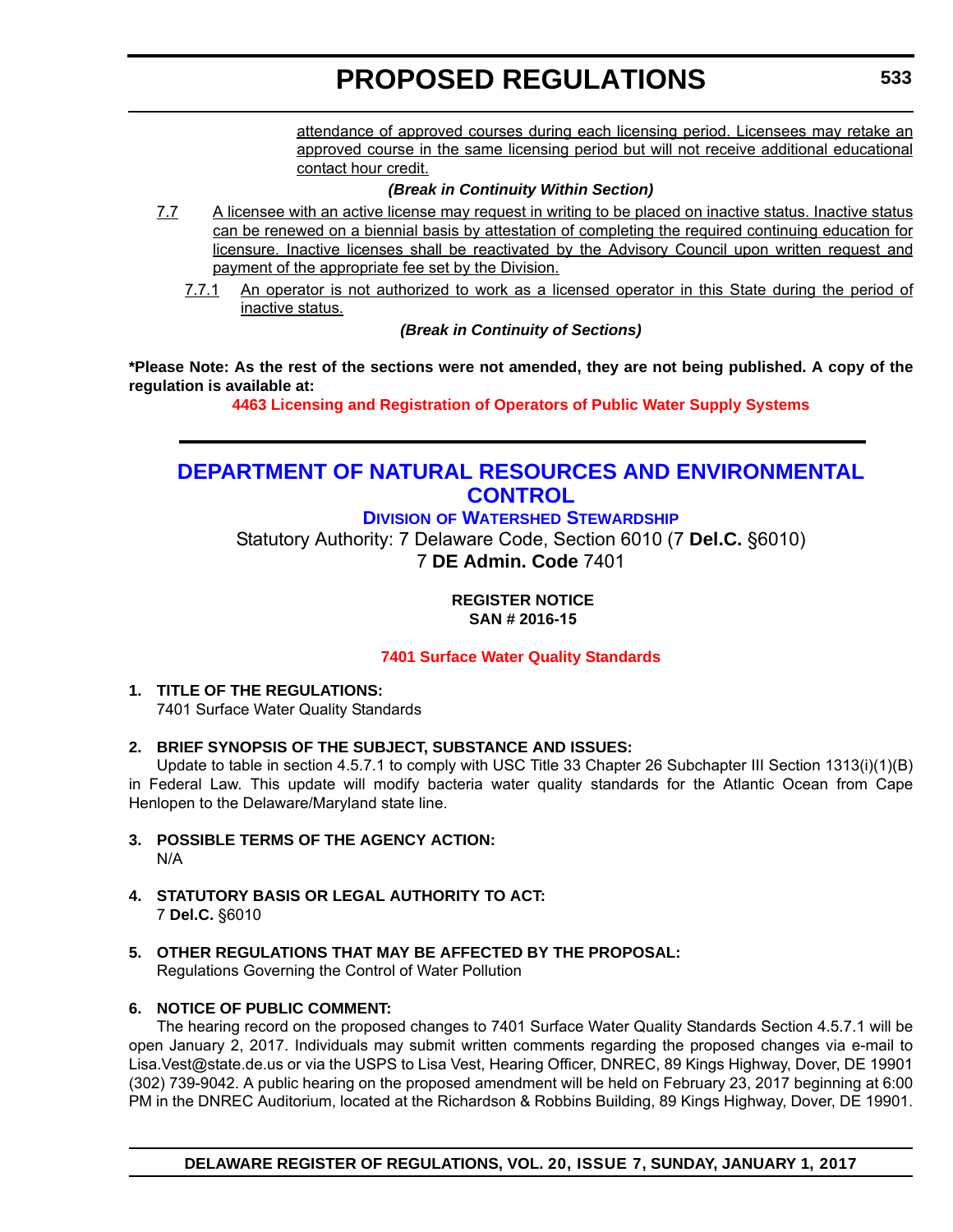**534**

# **PROPOSED REGULATIONS**

**7. PREPARED BY:**

David Wolanski David.Wolanski@state.de.us (302)-739-9939

#### **\*Please Note: The Regulatory Flexibility Analysis and Impact Statement for this regulation, as required by 29 Del.C. Ch. 104, is available at:**

**<http://regulations.delaware.gov/register/january2017/proposed/20 DE Reg 533RFA 01-01-17.pdf>**

#### **7401 Surface Water Quality Standards** *(Break in Continuity of Sections)*

#### **4.0 Criteria To Protect Designated Uses**

#### *(Break in Continuity Within Section)*

4.5 The following criteria shall apply outside approved regulatory mixing zones unless otherwise specified:

*(Break in Continuity Within Section)*

4.5.7 Bacterial Water Quality Criteria

4.5.7.1 Primary and Secondary Contact Recreation Waters:

The following criteria shall apply:

| <b>Waterbody Type</b>           | <b>Single-Sample Value</b><br>(Enterococcus Colonies/100 ml) | <b>Geometric Mean</b><br>(Enterococcus Colonies/100 ml) |
|---------------------------------|--------------------------------------------------------------|---------------------------------------------------------|
| <b>Primary Contact</b>          | 185                                                          | 100                                                     |
| <b>Recreation Fresh Waters</b>  |                                                              |                                                         |
| <b>Primary Contact</b>          | 104                                                          | 35                                                      |
| <b>Recreation Marine Waters</b> |                                                              |                                                         |
| <b>Secondary Contact</b>        | 925                                                          | 500                                                     |
| <b>Recreation Fresh Waters</b>  |                                                              |                                                         |
| <b>Secondary Contact</b>        | 520                                                          | 175                                                     |
| <b>Recreation Marine Waters</b> |                                                              |                                                         |
| <b>Atlantic Ocean Waters</b>    | The statistical threshold value of                           | The Geometric Mean of weekly                            |
| from Cape Henlopen to the       | weekly samples collected over a                              | samples collected over a 30 day                         |
| Delaware/Maryland State         | 30 day period shall not exceed 130                           | period shall not exceed 35.                             |
| Line                            | in more than 10 percent of the                               |                                                         |
|                                 | samples collected.                                           |                                                         |

The purpose of these criteria is to provide the Department with a basis to assess water quality trends and pollution control needs with regard to primary and secondary contact recreation in waters of the State and to meet Federal Beaches Environmental Assessment and Coastal Health (BEACH) Act Requirements. The criteria apply to enterococcus bacteria determined by the Department to be of non-wildlife origin based on best scientific judgment using available information. Swimming in waters affected by runoff during runoff periods may present an elevated risk of gastrointestinal illness and is not recommended.

*(Break in Continuity Within Section)*

**\*Please Note: As the rest of the sections were not amended, they are not being published. A copy of the regulation is available at:**

**[7401 Surface Water Quality Standards](http://regulations.delaware.gov/register/january2017/proposed/20 DE Reg 533 01-01-17.htm)**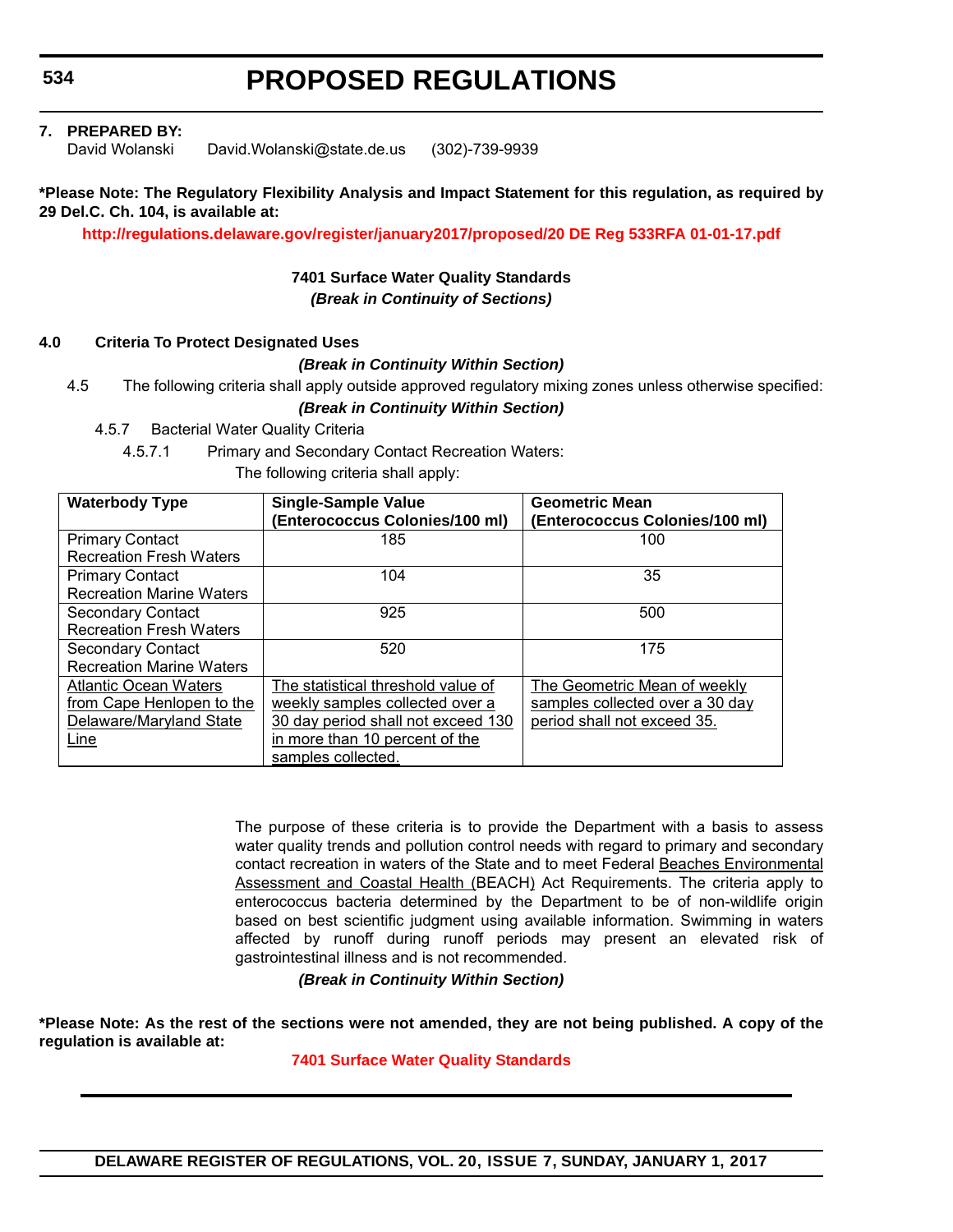### **[DEPARTMENT OF STATE](http://dpr.delaware.gov/) DIVISION OF PROFESSIONAL REGULATION**

<span id="page-33-0"></span>**EXAMINING BOARD OF PHYSICAL THERAPISTS AND ATHLETIC TRAINERS** Statutory Authority: 24 Delaware Code, Section 2604(a)(1) (24 **Del.C.** §2604(a)(1)) 24 **DE Admin. Code** 2600

#### **PUBLIC NOTICE**

#### **[2600 Examining Board of Physical Therapists and Athletic Trainers](#page-3-0)**

Pursuant to 24 **Del.C.** §2604(a)(1), the Delaware Examining Board of Physical Therapists and Athletic Trainers ("Board") has proposed revisions to its rules and regulations.

Revisions to Section 9.0 clarify that foreign-educated applicants must demonstrate that their education is substantially equivalent to the current first professional degree in the United States. Section 11.0, pertaining to licensure reactivation and reinstatement, is amended to add requirements for ethics continuing education and current CPR certification. Individuals seeking reinstatement will also be required to undergo a criminal background check. Section 15.0, regarding advanced training requirements, has been revised. Currently, in many athletic venues, there is a shortage of on-the-field coverage by athletic trainers. To address this shortage, subsection 15.3 provides for three categories of physical therapists which may provide on-the-field coverage. Subsection 15.3 includes supervision and training requirements to ensure that on-the-field coverage is provided by qualified health care professionals. Finally, Section 17.0 has been amended to delete a number of crimes which the Board determined are not substantially related to the practice of physical therapy and athletic training. Certain other substantially related crimes are added pursuant to changes to the criminal code pertaining to crimes against children and changes to the Uniform Controlled Substances Act.

A public hearing will be held on January 24, 2017 at 4:30 p.m. in the second floor conference room A of the Cannon Building, 861 Silver Lake Boulevard, Dover, Delaware, where members of the public can offer comments on the amendments to the rules and regulations. Anyone wishing to receive a copy of the proposed rules and regulations may obtain a copy from the Delaware Examining Board of Physical Therapists and Athletic Trainers, 861 Silver Lake Boulevard, Dover, Delaware 19904. Persons wishing to submit written comments may forward these to the Board at the above address.

In accordance with 29 **Del.C.** §10118(a), the final date to receive written comments will be February 8, 2017 which is 15 days following the public hearing. The Board will deliberate on all of the public comment at its regularly scheduled meeting, at which time it will determine whether to adopt the rules and regulations as proposed or make additional changes due to the public comment.

#### **\*Please Note:**

**(1) The Regulatory Flexibility Analysis and Impact Statement for this regulation, as required by 29 Del.C. Ch. 104, is available at:**

**<http://regulations.delaware.gov/register/january2017/proposed/20 DE Reg 535RFA 01-01-17.pdf>**

**(2) Due to the size of the proposed regulation, it is not being published here. A copy of the regulation is available at:**

**[2600 Examining Board of Physical Therapists and Athletic Trainers](http://regulations.delaware.gov/register/january2017/proposed/20 DE Reg 535 01-01-17.htm)**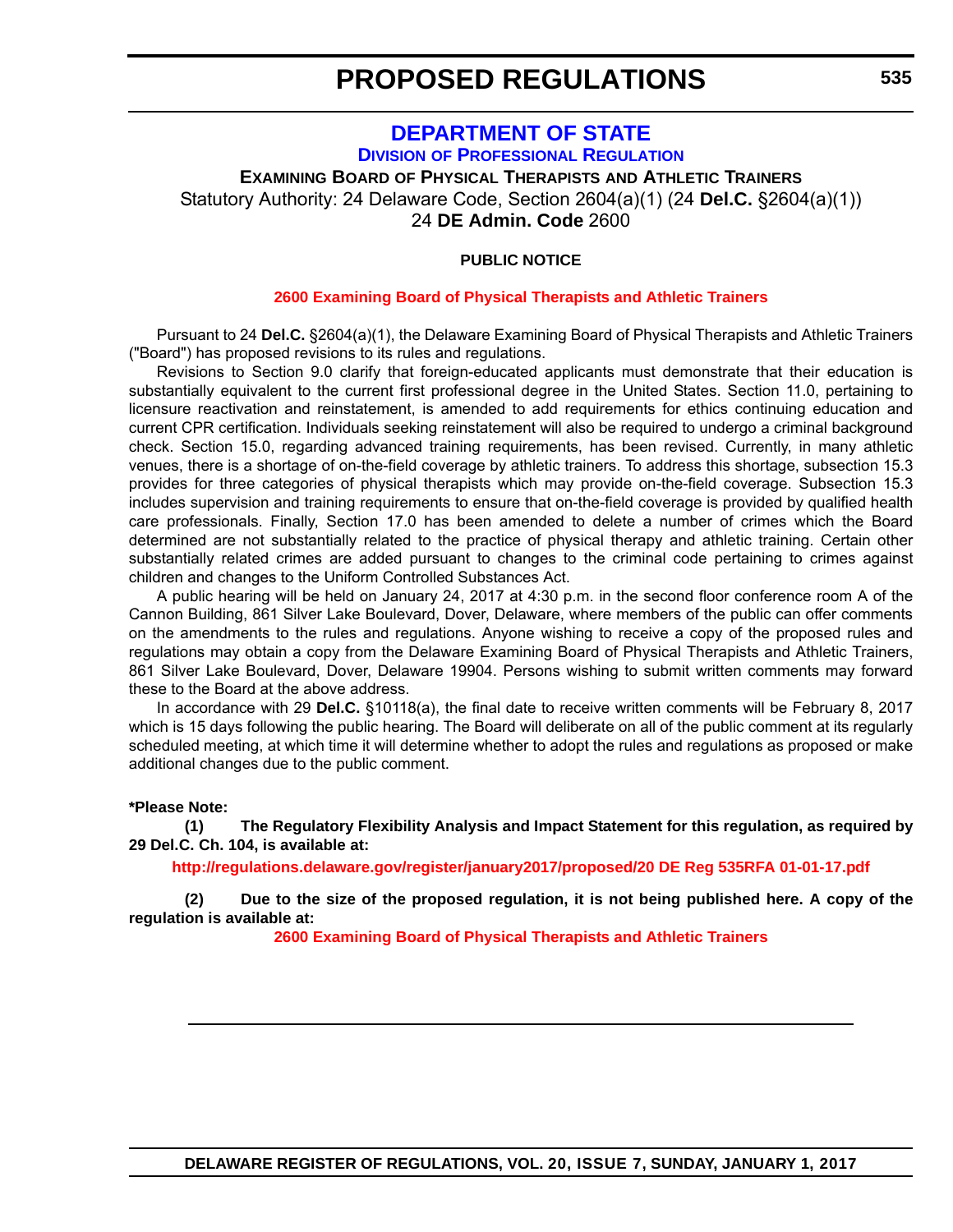#### **DIVISION [OF PROFESSIONAL REGULATION](http://dpr.delaware.gov/)**

<span id="page-34-0"></span>**2700 BOARD OF REGISTRATION FOR PROFESSIONAL LAND SURVEYORS** Statutory Authority: 24 Delaware Code, Section 2706(a)(1) (24 Del.C. §2706(a)(1)) 24 **DE Admin. Code** 2700

#### **PUBLIC NOTICE**

#### **[2700 Board of Registration for Professional Land Surveyors](#page-3-0)**

The Delaware Board of Professional Land Surveyors, in accordance with 24 **Del.C.** §2706(a)(1), has proposed revisions to its rules and regulations. The proposed revisions to the Rules and Regulations are intended to eliminate references to the continuing education ethics requirement and revise the list of crimes substantially related to the practice of land surveying. The Board will hold a public hearing on the proposed rule changes on February 16, 2017 at 8:30 a.m., Second Floor Conference Room A, Cannon Building, 861 Silver Lake Blvd., Dover, DE 19904. Written comments should be sent to Meredith Hurley, Administrator of the Delaware Board of Professional Land Surveyors, Cannon Building, 861 Silver Lake Blvd., Dover, DE 19904.

#### **\*Please Note: The Regulatory Flexibility Analysis and Impact Statement for this regulation, as required by 29 Del.C. Ch. 104, is available at:**

**<http://regulations.delaware.gov/register/january2017/proposed/20 DE Reg 536RFA 01-01-17.pdf>**

#### **2700 Board of Registration for Professional Land Surveyors** *(Break in Continuity of Sections)*

#### **10.0 Continuing Education**

10.1 Biennium Requirements.

Effective each biennium, as a condition for renewal of a license for the practice of land surveying, a Professional Land Surveyor shall be required to successfully complete 24 hours of professional development within the preceding biennium. Any licensee who completes in excess of 24 hours of professional development within the preceding biennium may NOT have the excess applied to the requirements for the next biennium.

- 10.1.1 No more than 8 PDHs of the required 24 PDHs for any renewal period may be obtained by an online course.
- 10.1.2 Retired Licensees. Licensees 62 years old and over at the time of license renewal who are retired (working less than 20 hours weekly) shall need only twelve (12) PDHs each ensuing biennium to satisfy the professional development requirements outlined herein. A total of four (4) PDHs may be obtained by online courses each biennium. The required one ethics and professionalism PDH must be obtained by attending a live seminar and cannot be taken online.

#### *(Break in Continuity Within Section)*

10.2 Sources of Credit. In reviewing and approving applications for PDHs, the Board shall take into consideration:

#### *(Break in Continuity Within Section)*

10.2.8 College level courses directly related to land surveying or professional development directly related to land surveying shall be counted as 40 PDH per credit hour. Ten (10) PDHs will be counted for each CEU (continuing education unit) earned.

#### *(Break in Continuity Within Section)*

10.4 Pro-Rated Credits for Renewal. A licensee for renewal shall follow the following schedule of reporting PDH credits:

#### *(Break in Continuity Within Section)*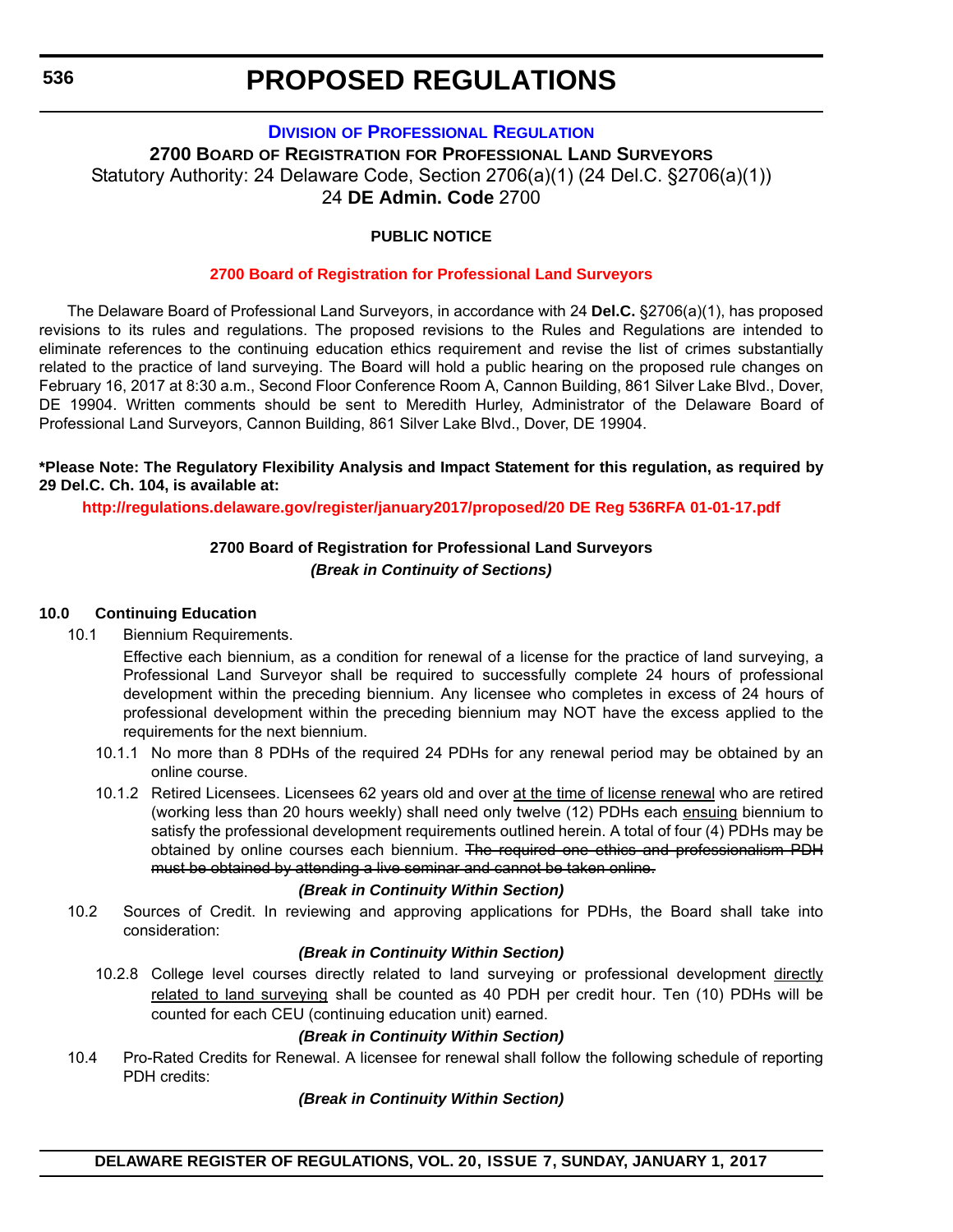- 10.4.2 If, at the time of renewal, you have been licensed for more than one year, but less than two years, half (12 PDHs) is required<del>, including one ethics and professionalism PDH</del>. A total of four (4) PDHs may be obtained by online courses. The required one ethics and professionalism PDH must be obtained by attending a live seminar and cannot be taken online.
- 10.4.3 If, at the time of renewal, you have been licensed for two or more years, the full amount (24 PDHs) is required, including two ethics and professionalism PDHs. A total of eight (8) PDHs may be obtained by online courses. The required two ethics and professionalism PDHs must be obtained by attending a live seminar and cannot be taken online.

#### *(Break in Continuity of Sections)*

#### **17.0 Crimes substantially related to practice of land surveyors**

17.1 Conviction of any of the following crimes, or of the attempt to commit or of a conspiracy to commit or conceal or of solicitation to commit the following crimes, is deemed to be a crime substantially related to the practice of land surveyor in the State of Delaware without regard to the place of conviction:

#### 17.1.1 Menacing. 11 **Del.C.** §602

- 17.1.2 Reckless endangering in the second degree. 11 **Del.C.** §603
- 17.1.31 Reckless endangering in the first degree. 11 **Del.C.** §604
- 17.1.42 Abuse of a pregnant female in the second degree. 11 **Del.C.** §605
- 17.1.53 Abuse of a pregnant female in the first degree. 11 **Del.C.** §606
- 17.1.64 Assault in the second degree. 11 **Del.C.** §612
- 17.1.75 Assault in the first degree. 11 **Del.C.** §613
- 17.1.86 Assault by abuse or neglect. 11 **Del.C.** §6151103B
- 17.1.97 Terroristic threatening. 11 **Del.C.** §621(a)(b)
- 17.1.10 Unlawful administering drugs. 11 **Del.C.** §625
- 17.1.118Unlawful administering controlled substance or counterfeit substance or narcotic drugs. 11 **Del.C.** §626
- 17.1.12 Prohibited acts as to substances releasing vapors or fumes. 11 **Del.C.** §627
- 17.1.13 Vehicular assault in the second degree. 11 **Del.C.** §628
- 17.1.149Vehicular assault in the first degree.11 **Del.C.** §629
- 17.1.1510Vehicular homicide in the second degree. 11 **Del.C.** §630
- 17.1.1611Vehicular homicide in the first degree. 11 **Del.C.** §630A
- 17.1.1712Criminally negligent homicide. 11 **Del.C.** §631
- 17.1.1813Manslaughter. 11 **Del.C.** §632
- 17.1.1914Murder by abuse or neglect in the second degree. 11 **Del.C.** §633
- 17.1.2015Murder by abuse or neglect in the first degree. 11 **Del.C.** §634
- 17.1.2116Murder in the second degree. 11 **Del.C.** §635
- 17.1.2217Murder in the first degree. 11 **Del.C.** §636
- 17.1.2318Unlawful sexual contact in the second degree. 11 **Del.C.** §768
- 17.1.2419Unlawful sexual contact in the first degree. 11 **Del.C.** §769
- 17.1.2520Rape in the fourth degree. 11 **Del.C.** §770
- 17.1.2621Rape in the third degree. 11 **Del.C.** §771
- 17.1.2722Rape in the second degree. 11 **Del.C.** §772
- 17.1.2823Rape in the first degree. 11 **Del.C.** §773
- 17.1.2924Sexual extortion. 11 **Del.C.** §776774
- 17.1.3025Continuous sexual abuse of a child. 11 **Del.C.** §778776
- 17.1.3126Female genital mutilation. 11 **Del.C.** §780
- 17.1.3227Unlawful imprisonment in the first degree. 11 **Del.C.** §782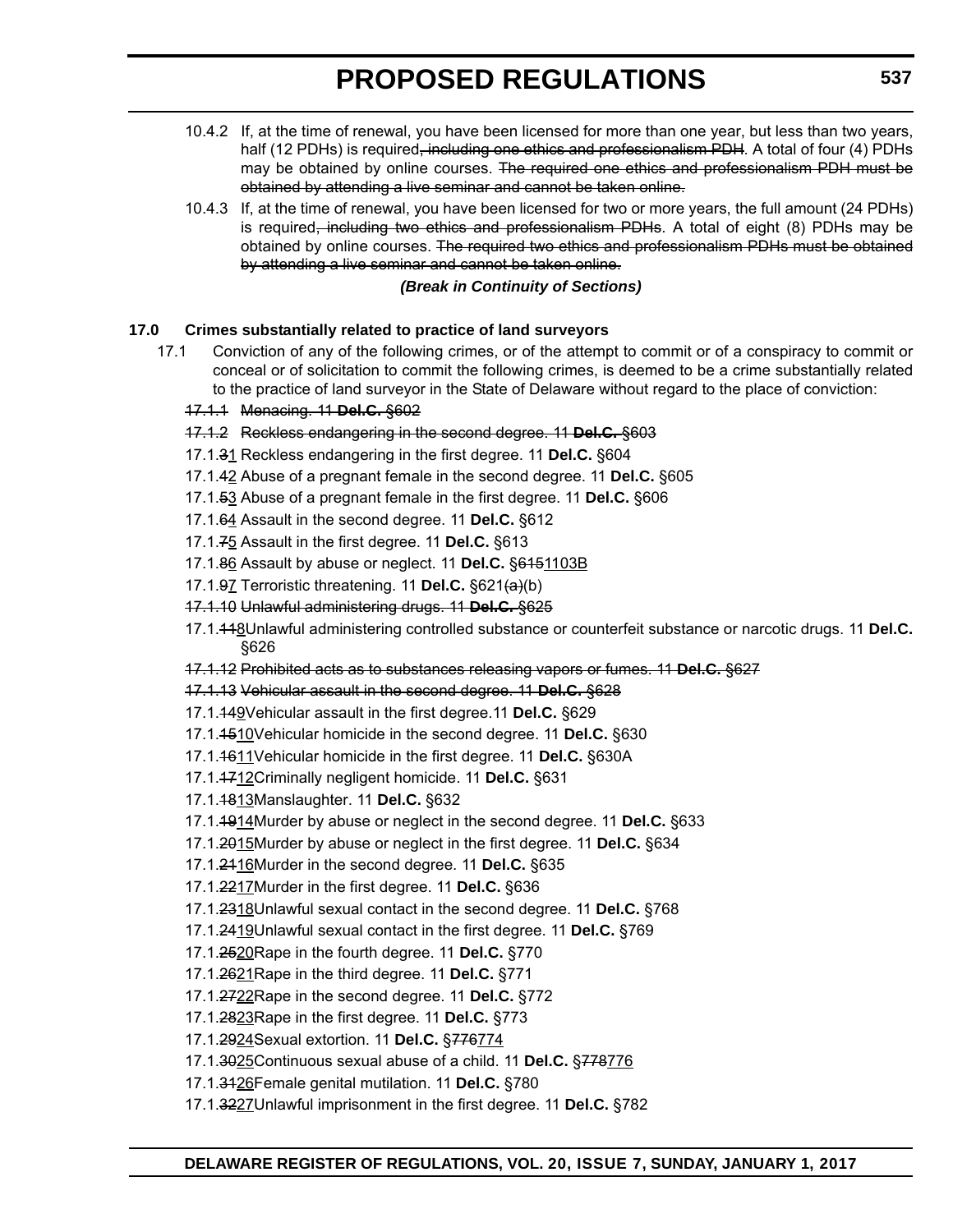17.1.3328Kidnapping in the second degree. 11 **Del.C.** §783 17.1.3429Kidnapping in the first degree. 11 **Del.C.** §783A 17.1.3530Arson in the first degree. 11 **Del.C.** §803 17.1.3631Burglary in the third degree. 11 **Del.C.** §824 17.1.3732Burglary in the second degree. 11 **Del.C.** §825 17.1.3833Burglary in the first degree. 11 **Del.C.** §826 17.1.39 Multiple Offenses. 11 **Del.C.** §827 17.1.4034Possession of burglar's tools or instruments facilitating theft. 11 **Del.C.** §828 17.1.4135Robbery in the second degree.11 **Del.C.** §831 17.1.4236Robbery in the first degree. 11 **Del.C.** §832 17.1.4337Carjacking in the second degree. 11 **Del.C.** §835 17.1.4438Carjacking in the first degree. 11 **Del.C.** §836 17.1.4539Shoplifting (felony). 11 **Del.C.** § 840 17.1.4640Theft (felony). 11 **Del.C.** §841 17.1.4741Theft of Services. 11 **Del.C.** §845 17.1.4842Extortion.11 **Del.C.** §846 17.1.4943Misapplication of property (felony). 11 **Del.C.** §848 17.1.5044Theft of rented property (felony). 11 **Del.C.** §849 17.1.5145Receiving stolen property (felony). 11 **Del.C.** §851 17.1.5246Identity theft. 11 **Del.C.** §854 17.1.5347Forgery (felony). 11 **Del.C.** §861 17.1.54 Falsifying business records. 11 **Del.C.** §871 17.1.55 Tampering with public records in the second degree. 11 **Del.C.** §873 17.1.5648Tampering with public records in the first degree. 11 **Del.C.** §876 17.1.57 Offering a false instrument for filing. 11 **Del.C.** §877 17.1.5849Issuing a false certificate. 11 **Del.C.** §878 17.1.59 Bribery. 11 **Del.C.** §881 17.1.60 Bribe receiving. 11 **Del.C.** §882 17.1.6150Issuing a bad check (felony). 11 **Del.C.** §900 17.1.62 Criminal impersonation of a police officer. 11 **Del.C.** §907B 17.1.6351Unlawfully concealing a will. 11 **Del.C.** §908 17.1.6452Fraudulent conveyance of public lands. 11 **Del.C.** §911 17.1.6553Fraudulent receipt of public lands. 11 **Del.C.** §912 17.1.6654Insurance fraud. 11 **Del.C.** §913 17.1.6755Health care fraud. 11 **Del.C.** §913A 17.1.6856New home construction fraud (felony). 11 **Del.C.** §917 17.1.6957Unauthorized access. 11 **Del.C.** §932 17.1.7058Theft of computer services. 11 **Del.C.** §933 17.1.7159Interruption of computer services. 11 **Del.C.** §934 17.1.7260Misuse of computer system information. 11 **Del.C.** §935 17.1.7361Destruction of computer equipment. 11 **Del.C.** §936 17.1.7462Dealing in children. 11 **Del.C.** §11001100A 17.1.7563Abandonment of a child. 11 **Del.C.** §1101 17.1.7664Endangering the welfare of a child. 11 **Del.C.** §1102 17.1.7765Sexual exploitation of a child. 11 **Del.C.** §1108 17.1.7866Unlawful dealing in child pornography. 11 **Del.C.** §1109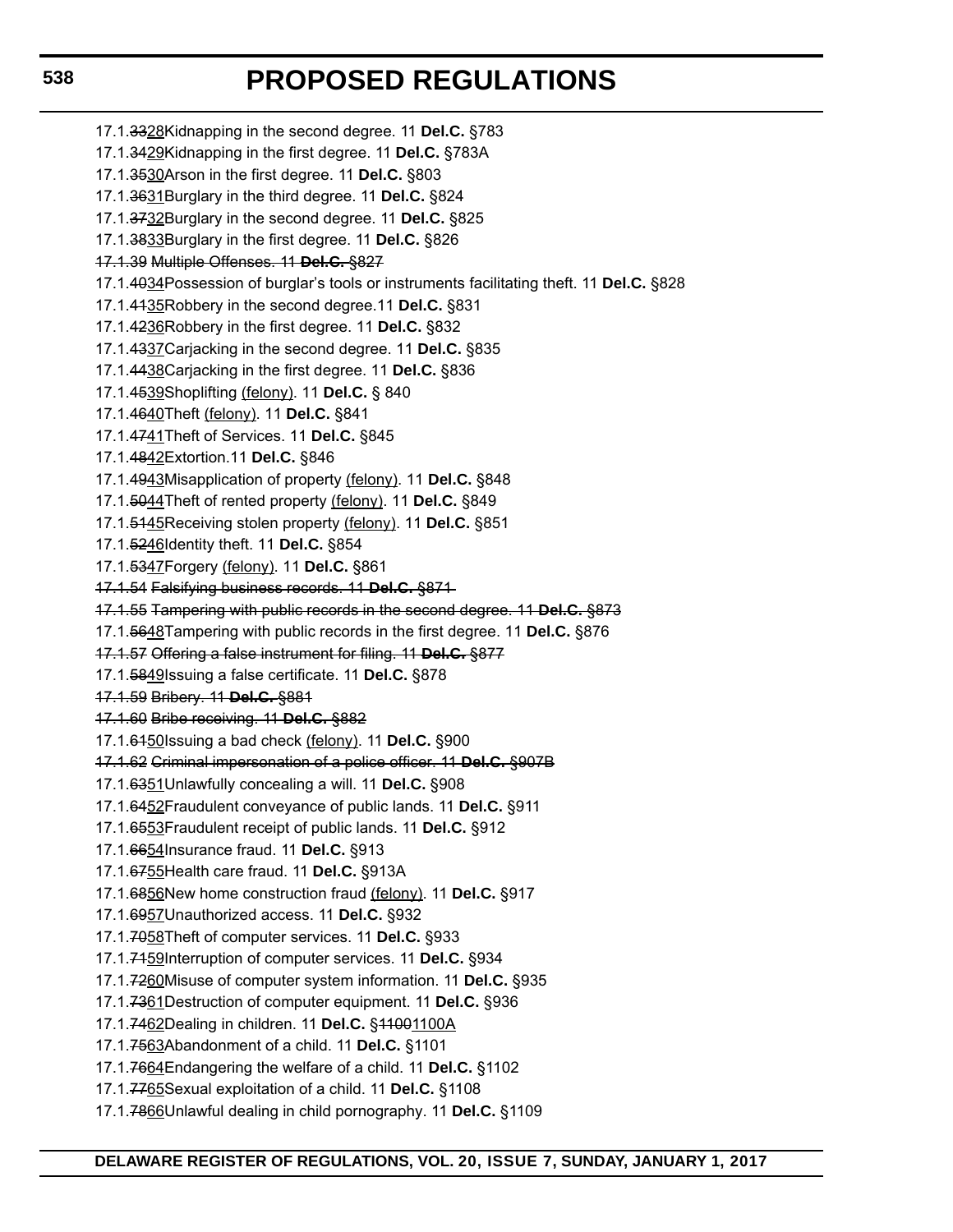- 17.1.7967Possession of child pornography. 11 **Del.C.** §1111 17.1.8068Sexual solicitation of a child. 11 **Del.C.** §1112A 17.1.8169Bribery. 11 **Del.C.** §1201 17.1.8270Receiving a bribe. 11 **Del.C.** §1203 17.1.83 Giving unlawful gratuities. 11 **Del.C.** §1205 17.1.84 Receiving unlawful gratuities. 11 **Del.C.** §1206 17.1.85 Perjury in the third degree. 11 **Del.C.** §1221 17.1.8671Perjury in the second degree. 11 **Del.C.** §1222 17.1.8772Perjury in the first degree. 11 **Del.C.** §1223 17.1.88 Making a false written statement. 11 **Del.C.** §1233 17.1.8973Threats to public officials. 11 **Del.C.** §1240 17.1.9074Assault in a detention facility. 11 **Del.C.** §1254 17.1.9175Bribing a witness. 11 **Del.C.** §1261 17.1.9276Bribe receiving by a witness. 11 **Del.C.** §1262 17.1.9377Tampering with a witness. 11 **Del.C.** §1263 17.1.9478Interfering with child witness. 11 **Del.C.** §1263A 17.1.9579Bribing a juror. 11 **Del.C.** §1264 17.1.9680Bribe receiving by a juror. 11 **Del.C.** §1265 17.1.97 Tampering with physical evidence. 11 **Del.C.** §1269 17.1.98 Disorderly conduct. 11 **Del.C.** §1301 17.1.9981Felony hate crimes. 11 **Del.C.** §1304 17.1.100 Harassment. 11 **Del.C.** §1311 17.1.10182 Aggravated harassment Stalking. 11 **Del.C.** §1312 17.1.102 Felony stalking. 11 **Del.C.** §1312A 17.1.103 Trading in human remains and associated funerary objects. 11 **Del.C.** §1333 17.1.10483 Adulteration.11 **Del.C.** §1339 17.1.10584 Carrying a concealed deadly weapon. 11 **Del.C.** §1442 17.1.10685 Possessing a destructive weapon. 11 **Del.C.** §1444 17.1.10786 Felony possession of a deadly weapon during the commission of a felony. 11 **Del.C.** §1447 17.1.10887 Possession of a firearm during commission of a felony. 11 **Del.C.** §1447A 17.1.10988 Possession and purchase of deadly weapons by persons prohibited. 11 **Del.C.** §1448 17.1.11089 Theft of a firearm. 11 **Del.C.** §1451 17.1.11190 Engaging in a firearms transaction on behalf of another. 11 **Del.C.** §1455 17.1.11291 Removing a firearm from the possession of a law enforcement officer. 11 **Del.C.** §1458 17.1.11392 Act of intimidation. 11 **Del.C.** §3532 17.1.11493 Aggravated act of intimidation. 11 **Del.C.** §3533 17.1.115 Prohibited drug offenses A. 16 **Del.C.** §4751 17.1.116 Prohibited drug offenses B. 16 **Del.C.** §4752 17.1.117 Unlawful delivery of noncontrolled substances. 16 **Del.C.** §4752A 17.1.118 Prohibition against transfer, sale and purchase. 7 **Del.C.** §5306 17.1.11994 Alteration, theft or destruction of will. 12 **Del.C.** §210 17.1.12095 Receiving or transferring stolen vehicle. 21 **Del.C.** §6704 17.2 Crimes substantially related to the practice of professional land surveyors shall be deemed to include
- any crimes under any federal law, state law, or valid town, city or county ordinance, that are substantially similar to the crimes identified in this rule.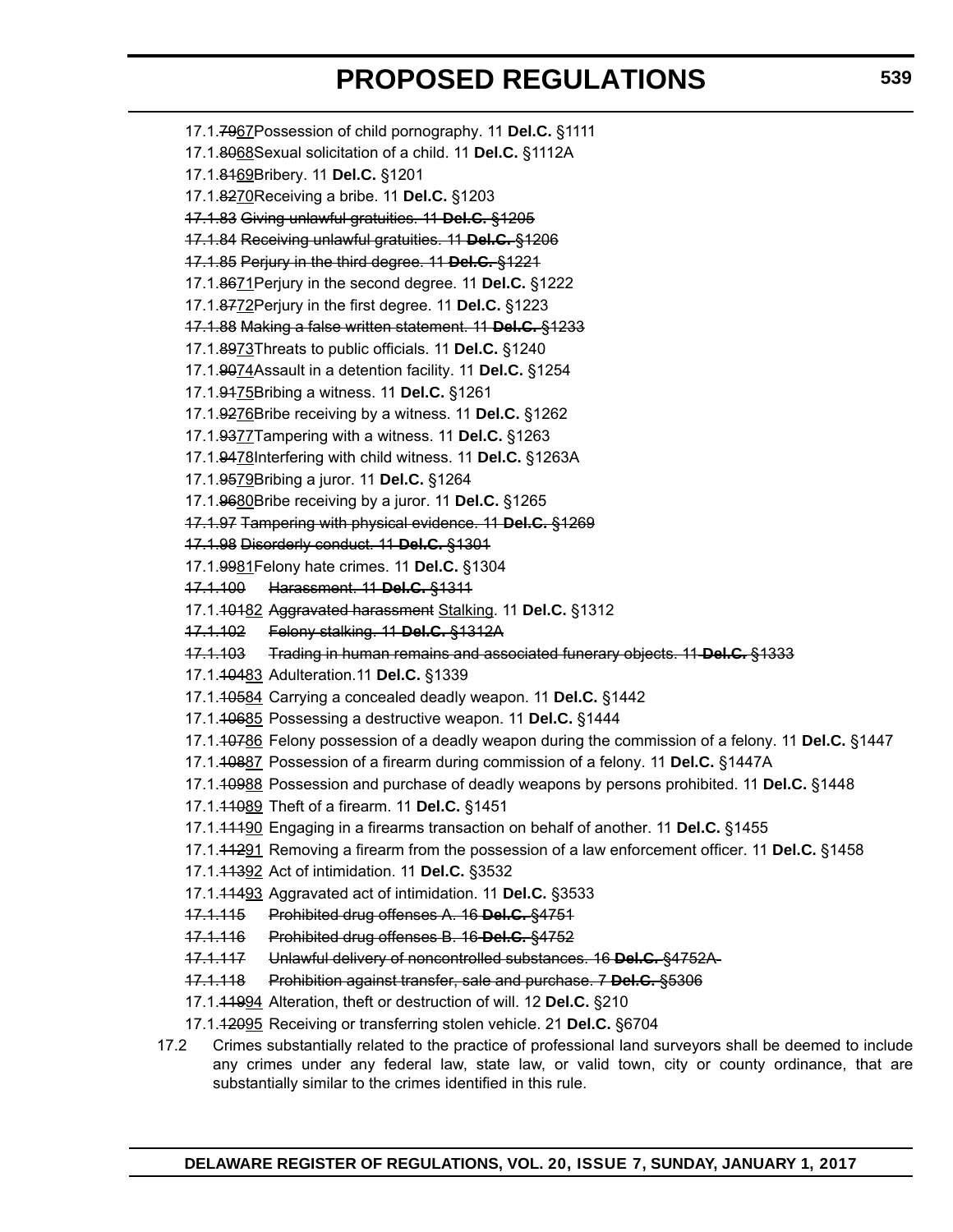**540**

## **PROPOSED REGULATIONS**

**\*Please Note: As the rest of the sections were not amended, they are not being published. A copy of the regulation is available at:**

## **[2700 Board of Registration for Professional Land Surveyors](http://regulations.delaware.gov/register/january2017/proposed/20 DE Reg 536 01-01-17.htm)**

## **DIVISION [OF PROFESSIONAL REGULATION](http://dpr.delaware.gov/) 3100 BOARD OF FUNERAL SERVICES** Statutory Authority: 24 Delaware Code, Section 3105(a)(1) (24 **Del.C.** §3105(a)(1)) 24 **DE Admin. Code** 3100

## **PUBLIC NOTICE**

## **[3100 Board of Funeral Services](#page-3-0)**

Pursuant to 24 **Del.C.** §3105(a)(1), the Delaware Board of Funeral Services has proposed revisions to its rules and regulations. The rules pertaining to funeral establishment requirements and crimes substantially related to the practice of funeral services are amended.

A public hearing will be held on March 28, 2017 at 10 a.m. in the second floor conference room B of the Cannon Building, 861 Silver Lake Boulevard, Dover, Delaware, where members of the public can offer comments on the amendments to the rules and regulations. Anyone wishing to receive a copy of the proposed rules and regulations may obtain a copy from the Delaware Board of Funeral Services, 861 Silver Lake Boulevard, Dover, Delaware 19904. Persons wishing to submit written comments may forward these to the Board, c/o Meredith Hurley, at the above address in accordance with 29 **Del.C.** §10118(a).

### **\*Please Note: The Regulatory Flexibility Analysis and Impact Statement for this regulation, as required by 29 Del.C. Ch. 104, is available at:**

**<http://regulations.delaware.gov/register/january2017/proposed/20 DE Reg 540RFA 01-01-17.pdf>**

## **3100 Board of Funeral Services** *(Break in Continuity of Sections)*

## **4.0 Establishment Permits**

## *(Break in Continuity Within Section)*

4.2 Unless exempt under 24 **Del.C.** §3101(6), the building in which funeral services are provided shall contain a room having the fixtures necessary for the care and preparation of human remains for funeral service, burial, entombment or cremation. Such fixtures include, at a minimum, embalming machine and table, aspirator, embalming instruments, embalming fluids, an operating drainage system, syringes, needles and surgical supplies and an operating ventilation system.

## *(Break in Continuity of Sections)*

## **11.0 Crimes substantially related to the provision of Funeral Services**

11.1 Conviction of any of the following crimes, or of the attempt to commit or of a conspiracy to commit or conceal or of the solicitation to commit any of the following crimes, is deemed to be a crime substantially related to the provision of Funeral Services in the State of Delaware without regard to the place of conviction:

## *(Break in Continuity Within Section)*

- 11.1.6 Assault by abuse or neglect. 11 **Del.C.** §615 1103B.
- 11.1.7 Unlawfully administering of drugs. 11 **Del.C.** §625.
- 11.1.87 Unlawfully administering controlled substance or counterfeit substance or narcotic drugs. 11 **Del.C.** §626.

## **DELAWARE REGISTER OF REGULATIONS, VOL. 20, ISSUE 7, SUNDAY, JANUARY 1, 2017**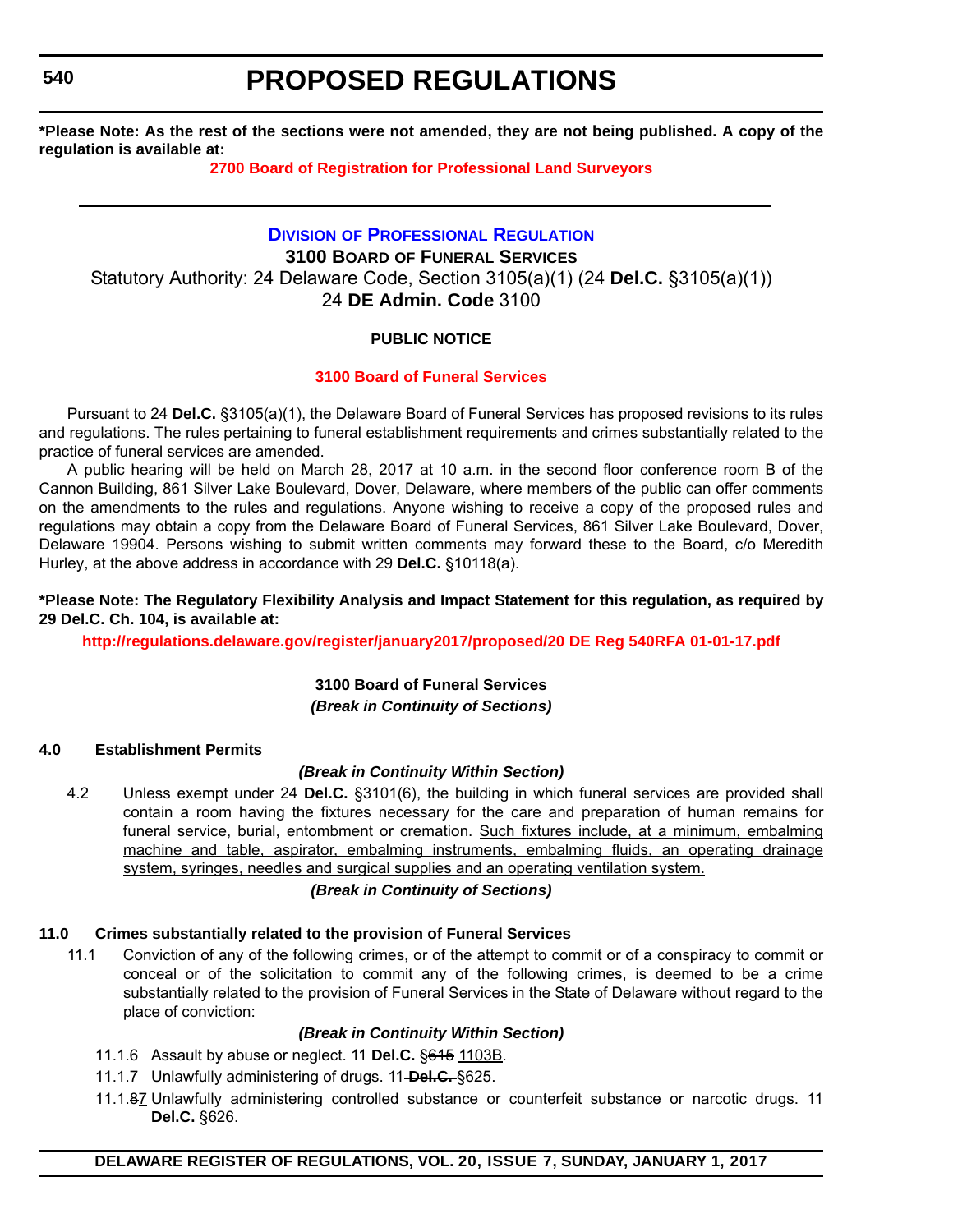11.1.9 Prohibited acts as to substances releasing vapors or fumes. 11 **Del.C.** §627. 11.1.108Manslaughter. 11 **Del.C.** §632. 11.1.119Murder by abuse or neglect in the second degree. 11 **Del.C.** §633. 11.1.120Murder by abuse or neglect in the first degree.11 **Del.C.** §634. 11.1.131Murder in the second degree. 11 **Del.C.** §635. 11.1.142Murder in the first degree. 11 **Del.C.** §636. 11.1.153Promoting suicide. 11 **Del.C.** §645 11.1.164Abortion. 11 **Del.C.** §651 11.1.17 Self-abortion.11 **Del.C.** §652 11.1.18 Issuing abortion articles. 11 **Del.C.** §653 11.1.19Unlawful sexual contact in the third degree.11 **Del.C.** §767 11.1.2015Unlawful sexual contact in the second degree.11 **Del.C.** §768 11.1.2116Unlawful sexual contact in the first degree. 11 **Del.C.** §769 11.1.2217Rape in the fourth degree. 11 **Del.C.** §770 11.1.2318Rape in the third degree. 11 **Del.C.** §771 11.1.2419Rape in the second degree. 11 **Del.C.** §772 11.1.2520Rape in the first degree. 11 **Del.C.** §773 11.1.26 Sexual extortion. 11 **Del.C.** §776 11.1.2721Bestiality. 11 **Del.C.** §777 775 11.1.2822Continuous sexual abuse of a child. 11 **Del.C.** §778 776 11.1.2923Dangerous crimes against a child. 11 **Del.C.** §779 777 11.1.3024Female genital mutilation.11 **Del.C.** §780 11.1.3125Kidnapping in the second degree. 11 **Del.C.** §783 11.1.3226Kidnapping in the first degree. 11 **Del.C.** §783A 11.1.33 Acts constituting coercion. 11 **Del.C.** §791 11.1.3427Arson in the third degree. 11 **Del.C.** §801 11.1.3528Arson in the second degree. 11 **Del.C.** §802 11.1.3629Arson in the first degree.11 **Del.C.** §803 11.1.37 Reckless burning or exploding. 11 **Del.C.** §804 11.1.3830Burglary in the third degree. 11 **Del.C.** §824 11.1.3931Burglary in the second degree. 11 **Del.C.** §825 11.1.4032Burglary in the first degree. 11 **Del.C.** §826 11.1.4133Possession of burglar's tools or instruments facilitating theft. 11 **Del.C.** §828 11.1.4234Robbery in the second degree.11 **Del.C.** §831 11.1.4335Robbery in the first degree. 11 **Del.C.** §832 11.1.4436Carjacking in the second degree.11 **Del.C.** §835 11.1.4537Carjacking in the first degree. 11 **Del.C.** §836 11.1.4638Felony theft. 11 **Del.C.** §841 11.1.4739Theft; lost or mislaid property. 11 **Del.C.** §842 11.1.4840Theft; false pretense. 11 **Del.C.** §843 11.1.4941Extortion 11 **Del.C.** §844 846 11.1.5042Theft, extortion; claim of right as an affirmative defense. 11 **Del.C.** §846 847 11.1.5143Misapplication of property. 11 **Del.C.** §848 11.1.5244Use, possession manufacture, distribution and sale of unlawful telecommunication and access devises. 11 **Del.C.** §850 11.1.5345Receiving stolen property. 11 **Del.C.** §851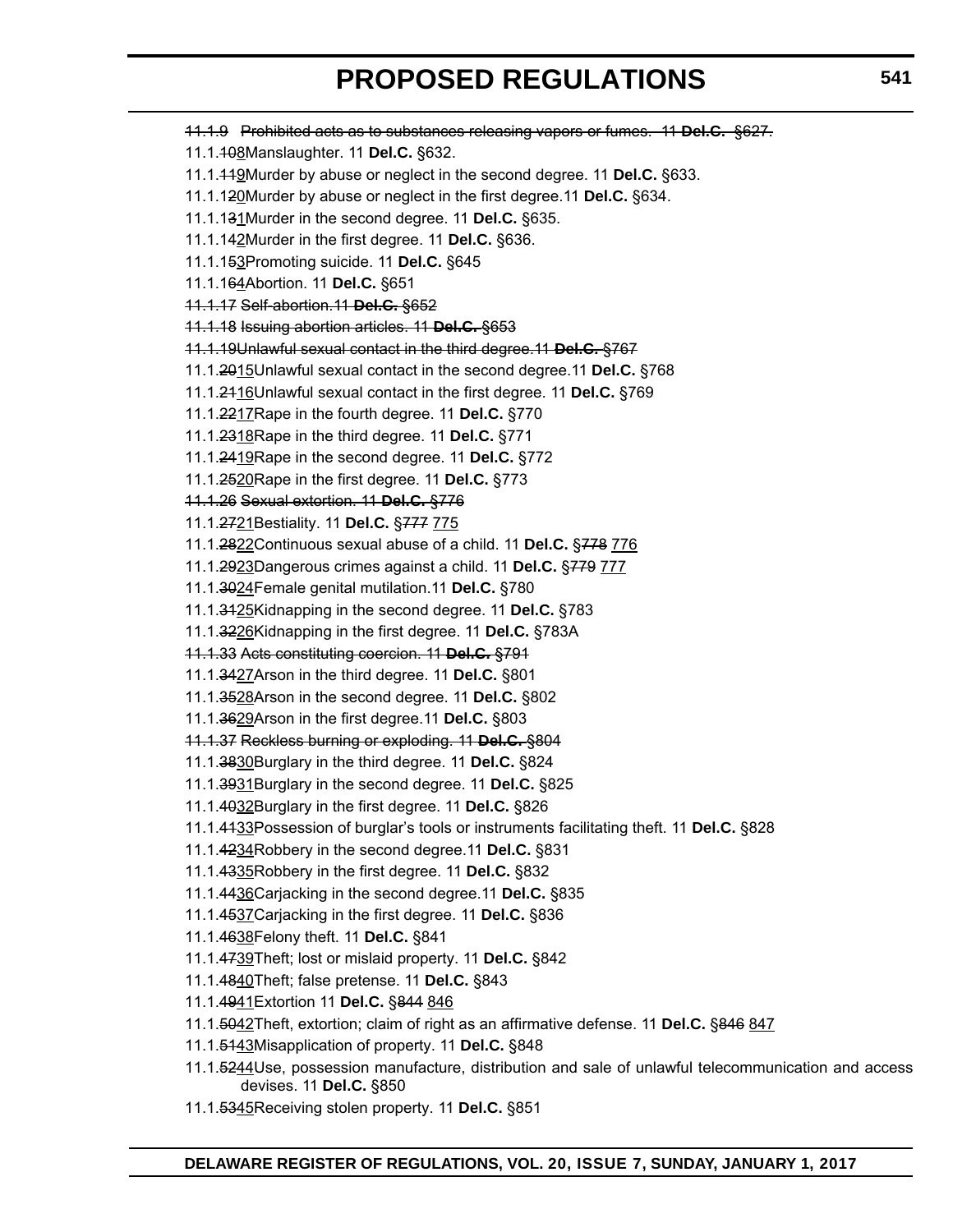11.1.54Unauthorized use of a vehicle. 11 **Del.C.** §853 11.1.5546Identity theft. 11 **Del.C.** §854 11.1.5647Forgery. 11 **Del.C.** §861 11.1.5748Possession of forgery devices. 11 **Del.C.** §862 11.1.5849Falsifying business records. 11 **Del.C.** §871 11.1.5950Tampering with public records in the second degree. 11 **Del.C.** §873 11.1.6051Tampering with public records in the first degree. 11 **Del.C.** §876 11.1.6152Offering a false instrument for filing. 11 **Del.C.** §877 11.1.6253Issuing a false certificate. 11 **Del.C.** §878 11.1.63 Bribery.11 **Del.C.** §881 11.1.64 Bribe receiving. 11 **Del.C.** §882 11.1.6554Unlawful use of credit card. 11 **Del.C.** §903 11.1.6655Reencoder and scanning devices. 11 **Del.C.** §903A 11.1.67 Criminal impersonation. 11 **Del.C.** §907 11.1.6856Criminal impersonation, accident related. 11 **Del.C.** §907A 11.1.6957Criminal impersonation of a police officer. 11 **Del.C.** §907B 11.1.7058Unlawfully concealing a will. 11 **Del.C.** §908 11.1.71 Securing execution of documents by deception. 11 **Del.C.** §909 11.1.7259Insurance fraud. 11 **Del.C.** §913 11.1.7360Use of consumer identification information. 11 **Del.C.** §914 11.1.7461Use of credit card information. 11 **Del.C.** §915 11.1.7562Unauthorized access. 11 **Del.C.** §932 11.1.7663Misuse of computer system information. 11 **Del.C.** §935 11.1.7764Endangering the welfare of a child. 11 **Del.C.** §1102 11.1.78 Endangering the welfare of an incompetent person. 11 **Del.C.** §1105 11.1.79 Unlawfully dealing with a child. 11 **Del.C.** §1106 11.1.8065Sexual exploitation of a child. 11 **Del.C.** §1108 11.1.8166Unlawfully dealing in child pornography. 11 **Del.C.** §1109 11.1.8267Possession of child pornography. 11 **Del.C.** §1111 11.1.8368Sexual solicitation of a child. 11 **Del.C.** §1112A 11.1.8469Perjury in the second degree. 11 **Del.C.** §1222 11.1.8570Perjury in the first degree. 11 **Del.C.** §1223 11.1.86 Making a false written statement. 11 **Del.C.** §1233 11.1.8771Tampering with physical evidence. 11 **Del.C.** §1269 11.1.8872Hate crimes. 11 **Del.C.** §1304 11.1.89 Aggravated harassment. 11 **Del.C.** §1312 11.1.9073Abusing a corpse. 11 **Del.C.** §1332 11.1.9174Trading in human remains and associated funerary objects. 11 **Del.C.** §1333 11.1.9275Adulteration. 11 **Del.C.** §1339 11.1.9376Desecration of a burial place. 11 **Del.C.** §1340 11.1.9477Act of intimidation. 11 **Del.C.** §3532 11.1.9578Aggravated act of intimidation. 11 **Del.C.** §3533 11.1.9679Attempt to intimidate. 11 **Del.C.** §3534. 11.1.9780Alteration, theft, or destruction of will. 12 **Del.C.** §210 11.1.98 Abuse, Neglect Mistreatments or Financial Exploitation of residents or patients. 16 **Del.C.** §1136 11.1.99 Controlled substance prohibited acts A. 16 **Del.C.** §4751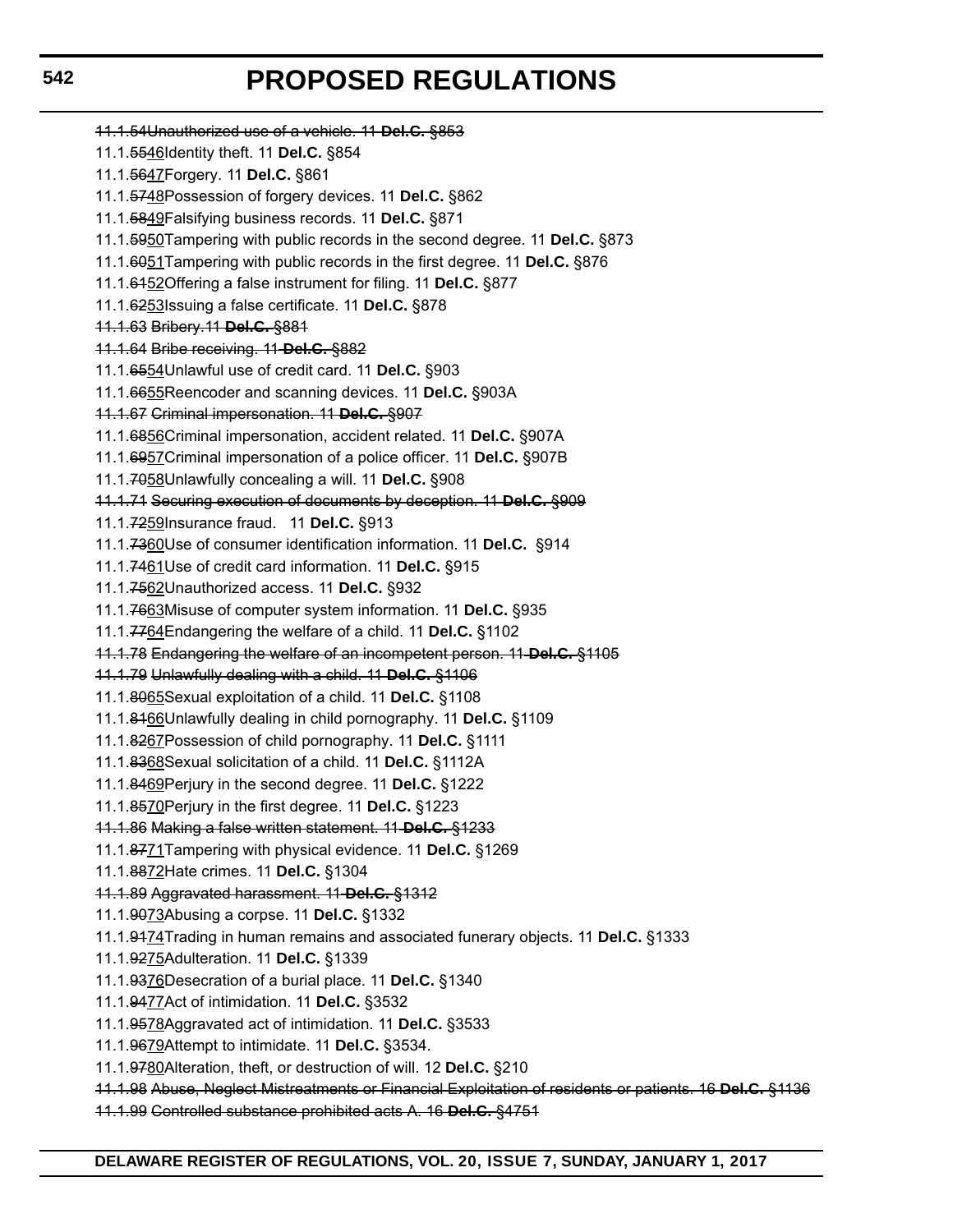- 11.1.100Controlled substance prohibited acts B. 16 **Del.C.** §4752.
- 11.1.101Trafficking in marijuana, cocaine, illegal drugs, metamphetamines, L.S.D., or designer drugs. 16 **Del.C.** §4753A
- 11.1.102Possession and delivery of noncontrolled prescription drug. 16 **Del.C.** §4754A (d) E felony
- 11.1.103Hypodermic syringe or needle delivering or possessing; disposal; exceptions. 16 **Del.C.** §4757
- 11.1.104Distribution to persons under 21 years of age. 16 **Del.C.** §4761
- 11.1.105Purchase of drugs from minors. 16 **Del.C.** §4761A
- 11.1.106Distribution, delivery, or possession of controlled substance within 1,000 feet of school property. 16 **Del.C.** §4767
- 11.1.107Distribution, delivery or possession of controlled substance in or within 300 feet of park, recreation area, church, synagogue or other place of worship. 16 **Del.C.** §4768
- 11.1.10881Duty of driver involved in accident resulting in injury or death to any person. 21 **Del.C.** §4202
- 11.2 Crimes substantially related to the provision of Funeral Services shall be deemed to include any crimes under any federal law, state law, or valid town, city or county ordinance, that are substantially similar to the crimes identified in this rule.

### **\*Please Note: As the rest of the sections were not amended, they are not being published. A copy of the regulation is available at:**

**[3100 Board of Funeral Services](http://regulations.delaware.gov/register/january2017/proposed/20 DE Reg 540 01-01-17.htm)**

## **DIVISION [OF PROFESSIONAL REGULATION](http://dpr.delaware.gov/)**

**3600 BOARD OF GEOLOGISTS**

Statutory Authority: 24 Delaware Code, Section 3606(a)(1) (24 **Del.C.** §3606(a)(1)) 24 **DE Admin. Code** 3600

## **PUBLIC NOTICE [3600 Board of Geologists](#page-3-0)**

Pursuant to 24 **Del.C.** §3606(a)(1), the Board of Geologists has proposed revisions to its rules and regulations. A public hearing will be held on February 10, 2017 at 10:00 a.m. in the second floor conference room B of the Cannon Building, 861 Silver Lake Boulevard, Dover, Delaware, where members of the public can offer comments. Anyone wishing to receive a copy of the proposed rules and regulations may obtain a copy from the Board of Geologists, 861 Silver Lake Boulevard, Dover, Delaware 19904. Persons wishing to submit written comments may forward these to the Board at the above address. Pursuant to 29 **Del.C.** §10118(a), the final date to receive written comments will be February 27, 2017, which is 15 days following the public hearing. The Board will deliberate on all of the public comments at its next regularly scheduled meeting, at which time the Board will decide whether to adopt the revisions as proposed.

The Board's proposed revisions include a new Section 7.1.1.1 which will allow an applicant to take the Fundamentals of Geology ("FG") examination during that applicant's final semester in an accredited geosciences program leading to a degree. The examination is given just twice a year, in March and October. This change will enable the applicant to take the FG examination in March rather than waiting until October. The applicant will still be required to meet all other requirements for licensure, including passing the Practice of Geology examination. The results of the FG examination will be disclosed to the applicant after the final transcript is received. In addition, the list of automatically approved continuing education course providers, in Section 6.10, is amended to add the Pennsylvania Council of Professional Geologists. Finally, Section 6.10.54 is stricken to eliminate Board discretion to add providers to that list. Licensees will still have the option of seeking specific course approval from the Board.

**\*Please Note: The Regulatory Flexibility Analysis and Impact Statement for this regulation, as required by 29 Del.C. Ch. 104, is available at:**

**<http://regulations.delaware.gov/register/january2017/proposed/20 DE Reg 543RFA 01-01-17.pdf>**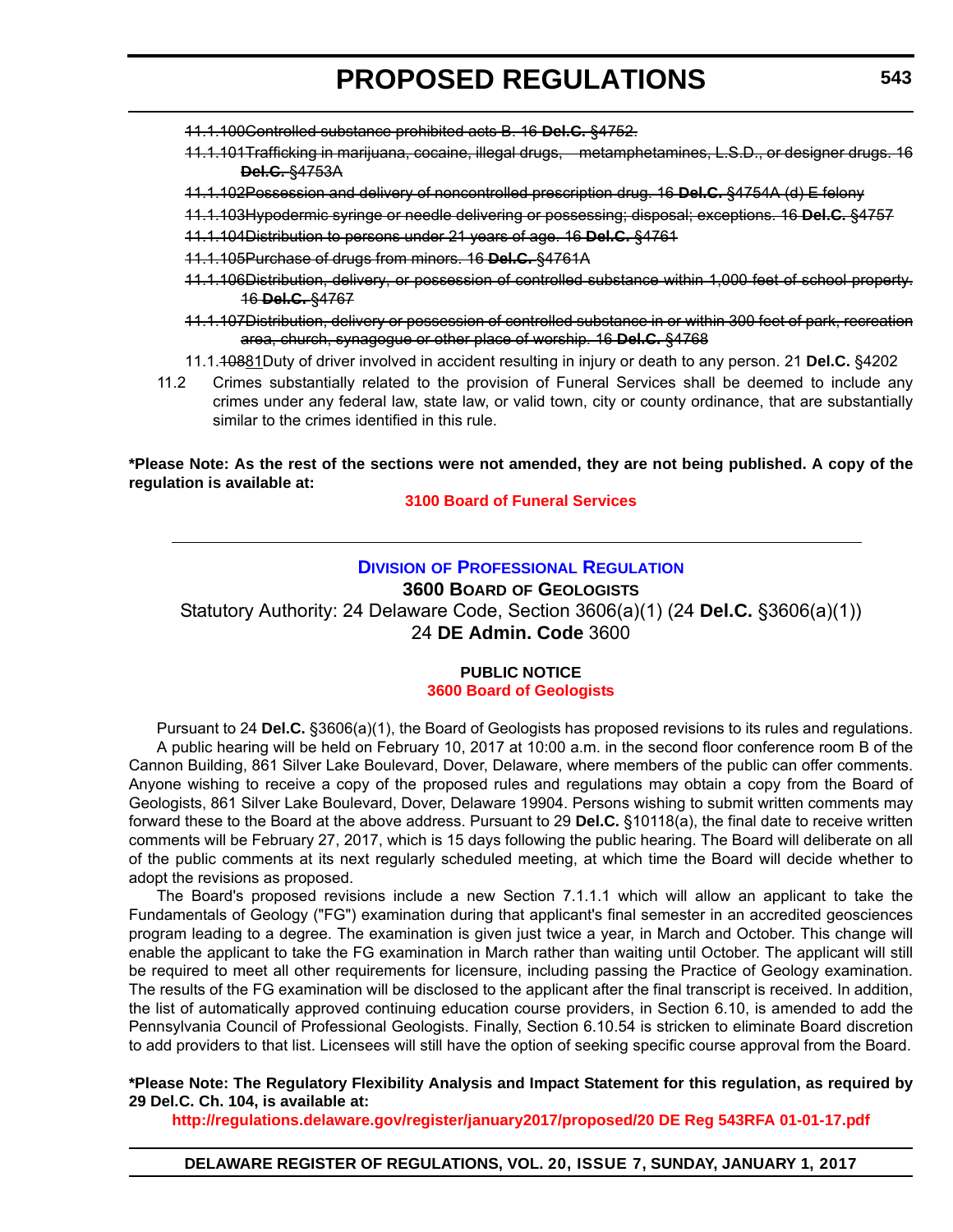## **3600 Board of Geologists** *(Break in Continuity of Sections)*

## **6.0 Continuing Education**

## *(Break in Continuity Within Section)*

6.10 Automatic Approval for course work sponsored by the following Professional Societies:

## *(Break in Continuity Within Section)*

- 6.10.42 Pennsylvania Council of Professional Geologists (PCPG)
- 6.10.423Petroleum History Institute (PHI)
- 6.10.434Seismological Society of America (SSA)
- 6.10.445Society of Economic Geologists (SEG)
- 6.10.456Society of Exploration Geophysicists (SEG)
- 6.10.467Society of Independent Professional Earth Scientists (SIPES)
- 6.10.478 Society of Mineral Museum Professionals (SMMP)
- 6.10.489Society for Mining, Metallurgy, and Exploration, Inc. (SME)
- 6.10.4950Society for Organic Petrology (TSOP)
- 6.10.501Society for Sedimentary Geology (SEPM)
- 6.10.512Society of Vertebrate Paleontology (SVP)
- 6.10.523Soil Science Society of America (SSSA)
- 6.10.534United States Permafrost Association (USPA)

6.10.54 Other professional or educational organizations as approved periodically by the Board.

## *(Break in Continuity Within Section)*

## **7.0 ASBOG Examination**

- 7.1 An applicant wishing to sit for any portion for the ASBOG examination required for a license as a Geologist shall make application in writing, on forms provided by the Board.
	- 7.1.1 An applicant wishing to sit for the ASBOG Fundamentals of Geology (FG) Exam may do so provided they meet the minimum educational requirements set forth in 24 **Del.C.** §3608(a)(1). To apply, the applicant must fill out the request to sit for the fundamentals FG Exam application and submit their transcripts [to date] to the Board for approval. Once taken, the applicants score will be held on file indefinitely by ASBOG.
		- 7.1.1.1 Notwithstanding the requirements of subsection 7.1.1, an applicant may take the FG Exam during the applicant's final semester in an accredited geosciences program leading to a degree according to the educational requirements set forth in 24 **Del.C.** §3608(a)(1). The results of the FG Exam will be disclosed to the applicant after receipt of the official transcript.

*(Break in Continuity Within Section)*

## **8.0 Voluntary Treatment Option for Chemically Dependent or Impaired Professionals** *(Break in Continuity Within Section)*

8.5 Failure to cooperate fully with the participating Board chairperson or that chairperson's designate or designee(s) or the Director of the Division of Professional Regulation or his/her designee in regard to the Voluntary Treatment Option or to comply with their requests for evaluations and screens may disqualify the regulated professional from the provisions of the Voluntary Treatment Option, and the participating Board chairperson or that chairperson's designee(s) shall cause to be activated an immediate investigation and institution of disciplinary proceedings, if appropriate, as outlined in subsection 10.8 of this section.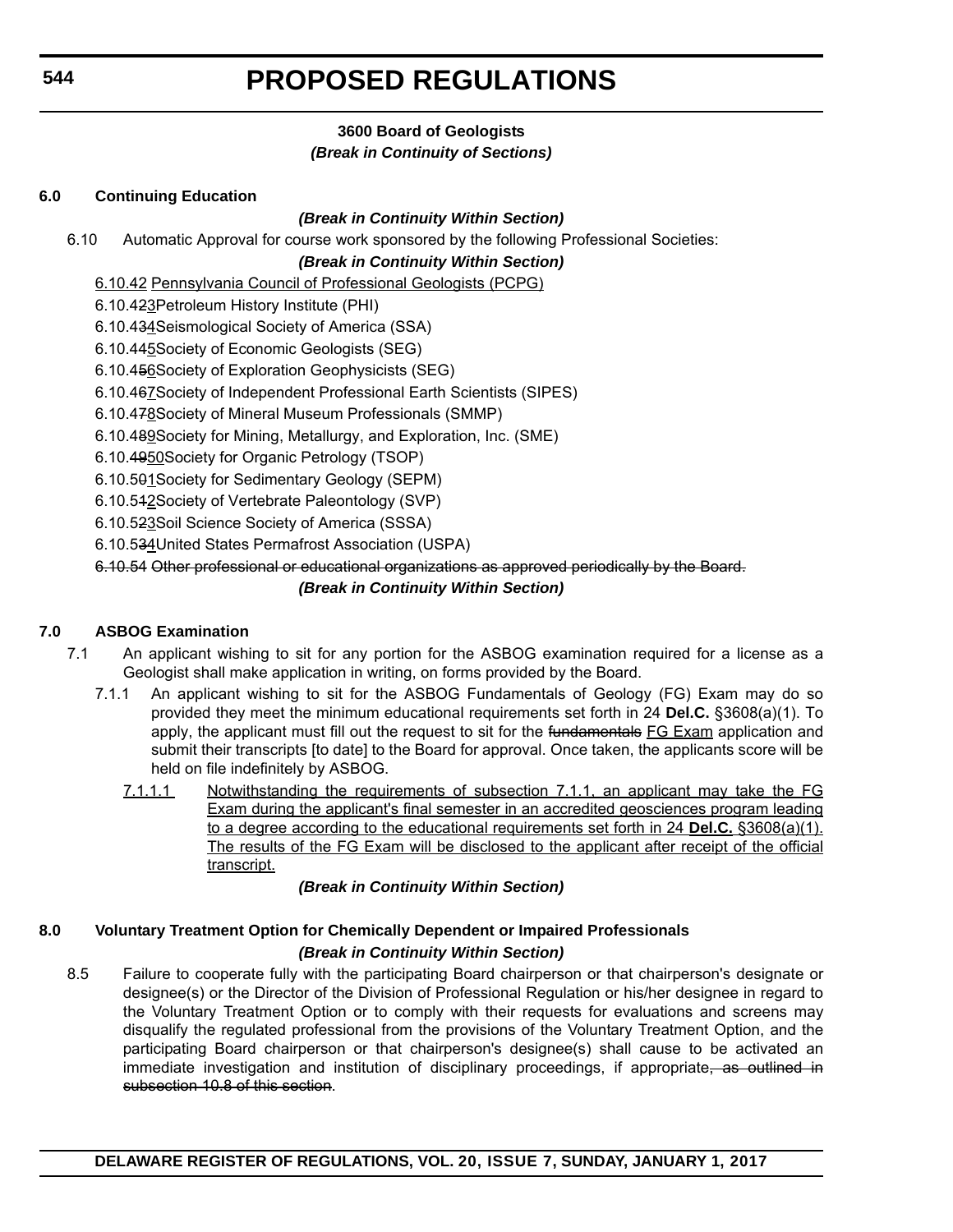**\*Please Note: As the rest of the sections were not amended, they are not being published. A copy of the regulation is available at:**

#### **[3600 Board of Geologists](http://regulations.delaware.gov/register/january2017/proposed/20 DE Reg 543 01-01-17.htm)**

## **DIVISION [OF PROFESSIONAL REGULATION](http://dpr.delaware.gov/) 5300 BOARD OF MASSAGE AND BODYWORK** Statutory Authority: 24 Delaware Code, Section 5306(a)(1) (24 **Del.C.** §5306(a)(1)) 24 **DE Admin. Code** 5300

## **PUBLIC NOTICE**

## **[5300 Board of Massage and Bodywork](#page-3-0)**

Pursuant to 24 **Del.C.** §5306(a)(1), the Board of Massage and Bodywork ("Board") has proposed revisions to its rules and regulations.

A public hearing will be held on February 16, 2017 at 1:30 p.m. in the second floor conference room B of the Cannon Building, 861 Silver Lake Boulevard, Dover, Delaware, where members of the public can offer comments. Anyone wishing to receive a copy of the proposed rules and regulations may obtain a copy from the Board of Massage and Bodywork, 861 Silver Lake Boulevard, Dover, Delaware 19904. Persons wishing to submit written comments may forward these to the Board at the above address. Pursuant to 29 **Del.C.** § 10118(a), the final date to receive written comments will be March 3, 2017, which is 15 days following the public hearing. The Board will deliberate on all of the public comments at its next regularly scheduled meeting, at which time the Board will decide whether to adopt the revisions as proposed.

The Board has proposed the addition of a definition of "school or approved program" of massage and bodywork and has included specific requirements for documentation of education. These proposed changes will address the widespread problem of applicants presenting invalid and falsified diplomas and school records. The continuing education requirements have been clarified and language has been added to state that a licensee's failure to provide an updated address to the Division of Professional Regulation will not excuse that licensee from discipline for continuing education violations. The new Section 13.0 has been amended to remove crimes not related to the practice of massage and bodywork and thereby eliminate unjustified obstacles to licensure. Finally, various rules and regulations have been modified for clarity and consistency.

#### **\*Please Note:**

**(1) The Regulatory Flexibility Analysis and Impact Statement for this regulation, as required by 29 Del.C. Ch. 104, is available at:**

**<http://regulations.delaware.gov/register/january2017/proposed/20 DE Reg 545RFA 01-01-17.pdf>**

**(2) Due to the size of the proposed regulation, it is not being published here. A copy of the regulation is available at:**

**[5300 Board of Massage and Bodywork](http://regulations.delaware.gov/register/january2017/proposed/20 DE Reg 545 01-01-17.htm)**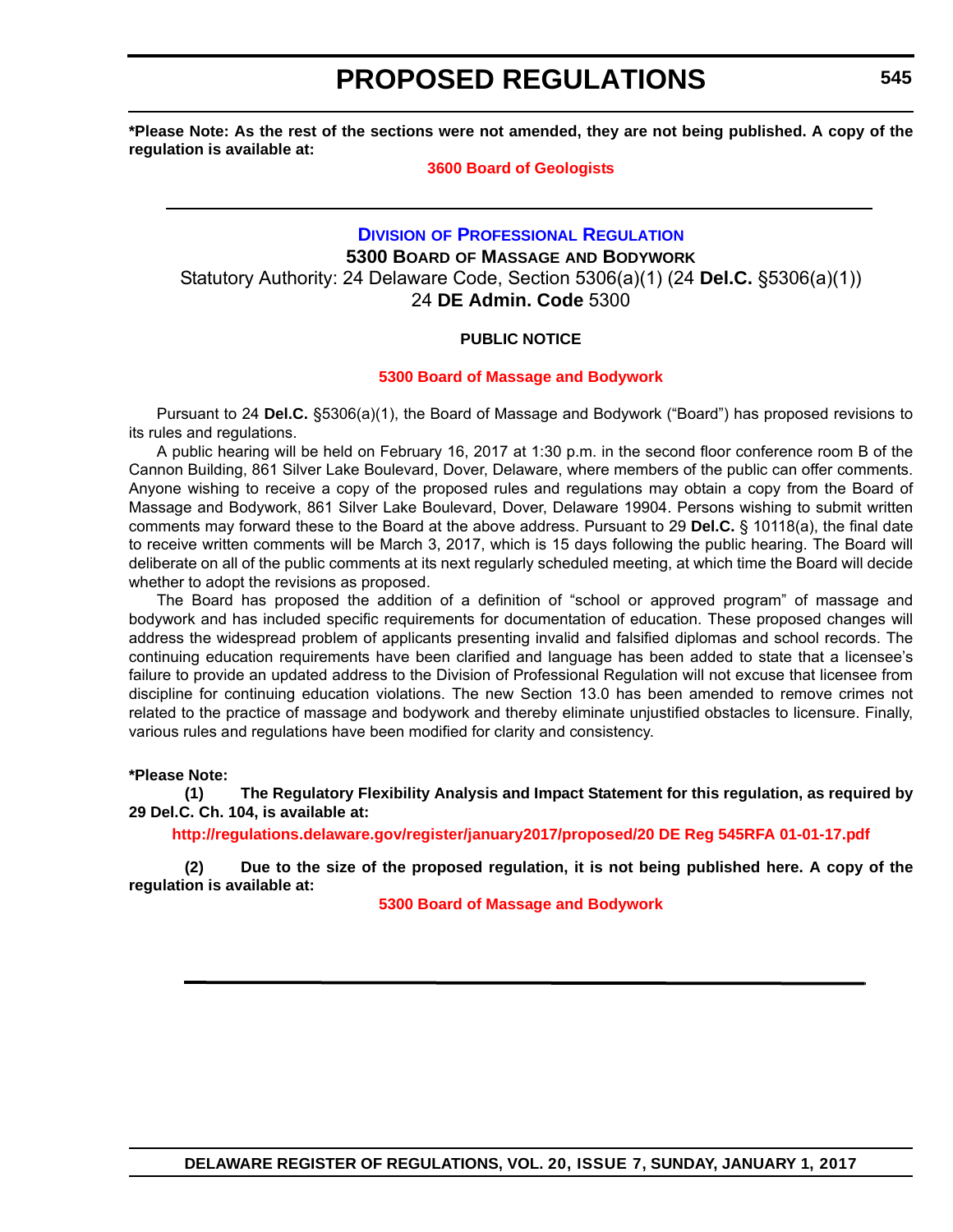**546**

## **PROPOSED REGULATIONS**

## **[DEPARTMENT OF TRANSPORTATION](http://dmv.de.gov/) DIVISION OF MOTOR VEHICLES**

Statutory Authority: 21 Delaware Code, Sections 302, 2711 and 3102 (21 **Del.C.** §§302, 2711 and 3102)

2 **DE Admin. Code** 2217

## **PUBLIC NOTICE**

## **2217 Driver License and Identification Card [Application Procedures for Delaware Compliant and Delaware](#page-3-0)  Non-Compliant Identification Documents**

The Delaware Department of Transportation, Division of Motor Vehicles (the "DMV") hereby gives notice of intent to update the Driver License and Identification Card Application Procedures for Delaware Compliant and Delaware Non-Compliant Identification Documents regulation to meet Delaware State Law and Federal Regulation changes.

This proposal adds the use of the State Pointer Exchange System (SPEXS) electronic verification system definition and procedures into the regulation.

## **Public Comment Period**

The DMV will take written comments on these proposed revisions to Section 2217 of title 2, Delaware Administrative Code, from January 3, 2017 through February 3, 2017.

The public may submit their comments to Kami Beers, Chief of Driver Services, Delaware Division of Motor Vehicles, P.O. Box 698, Dover, Delaware 19903, or by fax to (302) 739-4750 Attn: Kami Beers.

#### **\*Please Note:**

**(1) The Regulatory Flexibility Analysis and Impact Statement for this regulation, as required by 29 Del.C. Ch. 104, is available at:**

**<http://regulations.delaware.gov/register/january2017/proposed/20 DE Reg 546RFA 01-01-17.pdf>**

**(2) Due to the size of the proposed regulation, it is not being published here. A copy of the regulation is available at:**

**[2217 Driver License and Identification Card](http://regulations.delaware.gov/register/january2017/proposed/20 DE Reg 546 01-01-17.htm) Application Procedures**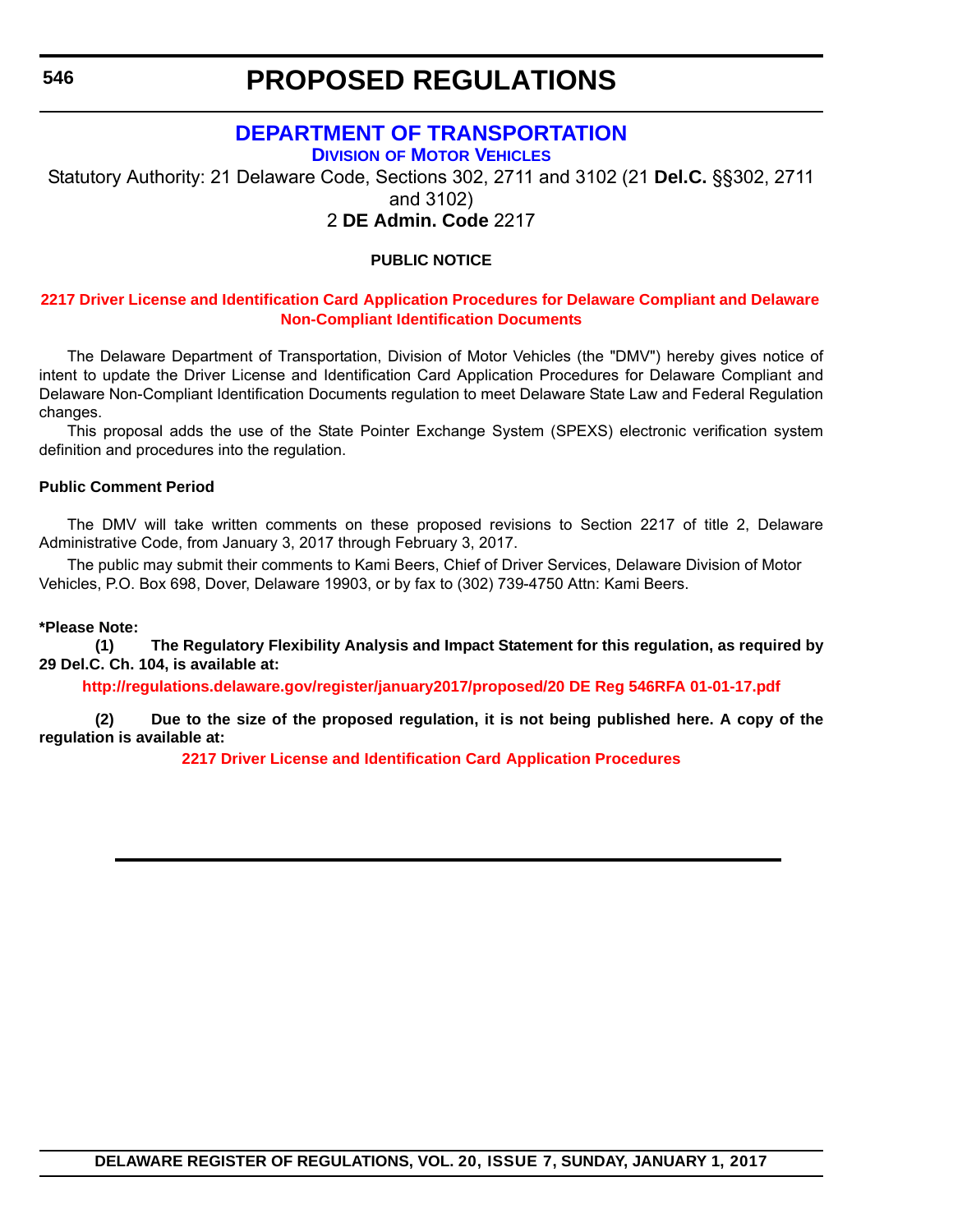## **Symbol Key**

Arial type indicates the text existing prior to the regulation being promulgated. Underlined text indicates new text added at the time of the proposed action. Language which is stricken through indicates text being deleted. **Bracketed Bold language]** indicates text added at the time the final order was issued. **Bracketed bold stricken through]** indicates language deleted at the time the final order was issued.

## **Final Regulations**

The opportunity for public comment shall be held open for a minimum of 30 days after the proposal is published in the *Register of Regulations*. At the conclusion of all hearings and after receipt within the time allowed of all written materials, upon all the testimonial and written evidence and information submitted, together with summaries of the evidence and information by subordinates, the agency shall determine whether a regulation should be adopted, amended or repealed and shall issue its conclusion in an order which shall include: (1) A brief summary of the evidence and information submitted; (2) A brief summary of its findings of fact with respect to the evidence and information, except where a rule of procedure is being adopted or amended; (3) A decision to adopt, amend or repeal a regulation or to take no action and the decision shall be supported by its findings on the evidence and information received; (4) The exact text and citation of such regulation adopted, amended or repealed; (5) The effective date of the order; (6) Any other findings or conclusions required by the law under which the agency has authority to act; and (7) The signature of at least a quorum of the agency members.

The effective date of an order which adopts, amends or repeals a regulation shall be not less than 10 days from the date the order adopting, amending or repealing a regulation has been published in its final form in the *Register of Regulations*, unless such adoption, amendment or repeal qualifies as an emergency under §10119.

## **[DEPARTMENT OF EDUCATION](http://www.doe.k12.de.us/)**

**OFFICE OF THE SECRETARY** Statutory Authority: 14 Delaware Code, Section 122(b) (14 **Del.C.** §122(b)) 14 **DE Admin. Code** 255

## **REGULATORY IMPLEMENTING ORDER**

## **[255 Definitions of Public School, Private School and Nonpublic School](#page-3-0)**

## **I. SUMMARY OF THE EVIDENCE AND INFORMATION SUBMITTED**

The Secretary of Education intends to amend 14 **DE Admin. Code** 255 Definitions of Public School, Private School and Nonpublic School. This regulation is being amended in order to include and clarify definitions of various types of schools as well as to change the title of the regulation to more accurately reflect its content.

This regulation was previously published in the *News Journal* and the *Delaware State News* on July 1, 2016. At that time substantive changes regarding the definitions of "Charter School" and "Reorganized School District" required it to be republished. Notice of the current proposed regulation was published in the *News Journal* and the *Delaware State News* on November 1, 2016, in the form hereto attached as Exhibit "A". During the most recent publication comments were received from the Governor's Advisory Council for Exceptional Citizens and the State Council for Persons with Disabilities. Both Councils endorsed the changes the Department of Education made to the regulation. The Department made grammatical changes as indicated.

## **II. FINDINGS OF FACTS**

The Secretary finds that it is appropriate to amend 14 **DE Admin. Code** 255 Definitions of Public School, Private School and Nonpublic School in order to include and clarify definitions of various types of schools as well as to change the title of the regulation to more accurately reflect its content.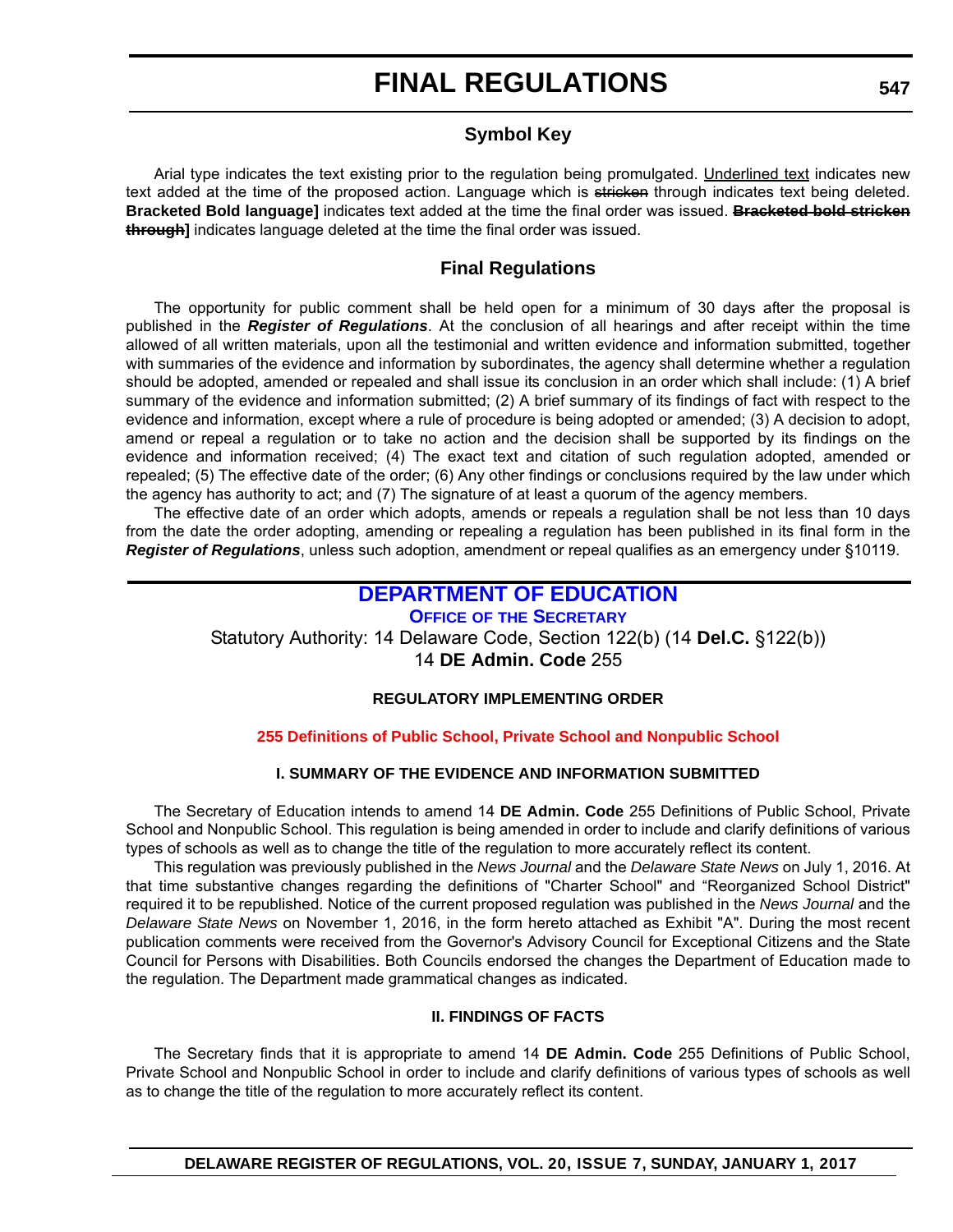## **III. DECISION TO AMEND THE REGULATION**

For the foregoing reasons, the Secretary concludes that it is appropriate to amend 14 **DE Admin. Code** 255 Definitions of Public School, Private School and Nonpublic School. Therefore, pursuant to 14 **Del.C.** §122, 14 **DE Admin. Code** 255 Definitions of Public School, Private School and Nonpublic School attached hereto as Exhibit "B" is hereby amended. Pursuant to the provision of 14 **Del.C.** §122(e), 14 **DE Admin. Code** 255 Definitions of Public School, Private School and Nonpublic School hereby amended shall be in effect for a period of five years from the effective date of this order as set forth in Section V. below.

## **IV. TEXT AND CITATION**

The text of 14 **DE Admin. Code** 255 Definitions of Public School, Private School and Nonpublic School amended hereby shall be in the form attached hereto as Exhibit "B", and said regulation shall be cited as 14 **DE Admin. Code** 255 Definitions of Public School, Private School and Nonpublic School in the Administrative Code of Regulations for the Department of Education.

## **V. EFFECTIVE DATE OF ORDER**

The actions hereinabove referred to were taken by the Secretary pursuant to 14 **Del.C.** §122 on December 15, 2016. The effective date of this Order shall be ten (10) days from the date this Order is published in the Delaware *Register of Regulations*.

**IT IS SO ORDERED** the 15<sup>th</sup> day of December 2016.

### **Department of Education**

Steven H. Godowsky, Secretary of Education Approved this 15th day of December 2016

#### **255 Definitions of Public School, Private School and Nonpublic School Types of Schools**

#### **1.0 Public School Purpose**

A public school shall mean a school or Charter School having any or all of grades kindergarten through twelve, supported primarily from public funds and under the supervision of public school administrators. It also shall include the agencies of states and cities which administer the public funds. The purpose of this regulation is to define various types of schools and educational entities operating in the State of Delaware identified in Title 14 of the Delaware Code.

## **2.0 Private School Definitions**

A private school shall mean a school having any or all of grades kindergarten through twelve, operating under a board of trustees and maintaining a faculty and plant which are properly supervised and shall be interpreted further to include an accredited or approved college or university.

The following words and terms are applicable unless a specific regulation, statute or the context in which they are used clearly indicates otherwise:

> "**Charter School**" means a non-home-based public school including two or more of grade kindergarten through twelve, operating in an approved physical plant for the personal physical attendance of all students and is managed by a board of directors. It exists under a charter granted by a public school district or the Delaware Department of Education, with the approval of the State Board of Education, pursuant to 14 **Del.C.** Ch. 5.

"**Homeschool**" means a nonpublic school as defined in 14 **Del.C.** §2703A.

"**Local Education Agency (LEA)**" means a reorganized traditional school district, vocational/technical school district**[,]** or Charter School**[,]** legally constituted and established**[,]** under Delaware law for either administrative control or direction of public elementary or secondary school(s).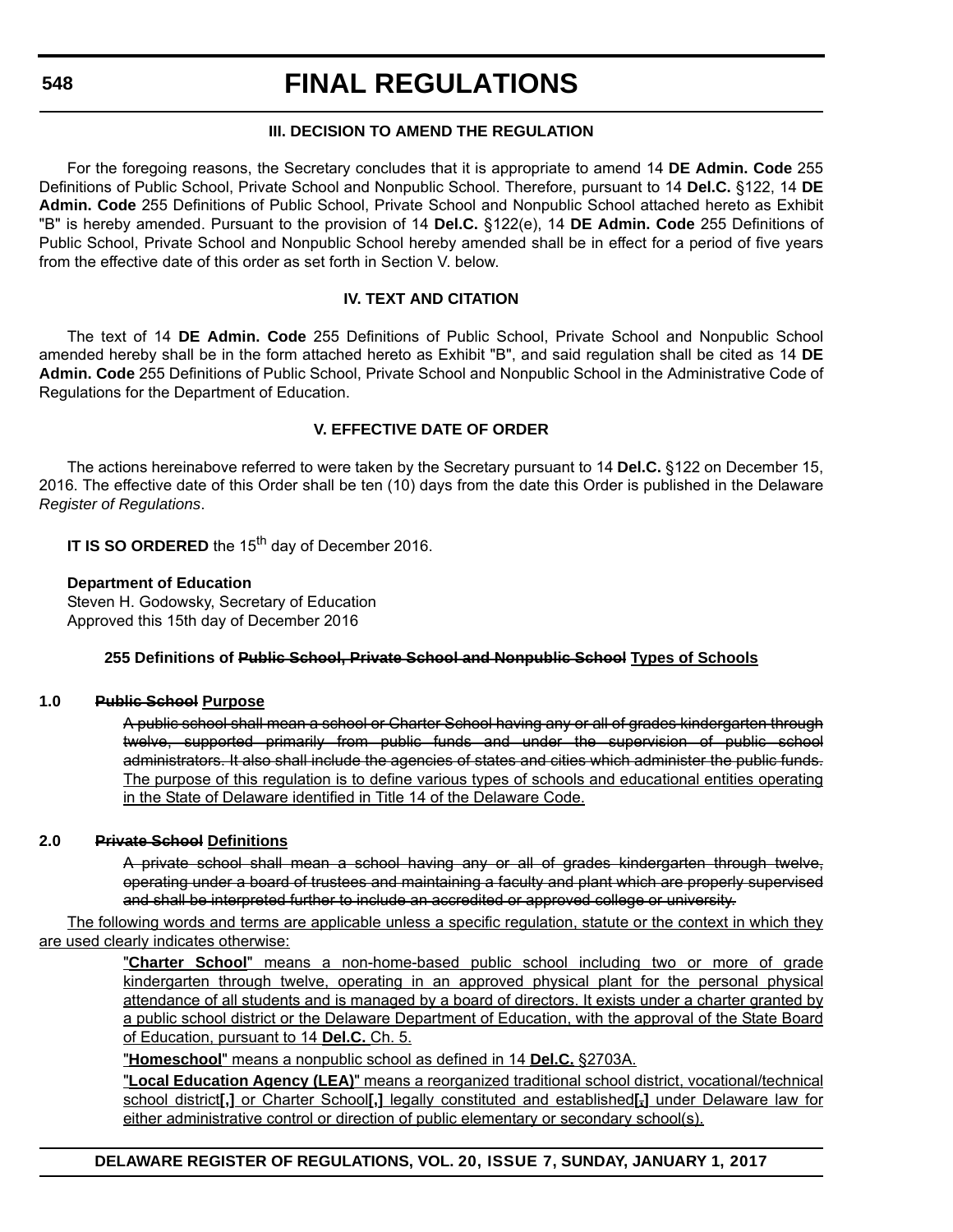"**Nonpublic School**" means a private school or any home school as defined in this regulation or 14 **Del.C.** §2703A.

"**Private School**" means a school having any or all of grades kindergarten through twelve, operating under a board of trustees and maintaining a faculty and plant which are properly supervised.

"**Public School**" means a physical plant having any or all of grades kindergarten through twelve, supported primarily from public funds and under the supervision of public school administrators. A Charter School, as defined herein, is also a public school.

"**Reorganized School District**" means a clearly defined geographic subdivision of the state organized for the purposes of administering public education in that area.

"**School District**" means either a Reorganized School District or a Vocational-Technical School District or both depending upon the context in which the term is used.

"**Vocational-Technical School District**" means a subdivision of the state, the boundaries of which are co-extensive with the boundaries of the county in which it is located, organized for the purposes of administering vocational and technical education in that area.

## **3.0 Nonpublic School**

A nonpublic school shall mean a private school as that term is defined in paragraph 2.0 of this regulation or any homeschool defined in 14 **Del.C.** §2703A.

## **OFFICE OF [THE SECRETARY](http://www.doe.k12.de.us/)**

Statutory Authority: 14 Delaware Code, Section 122(b) (14 **Del.C.** §122(b)) 14 **DE Admin. Code** 925

## **REGULATORY IMPLEMENTING ORDER**

### **[925 Children with Disabilities Subpart D, Evaluations, Eligibility Determination, Individualized Education](#page-3-0)  Programs**

#### **I. SUMMARY OF THE EVIDENCE AND INFORMATION SUBMITTED**

The Secretary of Education seeks the consent of the State Board of Education to amend 14 **DE Admin. Code** 925 Children with Disabilities Subpart D, Evaluations, Eligibility Determination, Individualized Education Programs. This regulation is being amended to align with changes made to 14 **Del.C.** Ch. 31, regarding the appointment of individuals to represent the educational interest of children with disabilities.

Notice of the proposed regulation was published in the *News Journal* and the *Delaware State News* on October 1, 2016 in the form hereto attached as Exhibit "A". Comments were received from Governor's Advisory Council for Exceptional Citizens and the State Council for Persons with Disabilities endorsing the changes the Department made to the regulation.

## **II. FINDINGS OF FACTS**

The Secretary finds that it is appropriate to amend 14 **DE Admin. Code** 925 Children with Disabilities Subpart D, Evaluations, Eligibility Determination, Individualized Education Programs to align it with changes made to 14 **Del.C.** Ch. 31 regarding the appointment of individuals to represent the educational interest of children with disabilities.

## **III. DECISION TO AMEND THE REGULATION**

For the foregoing reasons, the Secretary concludes that it is appropriate to amend 14 **DE Admin. Code** 925 Children with Disabilities Subpart D, Evaluations, Eligibility Determination, Individualized Education Programs. Therefore, pursuant to 14 **Del.C.** §122, 14 **DE Admin. Code** 925 Children with Disabilities Subpart D,

#### **DELAWARE REGISTER OF REGULATIONS, VOL. 20, ISSUE 7, SUNDAY, JANUARY 1, 2017**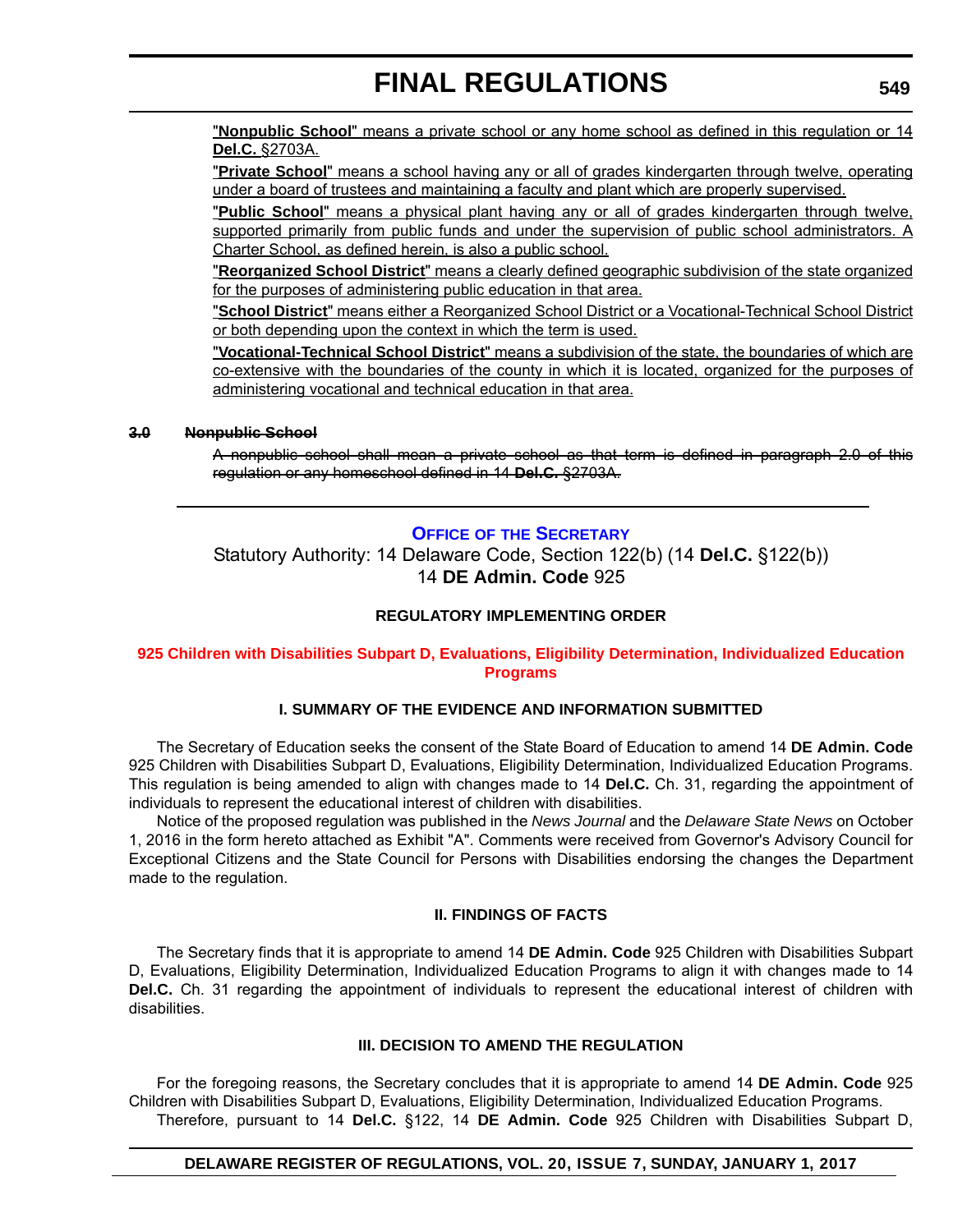#### **550**

## **FINAL REGULATIONS**

Evaluations, Eligibility Determination, Individualized Education Programs attached hereto as Exhibit "B" is hereby amended. Pursuant to the provision of 14 **Del.C.** §122(e), 14 **DE Admin. Code** 925 Children with Disabilities Subpart D, Evaluations, Eligibility Determination, Individualized Education Programs hereby amended shall be in effect for a period of five years from the effective date of this order as set forth in Section V. below.

## **IV. TEXT AND CITATION**

The text of 14 **DE Admin. Code** 925 Children with Disabilities Subpart D, Evaluations, Eligibility Determination, Individualized Education Programs amended hereby shall be in the form attached hereto as Exhibit "B", and said regulation shall be cited as 14 **DE Admin. Code** 925 Children with Disabilities Subpart D, Evaluations, Eligibility Determination, Individualized Education Programs in the Administrative Code of Regulations for the Department of Education.

## **V. EFFECTIVE DATE OF ORDER**

The actions hereinabove referred to were taken by the Secretary pursuant to 14 **Del.C.** §122 on December 15, 2016. The effective date of this Order shall be ten (10) days from the date this Order is published in the Delaware *Register of Regulations*.

**IT IS SO ORDERED** the 15<sup>th</sup> day of December 2016.

**Department of Education** Steven H. Godowsky, Secretary of Education

Approved this 15<sup>th</sup> day of December 2016

**State Board of Education**

Teri Quinn Gray, Ph.D., President Gregory B. Coverdale, Jr. G. Patrick Heffernan Terry M. Whittaker, Ed.D. Barbara B. Rutt Nina L. Bunting

**\*Please note that no changes were made to the regulation as originally proposed and published in the October 2016 issue of the** *Register* **at page 233 (20 DE Reg. 233). Therefore, the final regulation is not being republished. A copy of the final regulation is available at:**

**[925 Children with Disabilities Subpart D](http://regulations.delaware.gov/register/january2017/final/20 DE Reg 549 01-01-17.htm)**

## **OFFICE OF [THE SECRETARY](http://www.doe.k12.de.us/)**

Statutory Authority: 14 Delaware Code, Section 122(b) (14 **Del.C.** §122(b)) 14 **DE Admin. Code** 926

## **REGULATORY IMPLEMENTING ORDER**

## **[926 Children with Disabilities Subpart E Procedural Safeguards for Parents and Children](#page-3-0)**

## **I. SUMMARY OF THE EVIDENCE AND INFORMATION SUBMITTED**

The Secretary of Education seeks the consent of the State Board of Education to amend 14 **DE Admin. Code** 926 Children with Disabilities Subpart E Procedural Safeguards for Parents and Children. This regulation is being amended to align with changes made to 14 **Del.C.** Ch. 31, regarding the appointment of individuals to represent the educational interest of children with disabilities.

Notice of the proposed regulation was published in the *News Journal* and the *Delaware State News* on October 1, 2016 in the form hereto attached as Exhibit "A". Comments were received from the Attorney General's Office,

**DELAWARE REGISTER OF REGULATIONS, VOL. 20, ISSUE 7, SUNDAY, JANUARY 1, 2017**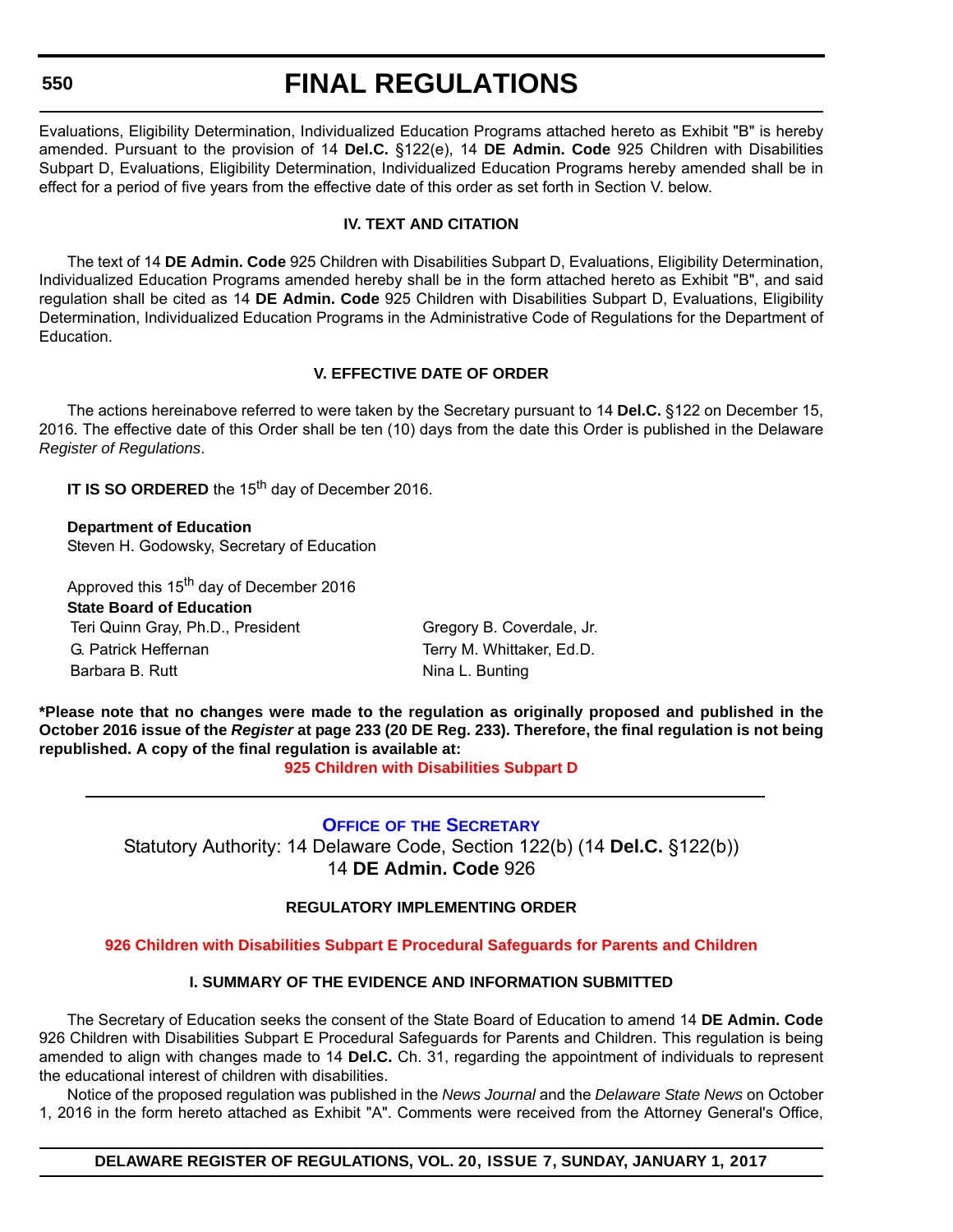Governor's Advisory Council for Exceptional Citizens and the State Council for Persons with Disabilities endorsing the proposed regulation. However, the Councils did suggest that Section 20.1.2 could be clarified to include the option of a "supported decision-making agreement" as a new Health and Social Services law specifically authorizes agents appointed in this matter to assist with accessing educational records and assisting with the education decision-making. The Department does not believe this statement is needed, as the intent of the amended regulation is to provide for an educational representative to make decisions on behalf of students with disabilities, not to regulate for supported or assisted decision making for all adults. There was only a slight change to the Authority reference in Section 20.0. The reference was moved to the end of the section and §3132 was added for further clarification.

## **II. FINDINGS OF FACTS**

The Secretary finds that it is appropriate to amend 14 **DE Admin. Code** 926 Children with Disabilities Subpart E Procedural Safeguards for Parents and Children in order to align with changes made to 14 **Del.C.** Ch. 31, regarding the appointment of individuals to represent the educational interest of children with disabilities.

### **III. DECISION TO AMEND THE REGULATION**

For the foregoing reasons, the Secretary concludes that it is appropriate to amend 14 **DE Admin. Code** 926 Children with Disabilities Subpart E Procedural Safeguards for Parents and Children.

Therefore, pursuant to 14 **Del.C.** §122, 14 **DE Admin. Code** 926 Children with Disabilities Subpart E Procedural Safeguards for Parents and Children attached hereto as Exhibit "B" is hereby amended. Pursuant to the provision of 14 **Del.C.** §122(e), 14 **DE Admin. Code** 926 Children with Disabilities Subpart E Procedural Safeguards for Parents and Children hereby amended shall be in effect for a period of five years from the effective date of this order as set forth in Section V. below.

### **IV. TEXT AND CITATION**

The text of 14 **DE Admin. Code** 926 Children with Disabilities Subpart E Procedural Safeguards for Parents and Children amended hereby shall be in the form attached hereto as Exhibit "B", and said regulation shall be cited as 14 **DE Admin. Code** 926 Children with Disabilities Subpart E Procedural Safeguards for Parents and Children in the Administrative Code of Regulations for the Department of Education.

#### **V. EFFECTIVE DATE OF ORDER**

The actions hereinabove referred to were taken by the Secretary pursuant to 14 **Del.C.** §122 on December 15, 2016. The effective date of this Order shall be ten (10) days from the date this Order is published in the Delaware *Register of Regulations*.

**IT IS SO ORDERED** the 15<sup>th</sup> day of December 2016

**Department of Education** Steven H. Godowsky, Secretary of Education

Approved this 15<sup>th</sup> day of December 2016 **State Board of Education** Teri Quinn Gray, Ph.D., President Gregory B. Coverdale, Jr. G. Patrick Heffernan Terry M. Whittaker, Ed.D. Barbara B. Rutt **Nina L. Bunting**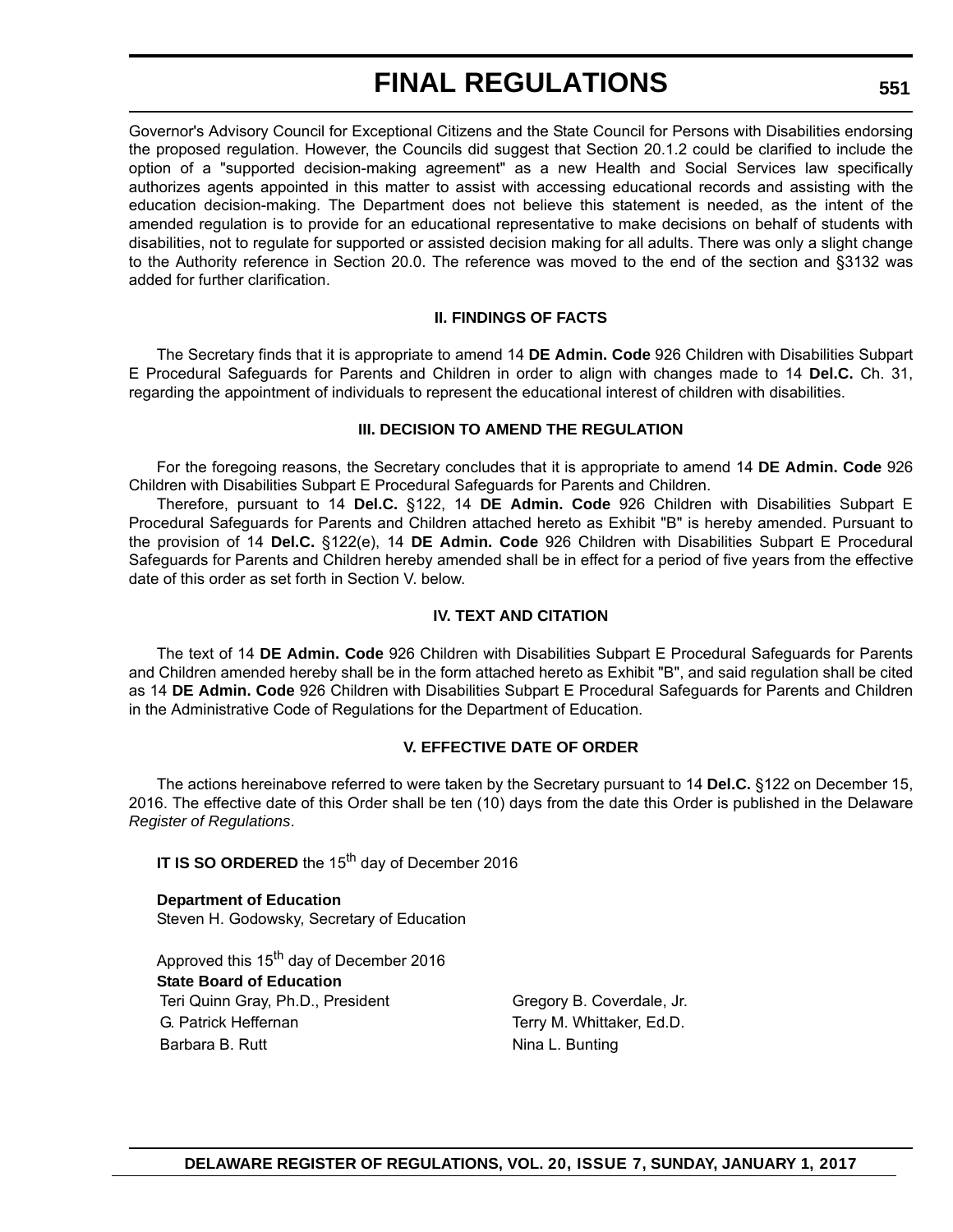### **926 Children with Disabilities Subpart E Procedural Safeguards for Parents and Children** *(Break in Continuity of Sections)*

### **20.0 Transfer of Parental Rights at Age of Majority**

#### *(Break in Continuity Within Section)*

*20.2 If such an individual is not identified, the IEP team shall promptly facilitate a referral to the Department of Education for appointment of an educational surrogate parent. An appointed educational representative shall have the same authority as a parent under 14 Del.C. §3101(7).*

#### *(Break in Continuity Within Section)*

*20.2.2 The capacity determination is limited to exercise of rights under 14 Del.C. Ch. 31 or this regulation and shall not affect exercise of rights in any other context. In furtherance of this limitation, any other statute notwithstanding, the capacity determination shall not be admissible as evidence of competency or capacity in any non-educational judicial or administrative proceeding.* (Authority: 20 U.S.C. 1415(m); 14 **Del.C.** §**[§]**3110**[, 3132]**)

**\*Please note that no additional changes were made to the regulation as originally proposed and published in the October 2016 issue of the** *Register* **at page 234 (20 DE Reg. 234). Therefore, the final regulation is not being republished here in its entirety. A copy of the final regulation is available at:**

**[926 Children with Disabilities Subpart E Procedural Safeguards for Parents and Children](http://regulations.delaware.gov/register/january2017/final/20 DE Reg 550 01-01-17.htm)**

## **[DEPARTMENT OF HEALTH AND SOCIAL SERVICES](http://www.dhss.delaware.gov/dhss/dmma/) DIVISION OF MEDICAID AND MEDICAL ASSISTANCE**

Statutory Authority: 31 Delaware Code, Section 512 (31 **Del.C.** §512)

#### **ORDER**

#### **[Patient Pay Calculation for Division of Developmental Disabilities Services \(DDDS\) Waiver Recipients](#page-4-0)**

### **NATURE OF THE PROCEEDINGS:**

Delaware Health and Social Services ("Department") / Division of Medicaid and Medical Assistance initiated proceedings to amend the Delaware Social Services Manual (DSSM) regarding Patient Pay Calculations, specifically, to change the entity responsible for the collection of the patient pay amount for Division of Developmental Disabilities Services (DDDS) waiver recipients. The Department's proceedings to amend its regulations were initiated pursuant to 29 **Delaware Code** Section 10114 and its authority as prescribed by 31 **Delaware Code** Section 512.

The Department published its notice of proposed regulation changes pursuant to 29 **Delaware Code** Section 10115 in the November 2016 Delaware *Register of Regulations*, requiring written materials and suggestions from the public concerning the proposed regulations to be produced by December 1, 2016 at which time the Department would receive information, factual evidence and public comment to the said proposed changes to the regulations.

#### **SUMMARY OF PROPOSAL**

The purpose of this notice is to advise the public that Delaware Health and Social Services (DHSS)/Division of Medicaid and Medical Assistance (DMMA) is proposing to amend the Delaware Social Services Manual (DSSM) regarding Patient Pay Calculations, specifically, *to change the entity responsible for the collection of the patient pay amount for Division of Developmental Disabilities Services (DDDS) waiver recipients.*

#### **Statutory Authority**

- Social Security Act §1915(c), *Home and community-based services*
- *•* 42 CFR §435.217, *Individuals receiving home and community-based services*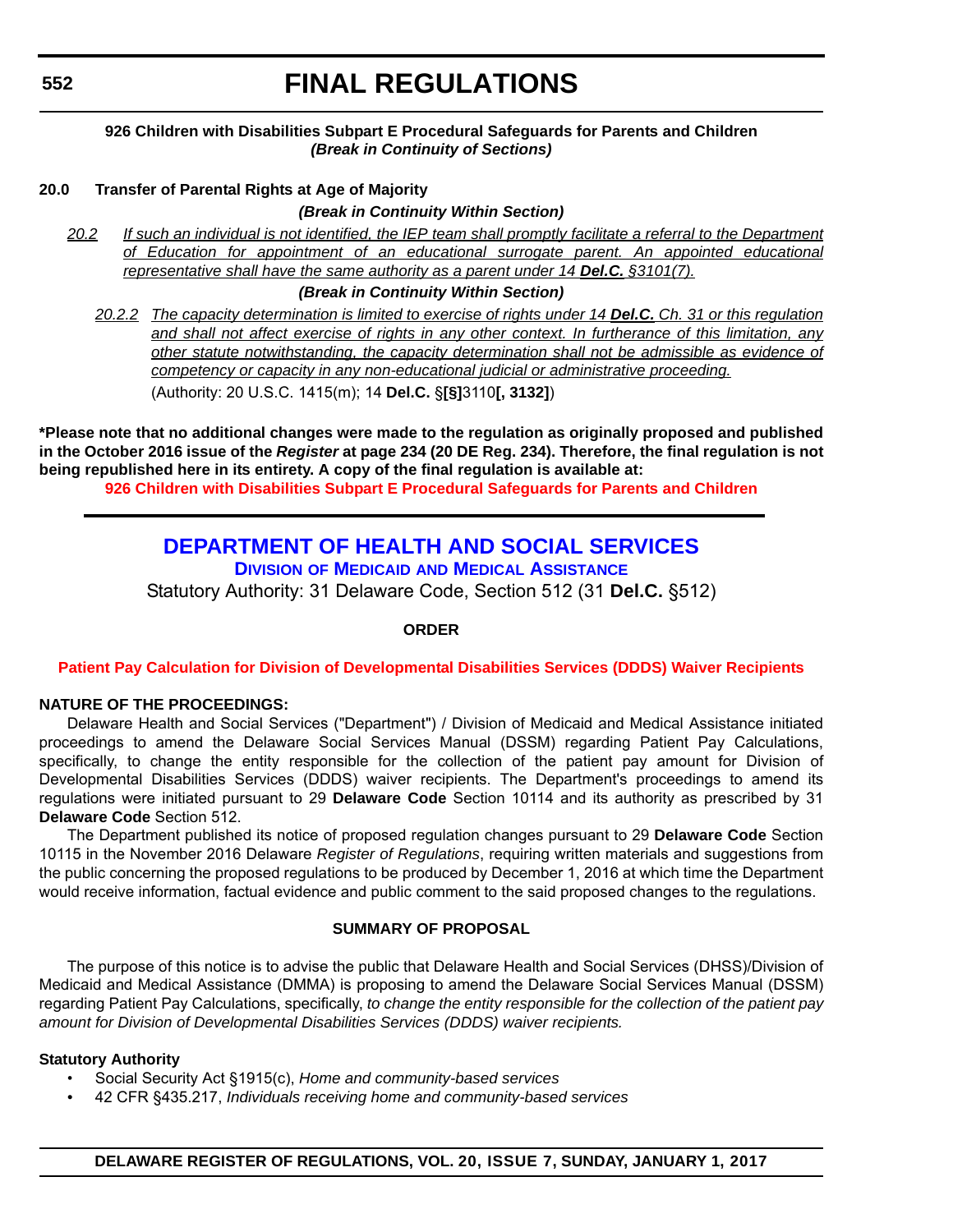• 42 CFR §435.726(a) and (b), *Post-eligibility treatment of income of individuals receiving home and community-based services furnished under a waiver: Application of patient income to the cost of care.*

#### **Background**

The Medicaid Home and Community-Based Services (HCBS) waiver program is authorized in 1915(c) of the Social Security Act. The program permits a State to furnish an array of home and community-based services that assist Medicaid beneficiaries to live in the community and avoid institutionalization. The State has broad discretion to design its waiver program to address the needs of the waiver's target population. Waiver services complement and/or supplement the services that are available to participants through the Medicaid State plan and other federal, state and local public programs as well as the supports that families and communities provide.

The Centers for Medicare & Medicaid Services (CMS) recognizes that the design and operational features of a waiver program will vary depending on the specific needs of the target population, the resources available to the State, service delivery system structure, State goals and objectives, and other factors. A State has the latitude to design a waiver program that is cost-effective and employs a variety of service delivery approaches, including participant direction of services.

The Delaware Division of Medicaid and Medical Assistance (DMMA), in partnership with the Division of Developmental Disabilities Services (DDDS) has operated the DDDS waiver since 1987. This waiver is targeted to individuals with intellectual disabilities (including brain injury) and autism spectrum disorder who can no longer live independently or with their family. The waiver includes an array of services and supports designed to enable the individual to live safely in the community and to respect and support their desire to work or engage in other productive activities.

#### **Summary of Proposal**

#### *Purpose*

The purpose of this policy amendment is to change the entity responsible for the collection of the patient pay amount for Division of Developmental Disabilities Services (DDDS) waiver recipients so as to be compliant with federal regulation.

#### *Summary of Proposed Changes*

If implemented as proposed, this regulation will accomplish the following, effective January 11, 2017:

Change Delaware Social Services Manual, 20720, to list the entity responsible for the collection of the patient pay amount for Division of Developmental Disabilities Services (DDDS) waiver recipients from DDDS to the provider of Residential Habilitation.

#### *Public Notice*

In accordance with the federal public notice requirements established at Section 1902(a)(13)(A) of the Social Security Act and 42 CFR 447.205 and the state public notice requirements of Title 29, Chapter 101 of the Delaware Code, Delaware Health and Social Services (DHSS)/Division of Medicaid and Medical Assistance (DMMA) gives public notice and provides an open comment period for thirty (30) days to allow all stakeholders an opportunity to provide input on the Patient Pay Calculation proposed regulation. Comments were to have been received by 4:30 p.m. on December 1, 2016.

#### *Provider Manuals Update*

Applicable Delaware Medical Assistance Program (DMAP) Provider Policy Specific Manuals will be updated. Manual updates, revised pages or additions to the provider manual are issued, as required, for new policy, policy clarification, and/or revisions to the DMAP program. Provider billing guidelines or instructions to incorporate any new requirement may also be issued. A newsletter system is utilized to distribute new or revised manual material and to provide any other pertinent information regarding manual updates. DMAP provider manuals and official notices are available on the DMAP website: http://www.dmap.state.de.us/home/index.html

#### **Fiscal Impact Statement**

The proposed regulation is clarifying rules of practice and procedure by the agency and has no fiscal impact.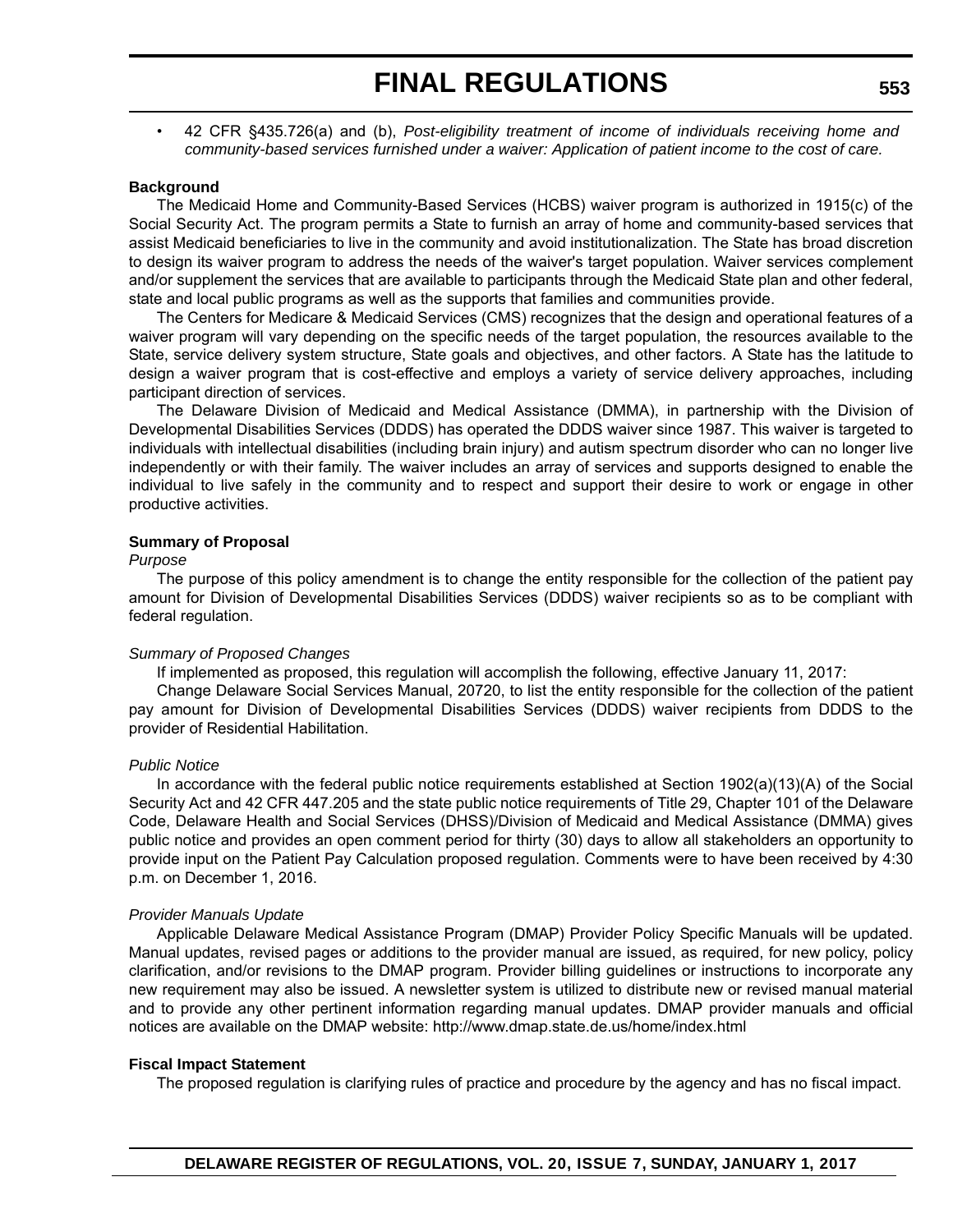#### **Summary of Comments Received with Agency Response and Explanation of Changes**

The State Council for Persons with Disabilities (SCPD) offered the following summarized observations:

First, many DDDS waiver participants have one provider for residential habilitation and a different provider for day programming. Under the proposal, the residential provider would be paid 100% of the patient pay amount. The attached CMS regulation (42 C.F.R. §435.726) does not literally apportion the patient pay contribution exclusively to the residential habilitation provider. It only generally refers to "home and community-based services". DMMA may wish to assess whether 100% of the patient pay contribution is required to be paid exclusively to the residential provider. If not, the proposed approach may be inequitable for day program providers.

*Agency Response:* While the patient pay amount is not required to be paid to any particular provider type, the payments to the waiver residential providers tend to be the largest payments and are, therefore, the logical service to which to apply the patient payment. Splitting the patient payment across multiple providers would add administrative burden for both the state and for the providers. As long as the monthly payment to the residential provider is sufficiently large to accommodate the entire patient pay amount, it will be deducted from the payment to the residential provider.

Second, SCPD assumes part of the rationale for the proposal is reduction of the administrative burden of DDDS accounting/allocating the patient pay funds. However, DDDS is the representative payee for the SSI/SSDI monthly benefits for several hundred DDDS clients. Therefore, reciting that "(i)individuals receiving Residential Habilitation...will submit their patient pay amount directly to the provider" will ostensibly still result in DDDS (as representative payee) allocating patient pay funds to providers. Moreover, if an individual defaults in payment to the provider, SCPD assumes this should affect waiver eligibility which is within the province of DDDS, not the provider. Therefore, if this change in approach is not required by federal regulation, DMMA may wish to consider retention of the current approach.

*Agency Response:* The Council is correct in pointing out that DDDS is the representative payee for many waiver recipients. For those individuals, DDDS will distribute the patient payment to the provider acting on behalf of the waiver member. The change in the regulation clarifies that it is the provider's responsibility to ensure that the patient pay is collected for each individual. The regulation does not prohibit DDDS from acting on behalf of the individual in its capacity as representative payee. For those individuals for whom DDDS is not the representative payee, the provider will work directly with the individual or his or her guardian or non-DDDS representative payee to ensure that they receive the patient payment amount.

No changes were made to the regulation as a result of these comments

DMMA is appreciative of these comments from the SCPD. DMMA is pleased to provide the opportunity to receive public comments and greatly appreciates the thoughtful input given.

#### **FINDINGS OF FACT:**

The Department finds that the proposed changes as set forth in the November 2016 *Register of Regulations* should be adopted.

**THEREFORE, IT IS ORDERED**, that the proposed regulation to amend the Delaware Social Services Manual (DSSM) regarding Patient Pay Calculations, specifically, to change the entity responsible for the collection of the patient pay amount for Division of Developmental Disabilities Services (DDDS) waiver recipients, is adopted and shall be final effective January 11, 2017.

Rita M. Landgraf, Secretary, DHSS 12-16-2016

**\*Please note that no changes were made to the regulation as originally proposed and published in the November 2016 issue of the** *Register* **at page 340 (20 DE Reg. 340). Therefore, the final regulation is not being republished. A copy of the final regulation is available at:**

**[Patient Pay Calculation for Division of Developmental Disabilities Services \(DDDS\) Waiver Recipients](http://regulations.delaware.gov/register/january2017/final/20 DE Reg 552 01-01-17.htm)**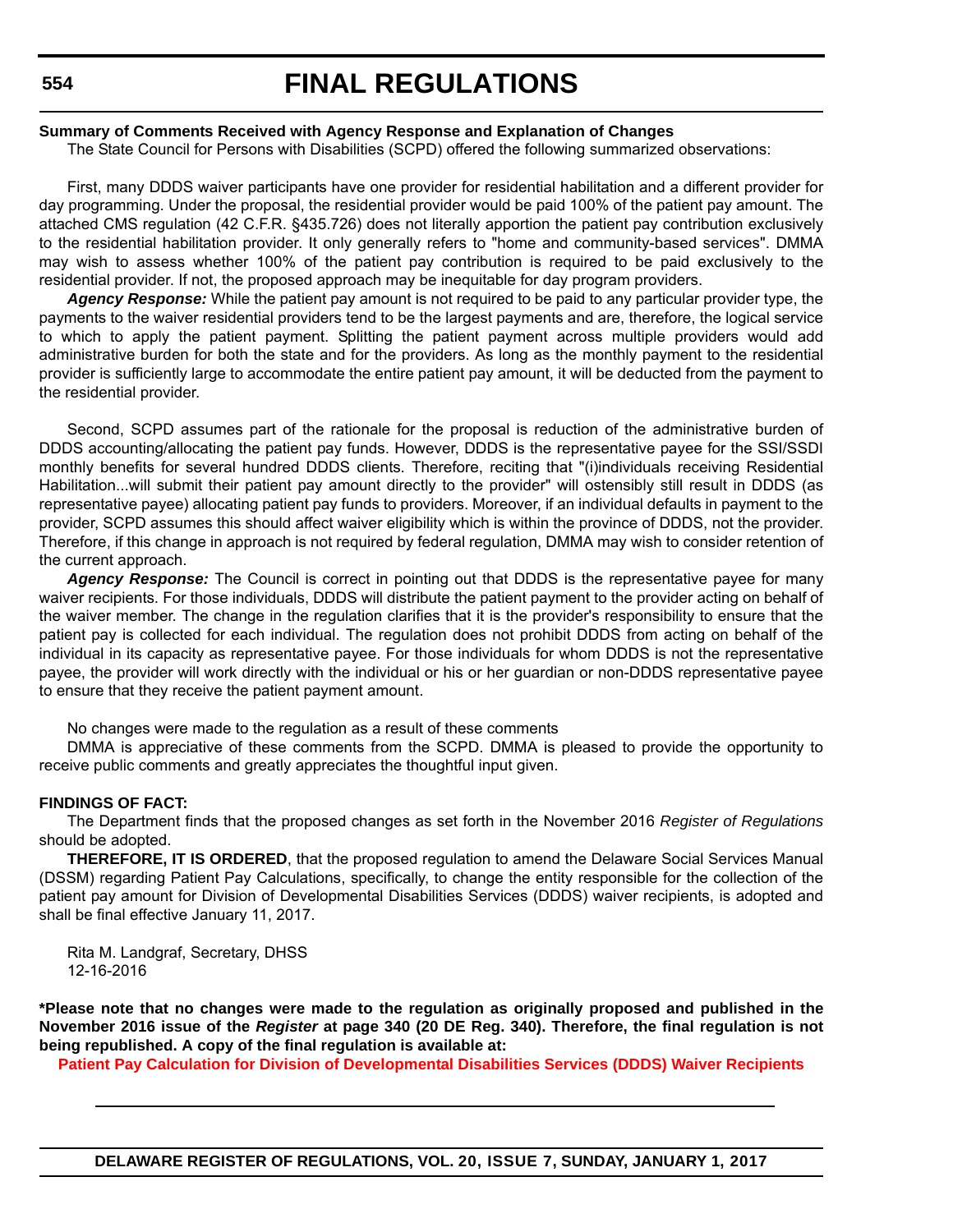## **DIVISION [OF PUBLIC HEALTH](http://www.dhss.delaware.gov/dhss/dph/index.html)** Statutory Authority: 16 Delaware Code, §122(3)c (16 **Del.C.** §122(3)c) 16 **DE Admin. Code** 4462

## **ORDER**

#### **[4462 Public Drinking Water Systems](#page-4-0)**

#### **NATURE OF THE PROCEEDINGS:**

Delaware Health and Social Services ("DHSS") initiated proceedings to adopt the State of Delaware Regulations Public Drinking Water Systems (4462). The DHSS proceedings to adopt regulations were initiated pursuant to 29 **Del.C.** Ch.101 and authority as prescribed by 16 **Del.C.** §122(3)c.

On October 1, 2016 (Volume 20, Issue 4), DHSS published in the Delaware *Register of Regulations* its notice of proposed regulations, pursuant to 29 **Del.C.** §10115. It requested that written materials and suggestions from the public concerning the proposed regulations be delivered to DHSS by November 11, 2016, after which time the DHSS would review information, factual evidence and public comment to the said proposed regulations.

Written comments were received during the public comment period and evaluated. The results of that evaluation are summarized in the accompanying "Summary of Evidence."

#### **SUMMARY OF EVIDENCE**

#### **STATE OF DELAWARE REGULATIONS GOVERNING PUBLIC DRINKING WATER SYSTEMS**

In accordance with Delaware Law, public notices regarding proposed Department of Health and Social Services (DHSS) State of Delaware Regulations Governing Public Drinking Water Systems were published in the *Delaware State News*, the *News Journal* and the Delaware *Register of Regulations*.

#### **Comments from EPA Region III, Drinking Water Branch - see below**

*Program Response:* All comments listed were addressed through minor technical corrections to the regulations published as proposed in the October 1, 2016, Delaware *Register*.

#### **Comments provided by the US EPA:**

The language at 4.2.2.4.1. l Mandatory Health Effects Language for Microbiological Contaminants, specifically for E.coli, contains the phrase "some of the elderly". To be consistent and as stringent as the Federal language, this phrase must read "the elderly". Similar language is also found in Appendix a to Section 6.0 and must be similarly revised.

Additional comments pertain to the regulations listed below as follows:

#### Lead and Copper Rule Short Term Revisions

Section 10.10.1.3: In the fourth sentence, change the phrase "switching corrosion inhibitor products (e.g., alum to ferric chloride)." to "switching corrosion inhibitor products (e.g., orthophosphate to blended phosphate)."

#### Phase 11-V Chemicals

- Section 9.1.3.4.2: In the second sentence, change "<3,300 persons" to ≤3,300 persons".
- Section 9.2.2.1.10.3: In the second sentence, change "<3,300 persons" to ≤3,300 persons".
- Section 9.2.2.2.12: Change the reference to section 9.2.2.3.15 to section 9.2.2.2.15, and the reference to section 9.2.2.3.11.3 to section 9.2.2.2.11.3.
- Remove the bracket(1) from the designation for Section 9.2.2.2.17.14.
- Section 9.2.2.2.17.2.2: Change "+40 percent" to "±40 percent" and change the reference to "subsection 9.2.4.17.2.1" to "subsection 9.2.2.2.17.2.1 ".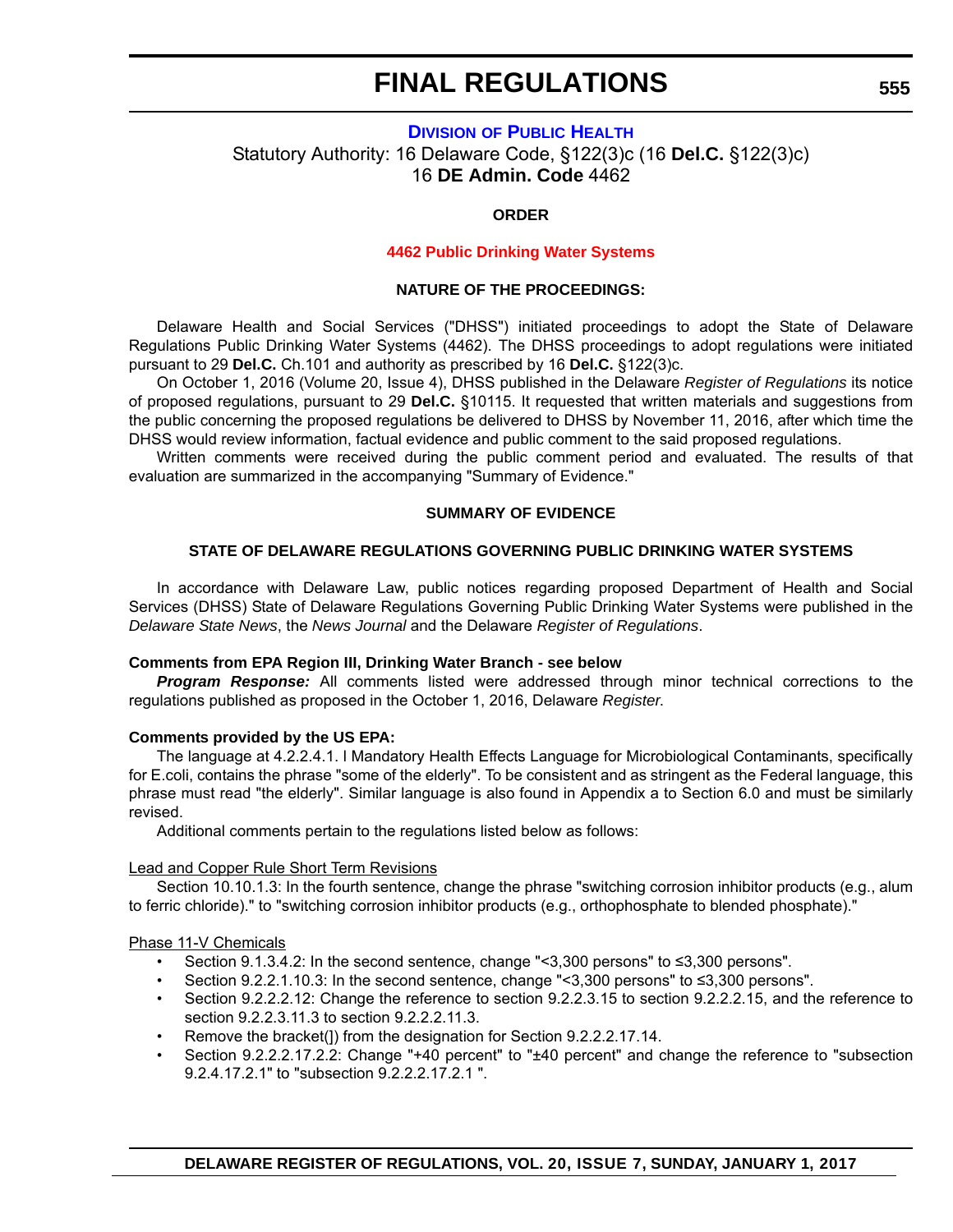#### **556**

## **FINAL REGULATIONS**

#### **FINDINGS OF FACT:**

Minor technical changes were made to the proposed regulations based on the comments received. The Department finds that the proposed regulations, as set forth in the attached copy should be adopted in the best interest of the general public of the State of Delaware.

**THEREFORE, IT IS ORDERED,** that the proposed State of Delaware State of Delaware Regulations Governing Public Drinking Water Systems (4462) is adopted and shall become effective January 11, 2017, after publication of the final regulation in the Delaware *Register of Regulations*.

Rita M. Landgraf, Secretary

12-28-2016

**\*Please Note: Due to the size of the final regulation, it is not being published here. A copy of the regulation is available at:**

**[4462 Public Drinking Water Systems](http://regulations.delaware.gov/register/january2017/final/20 DE Reg 555 01-01-17.htm)**

## **[DEPARTMENT OF NATURAL RESOURCES AND ENVIRONMENTAL](http://www.dnrec.delaware.gov/air/Pages/Default.aspx)  CONTROL**

## **DIVISION OF AIR QUALITY**

Statutory Authority: 7 Delaware Code, Chapter 60; (7 **Del.C.**, Ch. 60) 7 **DE Admin. Code** 1104

**Secretary's Order No.: 2016-A-0047**

**Date of Issuance: November 21, 2016 Effective Date of the Amendment: January 11, 2017**

### **1104 Particulate Emissions from Fuel Burning Equipment [1105 Particulate Emissions from Industrial Process Operations](#page-4-0) 1124 Control of Volatile Organic Compound Emissions 1142 Specific Emission Control Requirements**

Under the authority vested in the Secretary of the Department of Natural Resources and Environmental Control ("Department" or "DNREC") pursuant to 7 **Del.C.** §§6006, 6010, the following findings of fact based on the record, reasons and conclusions are entered as an Order of the Secretary in the above-referenced regulatory proceeding.

## **Background, Procedural History and Findings of Fact**

This Order relates to the proposed Revisions to the Delaware State Implementation Plan ("SIP") to address the Start-up, Shutdown, and Malfunction ("SSM") SIP Call of the United States Environmental Protection Agency ("USEPA", "EPA") of June 12, 2015 (see 80 FR 33840). As a result of a petition to EPA by the Sierra Club, the EPA has identified thirty-six (36) states with inadequate SIPs as they relate to SSM activities. EPA has specifically identified seven (7) existing Delaware rules in the SIP Call. The seven Delaware regulations cited by EPA were 7 **DE Admin. Code** 1104, 1105, 1108, 1109, 1114, 1124, and 1142. As a result, Delaware is proposing revisions to four of these regulations, as follows, to wit: 7 **DE Admin. Code** 1104, 1105, 1124 and 1142.

While the three remaining regulations noted above (7 **DE Admin. Code** 1108, 1109, and 1114) are also part of the aforementioned SIP Call, the Department is not proposing revisions to the same at this time. 7 **DE Admin. Code** 1109 and 1114 are at this present time being removed from the SIP. With regard to 7 **DE Admin. Code** 1108, the Department had already removed the offending SSM language when that regulation was last revised in 2013. As such, the Department is formally addressing all three of these remaining regulations, but not proposing any amendments to the same as part of this present action.

It should be noted that the Department received comments prior to the public hearing of October 25, 2016 from both the Sierra Club and the EPA on the aforementioned proposed regulatory Amendments and SIP revisions. As

#### **DELAWARE REGISTER OF REGULATIONS, VOL. 20, ISSUE 7, SUNDAY, JANUARY 1, 2017**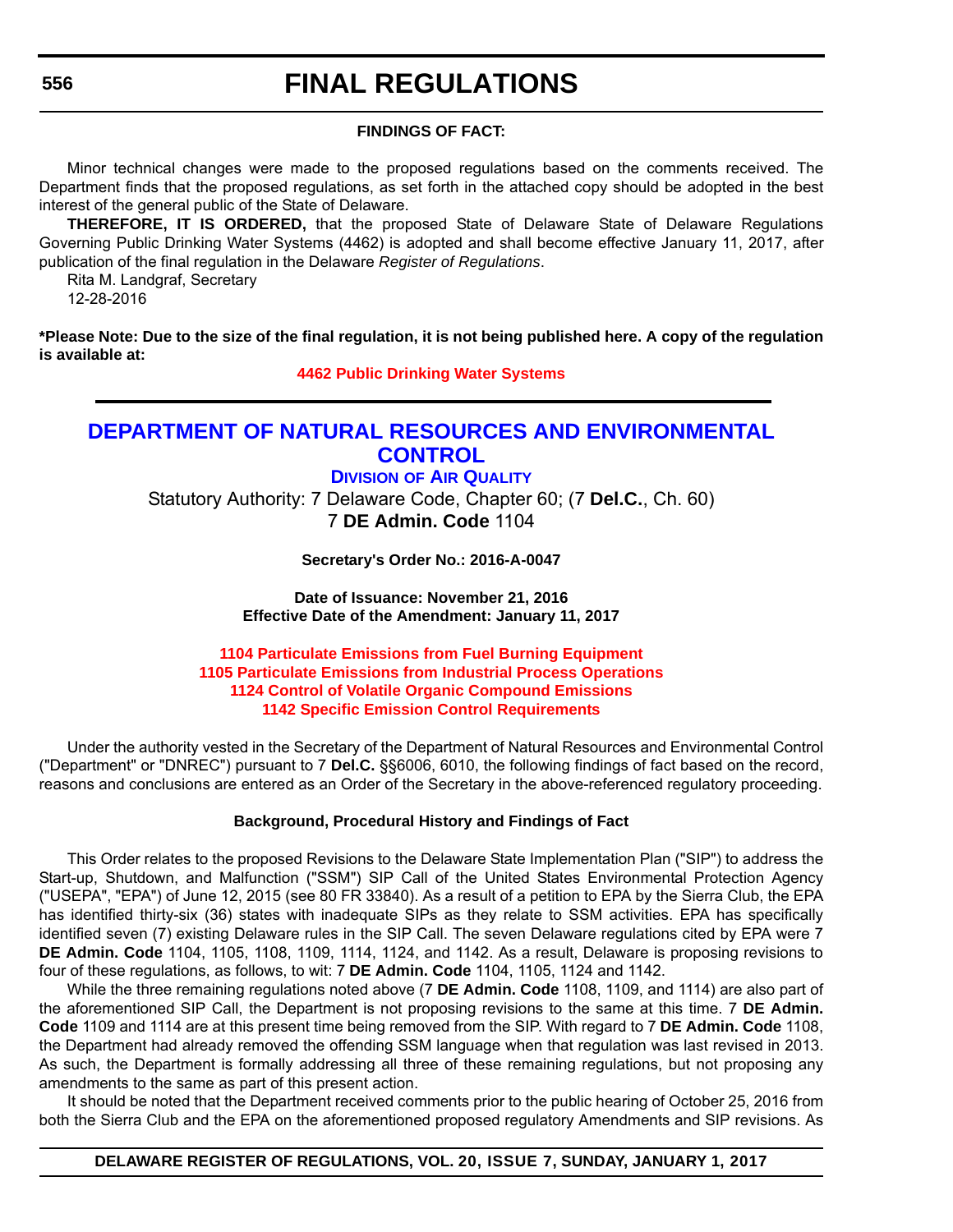noted within the Department's Technical Response Memorandum ("TRM") prepared in this matter by the Division of Air Quality ("DAQ"), Delaware does not agree that its SIP is deficient. Despite this disagreement, the Department has proposed these Amendments to both its regulations and SIP as referenced above, to avoid the imposition of potential federal Clean Air Act ("CAA") sanctions. Delaware has designed the proposed revisions to (1) remove the Director's discretion provisions from the SIP that EPA believes fail to comply with the CAA, (2) comport with EPA guidance and the regulatory structure the EPA has established in other actions, and (3) maintain the elements removed from the SIP as State-only requirements, because Delaware believes the conditions are necessary to administer good air quality management policy. Further, Delaware believes that, from an environmental perspective, the proposed revisions reflect no change at all, because the proposal retains the disputed provisions as State-enforceable-only provisions. Lastly, Delaware opines that, from EPA's perspective, the removal of the offending provisions from the SIP should be considered as SIP strengthening, thus approvable and noncontroversial.

The Department has the statutory basis and legal authority to act with regard to the proposed regulatory Amendments and SIP revisions as referenced above, pursuant to 7 **Del.C.** Chapter 60. The aforementioned proposed Amendments and SIP revisions were initially published in the October 1, 2016 edition of the Delaware *Register of Regulations*, and were presented and thoroughly vetted by the Department at the public hearing held on October 25, 2016. Members of the public attended that hearing, however, no comment was received by the Department at that time. Consistent with 29 **Del.C.** §10118(a), the public hearing record remained open for public comment through November 9, 2016, however, none was received during the post-hearing phase of this promulgation. All proper notification and noticing requirements concerning the aforementioned regulatory Amendments and proposed SIP revisions were met by the Department in this matter.

The Department's presiding hearing officer, Lisa A. Vest, prepared a Hearing Officer's Report dated November 21, 2016 ("Report"). The Report documents the proper completion of the required regulatory amendment process, establishes the record, and recommends the adoption of the proposed regulatory Amendments and SIP revisions as attached to the Report as Appendix "B".

#### **Reasons and Conclusions**

Based on the record developed by the Department's experts and established by the Hearing Officer's Report, I find that the proposed Amendments to the following existing Delaware regulations: (1) 7 **DE Admin. Code** 1104, "*Particulate Emissions from Fuel Burning Equipment*"; (2) 7 **DE Admin. Code** 1105, "*Particulate Emissions from Industrial Process Operations*"; (3) 7 **DE Admin. Code** 1124, "*Control of Volatile Organic Compound Emissions*"; (4) 7 **DE Admin. Code** 1142, "*Specific Emission Control Requirements*", as well as the proposed revisions to the Delaware SIP, are well-supported. Therefore, the recommendations of the Hearing Officer are hereby adopted, and I direct that the same be promulgated as final.

I find that the Department's experts in the Division of Air Quality fully developed the record to support adoption of both the aforementioned regulatory Amendments and SIP revisions. The promulgation of the regulatory Amendments and proposed SIP revisions referenced above will enable the Department to (1) remove the Director's discretion provisions from the SIP that EPA believes fail to comply with the CAA; (2) comport with EPA guidance and the regulatory structure the EPA has established in other actions; (3) maintain the elements removed from the SIP as State-only requirements because Delaware believes the conditions are necessary to administer good air quality management policy, as referenced above; and (4) avoid the imposition of CAA sanctions.

In conclusion, the following reasons and conclusions are entered:

1. The Department has the statutory basis and legal authority to act with regard to the proposed amendments to 7 **DE Admin. Code** 1104, "*Particulate Emissions from Fuel Burning Equipment*"; 7 **DE Admin. Code** 1105, "*Particulate Emissions from Industrial Process Operations*"; 7 **DE Admin. Code** 1124, "*Control of Volatile Organic Compound Emissions*"; and 7 **DE Admin. Code** 1142, "*Specific Emission Control Requirements*", as well as the proposed revisions to the Delaware SIP, pursuant to 7 **Del.C.** Ch. 60;

2. The Department has jurisdiction under its statutory authority, pursuant to 7 **Del.C.** Ch. 60, to issue an Order adopting these proposed regulatory amendments and SIP revisions as final;

3. The Department provided adequate public notice of the proposed regulatory amendments and SIP revisions, and all proceedings in a manner required by the law and regulations, provided the public with an adequate opportunity to comment on the proposed regulatory amendments and SIP revisions, including at the time of the public hearing held on October 25, 2016, and held the record open through close of business on November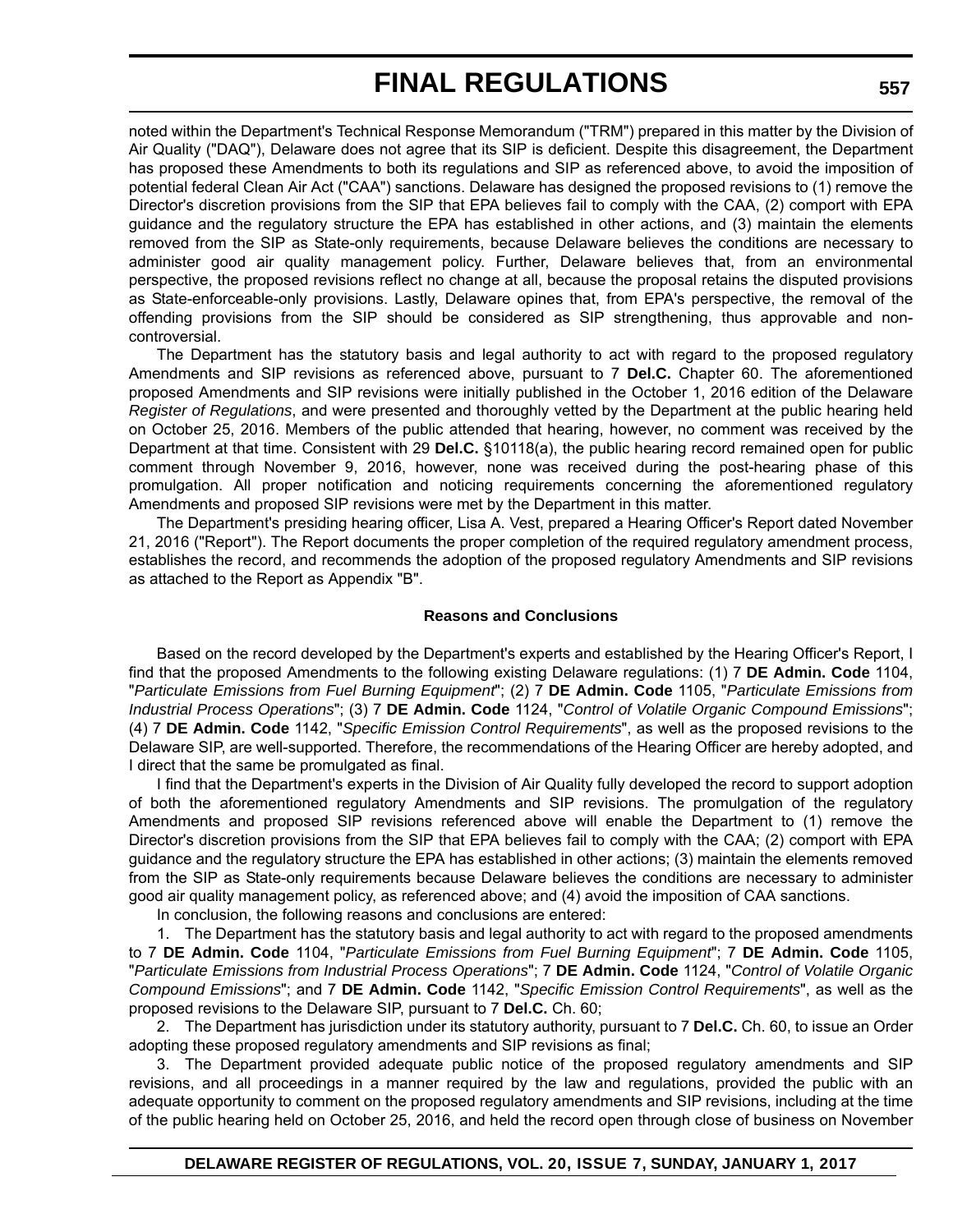9, 2016, consistent with 29 **Del.C.** §10118(a), in order to consider public comment on these proposed regulatory amendments before making any final decision;

4. The Department's Hearing Officer's Report, including its established record and the aforementioned recommended regulatory Amendments and proposed SIP revisions as set forth in Appendix "B", are hereby adopted to provide additional reasons and findings for this Order;

5. Promulgation of the aforementioned regulatory Amendments and proposed SIP revisions will enable the Department to (1) remove the Director's discretion provisions from the SIP that EPA believes fail to comply with the CAA; (2) comport with EPA guidance and the regulatory structure the EPA has established in other actions; (3) maintain the elements removed from the SIP as State-only requirements because Delaware believes the conditions are necessary to administer good air quality management policy, as referenced above; and (4) avoid the imposition of CAA sanctions;

6. The Department has reviewed these proposed regulatory amendments in the light of the Regulatory Flexibility Act, consistent with 29 **Del.C.** Ch. 104 (version applicable to all regulations initially published on or after January 1, 2016), and has selected Exemption "B5" regarding same, as the proposed regulation Amendments are required by federal law. Moreover, the Department believes these proposed regulatory Amendments to be lawful, feasible and desirable, and that the recommendations as proposed should be applicable to all Delaware citizens equally;

7. The Department's proposed SIP revision, as published in the October 1, 2016 Delaware *Register of Regulations*, and as set forth in Appendix "B" as noted above, is adequately supported, is not arbitrary or capricious, and is consistent with the applicable laws and regulations. Consequently, they are approved as final regulatory amendments, which shall go into effect ten days after its publication in the next available issue of the Delaware *Register of Regulations*; and

8. The Department shall submit this Order approving as final regulatory amendments to 7 **DE Admin. Code** 1104, "*Particulate Emissions from Fuel Burning Equipment*"; 7 **DE Admin. Code** 1105, "*Particulate Emissions from Industrial Process Operations*"; 7 **DE Admin. Code** 1124, "*Control of Volatile Organic Compound Emissions*"; and 7 **DE Admin. Code** 1142, "*Specific Emission Control Requirements*", as well as the proposed revisions to the Delaware SIP, to the Delaware *Register of Regulations* for publication in its next available issue, and provide such other notice as the law and regulation require and the Department determines is appropriate.

David S. Small, Secretary

**\*Please Note: Due to the size of the final regulations, they are not being published here. A copy of the regulations are available at:**

**[1104 Particulate Emissions from Fuel Burning Equipment](http://regulations.delaware.gov/register/january2017/final/20 DE Reg 556 01-01-17.htm) [1105 Particulate Emissions from Industrial Process Operations](http://regulations.delaware.gov/register/january2017/final/20 DE Reg 556a 01-01-17.htm) [1124 Control of Volatile Organic Compound Emissions](http://regulations.delaware.gov/register/january2017/final/20 DE Reg 556b 01-01-17.htm) [1142 Specific Emission Control Requirements](http://regulations.delaware.gov/register/january2017/final/20 DE Reg 556c 01-01-17.htm)**

**DIVISION OF ENERGY [AND CLIMATE](http://www.dnrec.delaware.gov/energy/Pages/portal.aspx)** Statutory Authority: 7 Delaware Code, Chapter 60 (7 **Del.C.** Ch. 60)

**Secretary's Order No.: 2016-EC-0048**

**Date of Issuance: December 15, 2016 Effective Date of the Amendment: January 11, 2017**

**[2105 Evaluation, Measurement and Verification Procedures and Standards](#page-4-0)**

Under the authority vested in the Secretary of the Department of Natural Resources and Environmental Control ("Department" or "DNREC") pursuant to 29 **Del.C.** §§8058 and 8059, the following findings of fact based on the record, reasons and conclusions are entered as an Order of the Secretary in the above-referenced regulatory proceeding.

**DELAWARE REGISTER OF REGULATIONS, VOL. 20, ISSUE 7, SUNDAY, JANUARY 1, 2017**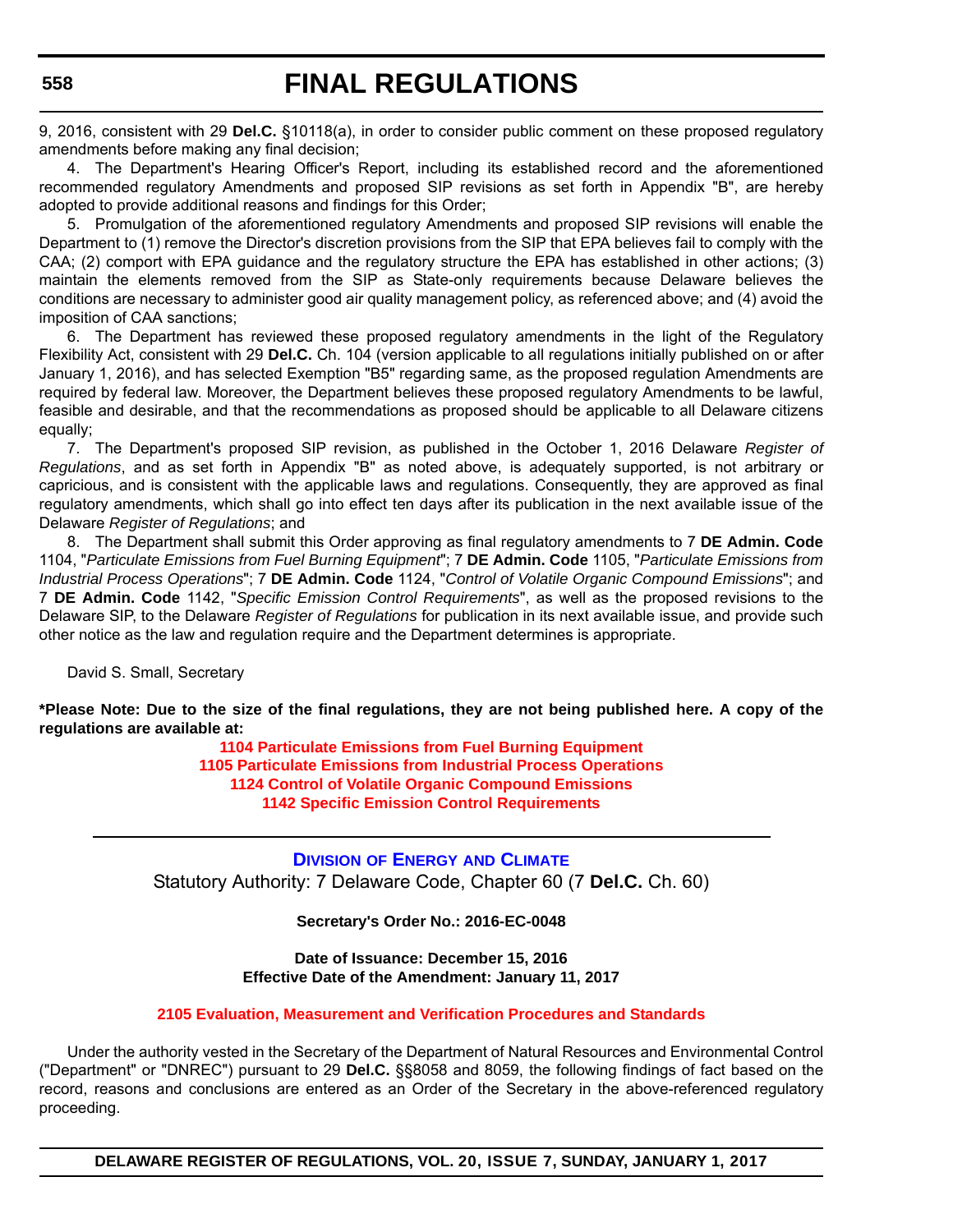#### **Background, Procedural History and Findings of Fact**

This Order relates to the proposed revised new regulation, to wit: 7 **DE Admin. Code** §2105: Evaluation, Measurement & Verification Procedures and Standards ("EM&V Regulations"). This promulgation seeks to finalize proposed revised new EM&V regulations as follows, to wit: (1) develop and govern the overall approach to the evaluation of energy efficiency and demand response programs in Delaware; (2) standardize evaluation approaches for the assessment of energy efficiency and demand response programs; (3) provide specific guidance to Program Administrators<sup>1</sup>, contractors and stakeholders for the evaluation of energy efficiency and demand response programs; and (4) ensure consistency between Program Administrators' energy efficiency evaluation plans, analysis, and reporting efforts.

Senate Bill 150 (with House Amendment 2) passed on July 1, 2014, was signed by Governor Markell on August 6, 2014, and was codified as 29 **Del.C.** §8059. This legislation enables Delaware electric and gas utilities to provide cost-effective energy efficiency programs to their customers, and helps Delaware meet the requirements of the Energy Efficiency Resource Standard Act ("EERS Act", "EERS"). Said legislation also requires DNREC to develop regulations to govern the expansion of cost-effective energy efficiency programs in Delaware, pursuant to 29 **Del.C.** §8059(h)(3).

The State of Delaware's Energy Efficiency Advisory Council ("EEAC") was also created pursuant to 29 **Del.C.** §8059. This thirteen-person council is comprised of energy efficiency stakeholders from DNREC, the Delaware Sustainable Energy Utility ("SEU"), and affected energy providers and representatives from the manufacturing, commercial environmental, agricultural, low-income, and residential sectors. The EEAC assists affected energy providers in the development of energy efficiency, peak demand reduction, and emission-reducing fuel switching programs. In collaboration with the Delaware Public Advocate ("DPA") and Public Service Commission ("PSC"), the EEAC is tasked to review energy efficiency program plans to ensure that programs are deployed and energy savings targets are met through evaluation, measurement, and verification standards.

The Department oversees the competitive process for acquiring EEAC consulting services, as well as the management of day-to-day consultant efforts. The Chair of the EEAC, and any subcommittees therein, are charged to plan, implement and review the responsibilities defined within the proposed new EM&V Regulations. The EEAC reviews and recommends programs submitted by Program Administrators ("PAs"), reviews and approves the recommendations of subcommittees, and reviews and recommends portfolio-level EM&V plans and budgets. Independent Evaluation Contractors ("IECs") provide technical advice and information, develop and recommend EM&V plans and budgets, and conduct all EM&V research and tasks.

The aforementioned proposed new EM&V Regulations define the standards for EM&V procedures as administered by the EEAC. The Department believes that EM&V is a vital tool in creating consensus around the impact of current and future investments to reduce energy use and peak demand in Delaware. Results from EM&V are critical to the assessment of progress in meeting Delaware's energy efficiency and peak demand targets as outlined in the EERS, the State of Delaware's "Lead by Example" policy, and the Delaware SEU's legislated goals. The results from EM&V provide valuable feedback to improve programs during implementation (or suggest their cancellation), inform the development of new programs, and guide the allocation of resources.

The Department's Division of Energy & Climate commenced the regulatory development process with Start Action Notice 2014-08 dated October 23, 2014. The Department published its initial proposed regulation Amendments in the August 1, 2016 Delaware *Register of Regulations*. After numerous public workshops, stakeholder meetings, discussions and reviews, the Department placed legal notices in both the *News Journal* and the *Delaware State News* advertising that a public hearing would be held on August 29, 2016, to provide an opportunity for the public to comment on the draft regulation.

Members of the public attended the August 29, 2016 hearing, and comment was received by the Department with regard to the proposed measures referenced above, both at the time of the public hearing and during the posthearing phase of this promulgation. Pursuant to Delaware law, the record remained open for fifteen (15) additional days subsequent to the date of the public hearing, for the purpose of receiving additional public comment. Again, all proper notification and noticing requirements concerning this proposed promulgation were met by the Department in this matter.

The hearing record formally closed with regard to public comment at close of business on September 13, 2016. At that time, all comments received from the public (both at the time of the hearing and during the post-hearing process) were thoroughly reviewed by responsible Department staff, and a formal Technical Response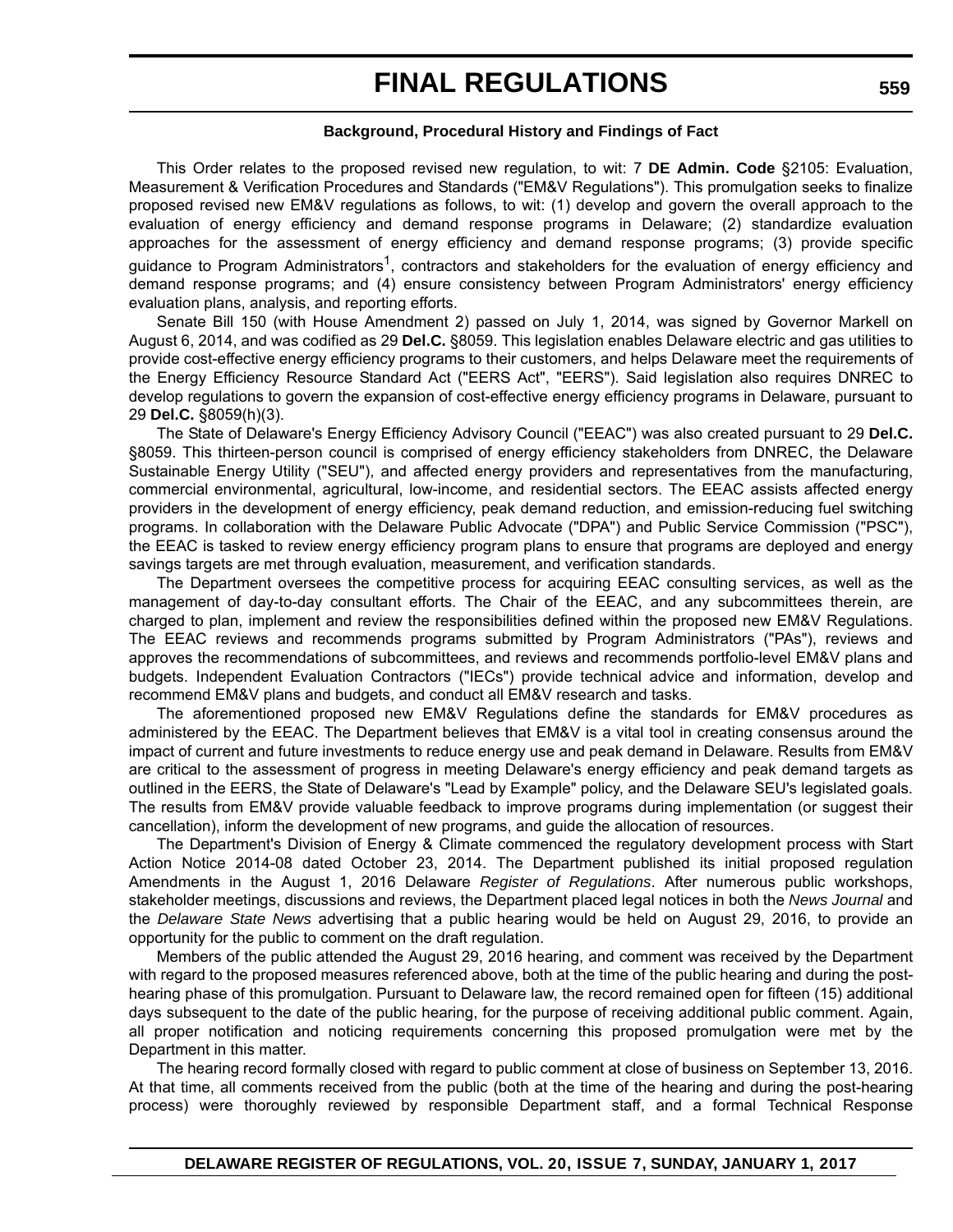Memorandum was prepared in response to the same by the Department's Division of Energy & Climate ("Division TRM"), and was incorporated into the Hearing Officer's Report as Appendix "A".

This Division TRM, dated October 12, 2016, summarizes the hearing record compiled in this matter, documents the exhaustive review performed by the Department with regard to the comment received regarding this proposed regulatory promulgation, and offers the Department's response to all comments received throughout this long regulatory process. Of note is the fact that, in response to some of the comment received, the Department has made changes to the proposed new regulation. These changes do not alter the meaning or function of the proposed regulation, but rather provide additional clarity and greater understanding for the regulated community. Thus, since these changes are not construed to be substantive in nature, no additional re-publication or noticing of this proposed regulation is necessary at this time.

The Department's presiding hearing officer, Lisa A. Vest, prepared a Hearing Officer's Report dated December 2, 2016 ("Report"). The Report documents the proper completion of the required regulatory amendment process, establishes the record, and recommends the adoption of the proposed *revised* new Regulation as attached to the Report as Appendix "B".

#### **Reasons and Conclusions**

Based on the record developed by the Department's experts and established by the Hearing Officer's Report, I find that the proposed *revised* new regulation, to wit: 7 **DE Admin. Code** §2105: *Evaluation, Measurement & Verification Procedures and Standards*, is well-supported. Therefore, the recommendations of the Hearing Officer are hereby adopted, and I direct that the proposed regulatory revised new regulation be promulgated as final. Further, I find that the Department's experts in the Division of Energy and Climate fully developed the record to support adoption of this *revised* new regulation.

In conclusion, the following reasons and conclusions are entered:

1. The Department has the statutory basis and legal authority to act with regard to the proposed *revised* new regulation, pursuant to 29 **Del.C.** §8059(h);

2. The Department has jurisdiction under its statutory authority, pursuant to 7 **Del.C.** Ch. 60, to issue an Order adopting these proposed *revised* new regulation as final, as shown in Appendix "B";

3. The Department provided adequate public notice of the proposed regulatory amendments and all proceedings in a manner required by the law and regulations, provided the public with an adequate opportunity to comment on the proposed regulatory amendments, including at the time of the public hearing held on August 29, 2016, and held the record open through close of business on September 13, consistent with 29 **Del.C.** §10118(a), in order to consider public comment on this proposed new regulation before making any final decision;

4. While the Department made changes to the initially proposed regulatory language, as set forth in the above-referenced Division TRM of October 12, 2016, such changes do not alter the meaning or function of the proposed new regulation, and therefore no additional re-publication or noticing of this proposed regulation is necessitated at this time;

5. The Department's Hearing Officer's Report, including its established record and the recommended proposed revised new regulation as set forth in Appendix "B", are hereby adopted to provide additional reasons and findings for this Order;

6. The adoption of the proposed revised new regulation, 7 **DE Admin. Code** §2105: *Evaluation, Measurement & Verification Procedures and Standards*, will allow Delaware to (1) develop and govern the overall approach to the evaluation of energy efficiency and demand response programs in Delaware; (2) standardize evaluation approaches for the assessment of energy efficiency and demand response programs; (3) provide specific guidance to Program Administrators, contractors and stakeholders for the evaluation of energy efficiency and demand response programs; and (4) ensure consistency between Program Administrators' energy efficiency evaluation plans, analysis, and reporting efforts.

7. The Department has reviewed these proposed regulatory Amendments in the light of the Regulatory Flexibility Act, consistent with 29 **Del.C.** Ch. 104, and believes the same to be lawful, feasible and desirable, and that the recommendations as proposed should be applicable to all Delaware citizens equally;

8. The Department's proposed *revised* new regulation, as originally published in the August 1, 2016 Delaware *Register of Regulations*, and as *revised and* set forth in Appendix "B" of the aforementioned Report, are adequately supported, are not arbitrary or capricious, and are consistent with the applicable laws and regulations. Consequently, they are approved as final *revised* new regulation, which shall go into effect ten days after their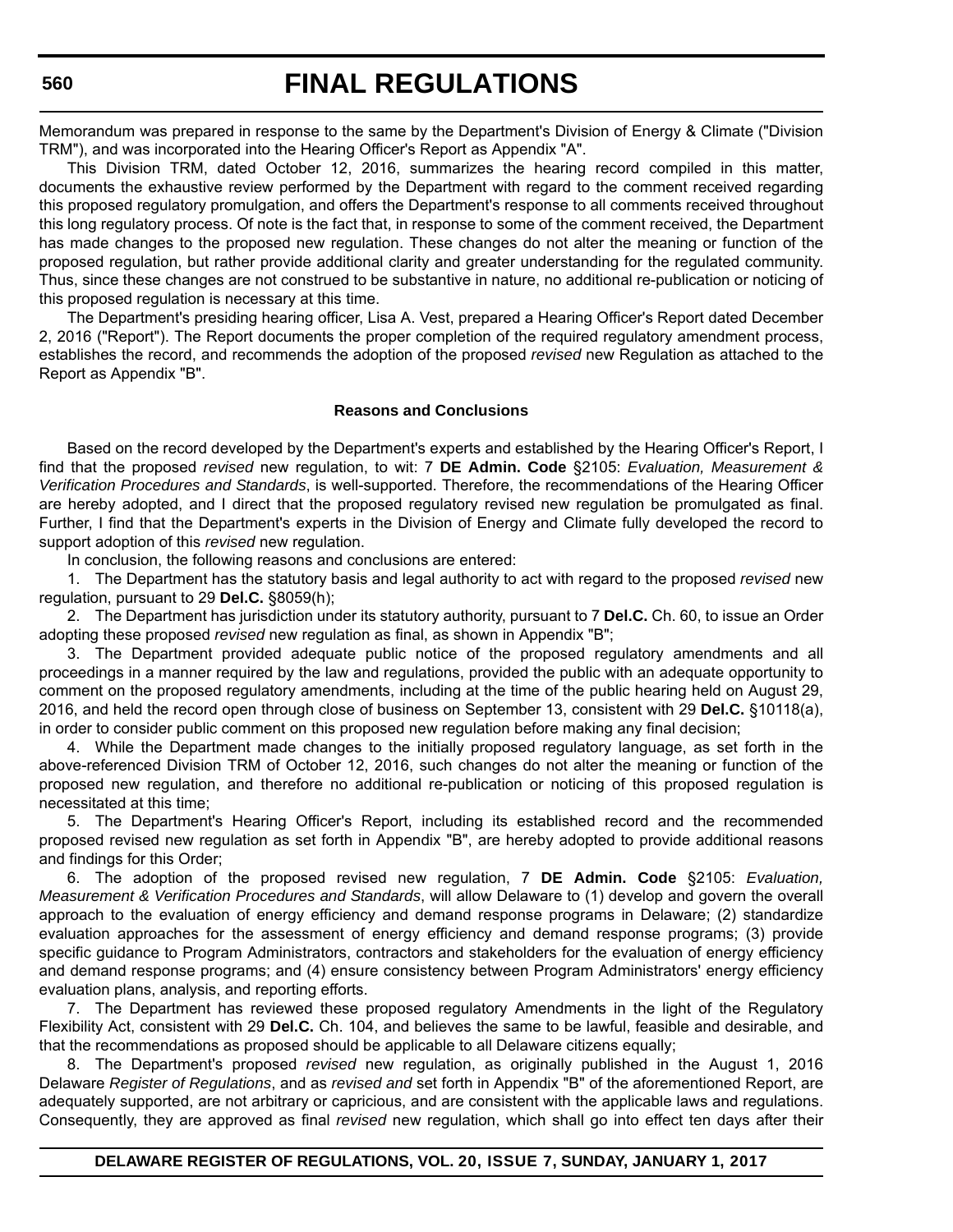publication in the next available issue of the Delaware *Register of Regulations*; and

9. The Department shall submit this Order approving as final the proposed revised new regulation, 7 **DE Admin. Code** §2105: *Evaluation, Measurement & Verification Procedures and Standards*, to the Delaware *Register of Regulations* for publication in its next available issue, and provide such other notice as the law and regulation require and the Department determines is appropriate.

David S. Small, Secretary

<sup>1</sup>"Program Administrator (PA)" is a defined term, both statutorily and within this new proposed regulation, as follows: "…any effected energy providers, as defined by 29 Del.C.§8059(h) and any other entities who deliver energy efficiency programs and want the energy savings generated to count toward the statewide energy reductions goals."

## **2105 Regulations Governing Evaluation, Measurement, and Verification Procedures and Standards**

## **1.0 Authority**

These regulations are promulgated pursuant to 29 **Del.C.** §8059(h). **[Affected energy providers that are not regulated by the Commission may elect to develop, implement and fund programs for energy efficiency and peak demand reduction recommended for approval by the boards of directors for rural electric cooperative or the pertinent local regulatory authorities for municipal electric companies.]** *(Break in Continuity of Sections)*

## **3.0 Definitions**

The following words and terms, when used in this regulation, have the following meaning unless the context clearly indicates otherwise:

## *(Break in Continuity Within Section)*

"**Deemed Savings**" means a measurement of energy savings or demand savings for a single unit of an installed energy efficiency measure or adopted efficiency practice that (a) is determined *ex ante* and applied to all such measures without further measurement or verification, and (b) has been developed from data sources and analytical methods that are widely considered acceptable for the measure and purpose. **[Deemed savings values are agreed upon by the EEAC in advance of program implementation. If evaluation results indicate a need to change a deemed savings value, the new value will only be applied prospectively to measures not yet installed. Individual parameters or calculation methods can also be deemed.]**

*(Break in Continuity Within Section)*

"**Program Administrator (PA)**" means **[investor-owned or municipal utilities and other entities administering any energy efficiency program governed by 29 Del.C. §8059(h). any effected energy providers, as defined by 29 Del.C. §8059(h) and any other entities who deliver energy efficiency programs and want the energy savings generated to count towards the statewide energy reduction goals.]**

*(Break in Continuity of Sections)*

## **6.0 Evaluation Requirements**

*(Break in Continuity Within Section)*

## 6.2 Benefit-Cost Analysis

6.2.1 Energy Efficiency **[programs and]** portfolios in Delaware must meet the benefit-cost requirements outlined in these regulations. PAs shall develop program and portfolio plans to achieve **[overall]** positive net benefits based on the cost-effectiveness test described below. PAs are responsible for providing prospective planned cost-effectiveness test results to EEAC for review at the program and portfolio level. In addition, the IECs and PAs must provide the EEAC with retrospective costeffectiveness test results at the program and portfolio level. Portfolios shall be developed to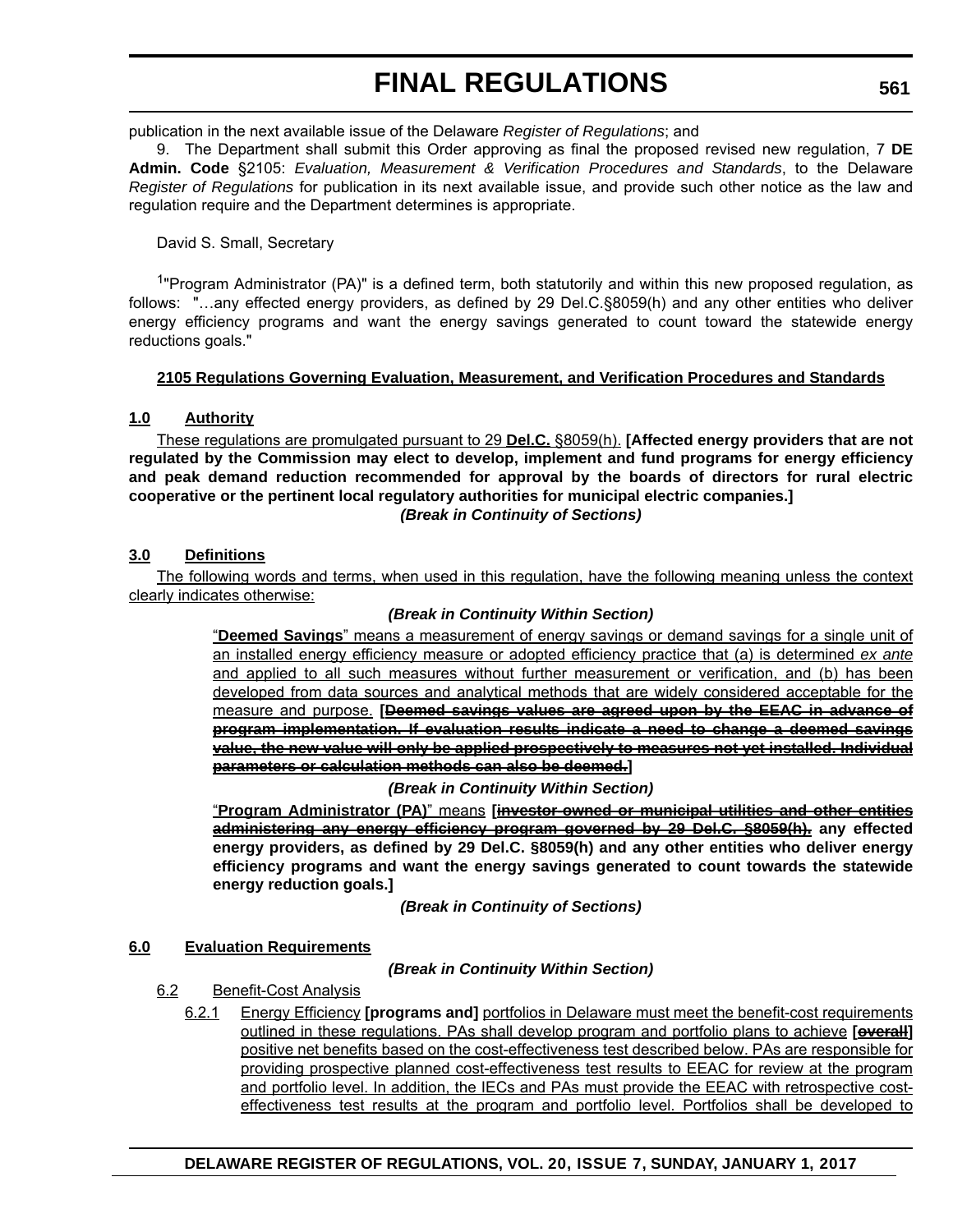maximize long term cost-effectiveness and consider investing in the activities and resources needed to establish the groundwork for programs in the future.

### *(Break in Continuity Within Section)*

6.2.5 EEAC Responsibilities for Benefit-Cost Analysis

*(Break in Continuity Within Section)*

**[6.2.5.4 Coordinate with the PSC and the Public Advocate to provide advice on benefit-cost metrics, metric values, and calculation approaches.]**

### **[6.2.6 DNREC Responsibilities for Benefit-Cost Analysis**

- **6.2.6.1 Coordinate with the PSC and the Public Advocate to provide advice on benefit-cost metrics, metric values, and calculation approaches.]**
- 6.2.**[76]**Program Administrator Responsibility for Benefit-Cost Analysis
	- 6.2.**[76]**.1 Develop estimates of avoided costs and line losses, for review, discussion and approval by the EEAC.
	- 6.2.**[76]**.2 Perform benefit-cost analysis for energy efficiency measures, programs and portfolios for planning purposes using Delaware TRM values and best available information as appropriate.
	- 6.2.**[76]**.3 Provide IECs with appropriate input data and ensure that the IECs perform required benefit-cost analyses based on ex-post evaluation results and submit timely reports to the EEAC.
	- 6.2.**[76]**.4 Report planned and ex-post benefit-cost calculation results to EEAC.
	- 6.2.**[76]**.5 Provide data and benefit-cost analyses models to the EEAC for review, if requested *(Break in Continuity Within Section)*

## **7.0 Evaluation Budgeting and Budget Management**

## *(Break in Continuity Within Section)*

7.2 The EEAC shall consider the following when approving the proposed EM&V Plans and when recommending EM&V activities:

## *(Break in Continuity Within Section)*

7.2.4 Field measurement and verification efforts should focus on the **[components programs]** of the portfolio that have the greatest risk of lowering the reliability of the total impact estimates.

## *(Break in Continuity of Sections)*

**\*Please note that no additional changes were made to the regulation as originally proposed and published in the August 2016 issue of the** *Register* **at page 95 (20 DE Reg. 95). Therefore, the final regulation is not being republished here in its entirety. A copy of the final regulation is available at: [2105 Evaluation, Measurement and Verification Procedures and Standards](http://regulations.delaware.gov/register/january2017/final/20 DE Reg 558 01-01-17.htm)**

## **[DEPARTMENT OF STATE](http://dpr.delaware.gov/)**

**DIVISION OF PROFESSIONAL REGULATION**

**3300 BOARD OF VETERINARY MEDICINE**

Statutory Authority: 24 Delaware Code, Section 3306(a)(1) (24 **Del.C.** §3306(a)(1)) 24 **DE Admin. Code** 3300

## **ORDER**

## **[3300 Board of Veterinary Medicine](#page-4-0)**

After due notice in the Delaware *Register of Regulations* and two Delaware newspapers, a public hearing was held on October 11, 2016 at a scheduled meeting of the Delaware Board of Veterinary Medicine ("the Board") to

## **DELAWARE REGISTER OF REGULATIONS, VOL. 20, ISSUE 7, SUNDAY, JANUARY 1, 2017**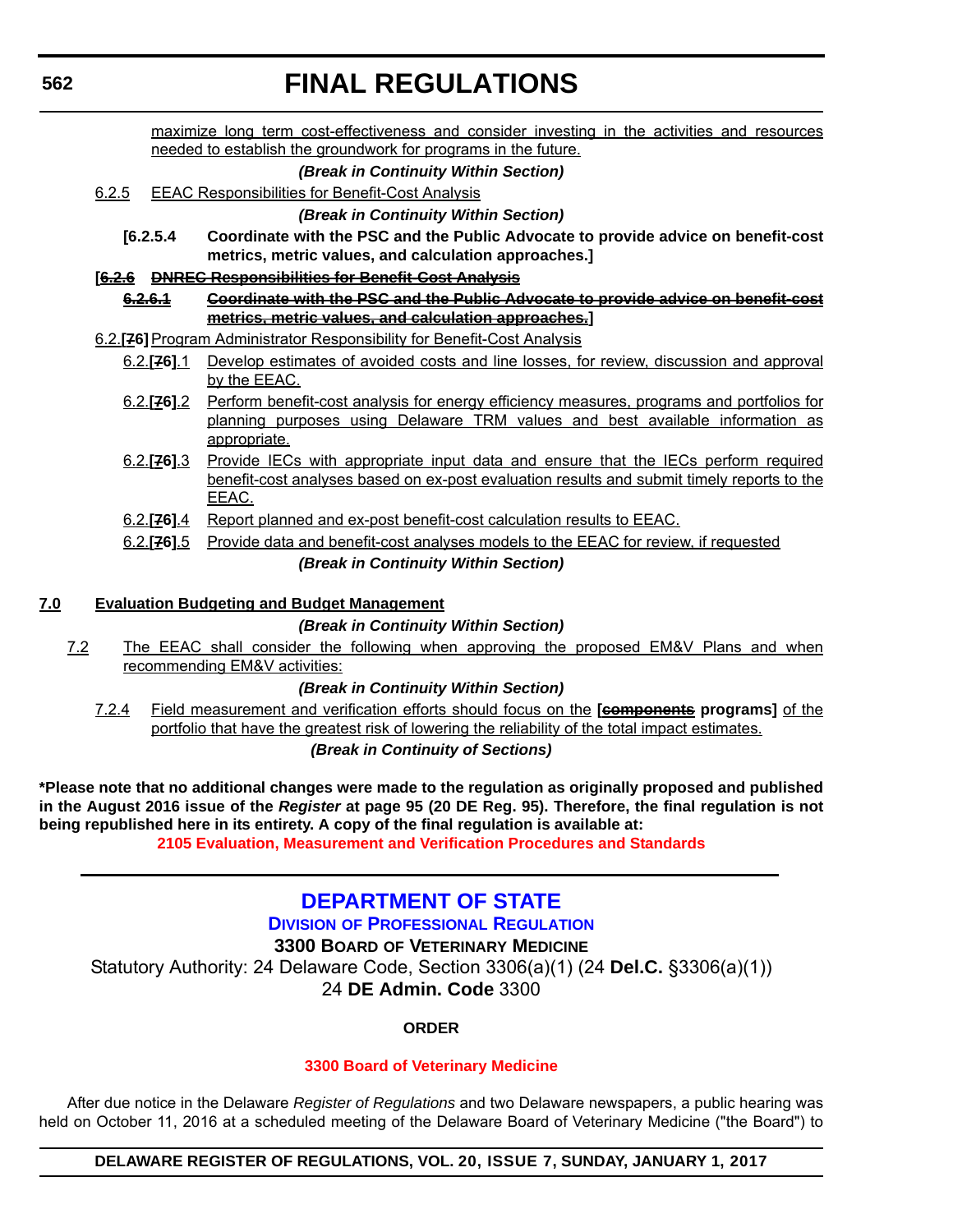receive comments regarding the Board's proposed revisions to its rules and regulations.

The Board proposes a new Section 2.0 to address euthanasia of animals held in shelter, as set forth in 16 **Del.C.** §3004F. Other Sections are revised accordingly to accommodate the specific legal requirements pertaining to shelter animals. The Board also proposes requiring proof of continuing education hours for individuals who do not apply for licensure within the two-year period following examination. In addition, various Sections are amended to clarify the requirements for license renewal, reinstatement and inactive status. Typographical errors are corrected and the rules and regulations are re-numbered to accommodate the new Section 2.0.

The proposed changes to the rules and regulations were published in the *Register of Regulations*, Volume 20, Issue 3 on September 1, 2016. Notice of the October 11, 2016 hearing was published in the *News Journal* (Exhibit 1) and the *Delaware State News*. Exhibit 2. The public hearing was held on October 11, 2016. Pursuant to 29 **Del.C.** §10118(a), the date to receive final written comments was October 26, 2016, 15 days following the public hearing. The Board deliberated on the proposed revisions at its regularly scheduled meeting on December 13, 2016.

### **Summary of the Evidence and Information Submitted**

The following exhibits were made a part of the record:

Board Exhibit 1: *News Journal* Affidavit of Publication.

Board Exhibit 2: *Delaware State News* Affidavit of Publication.

There were no public comments provided to the Board during the written public comment periods or at the public hearing.

## **Findings of Fact and Conclusions**

The public was given notice and an opportunity to provide the Board with comments in writing and by testimony at the public hearing on the proposed amendments to the Board's rules and regulations. There were no public comments provided to the Board during the written public comment periods, or at the public hearing.

During deliberations, the Board noted two technical errors in the proposed revisions. Specifically, in subsections 10.7 and 15.7, the references to "accredited" need to be changed to "approved." As set forth in subsections 10.6 and 15.6, the Board approves, rather than accredits, continuing education programs and sponsors. Inclusion of the term "accredited" was due to administrative oversight.

Pursuant to the Administrative Procedure Act, 29 **Del.C.** §10118(c), if an administrative agency makes a nonsubstantive change to proposed regulations, the agency shall not be required to repropose the regulation change.

As set forth in 24 **Del.C.** §3306(a)(1), the Board has the statutory authority to promulgate rules and regulations. Having received no public comments, the Board finds no reason to make substantive changes to the rules and regulations as proposed. The Board determines that the non-substantive changes to subsections 10.7 and 15.7 noted herein are necessary in the interests of clarity. The Board approves these non-substantive changes which are included in the final rules and regulations attached hereto as Exhibit A.

#### **Decision and Effective Date**

The Board hereby adopts the proposed amendments to the rules and regulations, with the noted nonsubstantive changes, to be effective 10 days following final publication of this Order in the *Register of Regulations*.

#### **Text and Citation**

The text of the revised rules and regulations is attached hereto as Exhibit A. **IT IS SO ORDERED** this 13<sup>th</sup> day of December 2016 by the Delaware Board of Veterinary Medicine. Erin Whaley, D.V.M., President Roberta Jackson, V.M.D. (absent) Joanna Miller, L.V.T., Vice-President Ann Sellers Patricia Ennis Craig Stonesifer, D.V.M. Lisa Garrison, L.V.T. (absent)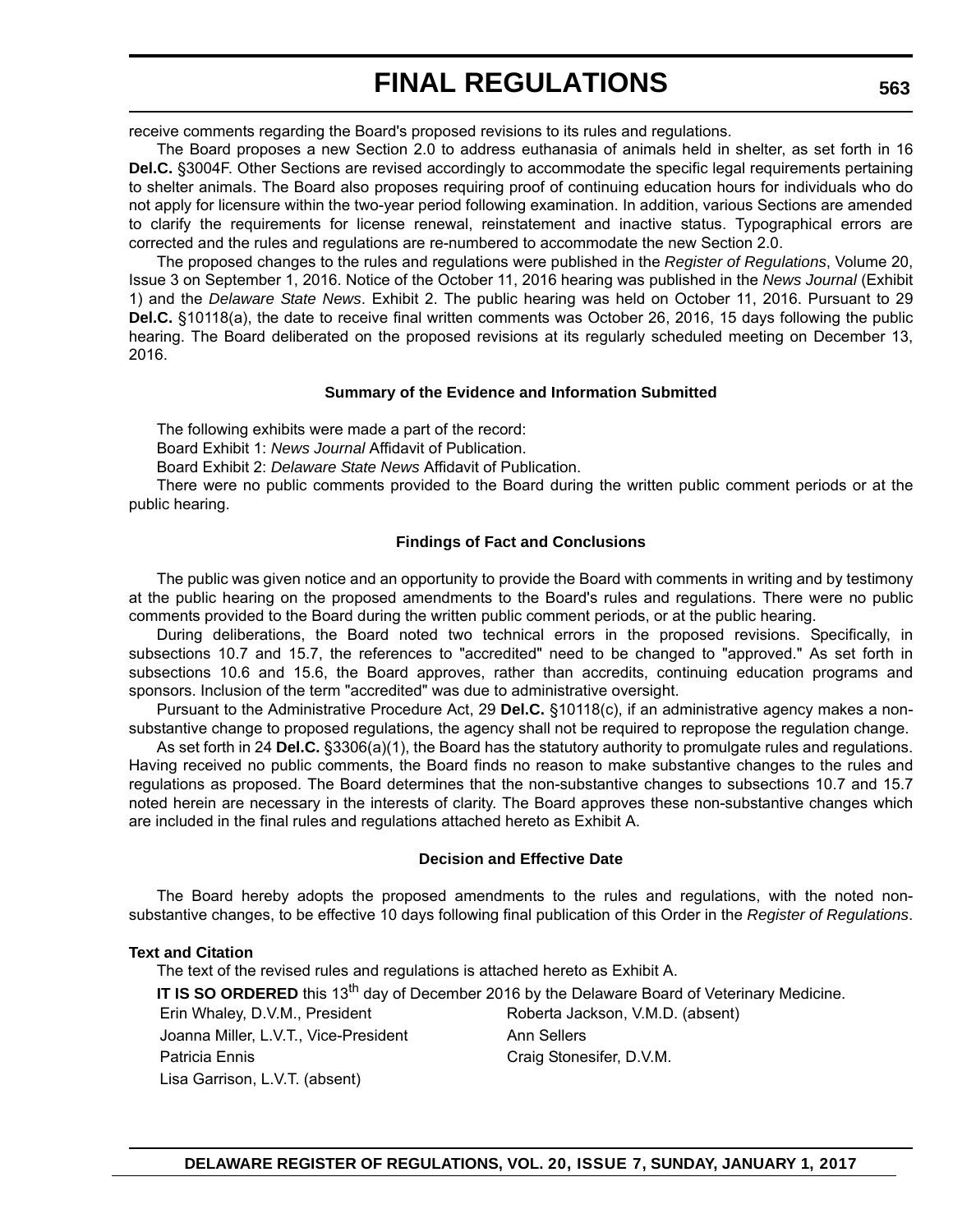### **3300 Board of Veterinary Medicine** *(Break in Continuity of Sections)*

### **910.0 Continuing Education for Veterinarians** (**24 Del.C. §3309(b)**)

### *(Break in Continuity Within Section)*

910.7 The Board may at any time re-evaluate an **[accredited approved]** course or sponsor and withdraw future approval of a previously **[accredited approved]** continuing education course or sponsor. *(Break in Continuity of Sections)*

## **145.0 Continuing Education for Veterinary Technicians** (**24 Del.C. §3309(b)**)

### *(Break in Continuity Within Section)*

145.7 The Board may at any time re-evaluate an **[accredited approved]** course or sponsor and withdraw future approval of a previously **[accredited approved]** continuing education course or sponsor.

**\*Please note that no additional changes were made to the regulation as originally proposed and published in the September 2016 issue of the** *Register* **at page 168 (20 DE Reg. 168). Therefore, the final regulation is not being republished here in its entirety. A copy of the final regulation is available at: [3300 Board of Veterinary Medicine](http://regulations.delaware.gov/register/january2017/final/20 DE Reg 562 01-01-17.htm)**

## **DIVISION [OF PROFESSIONAL REGULATION](http://dpr.delaware.gov/)** Statutory Authority: 16 Delaware Code, Section 4731 (16 **Del.C.** §4731)

### **ORDER**

## **[Uniform Controlled Substances Act Regulations](#page-4-0)**

#### **NATURE OF THE PROCEEDINGS**

The Delaware Secretary of State ("Secretary"), through the Controlled Substance Advisory Committee ("Committee"), initiated proceedings to revise the Uniform Controlled Substance Act rules and regulations to add a new Section 9.0 pertaining to the safe prescribing of opioid analgesics. The proceedings to adopt regulations were initiated pursuant to 29 **Del.C.** §10115 and the authority as prescribed by 16 **Del.C.** §4731(a).

On July 1, 2015, proposed revisions to the rules and regulations were published in the Delaware *Register of Regulations*, Volume 19, Issue 1. A public hearing was held on July 29, 2015 before the Committee. At its meeting on September 23, 2015, the Committee deliberated on the evidence presented and recommended certain revisions to the Secretary. The Secretary considered both the evidence presented and the Committee's recommendations.

Based on that review, the Secretary struck the version of the rules and regulations published on July 1, 2015. On May 1, 2016, revised rules and regulations were published in the Delaware *Register of Regulations*, Volume 19, Issue 11. The Secretary solicited written comments from the public regarding the proposed rules and regulations allowing the period of time for such submissions to remain open for the 30 days mandated by 29 **Del.C.** §10118(a).

The Secretary received thirty-two written submissions. Based on those written comments, the rules and regulations were revised further. The current proposed regulations ("Proposed Regulations") were published in the *Register of Regulations* on July 1, 2016, Volume 20, Issue 1. The Secretary solicited written comments from the public regarding the Proposed Regulations allowing the period of time for such submissions to remain open for the 30 days mandated by 29 **Del.C.** §10118(a).

**DELAWARE REGISTER OF REGULATIONS, VOL. 20, ISSUE 7, SUNDAY, JANUARY 1, 2017**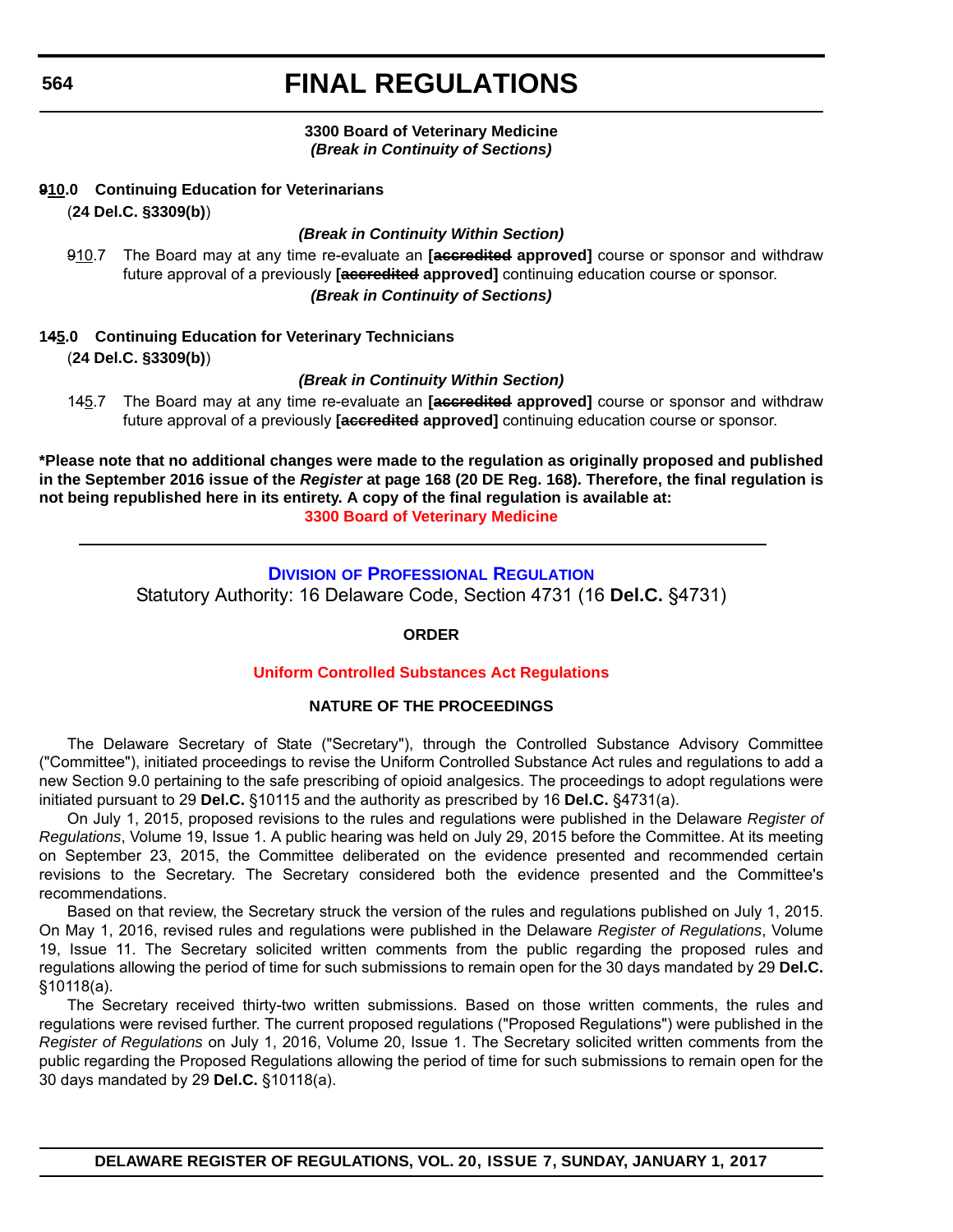#### **Summary of the Evidence**

The following written comments were submitted in response to the Proposed Regulations published on July 1, 2016:

**Exhibit 1:** July 29, 2016 letter from Katie Duensing, J.D., Assistant Director for Legislative and Regulatory Affairs, State Pain Policy Advocacy Network, Academy of Integrative Pain Management.

**Exhibit 2:** August 1, 2016 letter from Dorothy Moore, M.D., President, Medical Society of Delaware.

#### **Secretary of State's Findings and Conclusions**

Pursuant to 16 **Del.C.** §4731(a), the Secretary has the statutory authority to promulgate rules and regulations relating to the registration and control of the manufacture, distribution and dispensing of controlled substances within this State. The Secretary has reviewed and considered the written comments submitted in response to the Proposed Regulations.

In Exhibit 1, Ms. Duensing reiterated some of the concerns set forth in her May 31, 2016 letter, which was submitted in response to proposed rules and regulations published May 1, 2016. Specifically, Ms. Duensing commented that subsection 9.7.3's requirement of fluid drug screens every six months could be cost prohibitive for many patients, including Medicaid beneficiaries. Ms. Duensing stated that Delaware Medicaid limits the coverage of urine screens to situations where there is an acute change in the patient's physical or mental status. Ms. Duensing suggested aligning Section 9.7.3 with Section 9.6.2, allowing for practitioner discretion, or aligning Section 9.7.3 with the Medicaid rules. Ms. Duensing further suggested amending Section 9.7.3 to include screening options other than fluid drug screens, such as behavioral assessments. Ms. Duensing added that qualitative point-of-care immunoassay testing that can be conducted in a clinical setting is less expensive than lab testing but also less accurate.

Section 9.0 does not specify a particular method of drug screening and does not require that the screening be done through lab testing. In short, the Proposed Regulations permit the use of the type of home drug screening kits which Ms. Duensing described as less expensive but less accurate. In-office drug screening can be used as an assessment tool to be considered in conjunction with other methods of patient assessment, such as the behavioral assessments suggested by Ms. Duensing. However, in light of the urgency of the drug crisis that the Proposed Regulations are designed to address, an absolute requirement of a fluid drug screen is necessary.

In Exhibit 2, Dr. Moore highlighted once again some of the concerns set forth in her May 31, 2016 letter submitted in response to the proposed rules and regulations published on May 1, 2016. Dr. Moore stated that regulations should be just one tactic in a multi-faceted approach to address the problem of prescription abuse and diversion. She added that the State and the medical community can better affect behavioral change through specialty-specific prescribing guidelines as opposed to "reflexively" enacted, "one-size-fits-all," restrictive regulations.

The drafting and multiple re-draftings of the Proposed Regulations have been carefully done with numerous early opportunities for stakeholders to be involved in this process. Public comment has been taken into account and the Proposed Regulations have been revised and re-published accordingly. There is no question that Delaware, and the United States, are in a period of a critical prescription and illicit drug problem. The Proposed Regulations have been promulgated as one important part of a multi-faceted approach to the current crisis. The other elements needed to combat the drug abuse and diversion problem have been discussed over the past 12 - 18 months in various public forums, especially during meetings of the Delaware Prescription Drug Action Committee ("PDAC"), which is co-chaired by a member of the MSD.

With respect to more specific comments, Dr. Moore requested a definition of "7-day episode" in subsection 9.6 to address questions and confusion as to when the 7 days is initiated and how it will be implemented. This term is not referenced in the Proposed Regulation. There is however reference to "seven day supply":

9.6 Subsequent prescriptions. After the first time outpatient prescription, or after the patient has been issued outpatient prescription(s) totaling up to a seven day supply, prior to issuing a subsequent prescription for an opioid analgesic for Acute Pain, the practitioner must perform an appropriate evaluation of the patient's medical history and condition….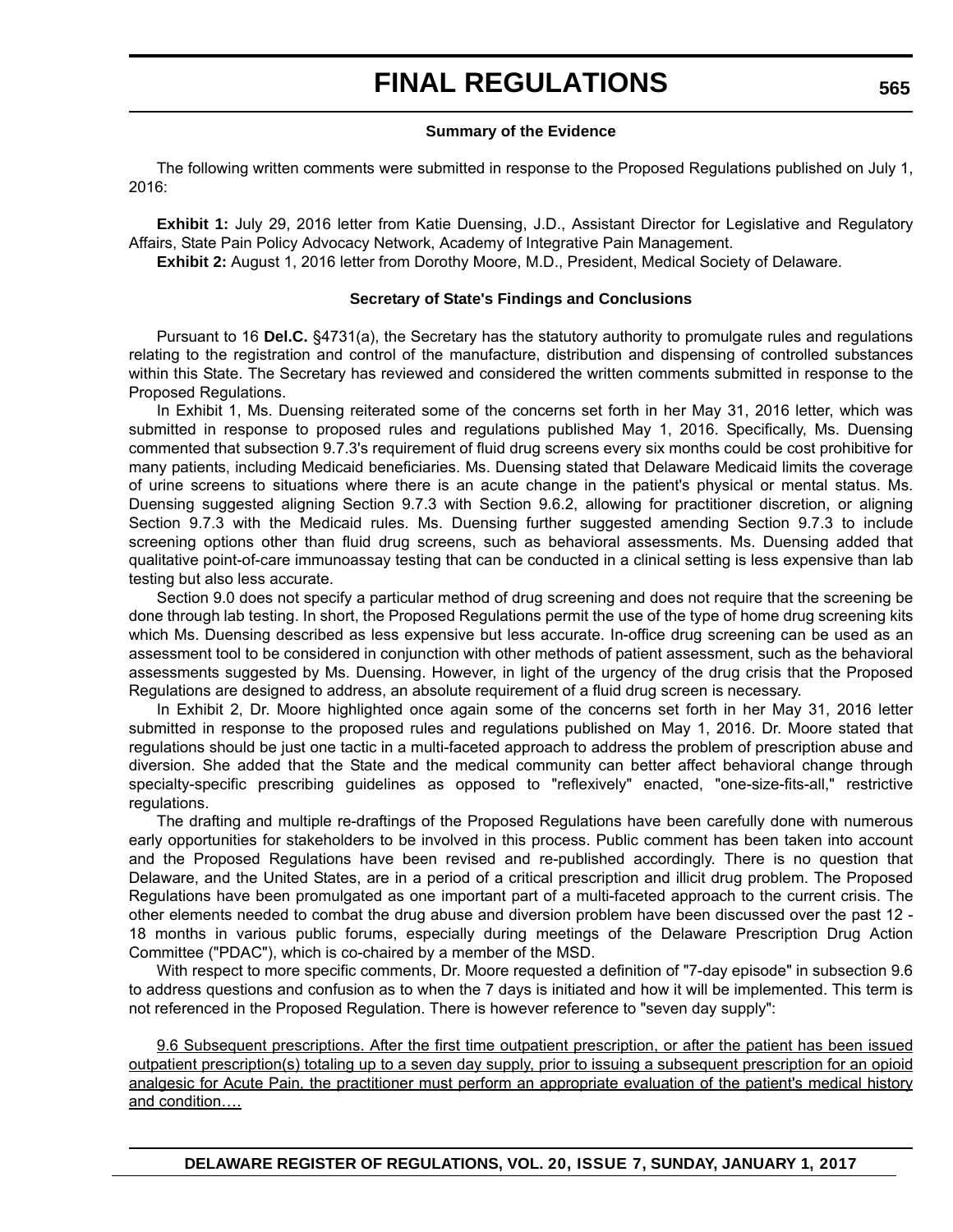#### **566**

## **FINAL REGULATIONS**

Proposed subsection 9.6 clearly describes what will trigger the requirement of an "appropriate evaluation."

Dr. Moore also asked that the "physical examination" requirement in subsection 9.6.3 be changed to "periodic" physical examination on the basis that not every re-fill will require a need for a complete physical examination. As set forth in proposed subsection 9.6.3 below, the requisites of the examination are not specified beyond the required documented discussion about opioid analgesics.

9.6.3 Conduct a physical examination which must include a documented discussion between the practitioner and patient to: Elicit relevant history, explain the risks and benefits of opioid analgesics and possible alternatives to the use of opioid analgesics, identify other treatments tried or considered, and determine whether opioid analgesics are contra-indicated;

Given the risks posed by opioid analgesics, a limited evaluation of this nature is appropriate before issuing another prescription.

Dr. Moore further requested that emergency room physicians be exempt from Section 9.0's requirements. In support of this request, Dr. Moore stated that emergency room physicians already limit themselves to 72 hours of prescriptions and query the PMP for "patients of concern." If emergency room physicians prescribe no more than 72 hours of prescriptions, then the requirements of Section 9.0 will not be triggered.

Dr. Moore also addressed concerns that have already been addressed. In the May 31, 2016 correspondence, the MSD asked for a change from "urine" drug screen to "fluid" drug screen to allow for future advances in medical technology. This request was accommodated in the Proposed Regulations published July 1, 2016. Now, Dr. Moore has asked that "fluid" be changed to "urine or fluid." The term "fluid" would certainly encompass urine and no further revision is required. Dr. Moore has once again objected to subsection 9.7.8 as not feasible based on the supply and demand of physicians with subspecialties in addiction. As a threshold matter, referral to a specialist is at the practitioner's discretion. Further, in order to accommodate the original concerns, subsection 9.7.8 was amended to add "addiction specialist."

Finally, in response to Dr. Moore's request that the State provide standardized forms for Treatment Agreements and Informed Consent, PDAC will be provided with numerous examples used in other states for review and comment.

Having addressed these most recent comments, the Secretary finds that the Proposed Regulations published July 1, 2016 in the *Register of Regulations* serve to address the state-wide health crisis caused by the abuse and diversion of opioid analgesics by setting forth minimum requirements for the treatment of both acute and chronic pain. As promulgated, Section 9.0 will enable practitioners to meet the goal of addressing drug overdose, abuse and diversion while ensuring patient access to safe and effective pain care. The Secretary concludes that no further revision is needed and approves the Proposed Regulations as published July 1, 2016.

#### **Decision and Effective Date**

The Secretary hereby adopts the Proposed Regulations to be effective April 1, 2017.

## **Text and Citation**

The text of the revised rules and regulations is attached hereto as Exhibit A.

**IT IS SO ORDERED** this 15th day of December, 2016.

## **SECRETARY OF STATE**

Jeffrey W. Bullock

**\*Please note that no changes were made to the regulation as originally proposed and published in the July 2016 issue of the** *Register* **at page 31 (20 DE Reg. 31). Therefore, the final regulation is not being republished. A copy of the final regulation is available at:**

**[Uniform Controlled Substances Act Regulations](http://regulations.delaware.gov/register/january2017/final/20 DE Reg 564 01-01-17.htm)**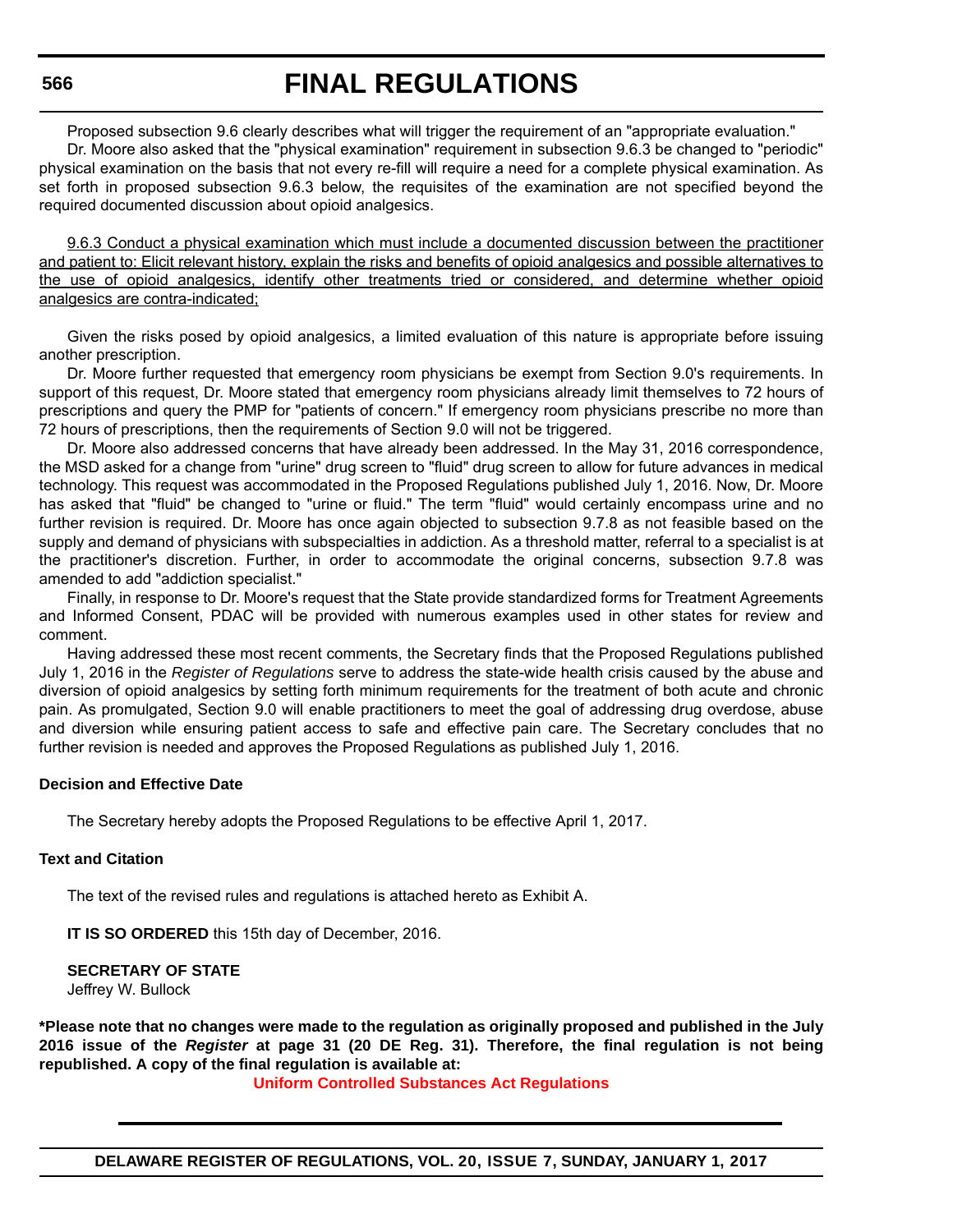## **[DEPARTMENT OF NATURAL RESOURCES AND ENVIRONMENTAL](http://www.dnrec.delaware.gov/air/Pages/Default.aspx)  CONTROL**

**DIVISION OF AIR QUALITY**

Statutory Authority: 7 Delaware Code, Chapter 60 (7 **Del.C.** Ch. 60)

**Secretary's Order No.: 2016-A-0047**

**[Final Revisions to Delaware's State Implementation Plan \("SIP"\) to address the Start-up, Shutdown, and](#page-4-0)  Malfunction SIP Call of the United States Environmental Protection Agency (U.S. EPA)**

#### **Date of Issuance: November 21, 2016 Effective Date of the Amendment: January 11, 2017**

Under the authority vested in the Secretary of the Department of Natural Resources and Environmental Control ("Department" or "DNREC") pursuant to 7 **Del.C.** §§6006, 6010, the following findings of fact based on the record, reasons and conclusions are entered as an Order of the Secretary in the above-referenced regulatory proceeding.

### **Background, Procedural History and Findings of Fact**

This Order relates to the proposed Revisions to the Delaware State Implementation Plan ("SIP") to address the Start-up, Shutdown, and Malfunction ("SSM") SIP Call of the United States Environmental Protection Agency ("USEPA", "EPA") of June 12, 2015 (see 80 FR 33840). As a result of a petition to EPA by the Sierra Club, the EPA has identified thirty-six (36) states with inadequate SIPs as they relate to SSM activities. EPA has specifically identified seven (7) existing Delaware rules in the SIP Call. The seven Delaware regulations cited by EPA were 7 **DE Admin. Code** 1104, 1105, 1108, 1109, 1114, 1124, and 1142. As a result, Delaware is proposing revisions to four of these regulations, as follows, to wit: 7 **DE Admin. Code** 1104, 1105, 1124 and 1142.

While the three remaining regulations noted above (7 **DE Admin. Code** 1108, 1109, and 1114) are also part of the aforementioned SIP Call, the Department is not proposing revisions to the same at this time. 7 **DE Admin. Code** 1109 and 1114 are at this present time being removed from the SIP. With regard to 7 **DE Admin. Code** 1108, the Department had already removed the offending SSM language when that regulation was last revised in 2013. As such, the Department is formally addressing all three of these remaining regulations, but not proposing any amendments to the same as part of this present action.

It should be noted that the Department received comments prior to the public hearing of October 25, 2016 from both the Sierra Club and the EPA on the aforementioned proposed regulatory Amendments and SIP revisions. As noted within the Department's Technical Response Memorandum ("TRM") prepared in this matter by the Division of Air Quality ("DAQ"), Delaware does not agree that its SIP is deficient. Despite this disagreement, the Department has proposed these Amendments to both its regulations and SIP as referenced above, to avoid the imposition of potential federal Clean Air Act ("CAA") sanctions. Delaware has designed the proposed revisions to (1) remove the Director's discretion provisions from the SIP that EPA believes fail to comply with the CAA, (2) comport with EPA guidance and the regulatory structure the EPA has established in other actions, and (3) maintain the elements removed from the SIP as State-only requirements, because Delaware believes the conditions are necessary to administer good air quality management policy. Further, Delaware believes that, from an environmental perspective, the proposed revisions reflect no change at all, because the proposal retains the disputed provisions as State-enforceable-only provisions. Lastly, Delaware opines that, from EPA's perspective, the removal of the offending provisions from the SIP should be considered as SIP strengthening, thus approvable and noncontroversial.

The Department has the statutory basis and legal authority to act with regard to the proposed regulatory Amendments and SIP revisions as referenced above, pursuant to 7 **Del.C.** Chapter 60. The aforementioned proposed Amendments and SIP revisions were initially published in the October 1, 2016 edition of the Delaware *Register of Regulations*, and were presented and thoroughly vetted by the Department at the public hearing held on October 25, 2016. Members of the public attended that hearing, however, no comment was received by the Department at that time. Consistent with 29 **Del.C.** §10118(a), the public hearing record remained open for public comment through November 9, 2016, however, none was received during the post-hearing phase of this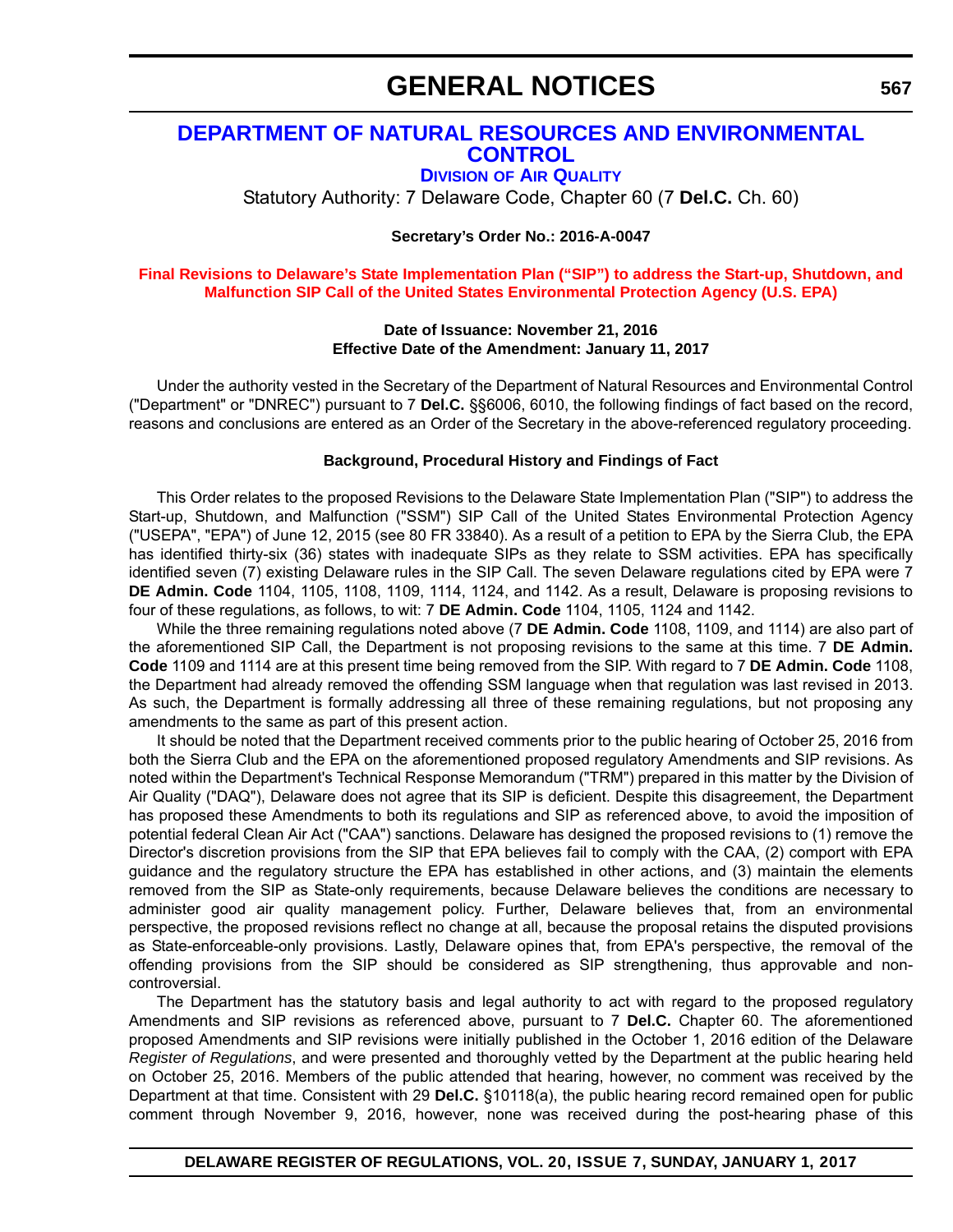#### **568**

## **GENERAL NOTICES**

promulgation. All proper notification and noticing requirements concerning the aforementioned regulatory Amendments and proposed SIP revisions were met by the Department in this matter.

The Department's presiding hearing officer, Lisa A. Vest, prepared a Hearing Officer's Report dated November 21, 2016 ("Report"). The Report documents the proper completion of the required regulatory amendment process, establishes the record, and recommends the adoption of the proposed regulatory Amendments and SIP revisions as attached to the Report as Appendix "B".

#### **Reasons and Conclusions**

Based on the record developed by the Department's experts and established by the Hearing Officer's Report, I find that the proposed Amendments to the following existing Delaware regulations: (1) 7 **DE Admin. Code** 1104, "Particulate Emissions from Fuel Burning Equipment"; (2) 7 **DE Admin. Code** 1105, "Particulate Emissions from Industrial Process Operations"; (3) 7 **DE Admin. Code** 1124, "Control of Volatile Organic Compound Emissions"; (4) 7 **DE Admin. Code** 1142, "Specific Emission Control Requirements", as well as the proposed revisions to the Delaware SIP, are well-supported. Therefore, the recommendations of the Hearing Officer are hereby adopted, and I direct that the same be promulgated as final.

I find that the Department's experts in the Division of Air Quality fully developed the record to support adoption of both the aforementioned regulatory Amendments and SIP revisions. The promulgation of the regulatory Amendments and proposed SIP revisions referenced above will enable the Department to (1) remove the Director's discretion provisions from the SIP that EPA believes fail to comply with the CAA; (2) comport with EPA guidance and the regulatory structure the EPA has established in other actions; (3) maintain the elements removed from the SIP as State-only requirements because Delaware believes the conditions are necessary to administer good air quality management policy, as referenced above; and (4) avoid the imposition of CAA sanctions.

In conclusion, the following reasons and conclusions are entered:

1. The Department has the statutory basis and legal authority to act with regard to the proposed amendments to 7 **DE Admin. Code** 1104, "Particulate Emissions from Fuel Burning Equipment"; 7 **DE Admin. Code** 1105, "Particulate Emissions from Industrial Process Operations"; 7 **DE Admin. Code** 1124, "Control of Volatile Organic Compound Emissions"; and 7 **DE Admin. Code** 1142, "Specific Emission Control Requirements", as well as the proposed revisions to the Delaware SIP, pursuant to 7 **Del.C.** Ch. 60;

2. The Department has jurisdiction under its statutory authority, pursuant to 7 **Del.C.** Ch. 60, to issue an Order adopting these proposed regulatory amendments and SIP revisions as final;

3. The Department provided adequate public notice of the proposed regulatory amendments and SIP revisions, and all proceedings in a manner required by the law and regulations, provided the public with an adequate opportunity to comment on the proposed regulatory amendments and SIP revisions, including at the time of the public hearing held on October 25, 2016, and held the record open through close of business on November 9, 2016, consistent with 29 **Del.C.** §10118(a), in order to consider public comment on these proposed regulatory amendments before making any final decision;

4. The Department's Hearing Officer's Report, including its established record and the aforementioned recommended regulatory Amendments and proposed SIP revisions as set forth in Appendix "B", are hereby adopted to provide additional reasons and findings for this Order;

5. Promulgation of the aforementioned regulatory Amendments and proposed SIP revisions will enable the Department to (1) remove the Director's discretion provisions from the SIP that EPA believes fail to comply with the CAA; (2) comport with EPA guidance and the regulatory structure the EPA has established in other actions; (3) maintain the elements removed from the SIP as State-only requirements because Delaware believes the conditions are necessary to administer good air quality management policy, as referenced above; and (4) avoid the imposition of CAA sanctions;

6. The Department has reviewed these proposed regulatory amendments in the light of the Regulatory Flexibility Act, consistent with 29 **Del.C.** Ch. 104 (version applicable to all regulations initially published on or after January 1, 2016), and has selected Exemption "B5" regarding same, as the proposed regulation Amendments are required by federal law. Moreover, the Department believes these proposed regulatory Amendments to be lawful, feasible and desirable, and that the recommendations as proposed should be applicable to all Delaware citizens equally;

7. The Department's proposed SIP revision, as published in the October 1, 2016 Delaware *Register of Regulations*, and as set forth in Appendix "B" as noted above, is adequately supported, is not arbitrary or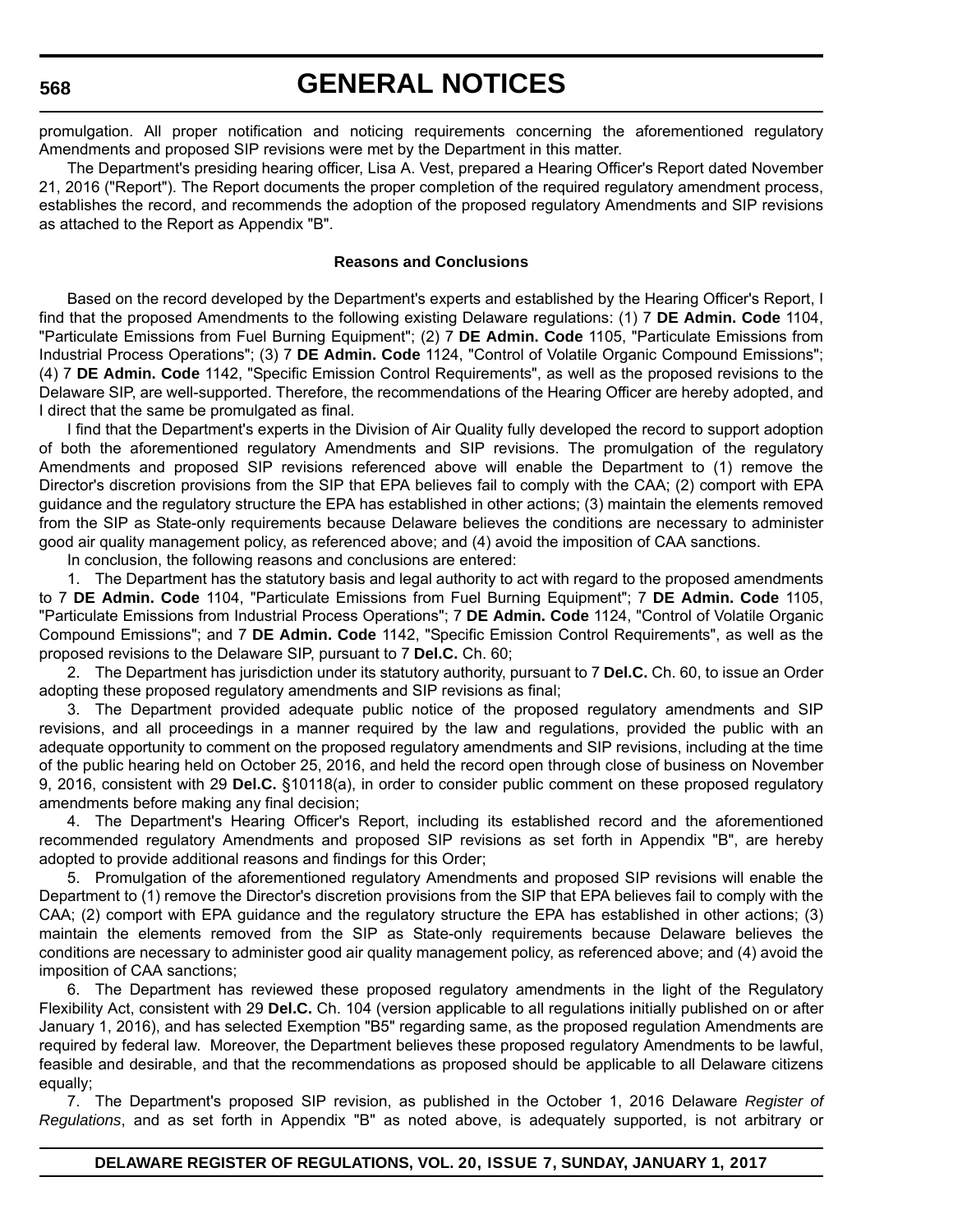capricious, and is consistent with the applicable laws and regulations. Consequently, they are approved as final regulatory amendments, which shall go into effect ten days after its publication in the next available issue of the Delaware *Register of Regulations*; and

8. The Department shall submit this Order approving as final regulatory amendments to 7 **DE Admin. Code** 1104, "Particulate Emissions from Fuel Burning Equipment"; 7 **DE Admin. Code** 1105, "Particulate Emissions from Industrial Process Operations"; 7 **DE Admin. Code** 1124, "Control of Volatile Organic Compound Emissions"; and 7 **DE Admin. Code** 1142, "Specific Emission Control Requirements", as well as the proposed revisions to the Delaware SIP, to the Delaware *Register of Regulations* for publication in its next available issue, and provide such other notice as the law and regulation require and the Department determines is appropriate.

David S. Small **Secretary** 

*Proposal*

### **Delaware** *State Implementation Plan Revision*

## **Revision to Satisfy EPA's State Implementation Plan (SIP) Call Related to Air Emissions During Equipment Start-up and Shutdown**

## **Submitted To U.S. Environmental Protection Agency**

## **Submitted By Delaware Department of Natural Resources and Environmental Control**

## **September 15, 2016**

## **1. Introduction**

On June 12, 2015 the EPA, identified the State Implementation Plans (SIPs) of 36 states as inadequate because they allegedly allowed unregulated excess emissions (80 FR 33840). Seven Delaware regulations were cited in this SIP Call because the EPA believes the regulations do not appropriately restrict emissions during startup or shutdown events. The seven Delaware regulations are: 7 **DE Admin. Code** 1104, 1105, 1108, 1109, 1114, 1124 and 1142.

Delaware does not agree with the EPA for the reasons cited in the comments Delaware made to the EPA docket. Despite this disagreement Delaware is revising the Delaware's SIP to comport with the EPA SIP Call to ensure the State is not subject to punitive CAA sanctions. This document details the revisions Delaware is making to the SIP, and demonstrates that these revisions comport with the EPA's interpretation of the CAA and are consistent with the EPA's approach for attainment and maintenance of all National Ambient Air Quality Standards (NAAQS).

## **2. SIP Revision and Impact Analysis**

2.1. 7 **DE Admin. Code** 1104, Particulate Emissions from Fuel Burning Equipment

2.1.1. Delaware requests that EPA revise 7 **DE Admin. Code** 1104, Particulate Emissions from Fuel Burning Equipment, in the Delaware SIP as follows<sup>1</sup>:

1.5 The provisions of this Regulation shall not apply to the start up and shutdown of equipment which operates continuously or in an extended steady state when emissions from such equipment during start-up and shutdown are governed by an operation permit issued pursuant to the provisions of 2.0 of 7 **DE Admin. Code** 1102.

1. Along with the new provision (i.e., 2.2) the two provisions that are removed from the SIP (i.e., 1.5 and 2.1) will be retained and enforced by Delaware through the State regulation.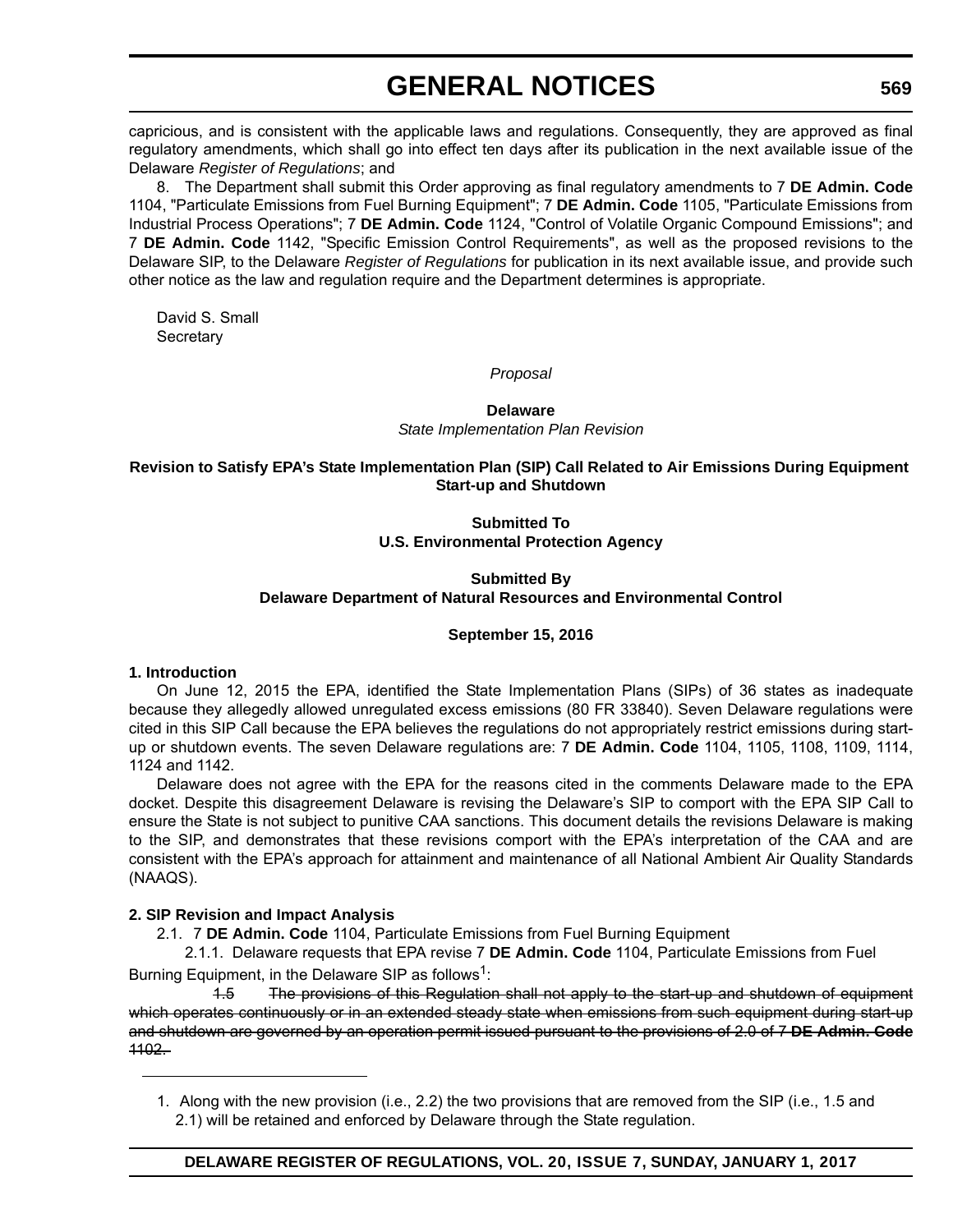2.1 ReservedNo person shall cause or allow the emission of particulate matter in excess of 0.3 pound per million BTU heat input, maximum two-hour average, from any fuel burning equipment.

2.2 No person shall cause or allow the emission of particulate matter in excess of 0.3 pound per million BTU heat input, maximum 30-day rolling average, from any fuel burning equipment.

2.1.2. Impact on attainment and maintenance of NAAQS. This revision provides the opportunity for any subject source to compensate for higher emission rates during startup or shutdown events by operating at corresponding lower rates during normal operations, so long as continuous compliance is demonstrated on a 30 day rolling average basis. This revision does not change the existing continuous emission limit in the SIP, nor will it result in any increase in emissions on a tons per year basis.

2.2. 7 **DE Admin. Code** 1105, Particulate Emissions from Industrial Process Operations

2.1.1. Delaware requests that EPA revise 7 **DE Admin. Code** 1105 Particulate Emissions from Industrial Process Operations, in the Delaware SIP as follows<sup>2</sup>:

1.7 The provisions of this Regulation shall not apply to the start up and shutdown of equipment which operates continuously or in an extended steady state when emissions from such equipment during start-up and shutdown are governed by an operation permit issued pursuant to the provisions of 2.0 of 7 **DE Admin. Code** 1102.

2.1 ReservedNo person shall cause or allow particulate emissions into the atmosphere from any source not provided for in subsequent sections of this Regulation in excess of 0.2 grains per standard cubic foot.

2.2 No person shall cause or allow particulate emissions into the atmosphere from any source not provided for in subsequent sections of this Regulation in excess of 0.2 grains per standard cubic foot on a 30-day rolling average basis.

2.1.2. Impact on attainment and maintenance of NAAQS. This revision provides the opportunity for any subject source to compensate for higher emission rates during startup or shutdown events by operating at corresponding lower rates during normal operations, so long as continuous compliance is demonstrated on a 30 day rolling average basis. This revision does not change the existing continuous emission limit in the SIP, nor will it result in any increase in emissions on a tons per year basis.

2.3. 7 **DE Admin. Code** 1108, Sulfur Dioxide Emissions from Fuel Burning Equipment. For 7 **DE Admin. Code** 1108 the provision EPA identified as deficient (i.e., 1.2) was removed from the Regulation under Secretary's Order (2013-A-0021), which was signed on 6/11/2013 and submitted to the EPA as a SIP revision. Since this SIP Call only deals with 1.2 of 1108, and since the revised regulation which does not include 1.2 was submitted to the EPA as a SIP revision, no further action is required under this SIP Call by Delaware relative to 7 **DE Admin. Code** 1108.

Since the cited provision has been removed from the Delaware Regulation, and because the EPA has indicated the cited provision allows for excess emissions, this revision comports with the EPA's interpretation of the CAA and is consistent with the EPA's approach for attainment and maintenance of all National Ambient Air Quality Standards (NAAQS).

2.4. 7 **DE Admin. Code** 1109, Emissions of Sulfur Compounds from Industrial Operations. For 7 **DE Admin. Code** 1109 Delaware requests that the EPA remove the entire regulation from the Delaware SIP 3.

Delaware believes existing federal requirements like, for example, New Source Performance Standards are adequate to ensure attainment and maintenance of sulfur related NAAQS in Delaware. Delaware believes that removal of this regulation from the SIP will not result in any increase in emissions on a ton per year basis, and that this revision comports with the EPA's interpretation of the CAA and is consistent with the EPA's approach for attainment and maintenance of all NAAQS.

2.5.7 **DE Admin. Code** 1114, Visible Emissions. For 7 **DE Admin. Code** 1114 Delaware requests that the EPA remove the entire regulation from the Delaware SIP<sup>4</sup>.

Delaware believes existing federal requirements like, for example, New Source Performance Standards regulate visible emissions, plus other Delaware SIP regulations that regulate fine particulate matter and fine particulate matter precursors (e.g., 1108 and 1146) are adequate to ensure attainment and maintenance of any particulate related NAAQS in Delaware. Further, there is no quantifiable relationship between visibility emissions

- 3. The regulation will be retained and enforced by Delaware.
- 4. The regulation will be retained and enforced by Delaware.

<sup>2.</sup> Along with the new provision (i.e., 2.2) the two provisions that are removed from the SIP (i.e., 1.7 and 2.1) will be retained and enforced by Delaware though the State regulation.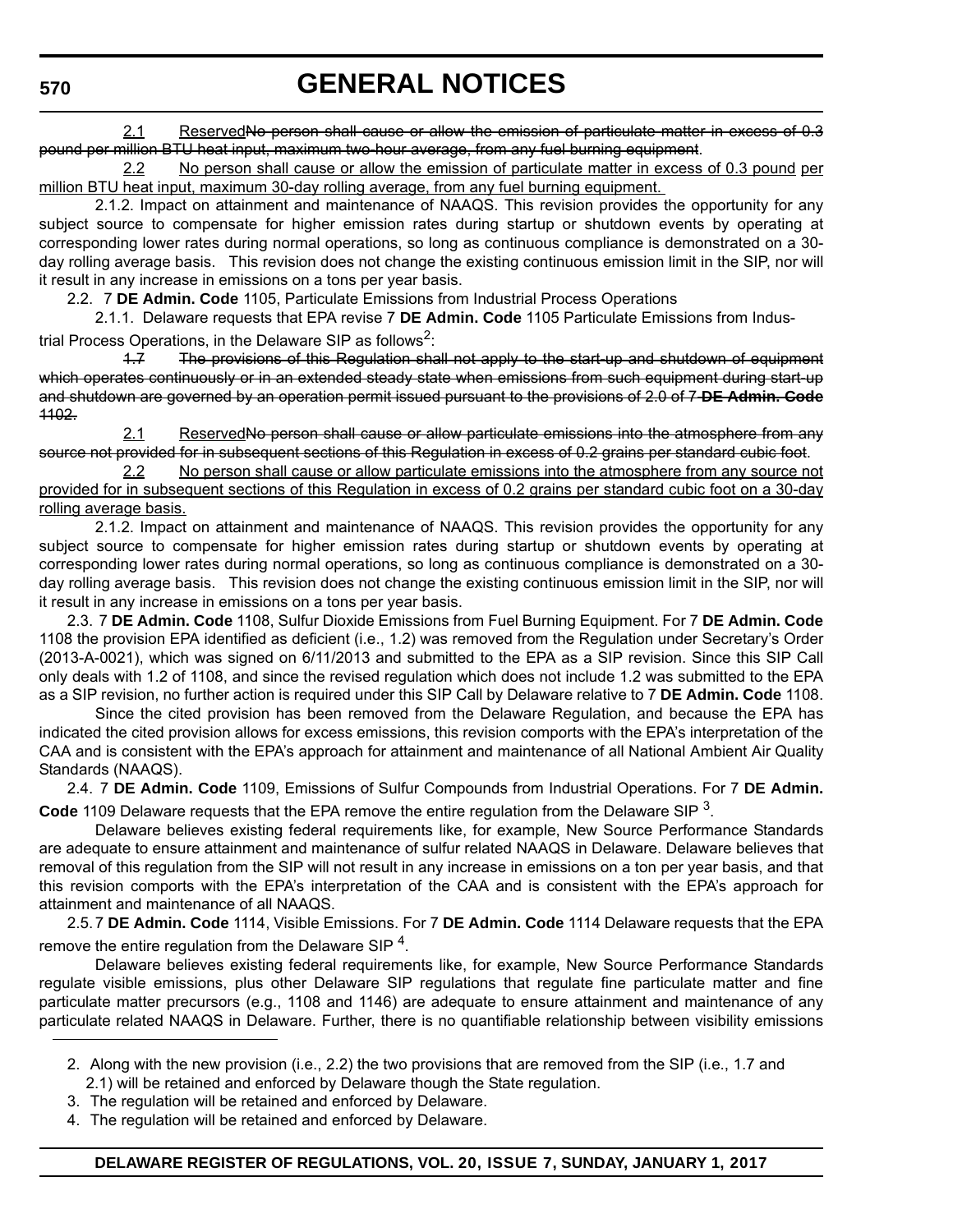and fine particulate matter emissions. Delaware believes that removal of this regulation from the SIP will not result in any increase in emissions on a ton per year basis, and that this revision comports with the the EPA's interpretation of CAA and is consistent with the EPA's approach for attainment and maintenance of all NAAQS.

2.6.7 **DE Admin. Code** 1124, Control of Volatile Organic Compound Emissions. For 7 **DE Admin. Code** 1124 Delaware requests that the EPA remove the provision EPA identified as deficient (1.4) from the Delaware SIP as follows:

1.4 Reserved The provisions of this regulation shall not apply to the startup and shutdown of equipment which operates continuously or in an extended steady state when emissions from such equipment during startup and shutdown are governed by an Operating Permit issued pursuant to the provisions of 2.0 of 7 **DE Admin. Code** 1102.

Since the cited provision has been removed from the Delaware Regulation, and because the EPA has indicated the cited provision allows for excess emissions, this revision should be considered as strengthening the SIP and one which comports with the EPA's interpretation of the CAA and is consistent with EPA's approach for attainment and maintenance of all NAAQS.

2.7.7 **DE Admin. Code** 1142, Section 2.0, Control of NOx Emissions from Industrial Boilers and Process Heaters at Petroleum Refineries. For 7 **DE Admin. Code** 1142 Delaware requests that the EPA remove the provision EPA identified as deficient (2.3.1.6) from the Delaware SIP as follows:

2.3.1.6 Reserved The standards set out in 2.3 of this regulation shall not apply to the start-up and shutdown of equipment when emissions from such equipment during a start-up and shutdown are addressed in an operation permit issued pursuant to the provisions of 7 **DE Admin.** Code 1102.

Since the cited provision has been removed from the Delaware Regulation, and because the EPA has indicated the cited provision allows for excess emissions, this revision should be considered as strengthening the SIP and one which comports with the CAA and is consistent with EPA's approach for attainment and maintenance of all NAAQS.

#### **3. Conclusion**

Based on the analysis in the previous section of this document, Delaware concludes that this regulatory revision including the identified SIP revision will not have any adverse impact on Delaware's overall efforts for attaining and maintaining all NAAQS. Therefore, this SIP revision and its analysis meet the anti-backsliding provision of CAA Sec. 110(1).

## **[DEPARTMENT OF STATE](http://dpr.delaware.gov/)**

## **DIVISION OF PROFESSIONAL REGULATION**

## **3700 BOARD OF SPEECH/LANGUAGE PATHOLOGISTS, AUDIOLOGISTS AND HEARING AID DISPENSERS**

Statutory Authority: 24 Delaware Code, Section 3706(a)(1) (24 **Del.C.** §3706(a)(1)) 24 **DE Admin. Code** 3700

#### **[3700 Board of Examiners of Speech/Language Pathologists, Audiologists & Hearing Aid Dispensers](#page-4-0)**

Pursuant to 24 **Del.C.** §3706(a)(1), the Board of Speech/Language Pathologists, Audiologists and Hearing Aid Dispensers ("Board") proposes revisions to its rules and regulations.

On October 1, 2015, proposed revisions to the rules and regulations were published in the Delaware *Register of Regulations,* Vol. 19, Issue 4. Specifically, the Board's proposed amendments struck the current Section 9.2.1.4, which addresses practice by telecommunications, and added a new Section 10.0, pertaining to telepractice. The new Section 10.0 sets forth standards and requirements in order to allow licensees to engage in telepractice while protecting the public.

A public hearing was held on November 17, 2015 before the Board, and the public comment period for written comment was held open for another 15 days. The Board deliberated on the evidence submitted at its meeting on January 19, 2016. Based on those deliberations, the Board made substantive revisions to the proposed rules and regulations. Therefore, the Board strikes the rules and regulations as proposed in the October 1, 2015 *Register of*

**DELAWARE REGISTER OF REGULATIONS, VOL. 20, ISSUE 7, SUNDAY, JANUARY 1, 2017**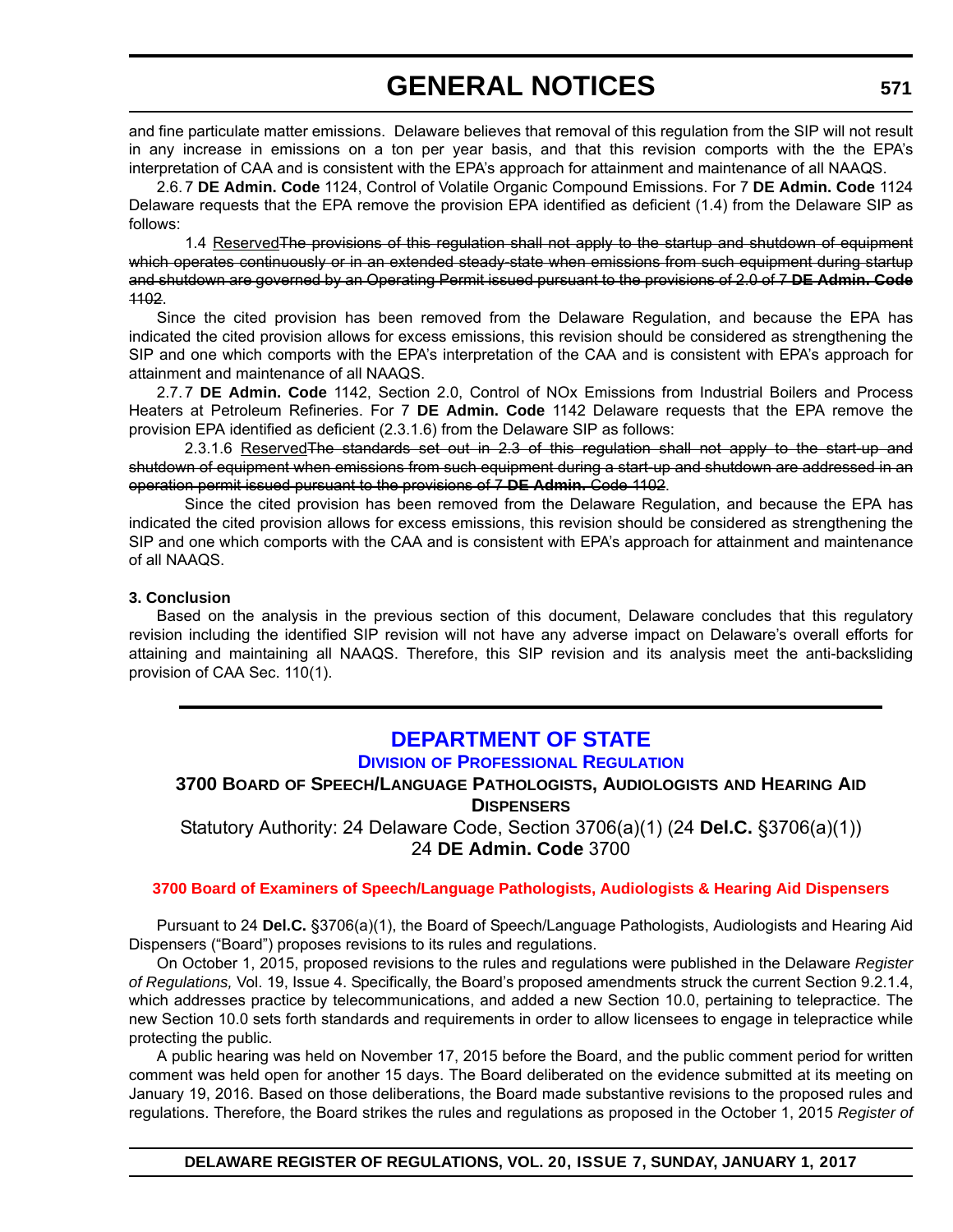**572**

**GENERAL NOTICES**

*Regulations* and proposes revised rules and regulations attached hereto as Exhibit A.

A public hearing was scheduled for November 15, 2016 but has been rescheduled for February 21, 2017 at 2:00 p.m. in the second floor conference room B of the Cannon Building, 861 Silver Lake Boulevard, Dover, Delaware, where members of the public can offer comments. Anyone wishing to receive a copy of the proposed rules and regulations may obtain a copy from the Board of Speech/Language Pathologists, Audiologists and Hearing Aid Dispensers, 861 Silver Lake Boulevard, Dover, Delaware 19904. Persons wishing to submit written comments may forward these to the Board at the above address.

In accordance with 29 **Del.C.** §10118(a), the final date to receive written comments will be March 8, 2017, which is 15 days following the public hearing. The Board will deliberate on all of the public comment at its next regularly scheduled meeting, at which time it will determine whether to adopt the rules and regulations as proposed or make additional changes due to the public comment.

#### **Nature of the Proceedings**

A public hearing was held before the Board on November 17, 2015 in the Cannon Building, 861 Silver Lake Boulevard, Dover, Delaware where members of the public were invited to offer comments on the proposed amendments to the rules and regulations. Members of the public were also invited to submit written comments. In accordance with 29 **Del.C.** §10118(a), the written public comment period was held open until December 2, 2015, which was 15 days following the public hearing. The Board deliberated on the proposed revisions at its regularly scheduled meeting on January 19, 2016.

#### **Summary of the Evidence**

At the November 17, 2015 hearing, the following exhibits were made part of the record:

**Exhibit 1:** *News Journal* Affidavit of Publication.

**Exhibit 2:** *Delaware State News* Affidavit of Publication.

**Exhibit 3:** October 22, 2015 letter from Robert Overmiller of the Governor's Advisory Council for Exceptional Citizens.

Mr. Overmiller requested a limited exception to Section 10.2.1.2 to permit occasional telepractice sessions with a regular client in the jurisdiction where the client is located.

**Exhibit 4:** October 28, 2015 letter from Daniese McMullin-Powell of the State Council for Persons with Disabilities.

Ms. McMullin-Powell shared the concerns set forth in Exhibit 3.

**Exhibit 5:** November 6, 2015 letter from Judith Page, of the American Speech Language Hearing Association. Ms. Page expressed concern regarding the requirement that the client be located in Delaware. She also commented that Delaware licensees, who may be recognized in their field, would be limited to providing services to clients located in Delaware. Ms. Page made a number of suggestions for inclusion in the proposed rules and regulation: Telepractice services must be equivalent to face-to-face services; licensees must comply with professional standards and must have the knowledge and skill to deliver services by telepractice; the use of technology must be appropriate for each client; include calibration of instruments; assess client's candidacy; provide written notification of the right to refuse services by telepractice; and maintain the confidentiality of records;

**Exhibit 6:** Undated written comments from the Delaware Speech Hearing Association.

The comments include a request that Section 10.2.1.2 be amended to reflect the client's legal status as a Delaware resident and to include a consultation exemption.

**Exhibit 7:** November 17, 2015 email and written comments from Illene Courtright.

Ms. Courtright objected to the geographic borders requirement and suggested using instead the legal resident status of the client. She requested an exemption to this requirement for episodic services or informal consultation. Ms. Courtright commented that the informed consent requirement should include the risks and limitations of telepractice.

In addition, testimony was presented, as follows:

Leia Heckman, from the Delaware Speech Hearing Association, addressed the Board regarding her concerns with the proposed regulations. Specifically, Ms. Heckman noted that services provided by telepractice must be equivalent to services face-to-face. Ms. Heckman objected to the requirement that the client must be located in the State of Delaware. This proposed language would limit services for clients who leave the state. Ms.

**DELAWARE REGISTER OF REGULATIONS, VOL. 20, ISSUE 7, SUNDAY, JANUARY 1, 2017**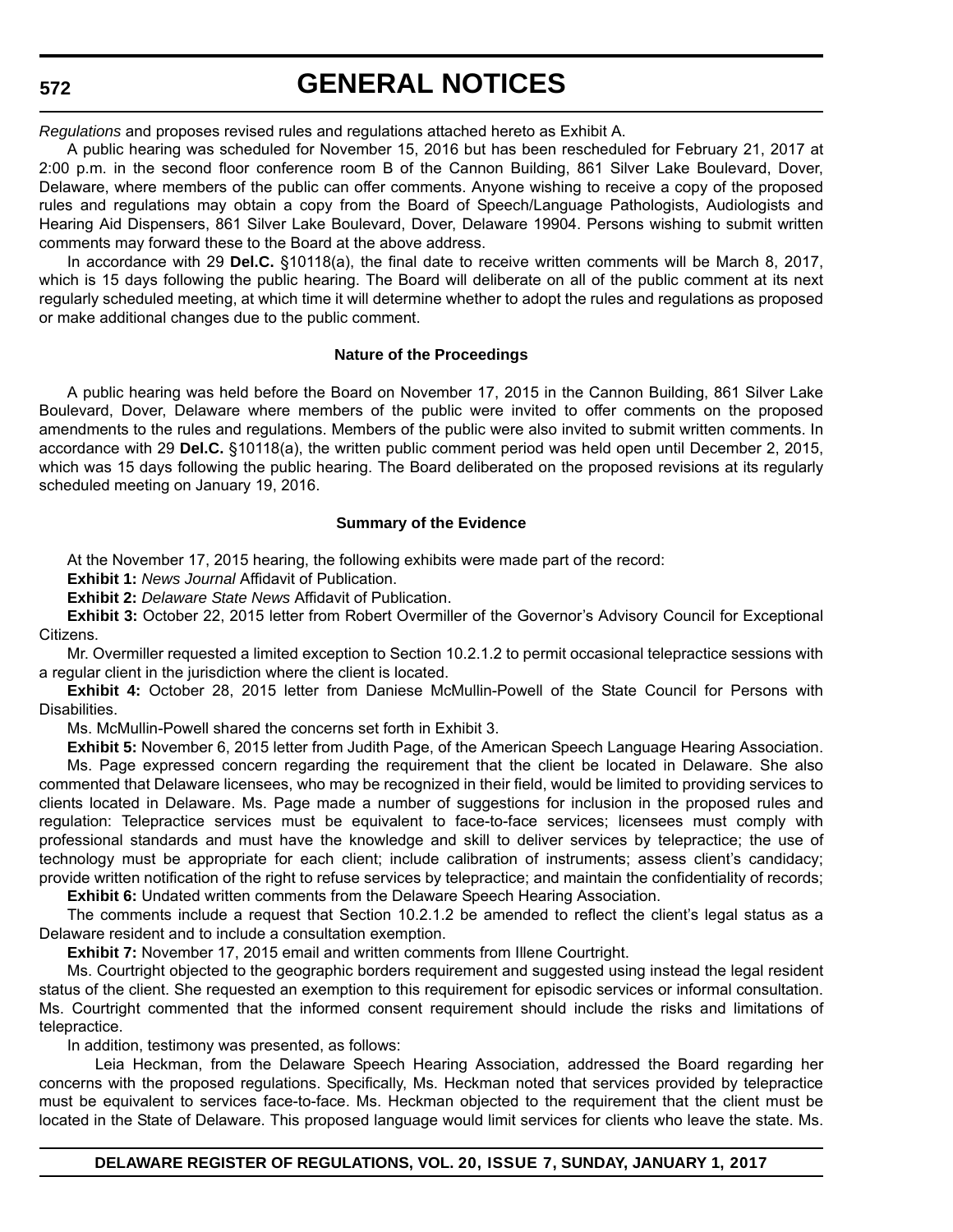Heckman suggested inclusion of ASHA's model language pertaining to informed consent. Ms. Heckman advised the Board that DSHA supports ASHA's model language, and requested that the Board consider adopting the consultation exemption.

Christine Cook, a Delaware speech/language pathologist, addressed the Board regarding her concerns pertaining to proposed Section 10.2.4.2, which requires that consultations be conducted face-to-face. Ms. Cook stated that the Board had advocated for an increase in access to services. This section will limit access. Clients should be able to consult with out of state providers by telepractice. Ms. Cook requested the elimination of Section 10.2.4.2.

Liesel Looney, an audiologist from the Nemours Children's Hospital, addressed the Board with her concerns pertaining to proposed Section 10.2.4.2. Ms. Looney reported that there is only one audiologist in Kent and Sussex County who is conducting follow-ups for newborns who fail hearing screenings. Due to the shortage, children are not getting subsequent follow-up appointments. Section 10.2.4.2 would prevent the provision of services by telepractice to this population. There is a need for providing remote services to families who live far from the hospital and lack transportation. Children in underserved areas aren't getting infant hearing screenings and timely intervention. The professional should be responsible for assessing appropriate care.

During the 15-day window for submission of additional written comments, as required by 29 Del.C. §10118(a), the Board received the following documents, which were marked as Exhibits on January 19, 2016:

**Exhibit 8:** December 1, 2015 letter from Michael Kurliand of Nemours, Alfed I. DuPont Hospital for Children.

Mr. Kurliand objected to inclusion of Sections 10.2.4.2 and Section 10.2.4.1. These sections require face-toface meetings for initial evaluation, re-evaluations and scheduled discharges. Mr. Kurliand stated that these Sections will dramatically limit access to care, particularly in underserved southern Delaware. Mr. Kurliand also objected to Section 10.2.1.2, which requires clients to be located within the borders of Delaware. Mr. Kurliand suggested that the proposed rules and regulations be amended to permit a Delaware licensee to follow established patients that are not physically in the state of Delaware.

**Exhibit 9:** December 1, 2015 letter from Yell Inverso of Nemours, Alfred I. DuPont Hospital for Children.

Ms. Inverso objected to the face-to-face requirements in Section 10.2.4.2. Ms. Inverso stated that this language will limit access to care for many patients, including patients in southern Delaware. Ms. Inverso commented on the impact on audiology services. Due to the limited access to audiology services in southern Delaware, infants are not receiving hearing screenings and recommended follow-up services.

#### **Findings and Conclusions**

The public was given notice and an opportunity to provide the Board with comments in writing and by testimony at the public hearing on the proposed amendments to the Board's rules and regulations.

Pursuant to 24 **Del.C.** §3706(a)(1), the Board has statutory authority to promulgate rules and regulations. The proposed changes seek to establish standards for the delivery of services by telepractice for the professions regulated by the Board.

During deliberations, the Board considered the testimony of witnesses and the documents marked as exhibits. The Board addressed the concerns presented through this evidence. The Board discussed the objection to proposed Section 10.2.1, which requires that the licensee shall have an active Delaware license, and during telepractice treatment, the client shall be located within the borders of the State of Delaware. Certain individuals offering public comment expressed reservations with respect to continuity of care and limiting access to needed services.

The Board declined to amend Section 10.2.1. Care occurs where the client is physically located. A licensee who is licensed in Delaware only would be engaging in unlicensed practice if permitted to treat a client who has left Delaware and is located in another state. The Board would have no jurisdiction with respect to care provided in another state. Section 10.2.1 serves the interests of public protection by ensuring that clients located in Delaware receive care from practitioners properly licensed by the Board.

The Board also addressed the benefits and disadvantages regarding Section 10.2.4.2, which requires that all evaluations be done in a face to face setting. The Board recognized the access problem presented by this language, and decided to amend this Section to specify that only initial evaluations must be performed face to face and not through telepractice. The method of treatment for subsequent evaluations will be left to the discretion of the licensed professional.

The Board noted that other concerns voiced by members of the public are addressed in proposed Section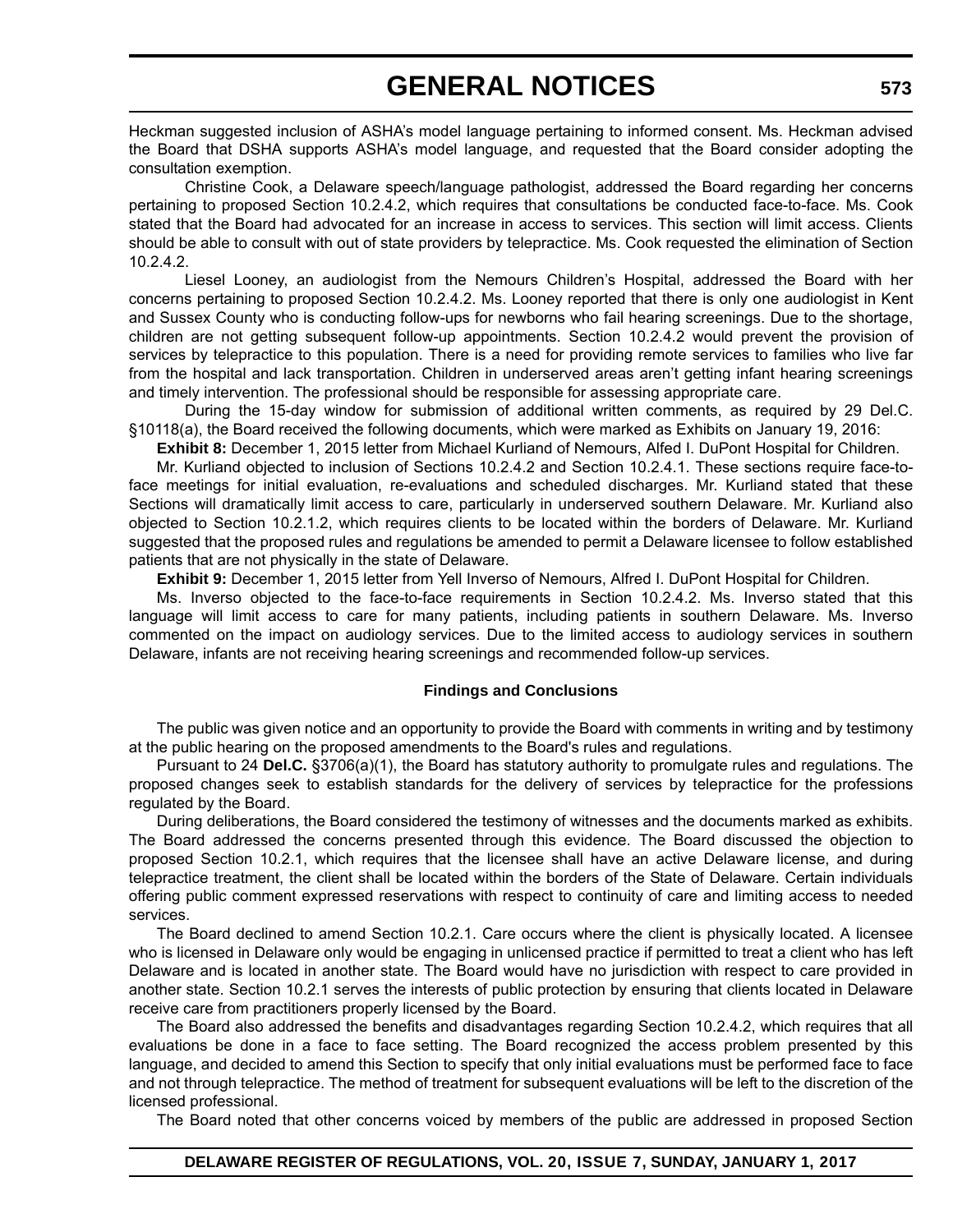## **574**

# **GENERAL NOTICES**

10.0. In the delivery of services by telepractice, the licensee must meet all standards and requirements applicable to onsite care. *See* Section 10.2.4.3. The licensee who deliver services by telepractice must possess the specialized knowledge and skills needed for the particular technology. *See* Section 10.2.4.5. The licensee is responsible for determining that telepractice is appropriate for the particular client. *See* Section 10.2.4.1. The proposed rules and regulations also require that licensees obtain written, informed consent which includes an outline of the risks of telepractice. *See* Section 10.2.2.

Finally, the Board decided to strike the last sentence of Rule 10.1 as unnecessary.

### **3700 Board of Examiners of Speech/Language Pathologists, Audiologists & Hearing Aid Dispensers**

#### **1.0 General**

- 1.1 Applications and other forms may be obtained from and be returned to the Division of Professional Regulation (Division). Please address correspondence to the Board: ATTN: SLP-AUD-HAD and mail to 861 Silver Lake Blvd., Ste. 203, Dover, DE 19904-2467. Information and forms are also available on the Division's web site dpr.delaware.gov.
- 1.2 Fees required by statute shall be made payable to: "State of Delaware" and remitted to the Division. No license shall be issued until all required fees are paid.
- 1.3 The Administrative Specialist assigned to the Board by the Division performs support functions and serves as the contact person for the Board.

#### **2.0 Licensure Requirements for Speech-Language Pathologists and Audiologists**

- 2.1 Education
	- 2.1.1 To be eligible for a license as a Speech/Language Pathologist, the applicant must submit verification by an official transcript of completion of at least a master's degree or its equivalent, from an accredited college or university with major emphasis in speech-language pathology, communication disorders or speech-language and hearing science.
	- 2.1.2 To be eligible for a license as an Audiologist, the applicant must submit verification by an official transcript of completion of a doctoral degree from an accredited college or university.
- 2.2 Clinical Practicum for Speech/Language Pathologists
	- 2.2.1 The Speech/Language Pathology applicant must have completed a minimum of 400 clock hours of supervised clinical practicum. Clinical observation may qualify for up to 25 of the hours in the supervised clinical practicum.
	- 2.2.2 A minimum of 250 clock hours in the area of specialty of the supervised clinical practicum must have been obtained at the graduate level.
- 2.3 Clinical Fellowship (CF) for Speech/Language Pathologists
	- 2.3.1 The Speech/Language Pathology or Audiology applicant must have the equivalent of nine (9) months of full-time or eighteen (18) months of part time (defined as 15-20 hours per week) supervision in the major professional area in which the license is being sought. The CFY must start after completion of the academic and clinical practicum requirements.

\* Supervision is defined as direct observation consisting of 36 supervisory activities, including 18 one hour on-site observations and 18 other monitoring activities. (From standards adopted by the American Speech-Language-Hearing Association (ASHA) in 1985 and revised in 2009, which can be found at www.asha.org)

- 2.4 National Examination
	- 2.4.1 The Speech/Language Pathology and Audiology applicant must have completed and passed the national examination approved by the Division of Professional Regulation for the area of specialty with at least the minimum nationally recommended score. Scores must be sent directly from the testing service to the Division of Professional Regulation.
	- 2.4.2 A Speech/Language Pathology or Audiology applicant with a temporary license is permitted to complete the appropriate national examination during the period of the temporary license.
- 2.5 Application Process-Temporary Licensure

### **DELAWARE REGISTER OF REGULATIONS, VOL. 20, ISSUE 7, SUNDAY, JANUARY 1, 2017**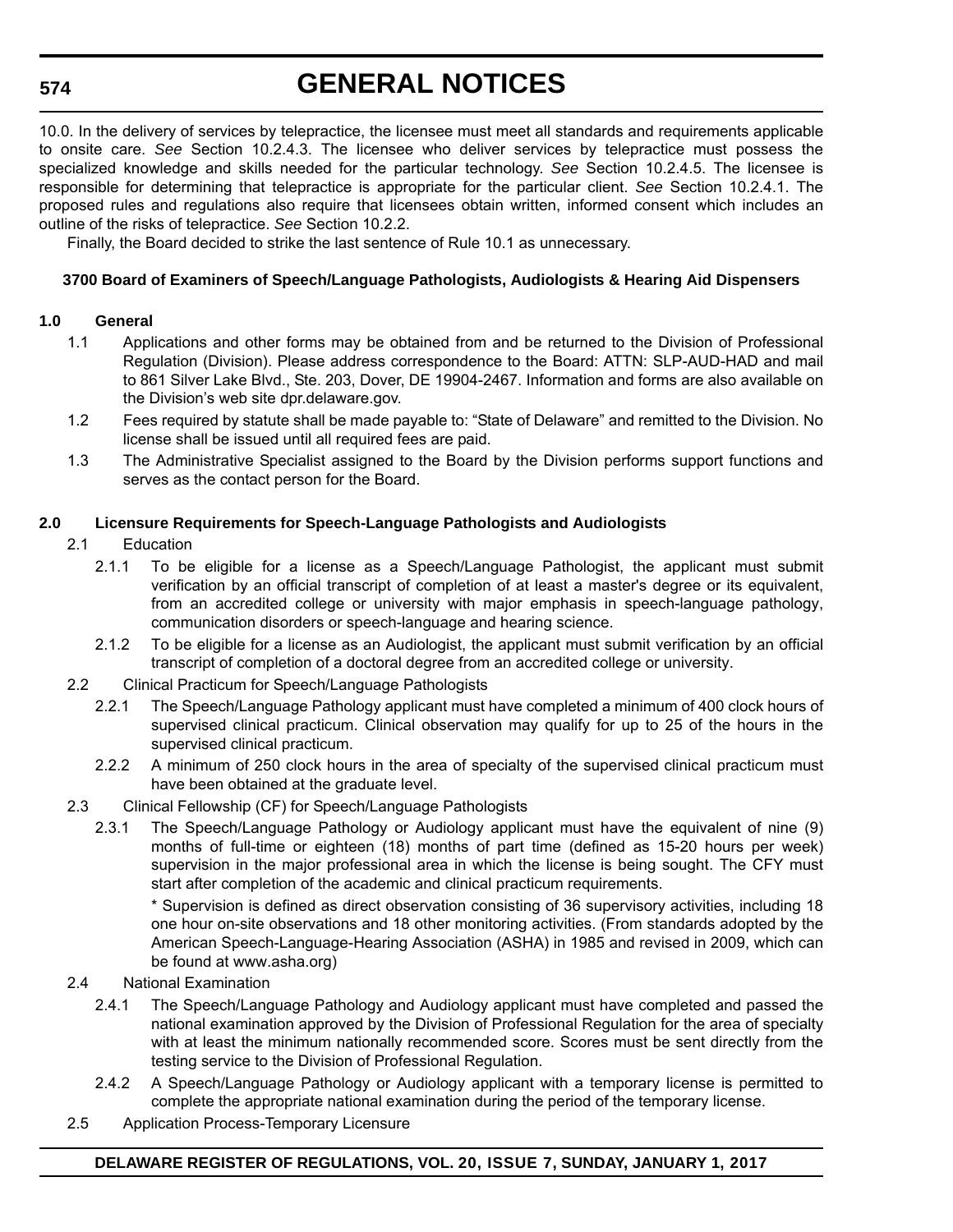- 2.5.1 An applicant must complete a notarized application for temporary licensure. Items which must be provided to the Division of Professional Regulation include:
	- 2.5.1.1 Official Transcript(s);
	- 2.5.1.2 Payment of appropriate fees.
	- 2.5.1.3 In addition, Speech/Language Pathologist applicants must also provide:
		- 2.5.1.3.1 Documents verifying the appropriate number and level of supervised clinical practicum hours;
		- 2.5.1.3.2 A CF plan on a form approved by the Board, signed by the licensed professional who will provide the supervision;
- 2.5.2 A temporary license is valid for one year from the date of issuance and may be renewed for one year in extenuating circumstances upon application to the Board. The licensee shall take the examination at least once prior to submitting a request for renewal of the temporary license. Requests for Board consideration of a renewal shall be made in writing and sent to the Division of Professional Regulation 60 days prior to expiration.
- 2.6 Application Process -Permanent Licensure
	- 2.6.1 Speech/Language Pathology and Audiology applicants must complete the application on a form approved by the Board and submit the appropriate fee.
	- 2.6.2 An applicant who has ASHA Certification must comply with subssection 2.6.1 and submit a copy of current ASHA certification.
	- 2.6.3 An applicant who is currently licensed in another state, the District of Columbia, or territory of the United States whose standards for licensure are substantially similar to those of this state, must comply with 24 **Del.C.** §3710. Applicants for reciprocal licensure from states not substantially similar to this state shall provide proof of practice for a minimum of five years after licensure in addition to meeting the other qualifications in 24 **Del.C.** §3710. Verification of practice shall be by notarized letter from the employer(s).
	- 2.6.4 A Speech/Language Pathologist applicant who has completed the supervised CF in Delaware and has a current temporary license, must submit the following documentation to the Division of Professional Regulation 30 days prior to expiration of the temporary license:
		- 2.6.4.1 proof of completion of the CF,
		- 2.6.4.2 national examination score unless previously provided, and
		- 2.6.4.3 licensure fee.

#### **3.0 Licensure Requirements for Hearing Aid Dispensers**

- 3.1 Delaware-licensed Audiologists are authorized to dispense hearing aids, pursuant to 24 **Del.C.** §3702(9), and are not required to obtain a separate Hearing Aid Dispensing license. All other applicants shall meet the following requirements:
- 3.2 Original Licensure
	- 3.2.1 Education: Applicants must have earned a high school diploma or its equivalent.
	- 3.2.2 Training:
		- 3.2.2.1 Applicants shall complete six (6) months of training. The Board will not authorize applicants to take the exam until the training is complete.
		- 3.2.2.2 Training shall be completed under the direct supervision of a Delaware-licensed Hearing Aid Dispenser or Delaware-licensed Audiologist. "**Direct supervision**" means direct, onsite observations of the applicant by the supervisor. Applicants shall be under direct supervision for 100% of the time during the first two (2) months, 50% of the time during the subsequent two (2) months, and 25% of the time during the final two (2) months of the training period.
		- 3.2.2.3 Applicants shall hold a valid, active temporary license during the training period. Training conducted while the applicant is without a valid, active temporary license will not count toward fulfillment of the six-month training requirement.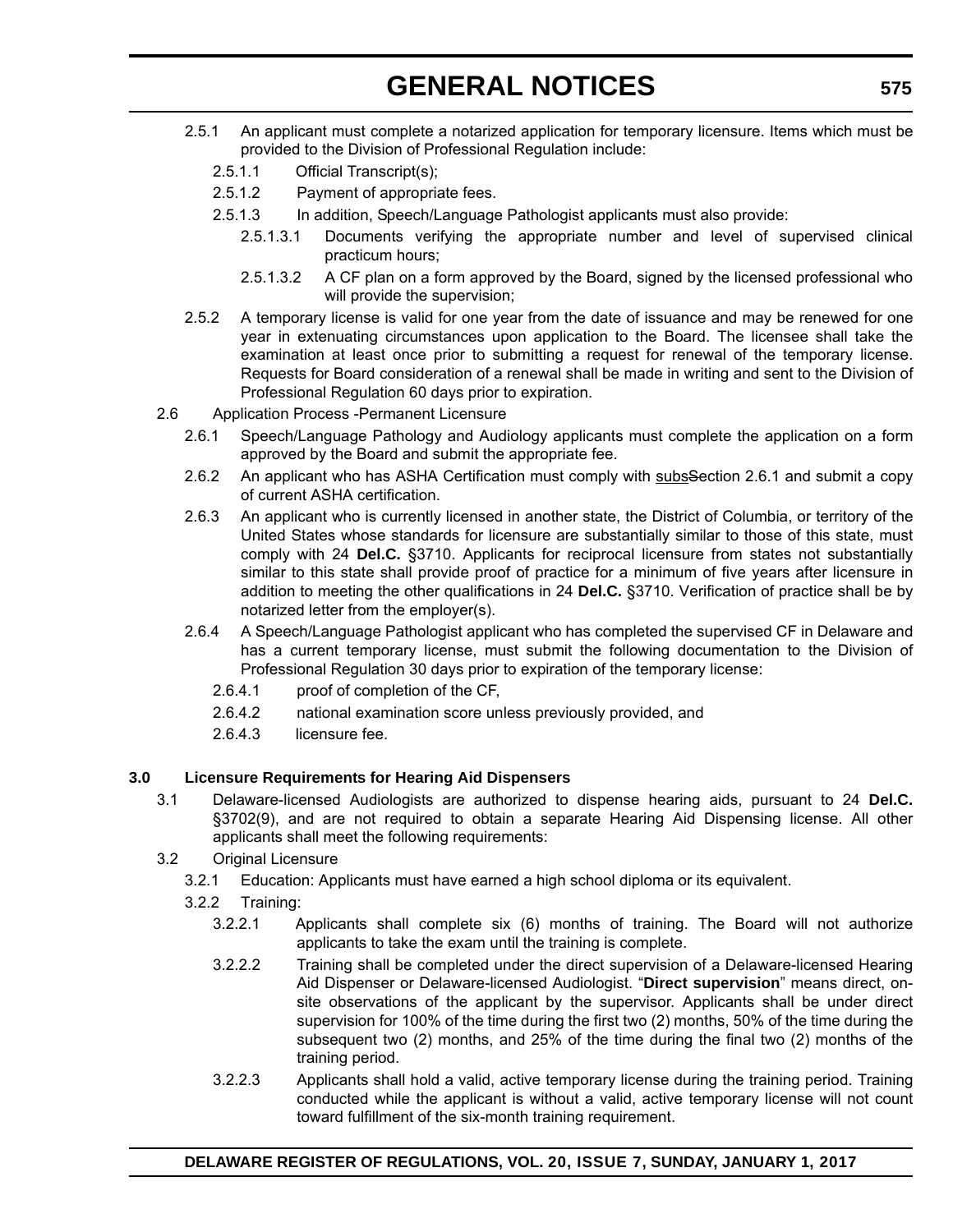- 3.2.2.4 Upon completion of the training period, temporary Hearing Aid Dispensing licensees must submit verification of completion of the training period on a Board-approved form, which shall include the notarized signature of the Delaware-licensed sponsor stating that the training was completed under his or her direct supervision in accordance with Regulation subsection 3.2.2.2. Upon receipt and approval of the training verification, the Board will authorize the applicant to take the examination.
- 3.2.3 National Examination
	- 3.2.3.1 Applicants for Hearing Aid Dispensing licensure must have completed and passed the national examination approved by the Division, in accordance with scores as recommended by the national testing service, National Institute for Hearing Instruments Studies (NIHIS), or its successor. Upon confirmation from the testing service that an applicant has passed the exam, the Board will issue a Hearing Aid Dispensing license to the applicant.
	- 3.2.3.2 Applicants who fail two (2) examinations may not be reexamined for a period of one (1) year following the second failure. After a second exam failure, an applicant must complete an additional training period pursuant to Regulation subsection 3.2.2 before the Board will grant authorization to retake the exam.
- 3.3 Temporary Licensure
	- 3.3.1 To obtain a temporary license, applicants must complete the Board-approved licensure application and submit:
		- 3.3.1.1 verification of a high school diploma or its equivalent,
		- 3.3.1.2 payment of the appropriate fees, and
		- 3.3.1.3 a plan for completing the six (6) month training period, which shall include the notarized signature of a Delaware-licensed sponsor stating a willingness to provide direct supervision and training.
	- 3.3.2 A temporary license is valid for one (1) year from the date of issuance and may be renewed once for an additional one-year period in extenuating circumstances upon approval by the Board. Requests for Board consideration of a renewal shall be made in writing and sent to the Division at least 60 days prior to expiration.
- 3.34 Reciprocal Licensure

An applicant who is currently licensed in another state, the District of Columbia, or territory of the United States, whose standards for licensure are substantially similar to those of this state, must comply with 24 **Del.C.** §3710. Applicants for reciprocal licensure from states not substantially similar to this state shall provide proof of practice for a minimum of five years after licensure in addition to meeting the other qualifications in 24 **Del.C.** §3710. Verification of practice shall be by notarized letter from the employer(s).

### **4.0 Expired Licenses and Inactive Status**

- 4.1 Expired Licenses
	- 4.1.1 A holder of an expired license may renew the license within one year of the date the renewal was due by fulfilling all of the renewal requirements and paying the late fee established by the Division of Professional Regulation.
- 4.2 Inactive Status
	- 4.2.1 A licensee may apply to the Board for inactive status for up to five years. The license may be reactivated upon application on a form approved by the Board and proof of CEs completed within the preceding 24 months as required by Regulation subsection 8.2.3, and payment of the fee established by the Division of Professional Regulation.

### **5.0 Requirements for Audiology Aides**

5.1 Certification

**DELAWARE REGISTER OF REGULATIONS, VOL. 20, ISSUE 7, SUNDAY, JANUARY 1, 2017**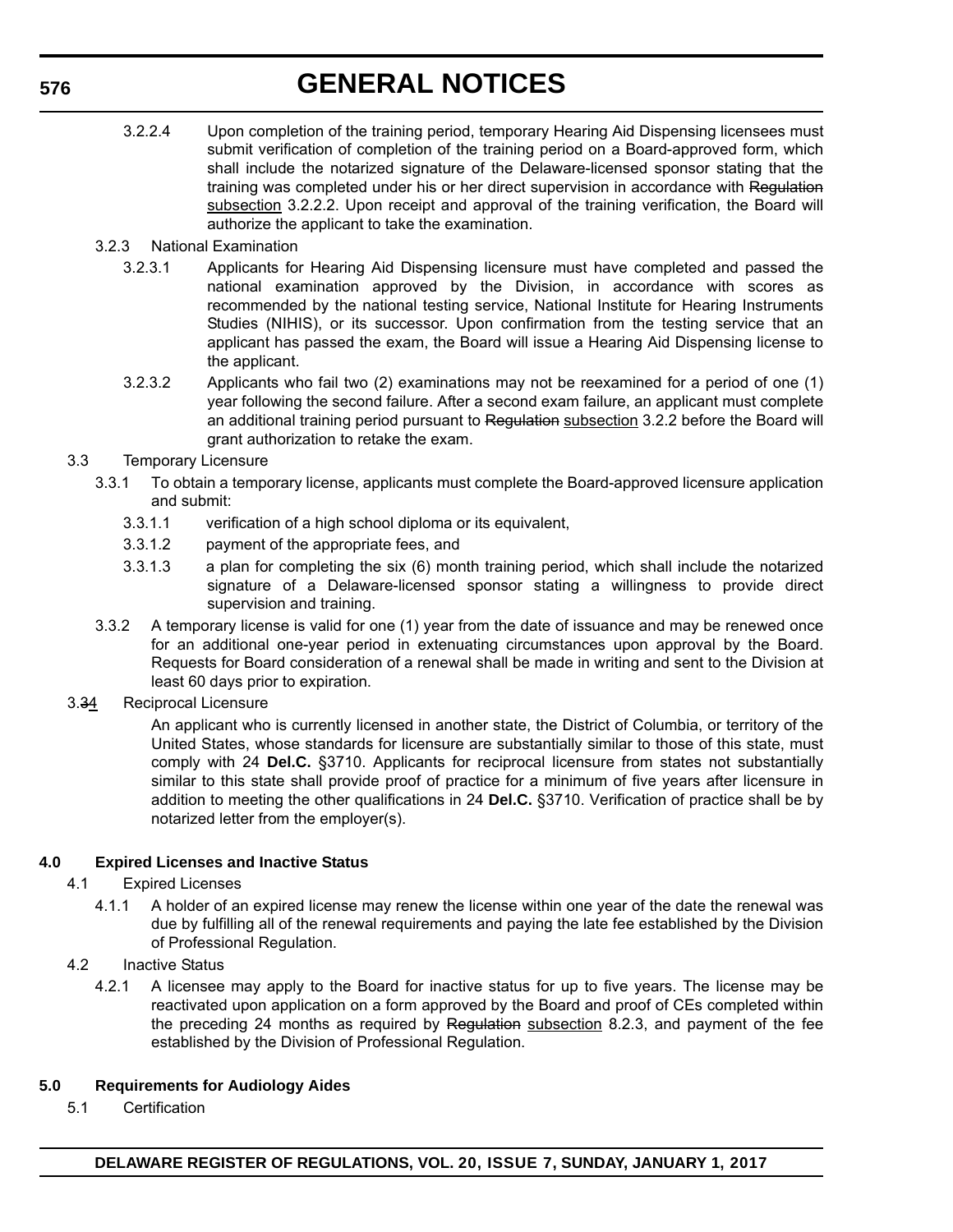- 5.1.1 Certification of the Audiology Aide must be by the Council of Accreditation of Occupational Hearing Conservationists, or its equivalent, with documentation. The supervising Delawarelicensed audiologist must annually register each Audiology Aide using a form approved by the Board.
- 5.2 Direct Supervision
	- 5.2.1 An Audiology Aide assists a licensed audiologist in professional activities with direct supervision by the audiologist. Direct supervision requires the presence of the supervising audiologist on the premises when the aide is performing professional activities.
- 5.3 Duties of the Audiology Aide
	- 5.3.1 Duties of the Audiology Aide must be specified by the supervising audiologist and may include the following:
		- 5.3.1.1 Air conduction pure tone assessment and data recording.
		- 5.3.1.2 Hearing screenings.
		- 5.3.1.3 Assisting with conditioning techniques.
		- 5.3.1.4 Cursory otoscopy.
		- 5.3.1.5 Basic hearing aid maintenance.
		- 5.3.1.6 Routine instrument sterilization.
		- 5.3.1.7 Biologic and electroacoustic assessment of the audiometer.
		- 5.3.1.8 Clerical support.
		- 5.3.1.9 Participation with the professional in research projects, in service training, or similar endeavors.
		- 5.3.1.10 Other duties as may be appropriately determined with training from and direct supervision of the Delaware licensed audiologist.

#### **6.0 Requirements for Speech/Language Pathology Aides**

- 6.1 Education
	- 6.1.1 A Speech/Language Pathology Aide must have a minimum of a high school diploma or its equivalent.
- 6.2 Direct Supervision
	- 6.2.1 A Speech/Language Pathology Aide assists a licensed Speech*/*Language Pathologist in professional activities with direct supervision of the Speech/Language Pathologist. Direct supervision requires the presence of the supervising Speech/Language Pathologist at all times where an aide is assisting with testing, and/or treatment.
- 6.3 Duties of the Speech/Language Pathology Aide
	- 6.3.1 Duties of the Speech/Language Pathology Aide must be specified by the supervising Speech/ Language Pathologist and may include the following:
		- 6.3.1.1 Assisting with testing or treatment.
		- 6.3.1.2 Clerical support.
		- 6.3.1.3 Client escort.
		- 6.3.1.4 Preparation of therapeutic materials
		- 6.3.1.5 Equipment maintenance.
		- 6.3.1.6 Participation with the professional in research projects, in service training, or similar endeavors.
		- 6.3.1.7 Other duties as may be appropriately determined with training from and direct supervision of the Delaware licensed Speech/Language Pathologist.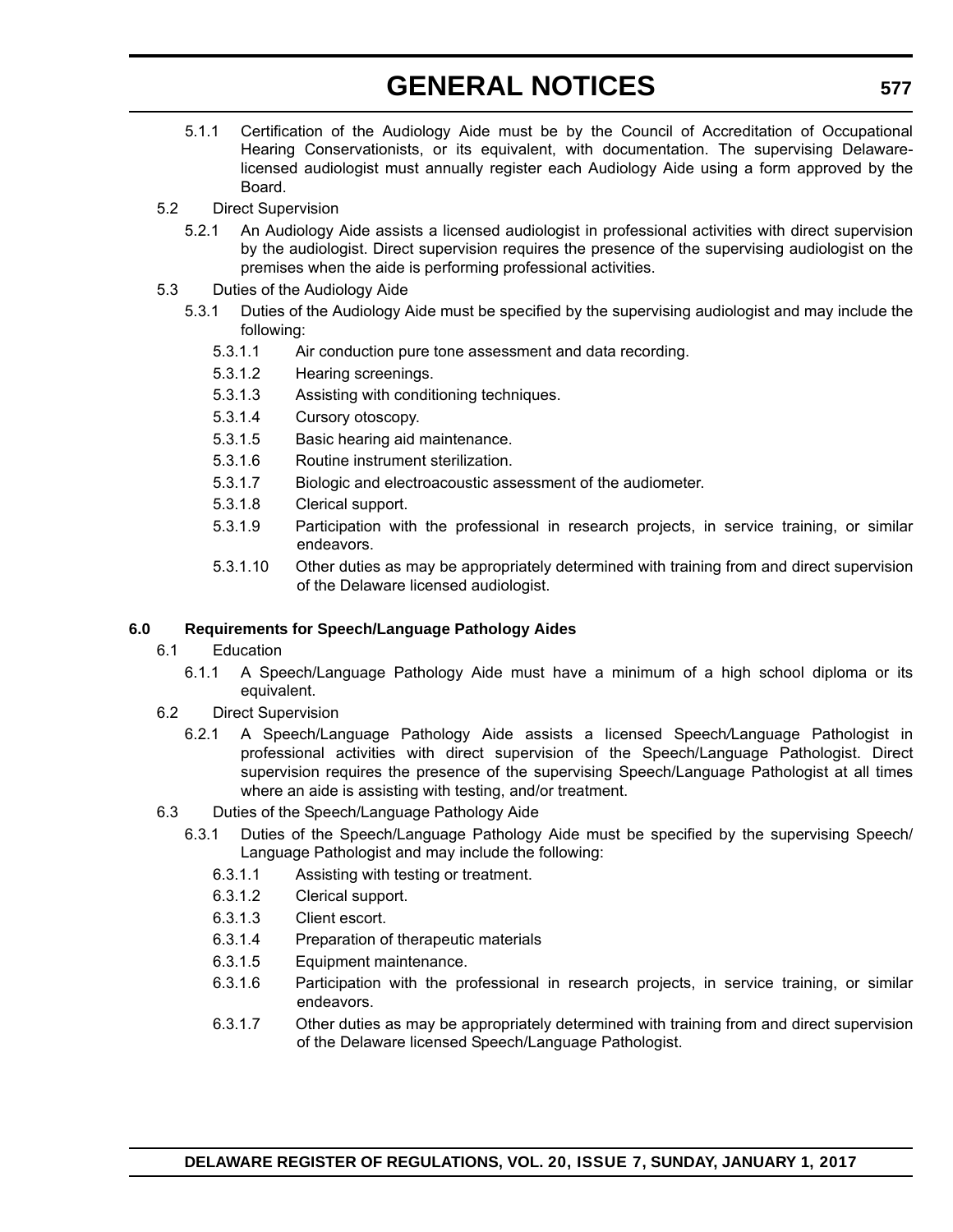### **578**

# **GENERAL NOTICES**

#### **7.0 Electronic Equipment Calibration**

- 7.1 Audiologists and Hearing Aid Dispensers shall ensure the annual calibration of the electronic equipment they use to assess hearing. Calibration shall be performed by a certified professional consistent with the standards set by the American National Standards Institute (ANSI).
- 7.2 Audiologists and Hearing Aid Dispensers shall indicate by attestation in the course of license renewal whether they have complied with regulation subsection 7.1 Audiologists who do not have such equipment shall attest to that fact during the course of renewal.

### **8.0 Continuing Education For All Licensees:**

#### 8.1 Philosophy

- 8.1.1 Continuing education is required by the Board to maintain professional licensure in the fields of Speech/Language Pathology, Audiology and Hearing Aid Dispensing. Continuing education requirements arise from an awareness that these fields are in a continual state of transition due to the introduction of new philosophies and the refinement of already existing knowledge. Speech/ Language Pathologists, Audiologists and Hearing Aid Dispensers should continually strive to update their clinical skills in an effort to deliver high quality services.
- 8.1.2 The Board is keenly aware of existing educational opportunities in Delaware and neighboring states and has established regulations which will provide continuing education credit as effortlessly as possible while assuring quality instruction. Credit will be given for participation in a variety of activities that increase knowledge and enhance professional growth.
- 8.1.3 These regulations recognize the financial and time limitations of Delaware's professionals while assuring continued appropriate services to those individuals who require them.

#### 8.2 Continuing Education Criteria

- 8.2.1 One continuing education contact hour (CE) is defined as 60 minutes of attendance/participation in an approved continuing education activity unless otherwise stated.(Therefore, credits and continuing education units (CEUs) issued by various organizations must be translated. e.g., 1.0 ASHA CEU =  $10$  CE's)
- 8.2.2 The required number of CEs varies with the date of issuance of license, certification and/or professional status. Effective as of the license renewal period beginning August 1, 2009, licensees must meet the following CE requirements:
	- 8.2.2.1 New License: There is no CE requirement for a license issued for less than one year. If a license would cover more than one year, but less than 2 years, the licensee is required to obtain 15 CEs or one-half of the required total hours.
	- 8.2.2.2 Single License: Individuals with a license in only one (1) area of specialty must obtain a minimum of 30 CEs each two-year license renewal period.
	- 8.2.2.3 Dual License: Individuals with licenses in two (2) areas of specialty must obtain a minimum of 30 CEs during each two-year license renewal period, with 15 CEs obtained in each specialty area. One course may be split between specialty areas to fulfill multiple CE requirements. Content must be shown to be relevant to those areas.
	- 8.2.2.4 Temporary License: All CE requirements will be waived for temporary licensees; however, individuals are encouraged to participate in continuing education activities during their CFY period.
	- 8.2.2.5 Hardship. An applicant for license renewal may be granted an extension of time in which to complete CE hours or a total or partial waiver of CE requirements upon a showing of hardship. Hardship may include, but is not limited to, disability, illness, extended absence from the country and exceptional family responsibilities. No extension of time or waiver shall be granted unless the licensee submits a written request to the Board prior to the expiration of the license.
- 8.2.3 CE courses must focus on the enhancement of clinical skills and professional growth as defined below.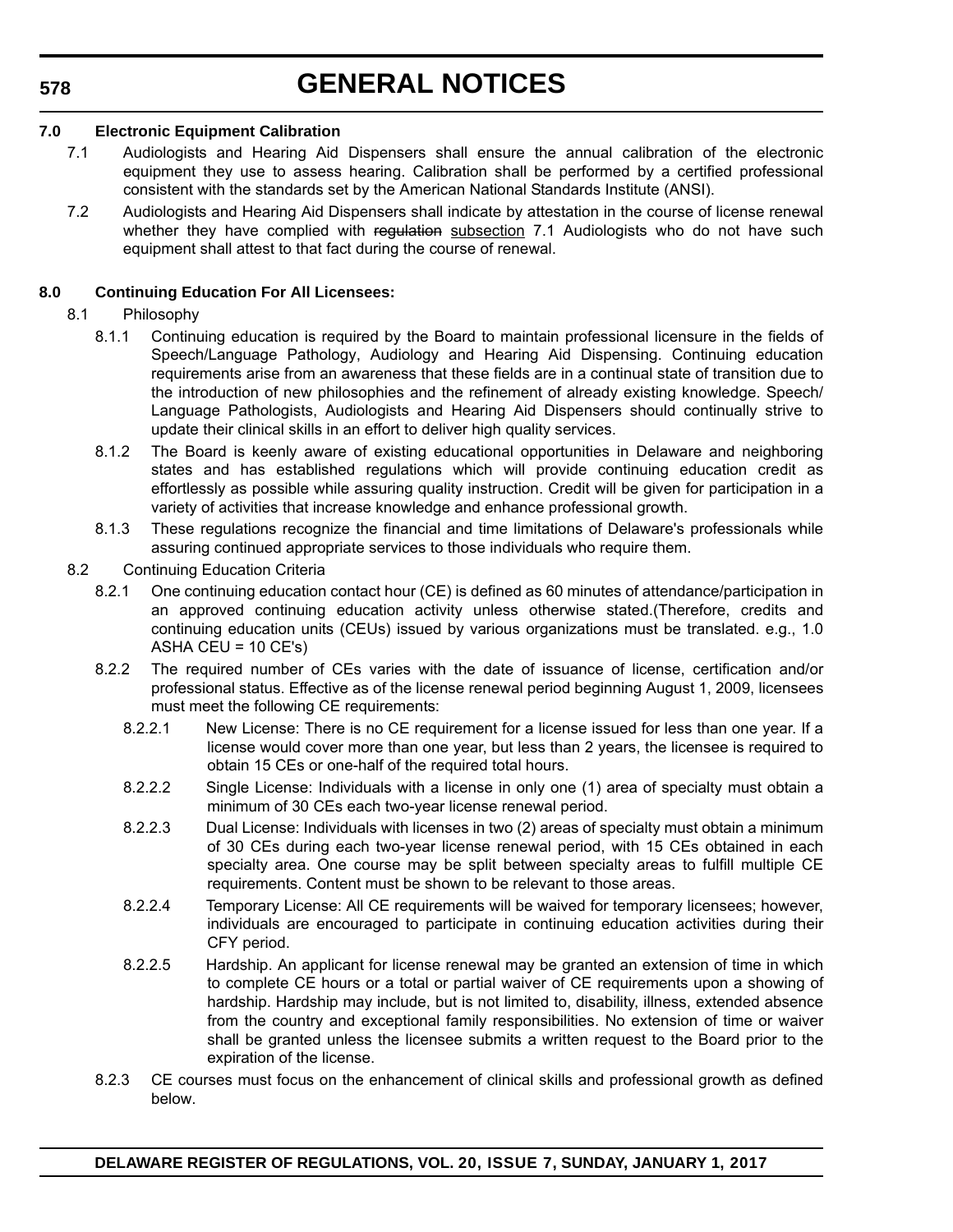- 8.2.3.1 Clinical Skills: conferences, workshops, courses, etc., that expand a licensee's scope of practice by enhancing skills in the areas of prevention, assessment, diagnosis, and treatment of the client (minimum of 20 CEs per licensure renewal period).
- 8.2.3.2 Professional Growth: conferences, workshops, courses, etc., that may not directly impact on clinical services to the population being served but are of interest to the licensee and will allow the licensee the opportunity to stay abreast of current trends in the profession or related fields of interest (maximum of 10 CEs per licensure renewal period).
- 8.2.4 All CE activities must be approved by the Board. A licensee or CE course sponsor may request advance approval from the Board by submitting a completed Board Approval form. Approval may be requested after the conclusion of a course, but there is no guarantee the course will be approved.
- 8.2.5 CE is required for license renewal and shall be completed by July 31 of odd-numbered years.
	- 8.2.5.1 Proof of continuing education is satisfied with an attestation by the licensee that he or she has satisfied the requirements of Rule Section 8.0
	- 8.2.5.2 Attestation may be completed online. In the alternative, paper renewal documents that contain the attestation of completion can be submitted.
- 8.2.6 Random audits will be performed by the Board to ensure compliance with the CE requirements. The Board will determine the percentage of licensees to be audited.
	- 8.2.6.1 The Board will notify licensees within sixty (60) days after July 31 of each biennial renewal period that they have been selected for audit.
	- 8.2.6.2 Licensees selected for random audit shall be required to submit verification within twenty (20) days of receipt of notification of selection for audit.
- 8.2.7 Verification shall include such information necessary for the Board to assess whether the course or other activity meets the CE requirements in Section 8.0. While course brochures may be used to verify CE hours, they are not considered to be acceptable proof for use of verification of course attendance. Verification must include, but is not limited to, the following information:
	- 8.2.7.1 Date of CE course;
	- 8.2.7.2 Instructor of CE course;
	- 8.2.7.3 Sponsor of CE course;
	- 8.2.7.4 Title of CE course; and
	- 8.2.7.5 Number of hours of CE course.
	- 8.2.7.6 Certificate of completion and/or ASHA or American Academy of Audiology (AAA) continuing education registry documenting course completion.
- 8.2.8 In response to the audit, audiologists and hearing aid dispensers shall submit documentation of calibration of electronic equipment used to assess hearing, as set forth in Rule Section 7.0.
- 8.2.9 Licensees who are not audited shall retain their CE documentation for three (3) years after renewal.
- 8.2.10 Licensees who renew their license under the late renewal provision shall be audited for CE completion (and equipment calibration, if applicable). These licensees shall submit documents that evidence satisfactory completion of their CE requirements (and annual equipment calibration pursuant to regulation-Section 7.0, if applicable) for the prior licensure period.
- 8.2.11 The Board shall review all documentation submitted by licensees pursuant to the CE audit. If the Board determines that the licensee has met the CE requirements, his or her license shall remain in effect. If the Board determines that the licensee has not met the CE requirements, the licensee shall be notified and a hearing may be held pursuant to the Administrative Procedures Act. The hearing will be conducted to determine if there are any extenuating circumstances justifying the noncompliance with the CE requirements. Unjustified noncompliance with the CE requirements set forth in these rules and regulations shall constitute a violation of 24 **Del.C.** §3715(a)(7) and the licensee may be subject to one or more of the disciplinary sanctions set forth in 24 **Del.C.** §3716.
- 8.3 Acceptable CE Courses/Activities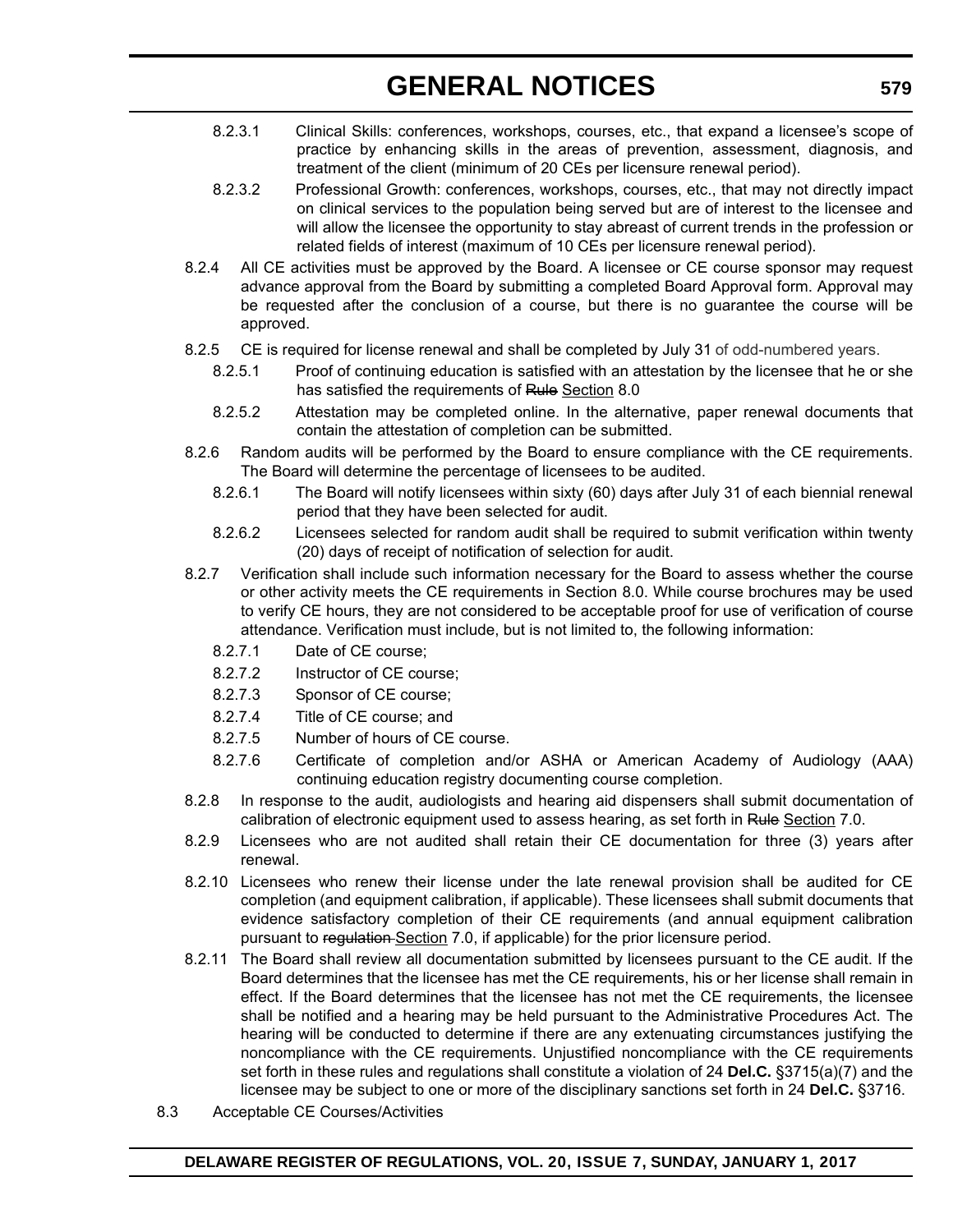- 8.3.1 CE activities sponsored by accredited professional organizations, such as ASHA or AAA, are acceptable, provided the topics are relevant to the improvement of the licensee's clinical skills or professional growth as defined in Rule subsection 8.2.3.
- 8.3.2 A licensee may receive up to three (3) CE's for training obtained from a colleague who, after attending a professional conference, gives a formal presentation of the information from the conference after developing an agenda and outline.
- 8.3.3 University/College coursework for academic credit in the field of Speech/ Language Pathology, Audiology, or Hearing Aid Dispensing. A course description must be submitted to the Board for approval. (1 undergraduate credit = minimum of 3 CE's; 1 graduate credit = minimum of 5 CE's)
- 8.3.4 Professional presentations. A presentation summary must be submitted to the Board for approval. Credit may be given for a presentation only once during a licensure period. (1 hour of presentation  $= 3$  CE's)
- 8.3.5 Professional publication in related specialty journals. A reprint of the publication must be submitted to the Board for approval.
- 8.3.6 Other continuing education may be approved by the Board with documentation of content.
- 8.3.7 Excluded are any job related duties in the workplace such as staff meetings, CPR, etc.

# **9.0 Code of Ethics for Speech-Language Pathologists, Audiologists, and Hearing Aid Dispensers**

- 9.1 PREAMBLE. The preservation of the highest standards of conduct and integrity is vital to achieving the statutory declaration of objectives in 24 **Del.C.** §3701. Adopting a code of ethics by regulation puts licensees on notice of the kinds of activity that violate the level of care and protection to which the clients are entitled. The provisions are not intended to be all-inclusive but rather they should serve as examples of obligations that must be satisfied to maintain minimum standards.
- 9.2 Standards of Professional Conduct
	- 9.2.1 A licensee who violates the following Standards of Professional Conduct may be guilty of illegal, negligent, or incompetent practice and disciplined pursuant to 24 **Del.C.** §3715(a)(2).
		- 9.2.1.1 Licensees shall provide all services competently. Competent service refers to the use of reasonable care and diligence ordinarily employed by similarly licensed individuals.
		- 9.2.1.2 Licensees shall use every resource, including referral, to provide quality service.
		- 9.2.1.3 Licensees shall maintain reasonable documentation of professional services rendered.
		- 9.2.1.4 Licensees shall not evaluate or treat a client with speech, language, or hearing disorders solely by correspondence. Correspondence includes telecommunication.
		- 9.2.1.5 Licensees shall delegate responsibility only to qualified individuals as permitted by law with appropriate supervision.
		- 9.2.1.65 Licensees who have evidence that a practitioner has violated the Code of Ethics or other law or regulation shall present that information by complaint to the Division of Professional Regulation for investigation.
- 9.3 Standards of Professional Integrity.
	- 9.3.1 A licensee who violates the following Standards of Professional Integrity may be guilty of consumer fraud, deception, restraint of competition, or price-fixing and disciplined pursuant to 24 **Del.C.** §3715(a)(6).
		- 9.3.1.1 Licensees shall not charge for services not rendered nor misrepresent the services or products dispensed.
		- 9.3.1.2 Licensees shall inform clients of the nature and possible effects of services. Care must be taken to speak to a client in lay terms that he or she can understand*.*
		- 9.3.1.3 Licensees may use clients in research or as subjects of teaching demonstrations only with their informed consent. An informed consent must be explained and written in lay terms.
		- 9.3.1.4 Licensees shall inform clients in any matter where there is or may be a conflict of interest. Conflicts of interest may be found when a client is steered to a particular provider by one with an expectation of financial gain (kickbacks) or a provider is involved in double dipping

### **DELAWARE REGISTER OF REGULATIONS, VOL. 20, ISSUE 7, SUNDAY, JANUARY 1, 2017**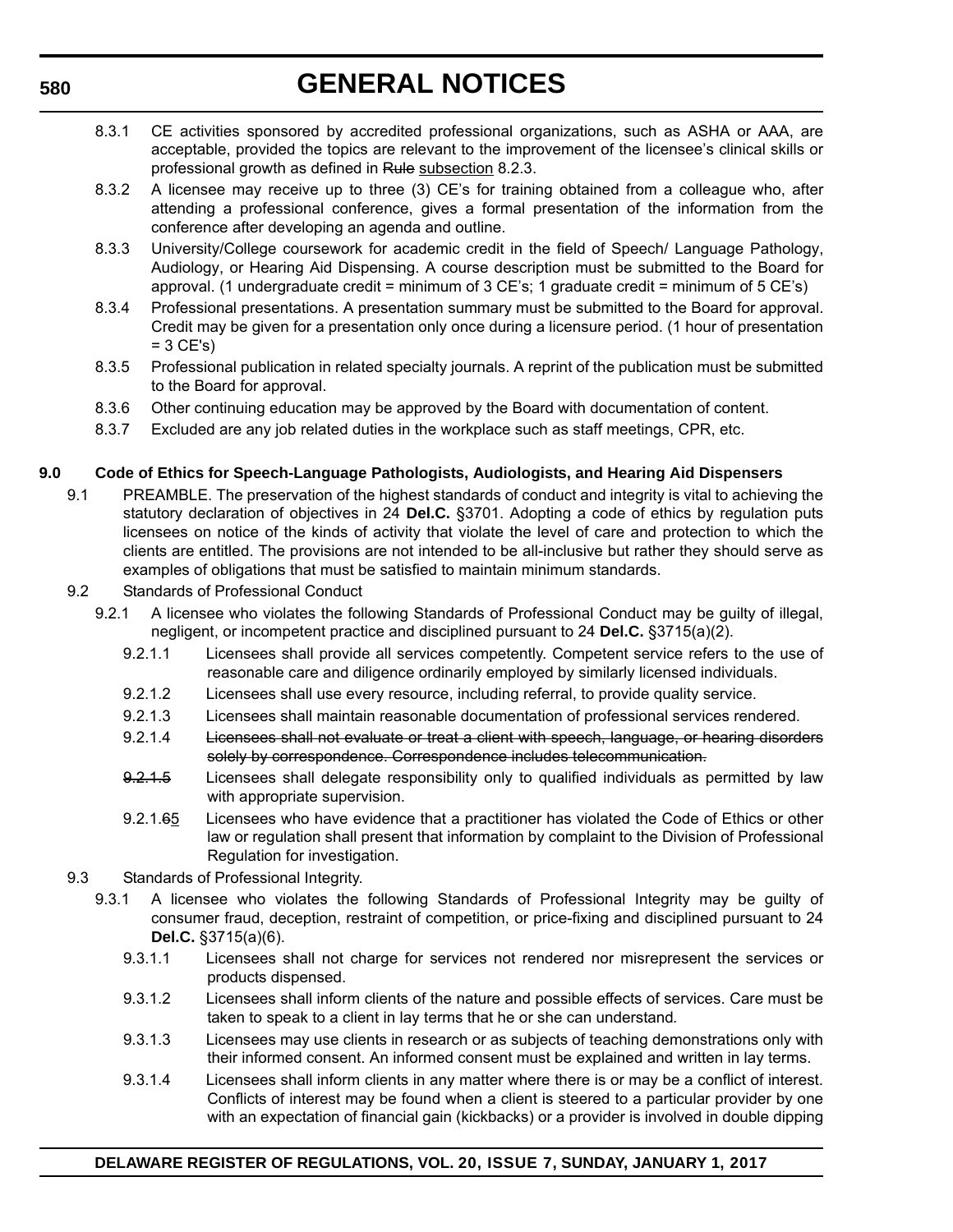by providing services in a private practice that he or she is obligated to provide though public employment (double-dipping).

- 9.3.1.5 Licensees shall make no guarantees of the results of any product or procedure but may make a reasonable statement of prognosis.
- 9.3.1.6 Licensees shall provide services or dispense products only when benefits can reasonably be expected.
- 9.3.1.7 Licensees shall not engage in misrepresentation, dishonesty, fraud, or deceit. Misrepresentation includes statements likely to mislead or an omission of material information.
- 9.3.1.8 Licensees who advertise shall provide information in a truthful manner that is direct and not likely to mislead the public. Any written disclaimer or condition that limits or modifies an offer of services or merchandise must be provided in a clear and conspicuous manner in a type size that is at least one-half the size of the type used in making the offer of services or merchandise.
- 9.3.2 A licensee who violates the following Standards of Professional Integrity may be guilty of misrepresentation, impersonation, or facilitating unlawful practice and disciplined pursuant to 24 **Del.C.** §3715(a)(1).
	- 9.3.2.1 Licensees shall accurately represent any credentials, education, and experience to the public.
	- 9.3.2.2 A licensee who has evidence that an individual is practicing the profession without a license in violation of 24 **Del.C.** §3707 has a duty to report that information to the Division of Professional Regulation.
- 9.4 Miscellaneous Professional Standards
	- 9.4.1 A licensee who violates the following Professional Standards may be subject to disciplinary action under 24 **Del.C.** §3715(a)(7)
		- 9.4.1.1 Licensees shall respect the privacy of clients and not reveal, without written authorization, any professional or personal information unless required by law.
		- 9.4.1.2 Licensees shall not discriminate on the basis of race, sex, age, religion, national origin, sexual orientation, or disability.
		- 9.4.1.3 Licensees shall offer services and products on their merits and should refrain from making disparaging comments about competing practitioners or their services and products.

#### **10.0 Telepractice**

- 10.1 Telepractice is the application of telecommunications technology to the delivery of speech/language pathology, audiology and hearing aid dispensing professional services at a distance by linking clinician to client or clinician to clinician for intervention and/or consultation, subject to subsection 10.2.4.5, intervention and/or consultation.
- 10.2 The Speech/Language Pathologist, Audiologist, or Hearing Aid Dispenser (referred to as "licensee" for the purpose of this section) who provides treatment through telepractice shall meet the following requirements:
	- 10.2.1 Location of client during treatment through telepractice.
		- 10.2.1.1 The licensee shall have an active Delaware license in good standing to provide services through telepractice in the state of Delaware.
		- 10.2.1.2 During the telepractice treatment session, the client shall be located within the borders of the State of Delaware.
	- 10.2.2 Informed consent.
		- 10.2.2.1 Before services are provided through telepractice, the licensee shall obtain written, informed consent from the client, or other appropriate person with authority to make health care treatment decisions for the client. At minimum, the informed consent shall inform the client and document acknowledgement of the risk and limitations of: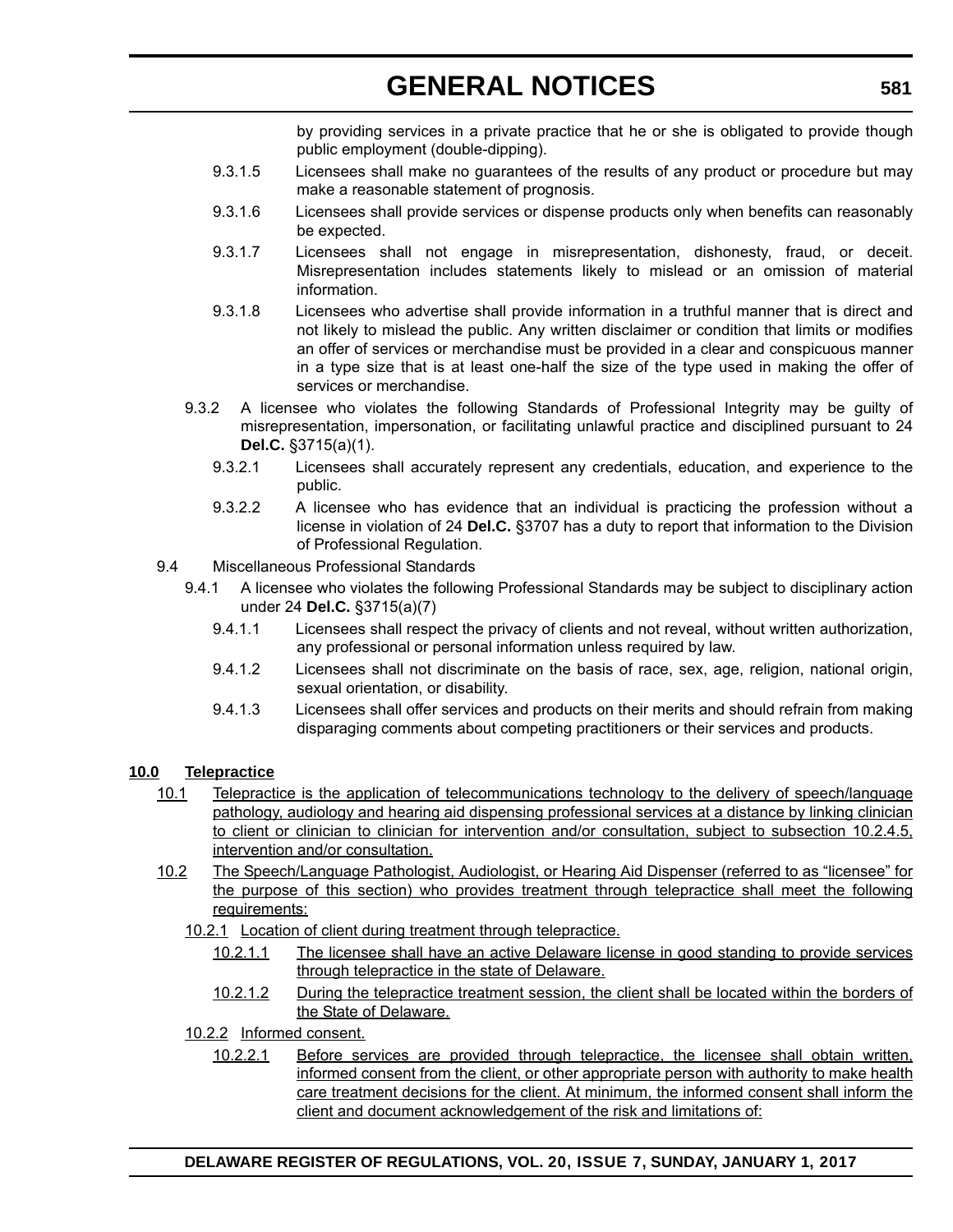- 10.2.2.1.1 The use of electronic communications in the provision of care;
- 10.2.2.1.2 The potential breach of confidentiality, or inadvertent access, of protected health information using electronic communication in the provision of care; and
- 10.2.2.1.3 The potential disruption of electronic communication in the use of telepractice.
- 10.2.3 Confidentiality: The licensee shall ensure that the electronic communication is secure to maintain confidentiality of the client's health and/or educational information as required by the Health Insurance Portability and Accountability Act (HIPAA) and other applicable Federal and State laws. Confidentiality shall be maintained through appropriate processes, practices and technology, including disposal of electronic equipment and data.
- 10.2.4 Competence and scope of practice.
	- 10.2.4.1 The licensee shall be responsible for determining and documenting that telepractice is an appropriate level of care for the client only after an initial face to face evaluation.
	- 10.2.4.2 Initial evaluations shall be performed face to face and not through telepractice.
	- 10.2.4.3 The licensee shall comply with the Board's law and rules and regulations and all current standards of care requirements applicable to onsite care.
	- 10.2.4.4 The licensee shall limit the practice of telepractice to the area of competence in which proficiency has been gained through education, training and experience.
	- 10.2.4.5 Licensees who deliver telepractice services must possess specialized knowledge and skills in selecting interventions that are appropriate to the technology and that take into consideration client and disorder variables.
	- 10.2.4.6 The licensee shall document in the file or record which services were provided by telepractice.

#### **101.0 Voluntary Treatment Option for Chemically Dependent or Impaired Professionals**

- 101.1 If the report is received by the chairperson of the regulatory Board, that chairperson shall immediately notify the Director of Professional Regulation or his/her designate of the report. If the Director of Professional Regulation receives the report, he/she shall immediately notify the chairperson of the regulatory Board, or that chairperson's designate or designates.
- 101.2 The chairperson of the regulatory Board or that chairperson's designate or designates shall, within 7 days of receipt of the report, contact the individual in question and inform him/her in writing of the report, provide the individual written information describing the Voluntary Treatment Option, and give him/her the opportunity to enter the Voluntary Treatment Option.
- 101.3 In order for the individual to participate in the Voluntary Treatment Option, he/she shall agree to submit to a voluntary drug and alcohol screening and evaluation at a specified laboratory or health care facility. This initial evaluation and screen shall take place within 30 days following notification to the professional by the participating Board chairperson or that chairperson's designate(s).
- 101.4 A regulated professional with chemical dependency or impairment due to addiction to drugs or alcohol may enter into the Voluntary Treatment Option and continue to practice, subject to any limitations on practice the participating Board chairperson or that chairperson's designate or designates or the Director of the Division of Professional Regulation or his/her designate may, in consultation with the treating professional, deem necessary, only if such action will not endanger the public health, welfare or safety, and the regulated professional enters into an agreement with the Director of Professional Regulation or his/her designate and the chairperson of the participating Board or that chairperson's designate for a treatment plan and progresses satisfactorily in such treatment program and complies with all terms of that agreement. Treatment programs may be operated by professional Committees and Associations or other similar professional groups with the approval of the Director of Professional Regulation and the chairperson of the participating Board.
- 101.5 Failure to cooperate fully with the participating Board chairperson or that chairperson's designate or designates or the Director of the Division of Professional Regulation or his/her designate in regard to the Voluntary Treatment Option or to comply with their requests for evaluations and screens may disqualify the regulated professional from the provisions of the Voluntary Treatment Option, and the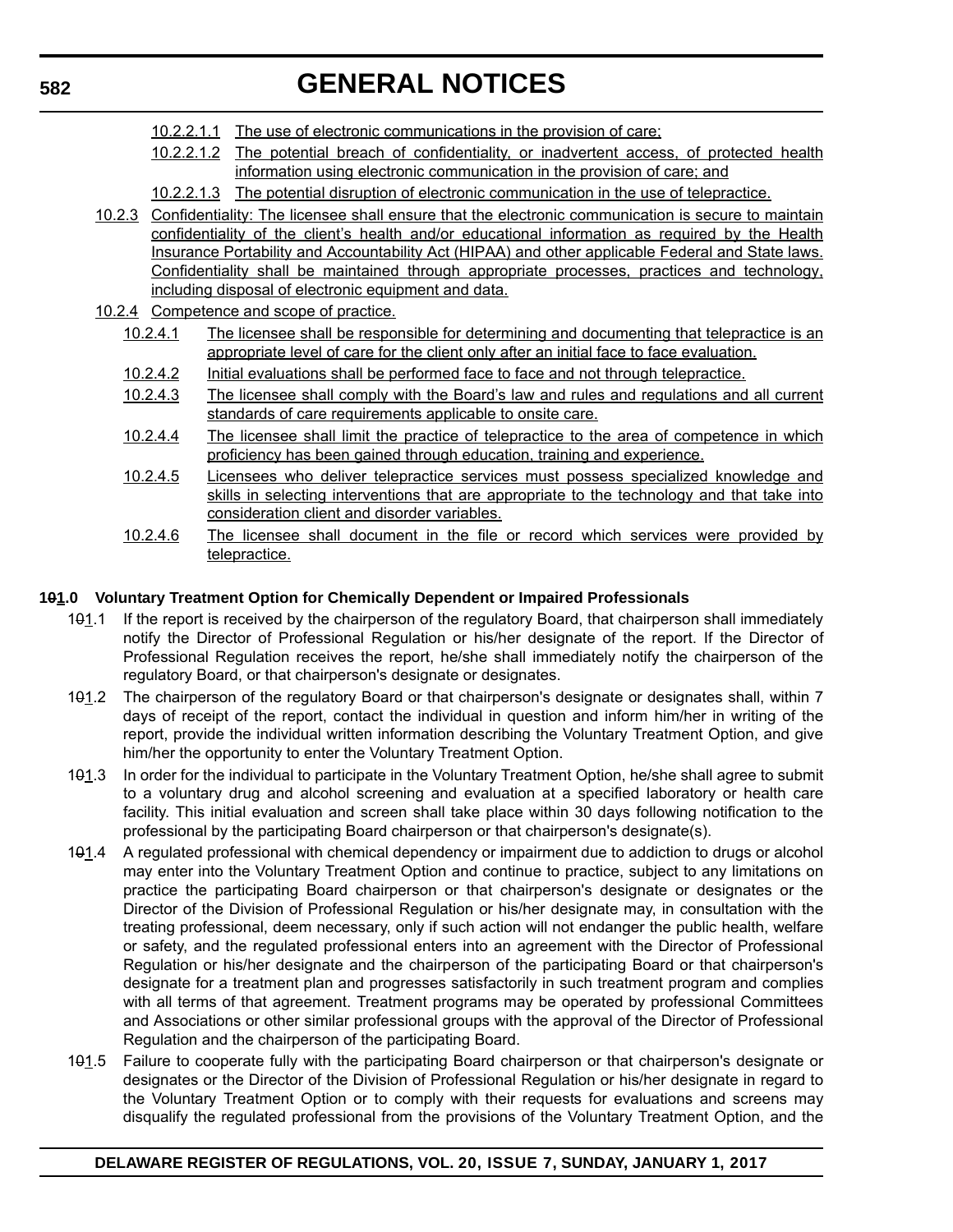participating Board chairperson or that chairperson's designate or designates shall cause to be activated an immediate investigation and institution of disciplinary proceedings, if appropriate, as outlined in subsection 191.8 of this section.

- 101.6 The Voluntary Treatment Option may require a regulated professional to enter into an agreement which includes, but is not limited to, the following provisions:
	- 101.6.1 Entry of the regulated professional into a treatment program approved by the participating Board. Board approval shall not require that the regulated professional be identified to the Board. Treatment and evaluation functions must be performed by separate agencies to assure an unbiased assessment of the regulated professional's progress.
	- 101.6.2 Consent to the treating professional of the approved treatment program to report on the progress of the regulated professional to the chairperson of the participating Board or to that chairperson's designate or designates or to the Director of the Division of Professional Regulation or his/her designate at such intervals as required by the chairperson of the participating Board or that chairperson's designate or designates or the Director of the Division of Professional Regulation or his/her designate, and such person making such report will not be liable when such reports are made in good faith and without malice.
	- 101.6.3 Consent of the regulated professional, in accordance with applicable law, to the release of any treatment information from anyone within the approved treatment program.
	- 101.6.4 Agreement by the regulated professional to be personally responsible for all costs and charges associated with the Voluntary Treatment Option and treatment program(s). In addition, the Division of Professional Regulation may assess a fee to be paid by the regulated professional to cover administrative costs associated with the Voluntary Treatment Option. The amount of the fee imposed under this subparagraph shall approximate and reasonably reflect the costs necessary to defray the expenses of the participating Board, as well as the proportional expenses incurred by the Division of Professional Regulation in its services on behalf of the Board in addition to the administrative costs associated with the Voluntary Treatment Option.
	- 101.6.5 Agreement by the regulated professional that failure to satisfactorily progress in such treatment program shall be reported to the participating Board's chairperson or his/her designate or designates or to the Director of the Division of Professional Regulation or his/ her designate by the treating professional who shall be immune from any liability for such reporting made in good faith and without malice.
	- 101.6.6 Compliance by the regulated professional with any terms or restrictions placed on professional practice as outlined in the agreement under the Voluntary Treatment Option.
- 101.7 The regulated professional's records of participation in the Voluntary Treatment Option will not reflect disciplinary action and shall not be considered public records open to public inspection. However, the participating Board may consider such records in setting a disciplinary sanction in any future matter in which the regulated professional's chemical dependency or impairment is an issue.
- 101.8 The participating Board's chairperson, his/her designate or designates or the Director of the Division of Professional Regulation or his/her designate may, in consultation with the treating professional at any time during the Voluntary Treatment Option, restrict the practice of a chemically dependent or impaired professional if such action is deemed necessary to protect the public health, welfare or safety.
- 101.9 If practice is restricted, the regulated professional may apply for unrestricted licensure upon completion of the program.
- 101.10 Failure to enter into such agreement or to comply with the terms and make satisfactory progress in the treatment program shall disqualify the regulated professional from the provisions of the Voluntary Treatment Option, and the participating Board shall be notified and cause to be activated an immediate investigation and disciplinary proceedings as appropriate.
- 101.11 Any person who reports pursuant to this section in good faith and without malice shall be immune from any civil, criminal or disciplinary liability arising from such reports, and shall have his/her confidentiality protected if the matter is handled in a nondisciplinary matter.
- 101.12 Any regulated professional who complies with all of the terms and completes the Voluntary Treatment Option shall have his/her confidentiality protected unless otherwise specified in a participating Board's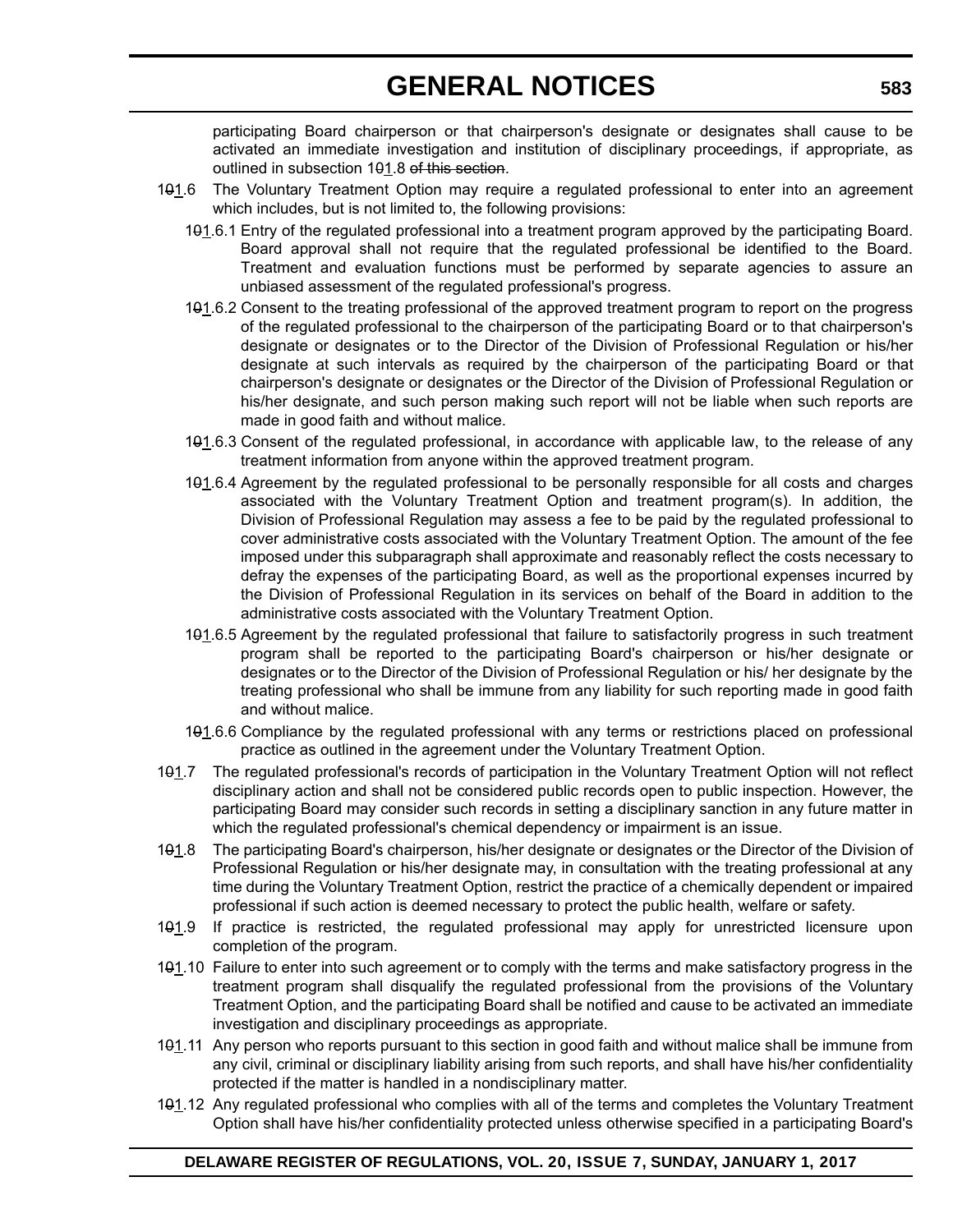rules and regulations. In such an instance, the written agreement with the regulated professional shall include the potential for disclosure and specify those to whom such information may be disclosed.

#### **112.0 Crimes substantially related to the practice of speech/language pathology, audiology, and hearing aid dispensing.**

- 112.1 Conviction of any of the following crimes, or of the attempt to commit or of a conspiracy to commit or conceal or of the solicitation to commit any of the following crimes, is deemed to be a crime substantially related to the practice of speech/language pathology, audiology, and hearing aid dispensing in the State of Delaware without regard to the place of conviction:
	- 112.1.1 Assault in the second degree. 11 **Del.C.** §612.
	- 112.1.2 Assault in the first degree. 11 **Del.C.** §613.
	- 112.1.3 Assault by abuse or neglect. 11 **Del.C.** §615.
	- 112.1.4 Terroristic threatening; felony. 11 **Del.C.** §621
	- 112.1.5 Murder by abuse or neglect in the second degree. 11 **Del.C.** §633.
	- 112.1.6 Murder by abuse or neglect in the first degree. 11 **Del.C.** §634.
	- 112.1.7 Murder in the second degree. 11 **Del.C.** §635.
	- 112.1.8 Murder in the first degree. 11 **Del.C.** §636.
	- 112.1.9 Unlawful Sexual Contact in the first degree. 11 **Del.C.** 769
	- 112.1.10 Rape in the fourth degree. 11 **Del.C. §770**
	- 112.1.11 Rape in the third degree. 11 **Del.C.** §771
	- 112.1.12 Rape in the second degree. 11 **Del.C.** §772
	- 112.1.13 Rape in the first degree. 11 **Del.C.** §773
	- 112.1.14 Sexual extortion. 11 **Del.C.** §776
	- 112.1.15 Continuous sexual abuse of a child. 11 **Del.C.** §778
	- 112.1.16 Dangerous crime against a child. 11 **Del.C.** §777
	- 112.1.17 Sex offender unlawful sexual conduct against a child. 11 **Del.C.** §777A
	- 112.1.18 Sexual abuse of a child by a person in a position of trust, authority or supervision in the first degree. 11 **Del.C.** §778
	- 142.1.19 Sexual abuse of a child by a person in a position of trust, authority or supervision in the second degree. 11 **Del.C.** §778A
	- 112.1.20 Kidnapping in the second degree. 11 **Del.C.** §783
	- 112.1.21 Kidnapping in the first degree. 11 **Del.C.** §783A
	- 112.1.22 Identity theft. 11 **Del.C.** §854
	- 112.1.23 Forgery. 11 **Del.C.** §861
	- 112.1.24 Insurance fraud. 11 **Del.C.** §913
	- 112.1.25 Health care fraud. 11 **Del.C.** §913A
	- 112.1.26 Dealing in children. 11 **Del.C.** §1100
	- 112.1.27 Endangering the welfare of a child. 11 **Del.C.** §1102
	- 112.1.28 Crime against vulnerable adult. 11 **Del.C.** §1105
	- 112.1.29 Sexual exploitation of a child. 11 **Del.C.** §1108
	- 112.1.30 Unlawful dealing in child pornography. 11 **Del.C.** §1109
	- 112.1.31 Possession of child pornography. 11 **Del.C.** §1111
	- 112.1.32 Sexual offenders; prohibitions from school zones. 11 **Del.C.** §1112
	- 112.1.33 Sexual solicitation of a child. 11 **Del.C.** §1112A
	- 112.1.34 Perjury in the first degree. 11 **Del.C.** §1223
	- 112.1.35 Hate crimes (felony). 11 **Del.C.** §1304(a)
	- 112.1.36 Stalking; felony. 11 **Del.C.** §1312A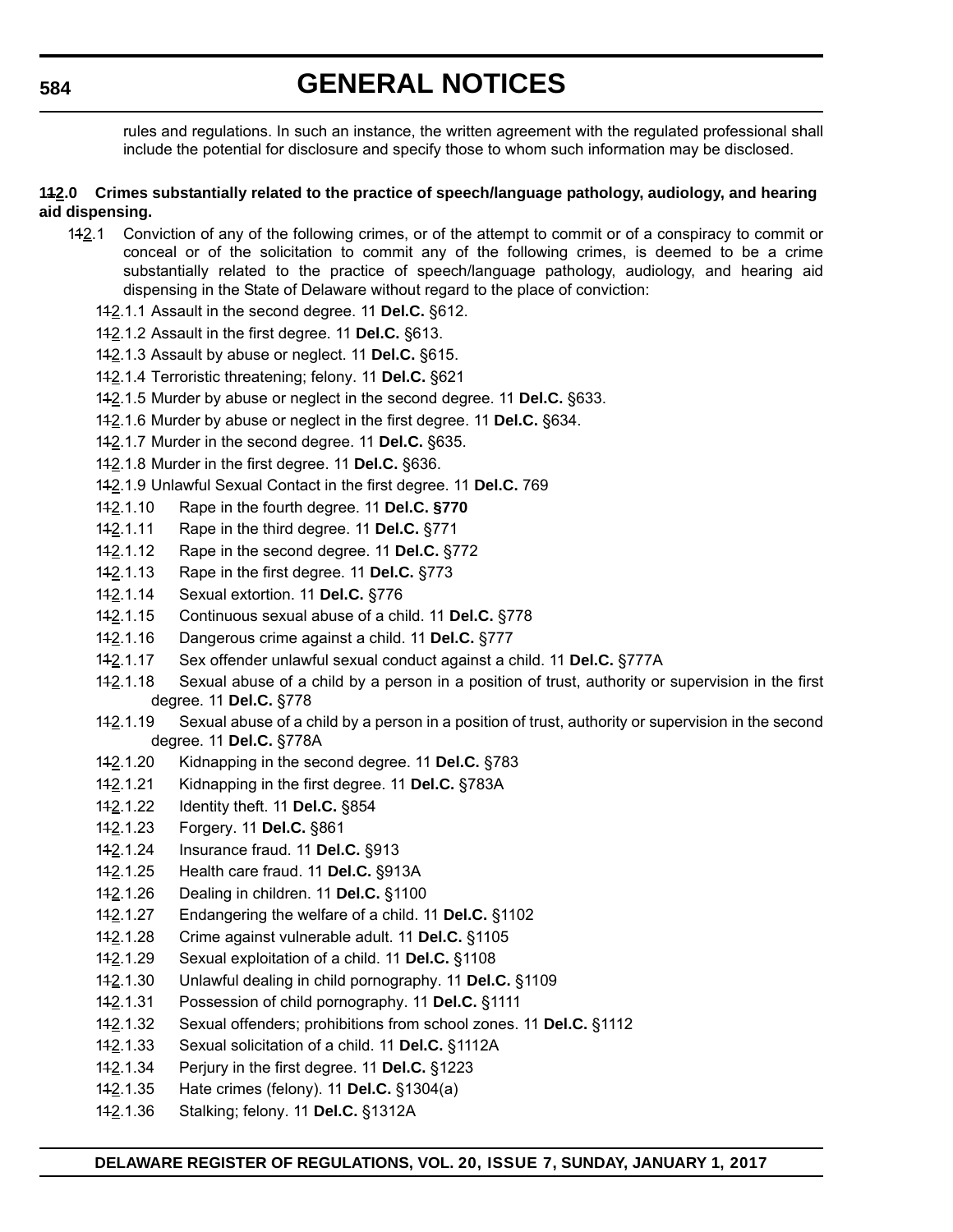- 112.1.37 Duty to report child abuse or neglect. 16 **Del.C.** §903
- 112.1.38 Abuse, neglect, mistreatment or financial exploitation of residents or patients. 16 **Del.C.** §1136.
- 112.1.39 Trafficking in marijuana, cocaine, illegal drugs, methamphetamines, L.S.D., or designer drugs. 16 **Del.C.** §4753A
- 112.1.40 Distribution, delivery or possession of a controlled substance within 1,000 feet of school property. 16 **Del.C.** §4767
- 112.1.41 Distribution, delivery or possession of a controlled substance within 300 feet of park, recreation area, church, synagogue or other place of worship. 16 **Del.C.** §4768
- 112.1.42 Abuse, neglect, mistreatment or financial exploitation of an infirm adult. 31 **Del.C.** §3913
- 112.2 Crimes substantially related to the practice speech/language pathology, audiology, and hearing aid dispensing shall be deemed to include any crimes under any federal law, state law, or valid town, city or county ordinance, that are substantially similar to the crimes identified in this section.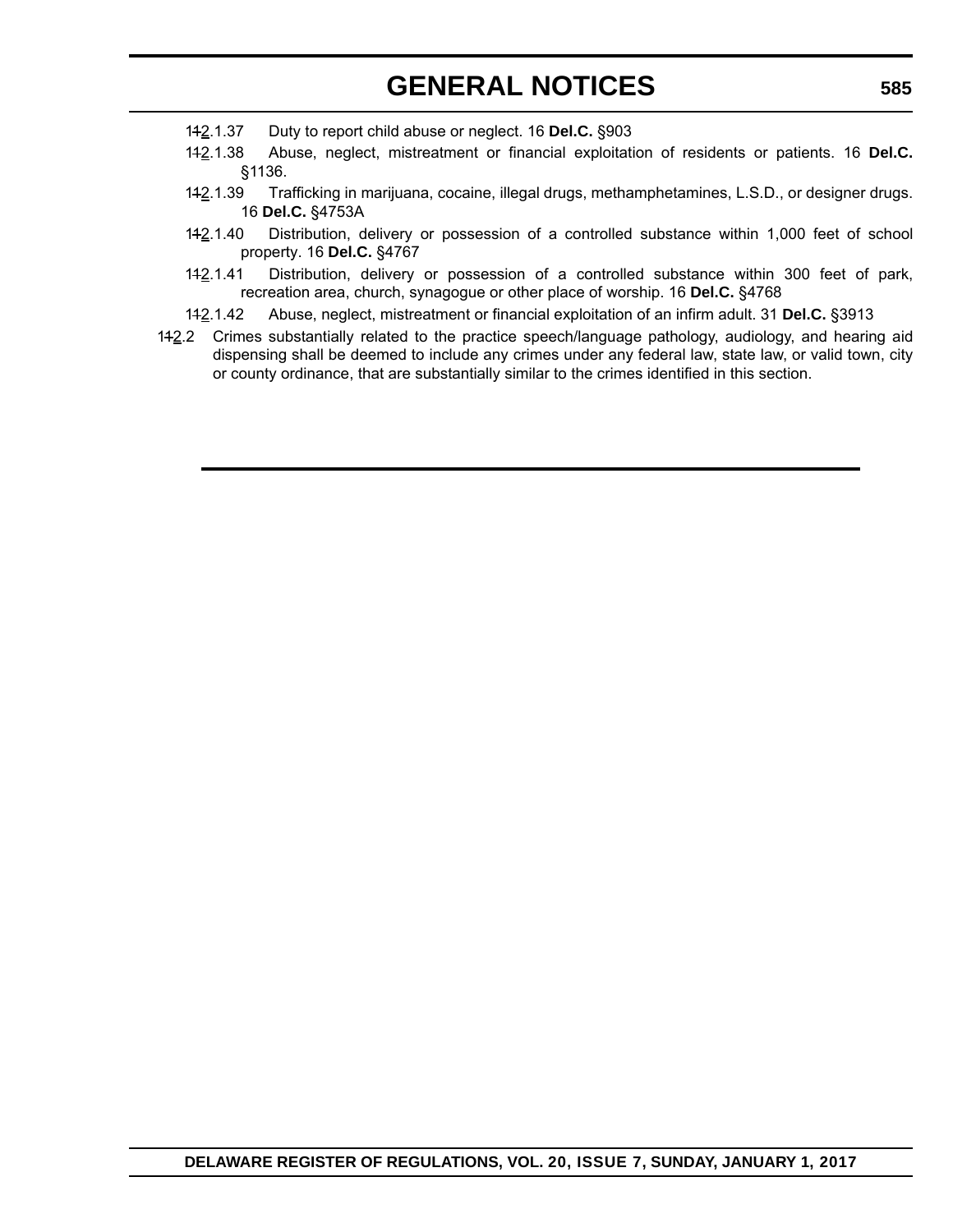# **[DEPARTMENT OF EDUCATION](http://www.doe.k12.de.us/) [PUBLIC NOTICE](#page-4-0)**

The State Board of Education will hold its monthly meeting on Thursday, January 19, 2017 at 1:00 p.m. in the Townsend Building, Dover, Delaware.

# **[DEPARTMENT OF HEALTH AND SOCIAL SERVICES](http://www.dhss.delaware.gov/dhss/dmma/) DIVISION OF MEDICAID AND MEDICAL ASSISTANCE [PUBLIC NOTICE](#page-4-0)**

#### **Federally Qualified Health Centers - Long-Acting Reversible Contraceptives**

In compliance with the State's Administrative Procedures Act (APA - Title 29, Chapter 101 of the Delaware Code), 42 CFR §447.205, and under the authority of Title 31 of the Delaware Code, Chapter 5, Section 512, Delaware Health and Social Services (DHSS) / Division of Medicaid and Medical Assistance proposing to amend the Title XIX Medicaid State Plan regarding Federally Qualified Health Care Centers, specifically, *to increase access to Long-Acting Reversible Contraceptives.*

Any person who wishes to make written suggestions, compilations of data, testimony, briefs or other written materials concerning the proposed new regulations must submit same to: Planning, Policy and Quality Unit, Division of Medicaid and Medical Assistance, 1901 North DuPont Highway, P.O. Box 906, New Castle, Delaware 19720-0906, Attention: Kimberly Xavier; by email to Kimberly.Xavier@state.de.us; or by fax to 302-255-4425 by January 31, 2017. Please identify in the subject line: FQHC - LARC.

The action concerning the determination of whether to adopt the proposed regulation will be based upon the results of Department and Division staff analysis and the consideration of the comments and written materials filed by other interested persons.

#### **DIVISION OF MEDICAID [AND MEDICAL ASSISTANCE](http://www.dhss.delaware.gov/dhss/dmma/) [PUBLIC NOTICE](#page-4-0) Nondiscrimination**

In compliance with the State's Administrative Procedures Act (APA - Title 29, Chapter 101 of the Delaware Code), 42 CFR §447.205, and under the authority of Title 31 of the Delaware Code, Chapter 5, Section 512, Delaware Health and Social Services (DHSS) / Division of Medicaid and Medical Assistance proposing to amend the Title XIX Medicaid State Plan and Delaware Social Services Manual (DSSM) regarding nondiscrimination, specifically, *to modify language to be more inclusive and to ensure compliance with Federal Regulation*.

Any person who wishes to make written suggestions, compilations of data, testimony, briefs or other written materials concerning the proposed new regulations must submit same to: Planning, Policy and Quality Unit, Division of Medicaid and Medical Assistance, 1901 North DuPont Highway, P.O. Box 906, New Castle, Delaware 19720-0906, Attention: Kimberly Xavier; by email to Kimberly.Xavier@state.de.us; or by fax to 302-255-4425 by January 31, 2017. Please identify in the subject line: Nondiscrimination.

The action concerning the determination of whether to adopt the proposed regulation will be based upon the results of Department and Division staff analysis and the consideration of the comments and written materials filed by other interested persons.

#### **DIVISION [OF PUBLIC HEALTH](http://www.dhss.delaware.gov/dhss/dph/index.html) [PUBLIC NOTICE](#page-4-0) 4102 School-Based Health Centers**

The Division of Public Health, Department of Health and Social Services, is proposing revisions to the regulations governing School-Based Health Centers (4102). The purpose of the amendments is to make technical corrections to bring the regulations in line with recently revised statutes. On January 1, 2017, DPH plans to publish

**DELAWARE REGISTER OF REGULATIONS, VOL. 20, ISSUE 7, SUNDAY, JANUARY 1, 2017**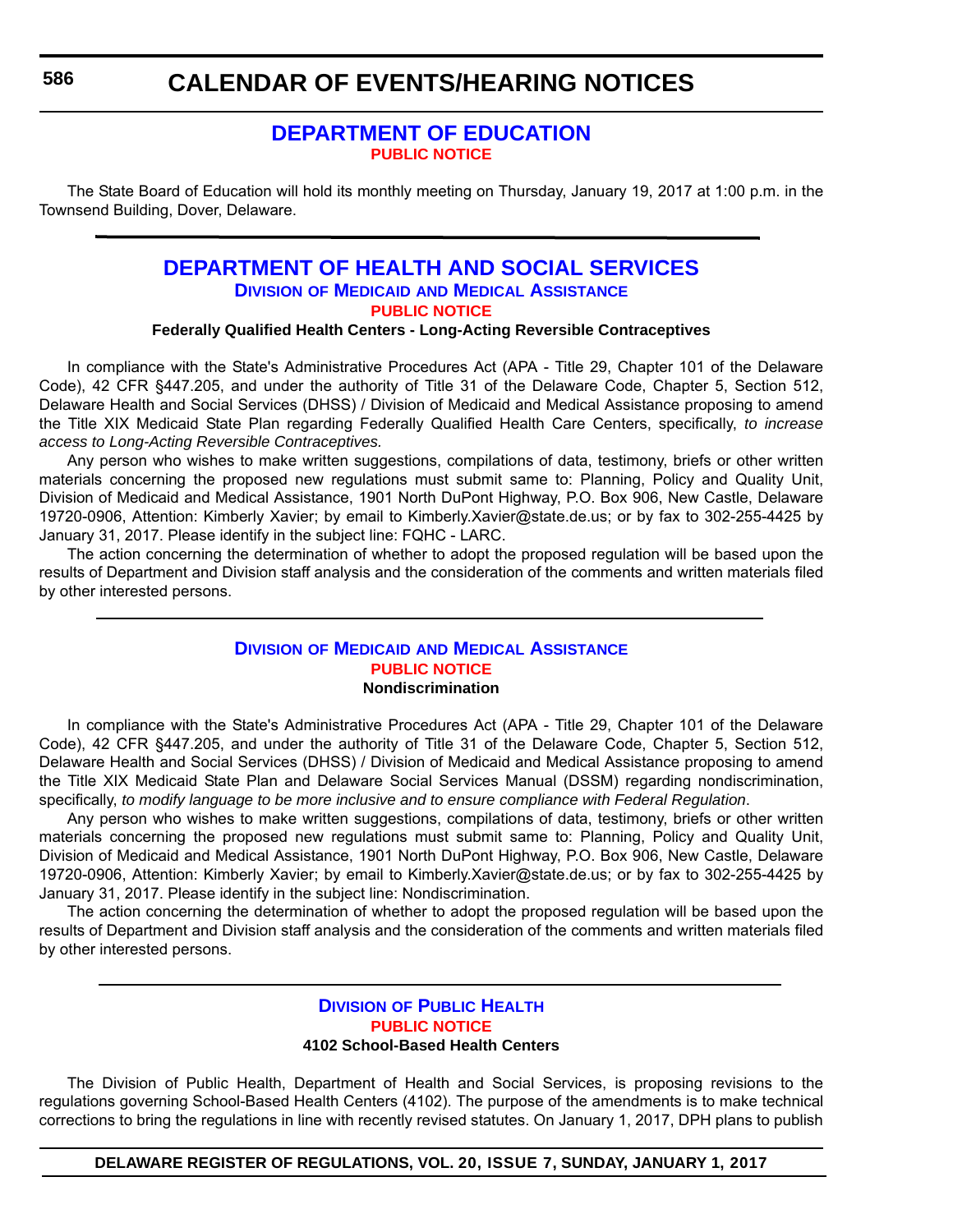as proposed the amended regulations, and hold them out for public comment per Delaware law.

Copies of the proposed regulations are available for review in the January 1, 2017 edition of the Delaware *Register of Regulations*, accessible online at: <http://regulations.delaware.gov>or by calling the DPH at (302) 744- 4951.

Any person who wishes to make written suggestions, testimony, briefs or other written materials concerning the proposed regulations must submit same to Jamie Mack by Friday, February 10, 2017, at:

Jamie Mack Division of Public Health 417 Federal Street Dover, DE 19901 Email: jamie.mack@state.de.us Phone: (302) 744-4951

#### **DIVISION [OF PUBLIC HEALTH](http://www.dhss.delaware.gov/dhss/dph/index.html) [PUBLIC NOTICE](#page-4-0)**

#### **4463 Licensing and Registration of Operators of Public Water Supply Systems**

On January 1, 2017, the Department of Health and Social Services, Division of Public Health, Office of Drinking Water, plans to publish revised Licensing and Registration of Operators of Public Water Supply Systems and hold them out for public comment per Delaware law.

The regulations have been revised to include changes necessary to update requirements for public water system operators to ensure that requirements for training, certification and licensure are in line with federal requirements and industry standards.

Any person who wishes to make written suggestions, testimony, briefs or other written materials concerning the proposed regulation should submit such comments by Friday, February 10, 2017 to:

Jamie Mack, Executive Assistant Office of the Director Delaware Division of Public Health Jesse Cooper Building 417 Federal Street Dover, DE 19901 Email: jamie.mack@state.de.us Fax: 302-739-3984

# **[DEPARTMENT OF NATURAL RESOURCES AND ENVIRONMENTAL](http://www.dnrec.delaware.gov/swc/Pages/portal.aspx)  CONTROL DIVISION OF WATERSHED STEWARDSHIP**

#### **[PUBLIC NOTICE](#page-4-0)**

#### **7401 Surface Water Quality Standards**

Update to table in section 4.5.7.1 to comply with USC Title 33 Chapter 26 Subchapter III Section 1313(i)(1)(B) in Federal Law. This update will modify bacteria water quality standards for the Atlantic Ocean from Cape Henlopen to the Delaware/Maryland state line.

The hearing record on the proposed changes to 7401 Surface Water Quality Standards Section 4.5.7.1 will be open January 2, 2017. Individuals may submit written comments regarding the proposed changes via e-mail to Lisa.Vest@state.de.us or via the USPS to Lisa Vest, Hearing Officer, DNREC, 89 Kings Highway, Dover, DE 19901 (302) 739-9042. A public hearing on the proposed amendment will be held on February 23, 2017 beginning at 6:00 PM in the DNREC Auditorium, located at the Richardson & Robbins Building, 89 Kings Highway, Dover, DE 19901.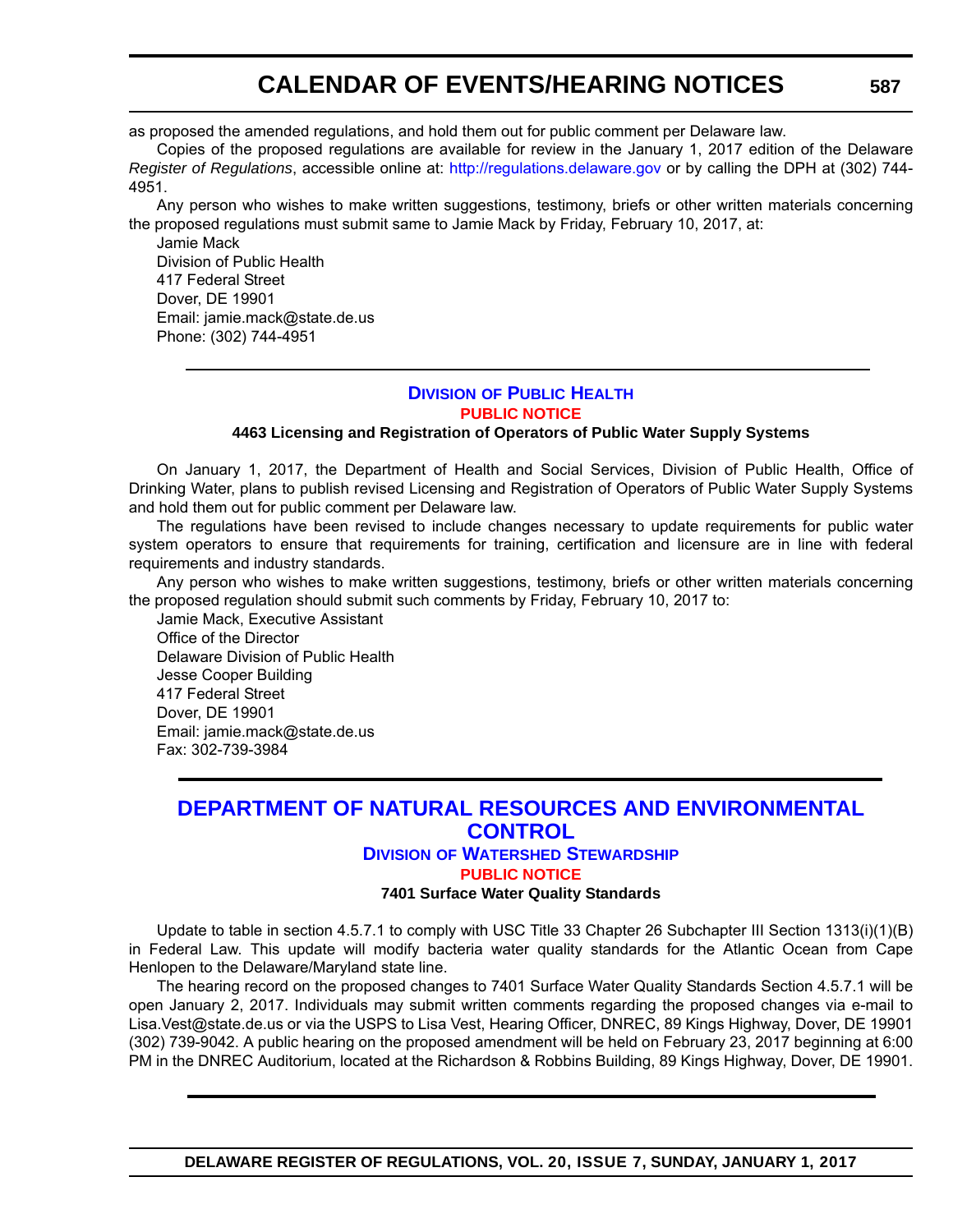## **[DEPARTMENT OF STATE](http://dpr.delaware.gov/) DIVISION OF PROFESSIONAL REGULATION**

**EXAMINING BOARD OF PHYSICAL THERAPISTS AND ATHLETIC TRAINERS**

**[PUBLIC NOTICE](#page-4-0)**

**2600 Examining Board of Physical Therapists and Athletic Trainers**

Pursuant to 24 **Del.C.** §2604(a)(1), the Delaware Examining Board of Physical Therapists and Athletic Trainers ("Board") has proposed revisions to its rules and regulations.

A public hearing will be held on January 24, 2017 at 4:30 p.m. in the second floor conference room A of the Cannon Building, 861 Silver Lake Boulevard, Dover, Delaware, where members of the public can offer comments on the amendments to the rules and regulations. Anyone wishing to receive a copy of the proposed rules and regulations may obtain a copy from the Delaware Examining Board of Physical Therapists and Athletic Trainers, 861 Silver Lake Boulevard, Dover, Delaware 19904. Persons wishing to submit written comments may forward these to the Board at the above address.

In accordance with 29 **Del.C.** §10118(a), the final date to receive written comments will be February 8, 2017 which is 15 days following the public hearing. The Board will deliberate on all of the public comment at its regularly scheduled meeting, at which time it will determine whether to adopt the rules and regulations as proposed or make additional changes due to the public comment.

## **DIVISION [OF PROFESSIONAL REGULATION](http://dpr.delaware.gov/) 2700 BOARD OF REGISTRATION FOR PROFESSIONAL LAND SURVEYORS [PUBLIC NOTICE](#page-4-0)**

The Delaware Board of Professional Land Surveyors, in accordance with 24 **Del.C.** §2706(a)(1), has proposed revisions to its rules and regulations. The proposed revisions to the Rules and Regulations are intended to eliminate references to the continuing education ethics requirement and revise the list of crimes substantially related to the practice of land surveying. The Board will hold a public hearing on the proposed rule changes on February 16, 2017 at 8:30 a.m., Second Floor Conference Room A, Cannon Building, 861 Silver Lake Blvd., Dover, DE 19904. Written comments should be sent to Meredith Hurley, Administrator of the Delaware Board of Professional Land Surveyors, Cannon Building, 861 Silver Lake Blvd., Dover, DE 19904.

## **DIVISION [OF PROFESSIONAL REGULATION](http://dpr.delaware.gov/) 3100 BOARD OF FUNERAL SERVICES [PUBLIC NOTICE](#page-4-0)**

Pursuant to 24 **Del.C.** §3105(a)(1), the Delaware Board of Funeral Services has proposed revisions to its rules and regulations. The rules pertaining to funeral establishment requirements and crimes substantially related to the practice of funeral services are amended.

A public hearing will be held on March 28, 2017 at 10 a.m. in the second floor conference room B of the Cannon Building, 861 Silver Lake Boulevard, Dover, Delaware, where members of the public can offer comments on the amendments to the rules and regulations. Anyone wishing to receive a copy of the proposed rules and regulations may obtain a copy from the Delaware Board of Funeral Services, 861 Silver Lake Boulevard, Dover, Delaware 19904. Persons wishing to submit written comments may forward these to the Board, c/o Meredith Hurley, at the above address in accordance with 29 **Del.C.** §10118(a).

**DELAWARE REGISTER OF REGULATIONS, VOL. 20, ISSUE 7, SUNDAY, JANUARY 1, 2017**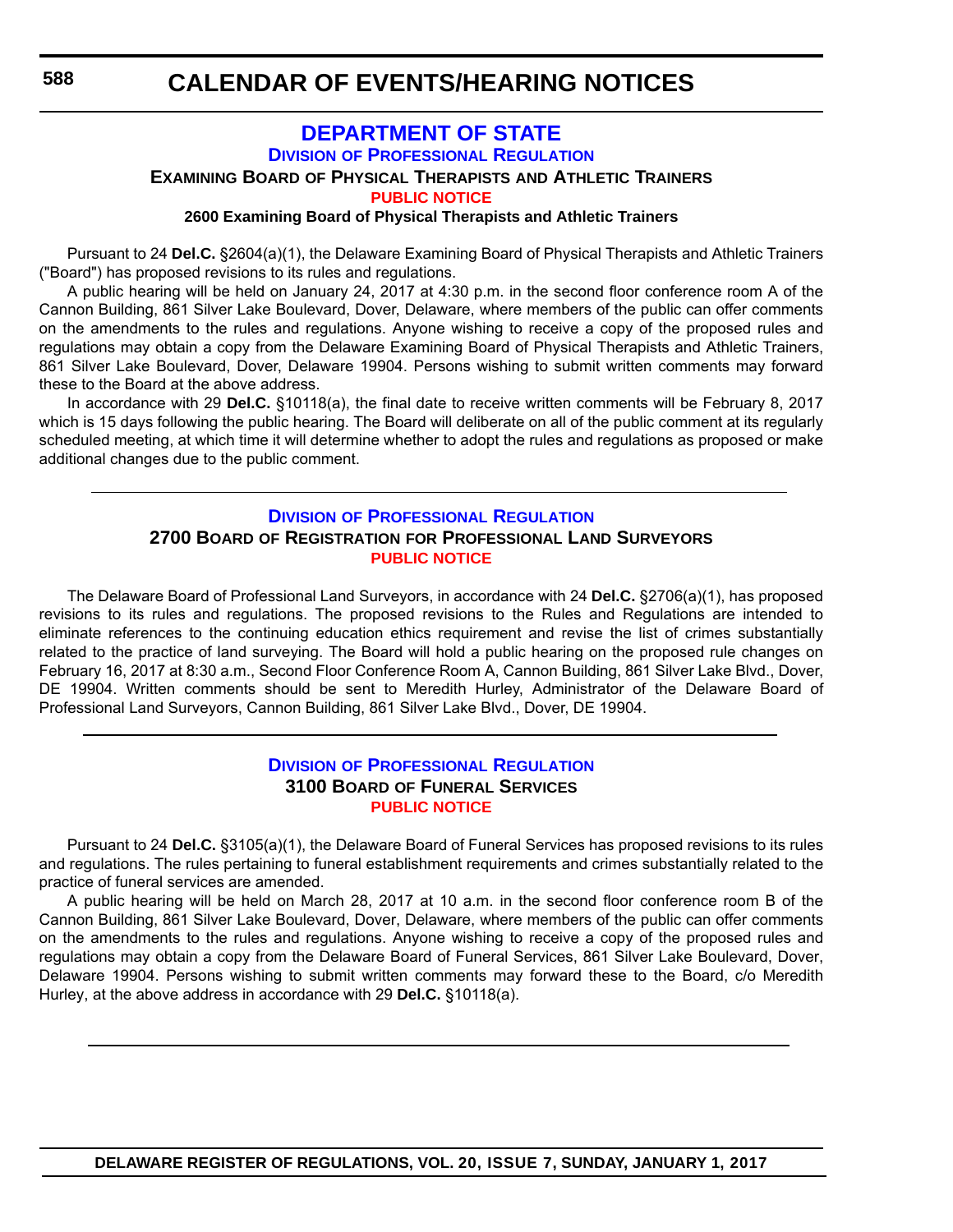#### **DIVISION [OF PROFESSIONAL REGULATION](http://dpr.delaware.gov/) 3600 BOARD OF GEOLOGISTS [PUBLIC NOTICE](#page-4-0)**

Pursuant to 24 **Del.C.** §3606(a)(1), the Board of Geologists has proposed revisions to its rules and regulations. A public hearing will be held on February 10, 2017 at 10:00 a.m. in the second floor conference room B of the Cannon Building, 861 Silver Lake Boulevard, Dover, Delaware, where members of the public can offer comments. Anyone wishing to receive a copy of the proposed rules and regulations may obtain a copy from the Board of Geologists, 861 Silver Lake Boulevard, Dover, Delaware 19904. Persons wishing to submit written comments may forward these to the Board at the above address. Pursuant to 29 **Del.C.** §10118(a), the final date to receive written comments will be February 27, 2017, which is 15 days following the public hearing. The Board will deliberate on all of the public comments at its next regularly scheduled meeting, at which time the Board will decide whether to adopt the revisions as proposed.

The Board's proposed revisions include a new Section 7.1.1.1 which will allow an applicant to take the Fundamentals of Geology ("FG") examination during that applicant's final semester in an accredited geosciences program leading to a degree. The examination is given just twice a year, in March and October. This change will enable the applicant to take the FG examination in March rather than waiting until October. The applicant will still be required to meet all other requirements for licensure, including passing the Practice of Geology examination. The results of the FG examination will be disclosed to the applicant after the final transcript is received. In addition, the list of automatically approved continuing education course providers, in Section 6.10, is amended to add the Pennsylvania Council of Professional Geologists. Finally, Section 6.10.54 is stricken to eliminate Board discretion to add providers to that list. Licensees will still have the option of seeking specific course approval from the Board.

### **DIVISION [OF PROFESSIONAL REGULATION](http://dpr.delaware.gov/) 5300 BOARD OF MASSAGE AND BODYWORK [PUBLIC NOTICE](#page-4-0)**

Pursuant to 24 **Del.C.** §5306(a)(1), the Board of Massage and Bodywork ("Board") has proposed revisions to its rules and regulations.

A public hearing will be held on February 16, 2017 at 1:30 p.m. in the second floor conference room B of the Cannon Building, 861 Silver Lake Boulevard, Dover, Delaware, where members of the public can offer comments. Anyone wishing to receive a copy of the proposed rules and regulations may obtain a copy from the Board of Massage and Bodywork, 861 Silver Lake Boulevard, Dover, Delaware 19904. Persons wishing to submit written comments may forward these to the Board at the above address. Pursuant to 29 **Del.C.** § 10118(a), the final date to receive written comments will be March 3, 2017, which is 15 days following the public hearing. The Board will deliberate on all of the public comments at its next regularly scheduled meeting, at which time the Board will decide whether to adopt the revisions as proposed.

The Board has proposed the addition of a definition of "school or approved program" of massage and bodywork and has included specific requirements for documentation of education. These proposed changes will address the widespread problem of applicants presenting invalid and falsified diplomas and school records. The continuing education requirements have been clarified and language has been added to state that a licensee's failure to provide an updated address to the Division of Professional Regulation will not excuse that licensee from discipline for continuing education violations. The new Section 13.0 has been amended to remove crimes not related to the practice of massage and bodywork and thereby eliminate unjustified obstacles to licensure. Finally, various rules and regulations have been modified for clarity and consistency.